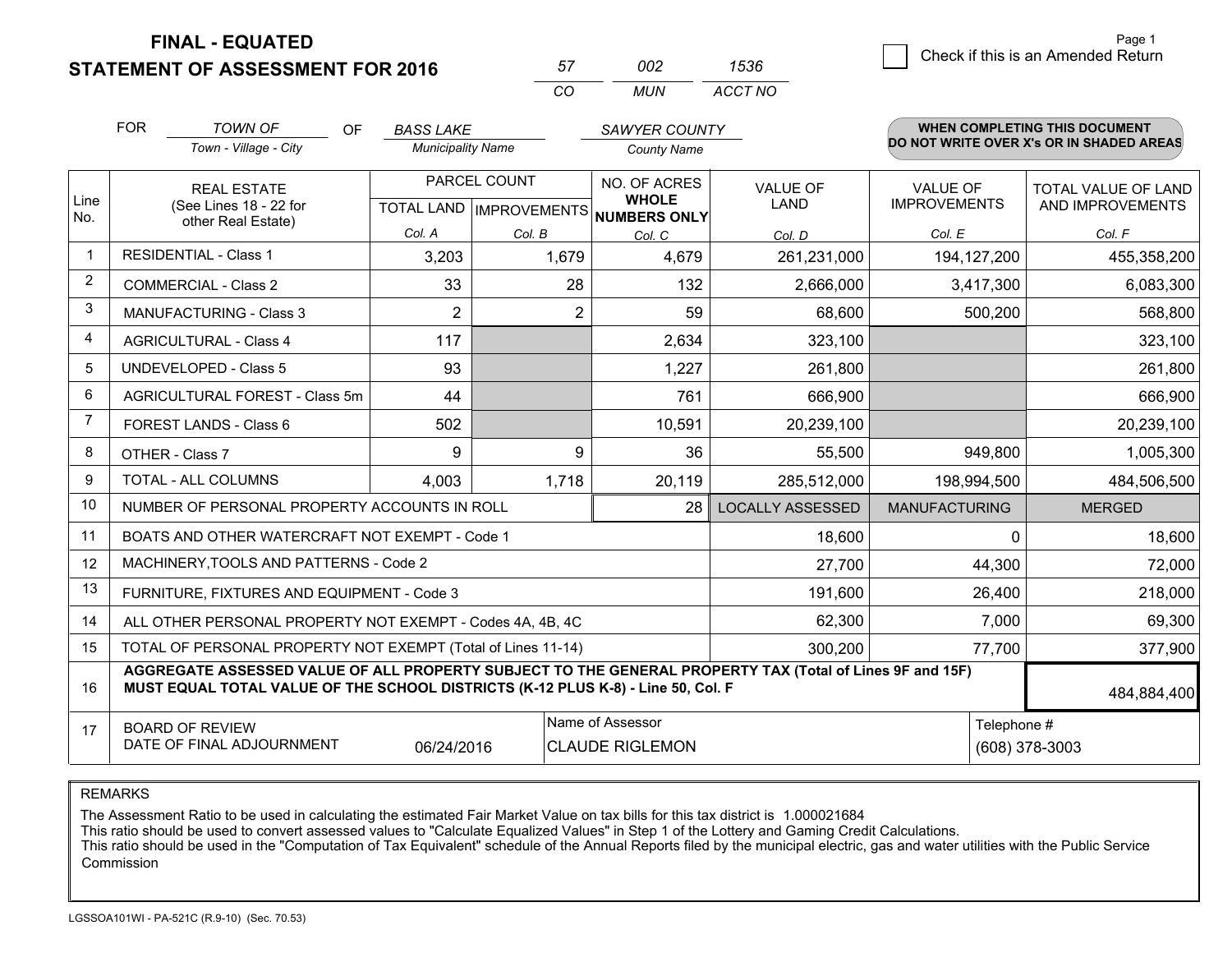*YEAR CO MUN ACCT NO* <sup>2016</sup> <sup>57</sup> <sup>002</sup> <sup>1536</sup>

Do not confuse FOREST LANDS (Line 7) with FOREST CROPS (in this section) - They are **NOT** the same

|    | Private Forest Crop - Reg Class @ 10¢ per acre                                 |                                                               |  |                                                                  |                                                                    | Private Forest Crop - Reg Class @ \$2.52 per acre             |                                                                              |                 |                    |  |
|----|--------------------------------------------------------------------------------|---------------------------------------------------------------|--|------------------------------------------------------------------|--------------------------------------------------------------------|---------------------------------------------------------------|------------------------------------------------------------------------------|-----------------|--------------------|--|
| 18 | (a) PARCELS                                                                    | (b) ACRES                                                     |  | (c) ASSESSED VALUE                                               |                                                                    | (d) PARCELS                                                   | (e) ACRES                                                                    |                 | (f) ASSESSED VALUE |  |
|    |                                                                                |                                                               |  |                                                                  |                                                                    |                                                               | 40                                                                           |                 | 100                |  |
|    |                                                                                |                                                               |  | Private Forest Crop - Special Class @ 20¢ per acre               |                                                                    |                                                               | Entered Before 2005 Managed Forest - Ferrous Mining CLOSED @ \$8.27 per acre |                 |                    |  |
| 19 | (a) PARCELS                                                                    | (b) ACRES                                                     |  | (c) ASSESSED VALUE                                               |                                                                    | (d) PARCELS                                                   | (e) ACRES                                                                    |                 | (f) ASSESSED VALUE |  |
|    |                                                                                |                                                               |  |                                                                  |                                                                    |                                                               |                                                                              |                 |                    |  |
|    |                                                                                |                                                               |  | Entered Before 2005 Managed Forest - OPEN @ \$.79 per acre       |                                                                    |                                                               | Entered Before 2005 Managed Forest - CLOSED @ \$1.87 per acre                |                 |                    |  |
| 20 | (a) PARCELS                                                                    | (b) ACRES                                                     |  | (c) ASSESSED VALUE                                               |                                                                    | (d) PARCELS                                                   | (e) ACRES                                                                    |                 | (f) ASSESSED VALUE |  |
|    | 13                                                                             | 570.93                                                        |  | 184.900                                                          |                                                                    | 26                                                            | 688.93                                                                       |                 | 2,394,200          |  |
|    |                                                                                | Entered After 2004 Managed Forest - OPEN @<br>\$2.14 per acre |  |                                                                  |                                                                    | Entered After 2004 Managed Forest - CLOSED @ \$10.68 per acre |                                                                              |                 |                    |  |
| 21 | (a) PARCELS                                                                    | (b) ACRES                                                     |  | (c) ASSESSED VALUE                                               |                                                                    | (d) PARCELS                                                   | (e) ACRES                                                                    |                 | (f) ASSESSED VALUE |  |
|    |                                                                                |                                                               |  |                                                                  |                                                                    |                                                               |                                                                              |                 |                    |  |
|    | 12                                                                             | 291.39                                                        |  | 428,600                                                          |                                                                    | 20                                                            | 747.71                                                                       |                 | 1,135,600          |  |
| 22 | (a) County Forest Cropland Acres                                               |                                                               |  | (b) Federal Acres                                                |                                                                    | (d) County (NOT FOREST CROP) Acres<br>(c) State Acres         |                                                                              | (e) Other Acres |                    |  |
|    |                                                                                |                                                               |  | 2,377.57                                                         |                                                                    | 748.98                                                        | 43.78                                                                        |                 | 3,607.85           |  |
|    |                                                                                |                                                               |  | Assessed Value of Omitted Property From Prior Years (Sec. 70.44) |                                                                    |                                                               | Assessed Value of Sec. 70.43 Corrections of Errors by Assessors              |                 |                    |  |
|    |                                                                                | (a) REAL ESTATE                                               |  | (b) PERSONAL                                                     |                                                                    |                                                               | (c1) REAL ESTATE                                                             |                 | (c2) PERSONAL      |  |
| 23 |                                                                                |                                                               |  |                                                                  |                                                                    |                                                               |                                                                              |                 |                    |  |
|    | Manufacturing Equated Value of Omitted Property From Prior Years (Sec. 70.995) |                                                               |  |                                                                  | Mfg. Equated Value of Sec.70.43 Corrections of Errors by Assessors |                                                               |                                                                              |                 |                    |  |
|    | (d) REAL ESTATE<br>(e) PERSONAL                                                |                                                               |  |                                                                  | (f1) REAL ESTATE                                                   |                                                               | (f2) PERSONAL                                                                |                 |                    |  |
|    |                                                                                |                                                               |  |                                                                  |                                                                    |                                                               |                                                                              |                 |                    |  |

## **SPECIAL DISTRICTS**

| Line<br>No. | Enter 6-digit<br>Special District<br>Code (Col. A) | <b>Account</b><br><b>Number</b> | <b>Special District Name</b> | <b>Locally Assessed Value</b><br>of Real Estate and | Mfg Value of Real Estate<br>and Personal Property | <b>Merged Value of</b><br><b>Real Estate and</b><br>Personal Property (Col. F) |
|-------------|----------------------------------------------------|---------------------------------|------------------------------|-----------------------------------------------------|---------------------------------------------------|--------------------------------------------------------------------------------|
|             |                                                    | (Col. B)                        | (Col. C)                     | Personal Property (Col. D)                          | (Col. E)                                          |                                                                                |
| 24          |                                                    |                                 |                              |                                                     |                                                   |                                                                                |
| 25          |                                                    |                                 |                              |                                                     |                                                   |                                                                                |
| 26          |                                                    |                                 |                              |                                                     |                                                   |                                                                                |
| 27          |                                                    |                                 |                              |                                                     |                                                   |                                                                                |
| 28          |                                                    |                                 |                              |                                                     |                                                   |                                                                                |
| 29          |                                                    |                                 |                              |                                                     |                                                   |                                                                                |
| 30          |                                                    |                                 |                              |                                                     |                                                   |                                                                                |
| 31          |                                                    |                                 |                              |                                                     |                                                   |                                                                                |
| 32          |                                                    |                                 |                              |                                                     |                                                   |                                                                                |
| 33          |                                                    |                                 |                              |                                                     |                                                   |                                                                                |
| 34          |                                                    |                                 |                              |                                                     |                                                   |                                                                                |
| 35          |                                                    |                                 |                              |                                                     |                                                   |                                                                                |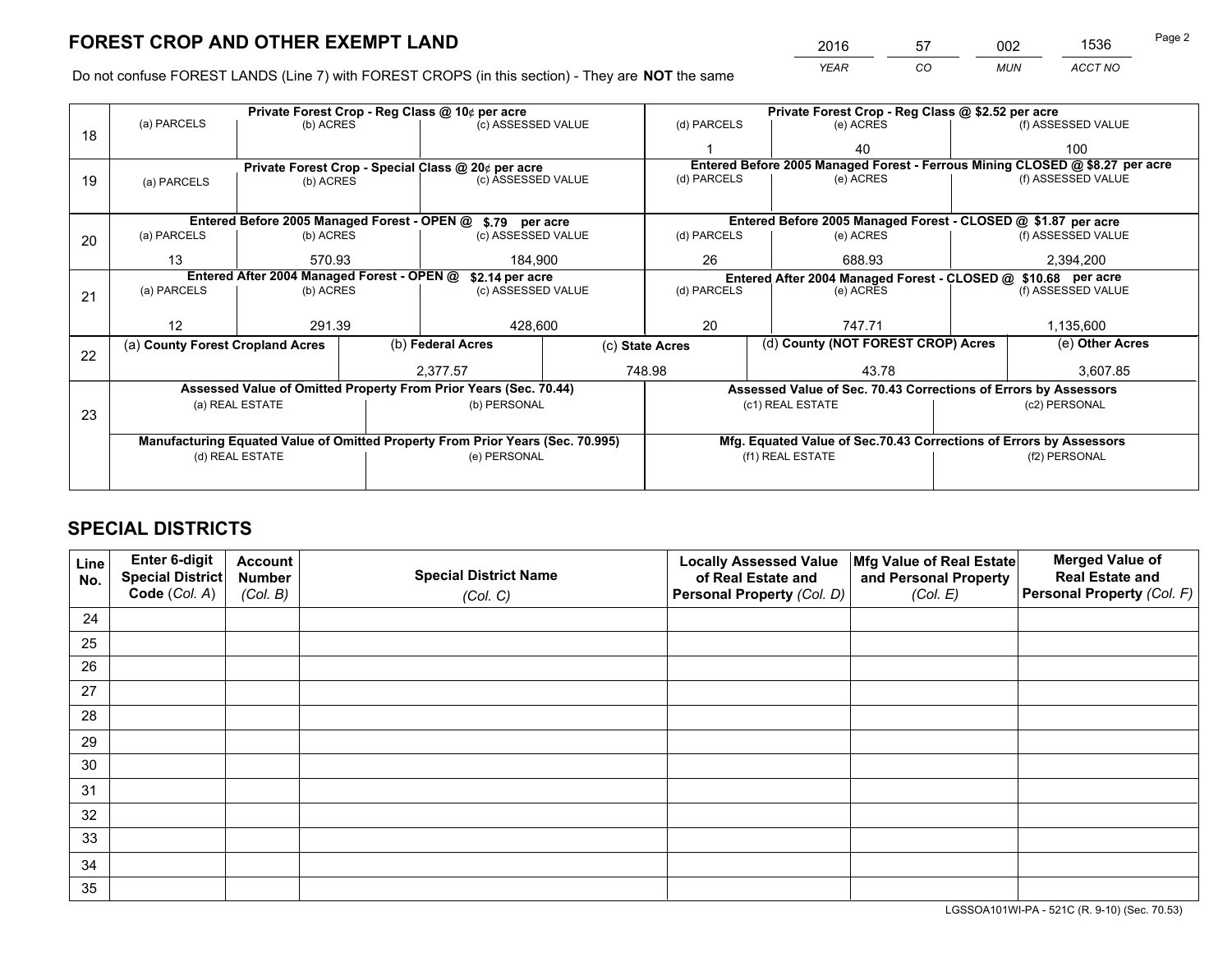|             |                                                          |                                             |                                                         | <b>YEAR</b>                                                                       | CO<br><b>MUN</b>                                              | ACCT NO                                                                        |
|-------------|----------------------------------------------------------|---------------------------------------------|---------------------------------------------------------|-----------------------------------------------------------------------------------|---------------------------------------------------------------|--------------------------------------------------------------------------------|
| Line<br>No. | Enter 6-digit<br><b>School District</b><br>Code (Col. A) | <b>Account</b><br><b>Number</b><br>(Col. B) | <b>School District Name</b><br>(Col. C)                 | <b>Locally Assessed Value</b><br>of Real Estate and<br>Personal Property (Col. D) | Mfg Value of Real Estate<br>and Personal Property<br>(Col. E) | <b>Merged Value of</b><br><b>Real Estate and</b><br>Personal Property (Col. F) |
|             | A. SCHOOL DISTRICTS (K-8 and K-12)                       |                                             |                                                         |                                                                                   |                                                               |                                                                                |
| 36          | 572478                                                   | 0339                                        | SCH D OF HAYWARD COMMUNITY                              | 484,237,900                                                                       | 646.500                                                       | 484,884,400                                                                    |
| 37          |                                                          |                                             |                                                         |                                                                                   |                                                               |                                                                                |
| 38          |                                                          |                                             |                                                         |                                                                                   |                                                               |                                                                                |
| 39          |                                                          |                                             |                                                         |                                                                                   |                                                               |                                                                                |
| 40          |                                                          |                                             |                                                         |                                                                                   |                                                               |                                                                                |
| 41<br>42    |                                                          |                                             |                                                         |                                                                                   |                                                               |                                                                                |
| 43          |                                                          |                                             |                                                         |                                                                                   |                                                               |                                                                                |
| 44          |                                                          |                                             |                                                         |                                                                                   |                                                               |                                                                                |
| 45          |                                                          |                                             |                                                         |                                                                                   |                                                               |                                                                                |
| 46          |                                                          |                                             |                                                         |                                                                                   |                                                               |                                                                                |
| 47          |                                                          |                                             |                                                         |                                                                                   |                                                               |                                                                                |
| 48          |                                                          |                                             |                                                         |                                                                                   |                                                               |                                                                                |
| 49          |                                                          |                                             |                                                         |                                                                                   |                                                               |                                                                                |
| 50          |                                                          |                                             | TOTAL ASSESSED VALUE OF SCHOOL DISTRICTS (K-8 and K-12) | 484,237,900                                                                       | 646,500                                                       | 484,884,400                                                                    |
|             | <b>B.</b><br><b>UNION HIGH SCHOOL DISTRICTS</b>          |                                             |                                                         |                                                                                   |                                                               |                                                                                |
| 51          |                                                          |                                             |                                                         |                                                                                   |                                                               |                                                                                |
| 52          |                                                          |                                             |                                                         |                                                                                   |                                                               |                                                                                |
| 53          |                                                          |                                             |                                                         |                                                                                   |                                                               |                                                                                |
| 54          |                                                          |                                             | TOTAL ASSESSED VALUE OF UNION HIGH SCHOOLS              |                                                                                   |                                                               |                                                                                |
| 55          | C.<br><b>TECHNICAL COLLEGE DISTRICTS</b>                 |                                             |                                                         |                                                                                   |                                                               |                                                                                |
| 56          | 001700                                                   | 0016                                        | WISCONSIN INDIANHEAD TECH COLLEGE SHEL                  | 484,237,900                                                                       | 646,500                                                       | 484,884,400                                                                    |
| 57          |                                                          |                                             |                                                         |                                                                                   |                                                               |                                                                                |
| 58          |                                                          |                                             |                                                         |                                                                                   |                                                               |                                                                                |
| 59          |                                                          |                                             | TOTAL ASSESSED VALUE OF TECHNICAL COLLEGES              | 484,237,900                                                                       | 646,500                                                       | 484,884,400                                                                    |

57

002

 *I hereby certify, to the best of my knowledge and belief, this form is complete and correct.*

**SCHOOL DISTRICTS**

| Print name of preparer | Title                    |                | Date (MM / DD / CCYY) |
|------------------------|--------------------------|----------------|-----------------------|
|                        |                          |                |                       |
| Signature of preparer  | Contact Telephone Number | E-mail address |                       |
|                        | $\overline{\phantom{0}}$ |                |                       |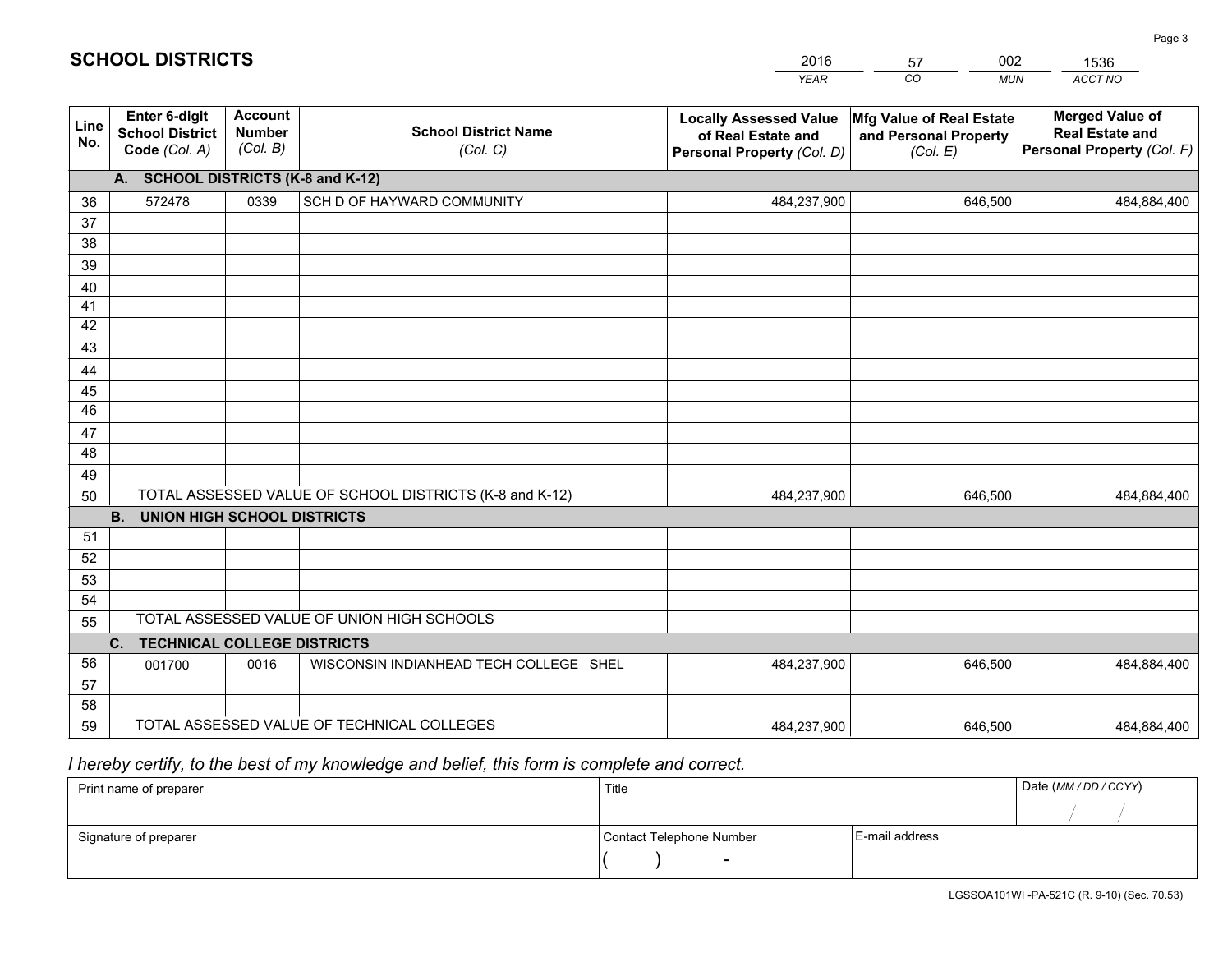### **HIGHLIGHTS**

- 1. Complete the Statement of Assessment after the Board of Review. Reflect any changes made there.
- 2. Use black ink to complete.
- 3. Line 16 must equal Line 50, Col D.
- 4. Line 55 must equal the total of K-8 schools listed on lines 36-49. Do not include K-12 schools in this comparision.
- 5. Line 59, Col. D must equal Line 16.
- 6. Special District, School District and Technical College District values must include both real estate and personal property. Examples of Special districts are: town sanitary districts, public inland lake protection and rehabilitation districts, and metropolitan sewerage districts.
- 7. DO NOT INCLUDE Manufacturing property values.DOR will print these values on the final SOA.

ERICA WARSHAWSKY TOWN OF BASS LAKE 14412 W COUNTY RD K HAYWARD, WI 54843 - 2048

HAYWARD, WI 54843 - 2048 14412 W COUNTY RD K ERICA WARSHAWSKY<br>TOWN OF BASS LAKE

 8. Accuracy of this form is very important. The values reported directly affect the equalized value DOR calculates for school and special districts.

### **Page 1:**

 If not prefilled, enter the tax year,county and municipal code,municipal type, municipal name and county name on the top of form.

Check the Amended box, if filing an amended / corrected SOA.

 Report the parcel count, acres and assessed value of taxable general property, total parcel count, (real and personal), total acres, and values from final figures set by the Board of Review.

- A. Real Estate land and improvements (buildings, etc.) is reported on lines 1 8, total line 9.
- B. Personal Property is reported on lines 11 14, Column D, total line 15.
- C. To complete this report, use the computer produced summary of the assessment roll that shows these amounts.
- D. Use whole numbers only.
- E. Add each line across and each column down to verify entries.

### **Page 2:**

- A. Report Special Items (not subject to general property tax).
- 1. Private Forest Croplands and Managed Forest Lands are reported on lines 18,19, 20 and 21. Be sure to report assessed values **NOT** taxes.
- 2. You should have copies of the orders of entry, orders of withdrawal, etc., to update your assessment roll.
	- 3. Show hundredths of acres (e.g. 39.75).
- 4. Tax exempt lands are reported on line 22.
- 5. Omitted property and sec. 70.43, Wis. Stats., corrections of errors by assessor are reported on line 23. Report real estate and personal property separately. These should be for **prior years**, not something found on the current assessment roll after the board of review.
- B. Special District (Lines 24-35) Include the value of both real and personal property.

 The Department of Revenue (DOR) preprints much of the information regarding names and codes for schools, special districts,etc. If a district is not listed, enter the name and value only, DOR will enter the proper code.

### **Page 3 School Districts:**

Include the value of both real and personal property.

Report School District (regular, elementary, union high school, and technical college).

- 1. Regular (K-12) and Elementary (K-8) school values are reported on lines 36-49, total on line 50.
- 2. Union High School (UHS) (use only if elementary schools are listed on lines 36-49) are reported on lines 51-54. UHS total value (line 55) must equal to the total **elementary school** values reported on lines 36-49. Do notinclude K-12 schools in this comparison.
- 3. Technical College values are reported on lines 56-58, total on line 59.
- 4. Use the computer summary that shows these amounts to complete this report.

#### **This form is due the second Monday in June. File this report only after your Board of Review is complete.**

 *If you have questions: Return forms to:*

Fax number: (608) 264-6887 PO Box 8971

 Email: lgs@revenue.wi.gov Wisconsin Department of Revenue Call: (608) 261-5341 Local Government Services Section 6-97Madison WI 53708-8971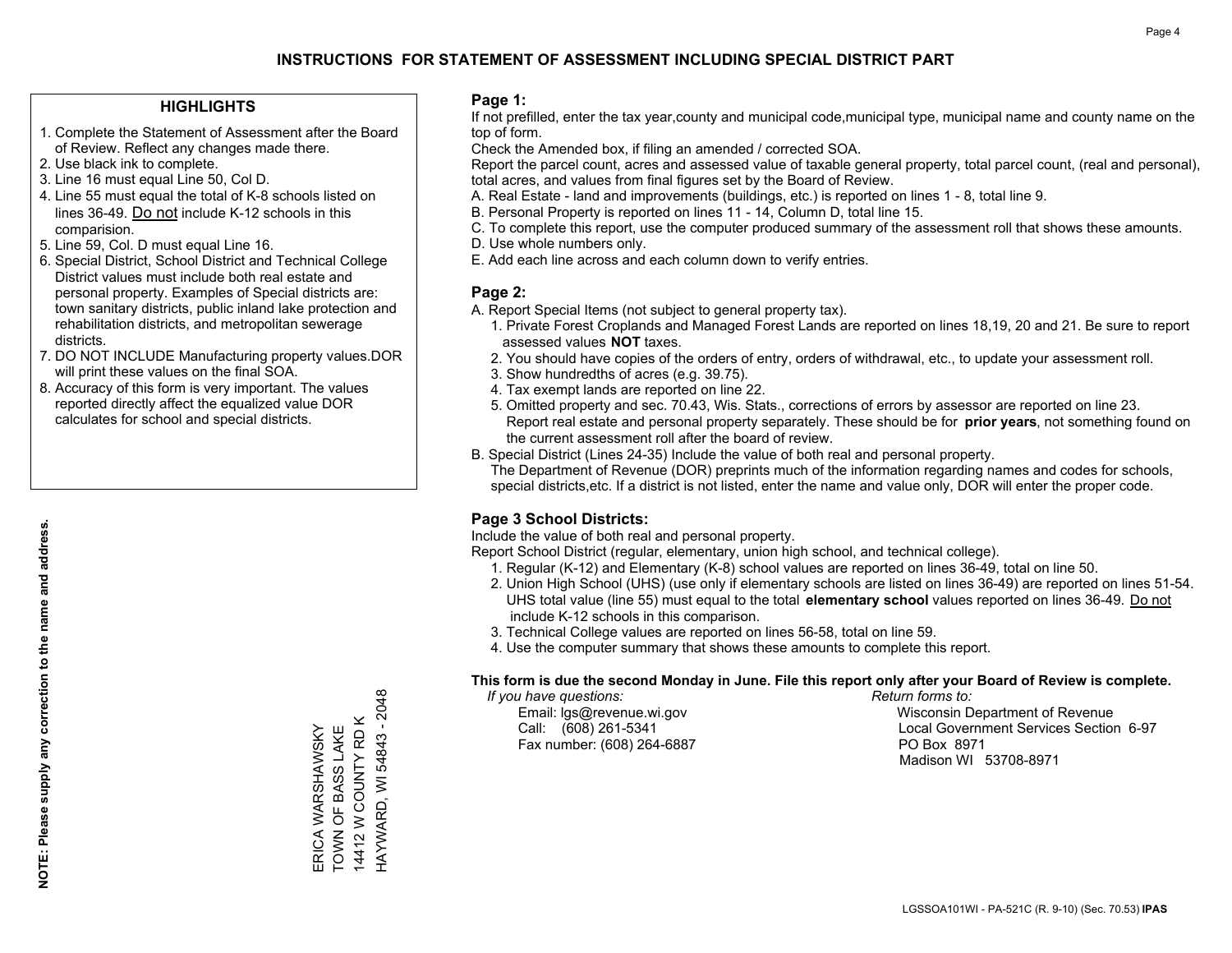**STATEMENT OF ASSESSMENT FOR 2016 FINAL - EQUATED**

 *MUN <sup>57</sup> <sup>004</sup> 1537*

*ACCT NO*

*CO*

|                | <b>FOR</b>                                                                                                                                                                                   | <b>TOWN OF</b><br>OF                                      | <b>COUDERAY</b>          |                | <b>SAWYER COUNTY</b>                                 |                         |                      | <b>WHEN COMPLETING THIS DOCUMENT</b>     |  |
|----------------|----------------------------------------------------------------------------------------------------------------------------------------------------------------------------------------------|-----------------------------------------------------------|--------------------------|----------------|------------------------------------------------------|-------------------------|----------------------|------------------------------------------|--|
|                |                                                                                                                                                                                              | Town - Village - City                                     | <b>Municipality Name</b> |                | <b>County Name</b>                                   |                         |                      | DO NOT WRITE OVER X's OR IN SHADED AREAS |  |
|                |                                                                                                                                                                                              | <b>REAL ESTATE</b>                                        |                          | PARCEL COUNT   | NO. OF ACRES                                         | <b>VALUE OF</b>         | <b>VALUE OF</b>      | TOTAL VALUE OF LAND                      |  |
| Line<br>No.    |                                                                                                                                                                                              | (See Lines 18 - 22 for<br>other Real Estate)              |                          |                | <b>WHOLE</b><br>TOTAL LAND IMPROVEMENTS NUMBERS ONLY | LAND                    | <b>IMPROVEMENTS</b>  | AND IMPROVEMENTS                         |  |
|                |                                                                                                                                                                                              |                                                           | Col. A                   | Col. B         | Col. C                                               | Col. D                  | Col. E               | Col. F                                   |  |
| $\mathbf{1}$   |                                                                                                                                                                                              | <b>RESIDENTIAL - Class 1</b>                              | 224                      | 164            | 271                                                  | 7,329,200               | 11,193,600           | 18,522,800                               |  |
| 2              |                                                                                                                                                                                              | <b>COMMERCIAL - Class 2</b>                               | 6                        | 5              | 76                                                   | 279,100                 | 402,000              | 681,100                                  |  |
| 3              |                                                                                                                                                                                              | <b>MANUFACTURING - Class 3</b>                            | $\Omega$                 | $\Omega$       | $\Omega$                                             | $\Omega$                | $\Omega$             | 01                                       |  |
| $\overline{4}$ |                                                                                                                                                                                              | <b>AGRICULTURAL - Class 4</b>                             | 71                       |                | 1,093                                                | 92,200                  |                      | 92,200                                   |  |
| 5              |                                                                                                                                                                                              | <b>UNDEVELOPED - Class 5</b>                              | 74                       |                | 635                                                  | 168,500                 |                      | 168,500                                  |  |
| 6              |                                                                                                                                                                                              | AGRICULTURAL FOREST - Class 5m                            | 50                       |                | 936                                                  | 590,100                 |                      | 590,100                                  |  |
| $\overline{7}$ |                                                                                                                                                                                              | FOREST LANDS - Class 6                                    | 315                      |                | 6,403                                                | 8,364,100               |                      | 8,364,100                                |  |
| 8              |                                                                                                                                                                                              | OTHER - Class 7                                           | 3                        | $\overline{2}$ | 3                                                    | 12,500                  | 142,100              | 154,600                                  |  |
| 9              |                                                                                                                                                                                              | TOTAL - ALL COLUMNS                                       | 743                      | 171            | 9,417                                                | 16,835,700              | 11,737,700           | 28,573,400                               |  |
| 10             |                                                                                                                                                                                              | NUMBER OF PERSONAL PROPERTY ACCOUNTS IN ROLL              |                          |                | 9                                                    | <b>LOCALLY ASSESSED</b> | <b>MANUFACTURING</b> | <b>MERGED</b>                            |  |
| 11             |                                                                                                                                                                                              | BOATS AND OTHER WATERCRAFT NOT EXEMPT - Code 1            |                          |                |                                                      | 0                       | 0                    | 0                                        |  |
| 12             |                                                                                                                                                                                              | MACHINERY, TOOLS AND PATTERNS - Code 2                    |                          |                |                                                      | 6,900                   | 0                    | 6,900                                    |  |
| 13             |                                                                                                                                                                                              | FURNITURE, FIXTURES AND EQUIPMENT - Code 3                |                          |                |                                                      | 32,500                  | 0                    | 32,500                                   |  |
| 14             |                                                                                                                                                                                              | ALL OTHER PERSONAL PROPERTY NOT EXEMPT - Codes 4A, 4B, 4C |                          |                |                                                      | 20,500                  | $\mathbf 0$          | 20,500                                   |  |
| 15             | TOTAL OF PERSONAL PROPERTY NOT EXEMPT (Total of Lines 11-14)                                                                                                                                 |                                                           |                          |                |                                                      | 59,900                  | 0                    | 59,900                                   |  |
| 16             | AGGREGATE ASSESSED VALUE OF ALL PROPERTY SUBJECT TO THE GENERAL PROPERTY TAX (Total of Lines 9F and 15F)<br>MUST EQUAL TOTAL VALUE OF THE SCHOOL DISTRICTS (K-12 PLUS K-8) - Line 50, Col. F |                                                           |                          |                |                                                      |                         | 28,633,300           |                                          |  |
| 17             |                                                                                                                                                                                              | <b>BOARD OF REVIEW</b>                                    |                          |                | Name of Assessor                                     |                         | Telephone #          |                                          |  |
|                |                                                                                                                                                                                              | DATE OF FINAL ADJOURNMENT                                 | 05/16/2016               |                | <b>BEN AND DOUGLAS KURTZWEIL</b>                     |                         |                      | (715) 462-9679                           |  |

REMARKS

The Assessment Ratio to be used in calculating the estimated Fair Market Value on tax bills for this tax district is .984855677<br>This ratio should be used to convert assessed values to "Calculate Equalized Values" in Step 1 Commission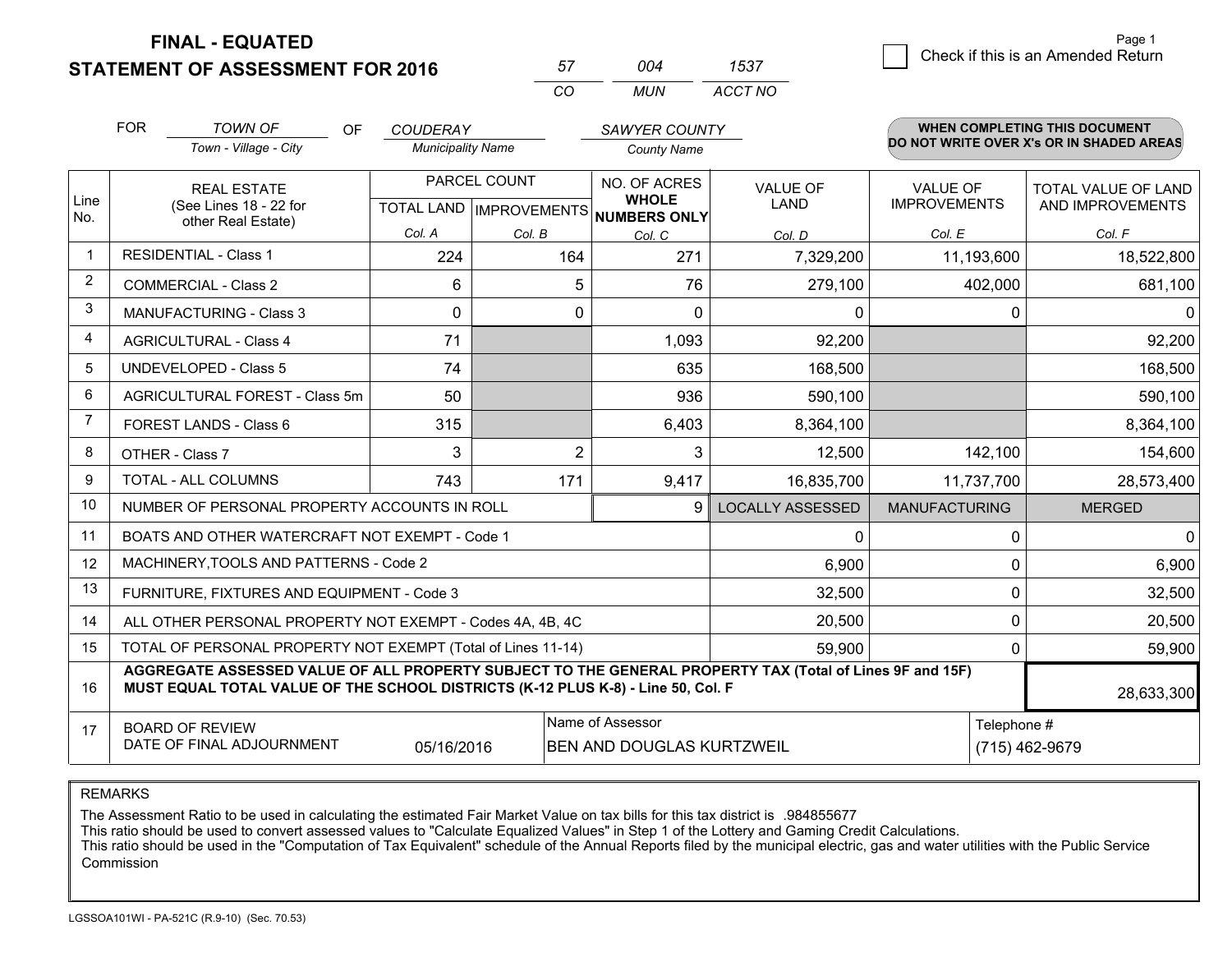*YEAR CO MUN ACCT NO* <sup>2016</sup> <sup>57</sup> <sup>004</sup> <sup>1537</sup>

Do not confuse FOREST LANDS (Line 7) with FOREST CROPS (in this section) - They are **NOT** the same

|    |                                                                                |                                             | Private Forest Crop - Reg Class @ 10¢ per acre                   |                                                               | Private Forest Crop - Reg Class @ \$2.52 per acre                            |                                                                 |                 |                    |  |
|----|--------------------------------------------------------------------------------|---------------------------------------------|------------------------------------------------------------------|---------------------------------------------------------------|------------------------------------------------------------------------------|-----------------------------------------------------------------|-----------------|--------------------|--|
| 18 | (a) PARCELS                                                                    | (b) ACRES                                   | (c) ASSESSED VALUE                                               |                                                               | (d) PARCELS                                                                  | (e) ACRES                                                       |                 | (f) ASSESSED VALUE |  |
|    |                                                                                | 80                                          |                                                                  | 88.000                                                        | 19                                                                           | 759.99                                                          |                 | 840.000            |  |
|    |                                                                                |                                             | Private Forest Crop - Special Class @ 20¢ per acre               |                                                               | Entered Before 2005 Managed Forest - Ferrous Mining CLOSED @ \$8.27 per acre |                                                                 |                 |                    |  |
| 19 | (a) PARCELS                                                                    | (b) ACRES                                   | (c) ASSESSED VALUE                                               |                                                               | (d) PARCELS                                                                  | (e) ACRES                                                       |                 | (f) ASSESSED VALUE |  |
|    |                                                                                |                                             |                                                                  |                                                               |                                                                              |                                                                 |                 |                    |  |
|    |                                                                                | Entered Before 2005 Managed Forest - OPEN @ | \$.79 per acre                                                   |                                                               |                                                                              | Entered Before 2005 Managed Forest - CLOSED @ \$1.87 per acre   |                 |                    |  |
| 20 | (a) PARCELS                                                                    | (b) ACRES                                   | (c) ASSESSED VALUE                                               |                                                               | (d) PARCELS                                                                  | (e) ACRES                                                       |                 | (f) ASSESSED VALUE |  |
|    | 88                                                                             | 3.459.26                                    |                                                                  | 3,833,300                                                     |                                                                              | 112<br>4,275.27                                                 |                 | 4,729,200          |  |
|    | Entered After 2004 Managed Forest - OPEN @<br>\$2.14 per acre                  |                                             |                                                                  | Entered After 2004 Managed Forest - CLOSED @ \$10.68 per acre |                                                                              |                                                                 |                 |                    |  |
| 21 | (a) PARCELS                                                                    | (b) ACRES                                   | (c) ASSESSED VALUE                                               |                                                               | (d) PARCELS                                                                  | (e) ACRES                                                       |                 | (f) ASSESSED VALUE |  |
|    |                                                                                |                                             |                                                                  |                                                               |                                                                              |                                                                 |                 |                    |  |
|    | 22                                                                             | 852.59                                      |                                                                  | 972,400                                                       | 11<br>386.72                                                                 |                                                                 |                 | 431,900            |  |
| 22 | (a) County Forest Cropland Acres                                               |                                             | (b) Federal Acres                                                |                                                               | (d) County (NOT FOREST CROP) Acres<br>(c) State Acres                        |                                                                 | (e) Other Acres |                    |  |
|    | 4.570.77                                                                       |                                             | 5.486.59                                                         |                                                               | 692.2                                                                        | 117.24                                                          |                 | 13,265.73          |  |
|    |                                                                                |                                             | Assessed Value of Omitted Property From Prior Years (Sec. 70.44) |                                                               |                                                                              | Assessed Value of Sec. 70.43 Corrections of Errors by Assessors |                 |                    |  |
|    |                                                                                | (a) REAL ESTATE                             | (b) PERSONAL                                                     |                                                               |                                                                              | (c1) REAL ESTATE                                                |                 | (c2) PERSONAL      |  |
| 23 |                                                                                |                                             |                                                                  |                                                               |                                                                              |                                                                 |                 |                    |  |
|    | Manufacturing Equated Value of Omitted Property From Prior Years (Sec. 70.995) |                                             |                                                                  |                                                               | Mfg. Equated Value of Sec.70.43 Corrections of Errors by Assessors           |                                                                 |                 |                    |  |
|    |                                                                                | (d) REAL ESTATE                             | (e) PERSONAL                                                     |                                                               |                                                                              | (f1) REAL ESTATE                                                |                 | (f2) PERSONAL      |  |
|    |                                                                                |                                             |                                                                  |                                                               |                                                                              |                                                                 |                 |                    |  |

## **SPECIAL DISTRICTS**

| Line<br>No. | Enter 6-digit<br>Special District<br>Code (Col. A) | <b>Account</b><br><b>Number</b><br>(Col. B) | <b>Special District Name</b><br>(Col. C) | <b>Locally Assessed Value</b><br>of Real Estate and<br>Personal Property (Col. D) | Mfg Value of Real Estate<br>and Personal Property<br>(Col. E) | <b>Merged Value of</b><br><b>Real Estate and</b><br>Personal Property (Col. F) |
|-------------|----------------------------------------------------|---------------------------------------------|------------------------------------------|-----------------------------------------------------------------------------------|---------------------------------------------------------------|--------------------------------------------------------------------------------|
| 24          |                                                    |                                             |                                          |                                                                                   |                                                               |                                                                                |
| 25          |                                                    |                                             |                                          |                                                                                   |                                                               |                                                                                |
| 26          |                                                    |                                             |                                          |                                                                                   |                                                               |                                                                                |
| 27          |                                                    |                                             |                                          |                                                                                   |                                                               |                                                                                |
| 28          |                                                    |                                             |                                          |                                                                                   |                                                               |                                                                                |
| 29          |                                                    |                                             |                                          |                                                                                   |                                                               |                                                                                |
| 30          |                                                    |                                             |                                          |                                                                                   |                                                               |                                                                                |
| 31          |                                                    |                                             |                                          |                                                                                   |                                                               |                                                                                |
| 32          |                                                    |                                             |                                          |                                                                                   |                                                               |                                                                                |
| 33          |                                                    |                                             |                                          |                                                                                   |                                                               |                                                                                |
| 34          |                                                    |                                             |                                          |                                                                                   |                                                               |                                                                                |
| 35          |                                                    |                                             |                                          |                                                                                   |                                                               |                                                                                |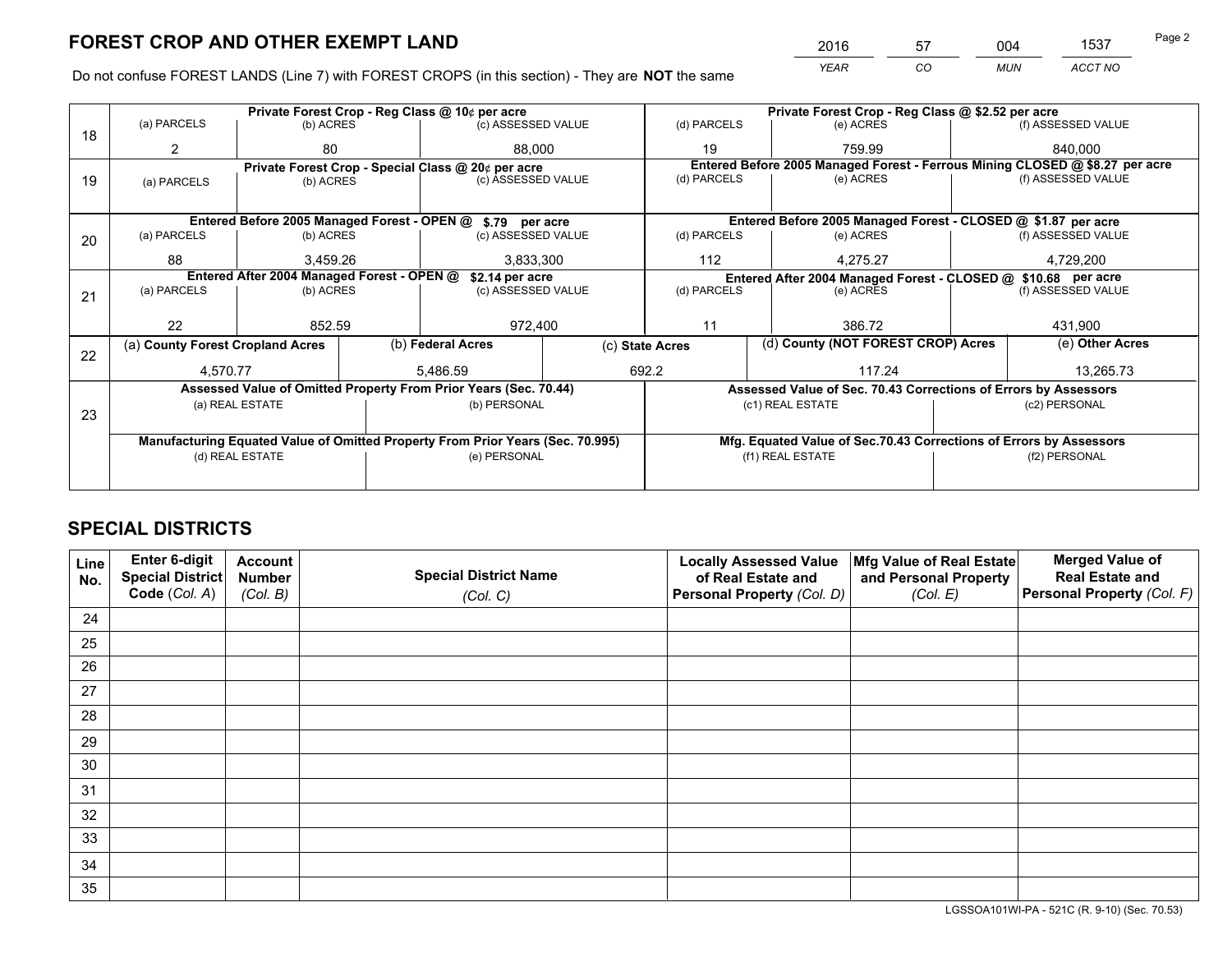|                 |                                                          |                                             |                                                         | <b>YEAR</b>                                                                       | CO<br><b>MUN</b>                                              | ACCT NO                                                                        |
|-----------------|----------------------------------------------------------|---------------------------------------------|---------------------------------------------------------|-----------------------------------------------------------------------------------|---------------------------------------------------------------|--------------------------------------------------------------------------------|
| Line<br>No.     | Enter 6-digit<br><b>School District</b><br>Code (Col. A) | <b>Account</b><br><b>Number</b><br>(Col. B) | <b>School District Name</b><br>(Col. C)                 | <b>Locally Assessed Value</b><br>of Real Estate and<br>Personal Property (Col. D) | Mfg Value of Real Estate<br>and Personal Property<br>(Col. E) | <b>Merged Value of</b><br><b>Real Estate and</b><br>Personal Property (Col. F) |
|                 | A. SCHOOL DISTRICTS (K-8 and K-12)                       |                                             |                                                         |                                                                                   |                                                               |                                                                                |
| 36              | 572478                                                   | 0339                                        | SCH D OF HAYWARD COMMUNITY                              | 5,991,000                                                                         |                                                               | 5,991,000                                                                      |
| 37              | 576615                                                   | 0340                                        | <b>SCH D OF WINTER</b>                                  | 21,754,200                                                                        |                                                               | 21,754,200                                                                     |
| 38              | 650441                                                   | 0390                                        | SCH D OF BIRCHWOOD                                      | 888,100                                                                           |                                                               | 888,100                                                                        |
| 39              |                                                          |                                             |                                                         |                                                                                   |                                                               |                                                                                |
| 40              |                                                          |                                             |                                                         |                                                                                   |                                                               |                                                                                |
| 41              |                                                          |                                             |                                                         |                                                                                   |                                                               |                                                                                |
| 42              |                                                          |                                             |                                                         |                                                                                   |                                                               |                                                                                |
| 43              |                                                          |                                             |                                                         |                                                                                   |                                                               |                                                                                |
| 44              |                                                          |                                             |                                                         |                                                                                   |                                                               |                                                                                |
| 45              |                                                          |                                             |                                                         |                                                                                   |                                                               |                                                                                |
| $\overline{46}$ |                                                          |                                             |                                                         |                                                                                   |                                                               |                                                                                |
| 47<br>48        |                                                          |                                             |                                                         |                                                                                   |                                                               |                                                                                |
|                 |                                                          |                                             |                                                         |                                                                                   |                                                               |                                                                                |
| 49              |                                                          |                                             | TOTAL ASSESSED VALUE OF SCHOOL DISTRICTS (K-8 and K-12) |                                                                                   |                                                               |                                                                                |
| 50              | <b>B.</b><br><b>UNION HIGH SCHOOL DISTRICTS</b>          |                                             |                                                         | 28,633,300                                                                        |                                                               | 28,633,300                                                                     |
| 51              |                                                          |                                             |                                                         |                                                                                   |                                                               |                                                                                |
| 52              |                                                          |                                             |                                                         |                                                                                   |                                                               |                                                                                |
| 53              |                                                          |                                             |                                                         |                                                                                   |                                                               |                                                                                |
| 54              |                                                          |                                             |                                                         |                                                                                   |                                                               |                                                                                |
| 55              |                                                          |                                             | TOTAL ASSESSED VALUE OF UNION HIGH SCHOOLS              |                                                                                   |                                                               |                                                                                |
|                 | C.<br><b>TECHNICAL COLLEGE DISTRICTS</b>                 |                                             |                                                         |                                                                                   |                                                               |                                                                                |
| 56              | 001700                                                   | 0016                                        | WISCONSIN INDIANHEAD TECH COLLEGE SHEL                  | 28,633,300                                                                        |                                                               | 28,633,300                                                                     |
| 57              |                                                          |                                             |                                                         |                                                                                   |                                                               |                                                                                |
| 58              |                                                          |                                             |                                                         |                                                                                   |                                                               |                                                                                |
| 59              |                                                          |                                             | TOTAL ASSESSED VALUE OF TECHNICAL COLLEGES              | 28,633,300                                                                        |                                                               | 28,633,300                                                                     |

57

004

 *I hereby certify, to the best of my knowledge and belief, this form is complete and correct.*

**SCHOOL DISTRICTS**

| Print name of preparer | Title                    |                | Date (MM / DD / CCYY) |
|------------------------|--------------------------|----------------|-----------------------|
|                        |                          |                |                       |
| Signature of preparer  | Contact Telephone Number | E-mail address |                       |
|                        | $\sim$                   |                |                       |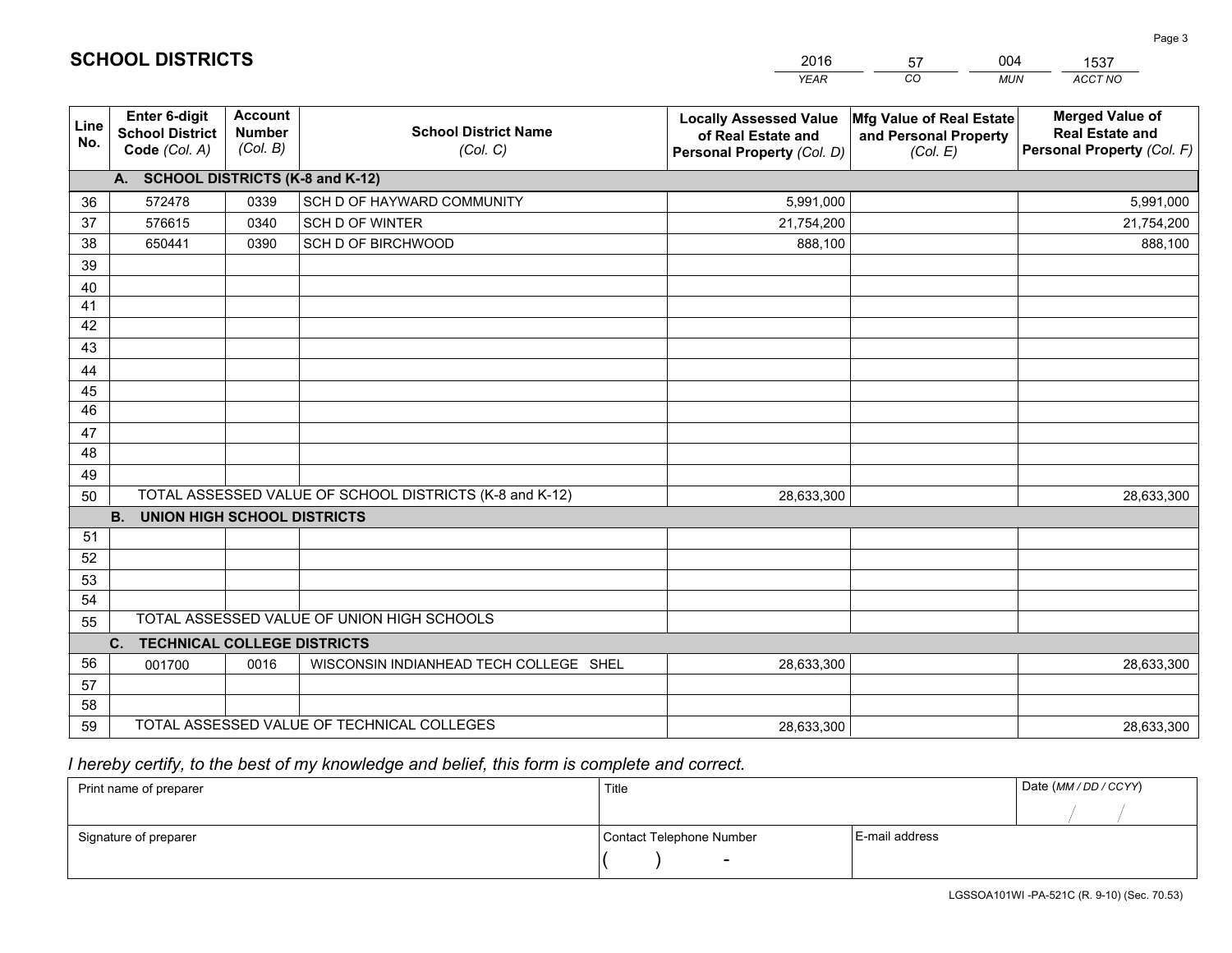### **HIGHLIGHTS**

- 1. Complete the Statement of Assessment after the Board of Review. Reflect any changes made there.
- 2. Use black ink to complete.
- 3. Line 16 must equal Line 50, Col D.
- 4. Line 55 must equal the total of K-8 schools listed on lines 36-49. Do not include K-12 schools in this comparision.
- 5. Line 59, Col. D must equal Line 16.
- 6. Special District, School District and Technical College District values must include both real estate and personal property. Examples of Special districts are: town sanitary districts, public inland lake protection and rehabilitation districts, and metropolitan sewerage districts.
- 7. DO NOT INCLUDE Manufacturing property values.DOR will print these values on the final SOA.

CHARLES A WARNER TOWN OF COUDERAY 13224 W ORTWIG LN EXELAND, WI 54835 - 2243

CHARLES A WARNER<br>TOWN OF COUDERAY 13224 W ORTWIG LN

EXELAND, WI 54835 - 2243

 8. Accuracy of this form is very important. The values reported directly affect the equalized value DOR calculates for school and special districts.

### **Page 1:**

 If not prefilled, enter the tax year,county and municipal code,municipal type, municipal name and county name on the top of form.

Check the Amended box, if filing an amended / corrected SOA.

 Report the parcel count, acres and assessed value of taxable general property, total parcel count, (real and personal), total acres, and values from final figures set by the Board of Review.

- A. Real Estate land and improvements (buildings, etc.) is reported on lines 1 8, total line 9.
- B. Personal Property is reported on lines 11 14, Column D, total line 15.
- C. To complete this report, use the computer produced summary of the assessment roll that shows these amounts.
- D. Use whole numbers only.
- E. Add each line across and each column down to verify entries.

### **Page 2:**

- A. Report Special Items (not subject to general property tax).
- 1. Private Forest Croplands and Managed Forest Lands are reported on lines 18,19, 20 and 21. Be sure to report assessed values **NOT** taxes.
- 2. You should have copies of the orders of entry, orders of withdrawal, etc., to update your assessment roll.
	- 3. Show hundredths of acres (e.g. 39.75).
- 4. Tax exempt lands are reported on line 22.
- 5. Omitted property and sec. 70.43, Wis. Stats., corrections of errors by assessor are reported on line 23. Report real estate and personal property separately. These should be for **prior years**, not something found on the current assessment roll after the board of review.
- B. Special District (Lines 24-35) Include the value of both real and personal property.
- The Department of Revenue (DOR) preprints much of the information regarding names and codes for schools, special districts,etc. If a district is not listed, enter the name and value only, DOR will enter the proper code.

### **Page 3 School Districts:**

Include the value of both real and personal property.

Report School District (regular, elementary, union high school, and technical college).

- 1. Regular (K-12) and Elementary (K-8) school values are reported on lines 36-49, total on line 50.
- 2. Union High School (UHS) (use only if elementary schools are listed on lines 36-49) are reported on lines 51-54. UHS total value (line 55) must equal to the total **elementary school** values reported on lines 36-49. Do notinclude K-12 schools in this comparison.
- 3. Technical College values are reported on lines 56-58, total on line 59.
- 4. Use the computer summary that shows these amounts to complete this report.

#### **This form is due the second Monday in June. File this report only after your Board of Review is complete.**

 *If you have questions: Return forms to:*

Fax number: (608) 264-6887 PO Box 8971

 Email: lgs@revenue.wi.gov Wisconsin Department of Revenue Call: (608) 261-5341 Local Government Services Section 6-97Madison WI 53708-8971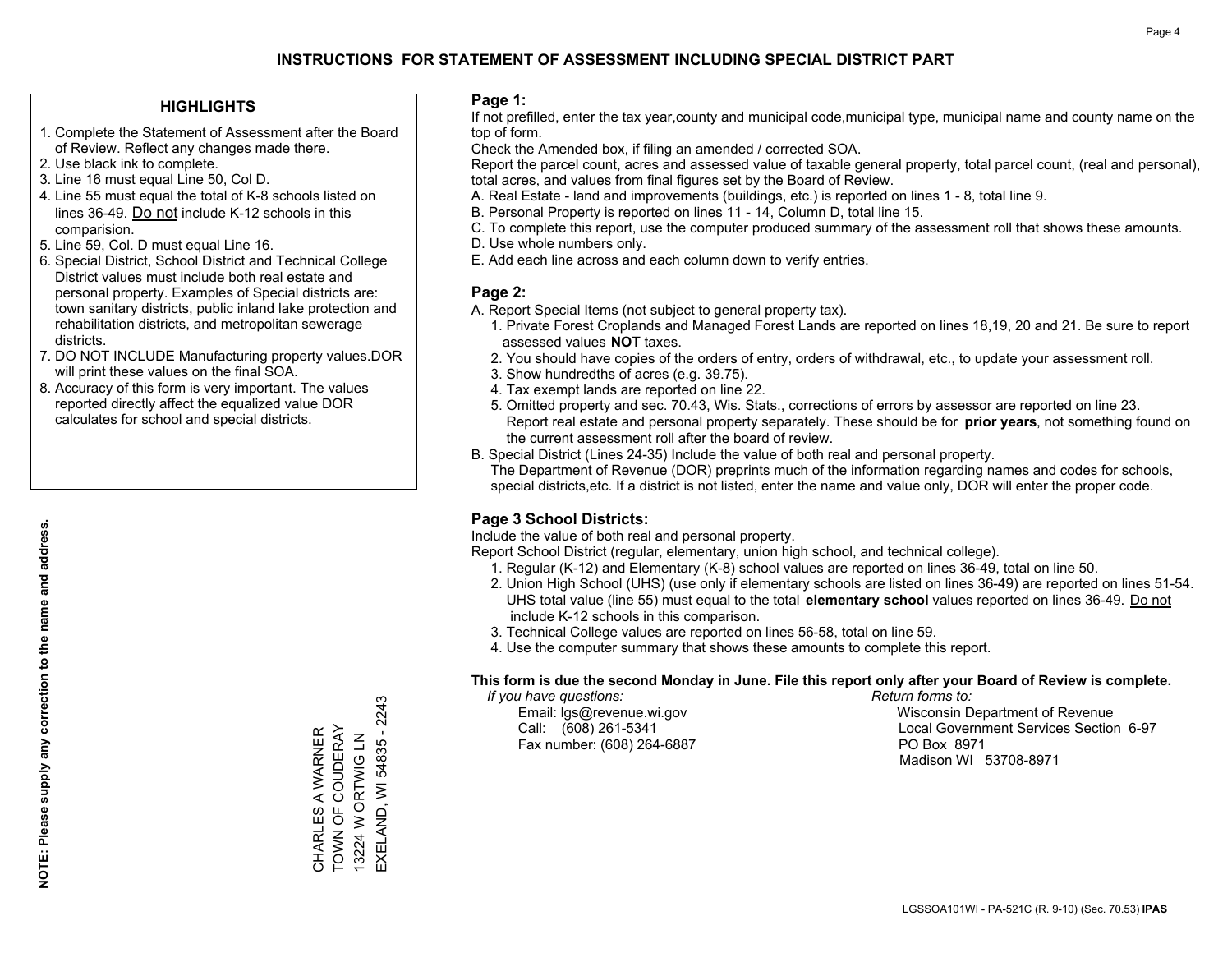**FINAL - EQUATED**

**STATEMENT OF ASSESSMENT FOR 2016** 

| 57   | nnr | 1538    |
|------|-----|---------|
| ∩′ ∩ | MUN | ACCT NO |

|                         | <b>FOR</b><br><b>TOWN OF</b><br>OF                                                                                                                                                                         | <b>DRAPER</b>            |              | SAWYER COUNTY                                        |                         |                                          | <b>WHEN COMPLETING THIS DOCUMENT</b> |  |
|-------------------------|------------------------------------------------------------------------------------------------------------------------------------------------------------------------------------------------------------|--------------------------|--------------|------------------------------------------------------|-------------------------|------------------------------------------|--------------------------------------|--|
|                         | Town - Village - City                                                                                                                                                                                      | <b>Municipality Name</b> |              | <b>County Name</b>                                   |                         | DO NOT WRITE OVER X's OR IN SHADED AREAS |                                      |  |
|                         | <b>REAL ESTATE</b>                                                                                                                                                                                         |                          | PARCEL COUNT | NO. OF ACRES                                         | <b>VALUE OF</b>         | VALUE OF                                 | <b>TOTAL VALUE OF LAND</b>           |  |
| Line<br>No.             | (See Lines 18 - 22 for<br>other Real Estate)                                                                                                                                                               |                          |              | <b>WHOLE</b><br>TOTAL LAND IMPROVEMENTS NUMBERS ONLY | <b>LAND</b>             | <b>IMPROVEMENTS</b>                      | AND IMPROVEMENTS                     |  |
|                         |                                                                                                                                                                                                            | Col. A                   | Col. B       | Col. C                                               | Col. D                  | Col. E                                   | Col. F                               |  |
| $\overline{\mathbf{1}}$ | <b>RESIDENTIAL - Class 1</b>                                                                                                                                                                               | 607                      | 469          | 1,130                                                | 11,563,800              | 20,097,400                               | 31,661,200                           |  |
| 2                       | <b>COMMERCIAL - Class 2</b>                                                                                                                                                                                | 18                       | 14           | 40                                                   | 395,700                 | 1,072,700                                | 1,468,400                            |  |
| 3                       | MANUFACTURING - Class 3                                                                                                                                                                                    | $\Omega$                 | $\mathbf 0$  | $\Omega$                                             | 0                       | 0                                        | $\Omega$                             |  |
| 4                       | <b>AGRICULTURAL - Class 4</b>                                                                                                                                                                              | 36                       |              | 423                                                  | 52,600                  |                                          | 52,600                               |  |
| 5                       | UNDEVELOPED - Class 5                                                                                                                                                                                      | 240                      |              | 3,148                                                | 699,600                 |                                          | 699,600                              |  |
| 6                       | AGRICULTURAL FOREST - Class 5m                                                                                                                                                                             | 29                       |              | 516                                                  | 318,300                 |                                          | 318,300                              |  |
| $\overline{7}$          | FOREST LANDS - Class 6                                                                                                                                                                                     | 493                      |              | 9,278                                                | 12,328,300              |                                          | 12,328,300                           |  |
| 8                       | OTHER - Class 7                                                                                                                                                                                            | $\mathbf 0$              | $\Omega$     | $\Omega$                                             | $\mathbf{0}$            | $\Omega$                                 | $\mathbf{0}$                         |  |
| 9                       | TOTAL - ALL COLUMNS                                                                                                                                                                                        | 1,423                    | 483          | 14,535                                               | 25,358,300              | 21,170,100                               | 46,528,400                           |  |
| 10                      | NUMBER OF PERSONAL PROPERTY ACCOUNTS IN ROLL                                                                                                                                                               |                          |              | 20                                                   | <b>LOCALLY ASSESSED</b> | <b>MANUFACTURING</b>                     | <b>MERGED</b>                        |  |
| 11                      | BOATS AND OTHER WATERCRAFT NOT EXEMPT - Code 1                                                                                                                                                             |                          |              |                                                      | 2,800                   | $\Omega$                                 | 2,800                                |  |
| 12                      | MACHINERY, TOOLS AND PATTERNS - Code 2                                                                                                                                                                     |                          |              |                                                      | 15,700                  | 1,700                                    | 17,400                               |  |
| 13                      | FURNITURE, FIXTURES AND EQUIPMENT - Code 3                                                                                                                                                                 |                          |              |                                                      | 43,200                  | $\Omega$                                 | 43,200                               |  |
| 14                      | ALL OTHER PERSONAL PROPERTY NOT EXEMPT - Codes 4A, 4B, 4C                                                                                                                                                  |                          |              |                                                      | 214,900                 | $\Omega$                                 | 214,900                              |  |
| 15                      | TOTAL OF PERSONAL PROPERTY NOT EXEMPT (Total of Lines 11-14)                                                                                                                                               |                          |              |                                                      | 276,600                 | 1,700                                    | 278,300                              |  |
| 16                      | AGGREGATE ASSESSED VALUE OF ALL PROPERTY SUBJECT TO THE GENERAL PROPERTY TAX (Total of Lines 9F and 15F)<br>MUST EQUAL TOTAL VALUE OF THE SCHOOL DISTRICTS (K-12 PLUS K-8) - Line 50, Col. F<br>46,806,700 |                          |              |                                                      |                         |                                          |                                      |  |
| 17                      | <b>BOARD OF REVIEW</b>                                                                                                                                                                                     |                          |              | Name of Assessor                                     |                         | Telephone #                              |                                      |  |
|                         | DATE OF FINAL ADJOURNMENT                                                                                                                                                                                  | 10/08/2016               |              | DOUGLAS AND BEN KURTZWEIL                            |                         |                                          | (715) 462-9679                       |  |

REMARKS

The Assessment Ratio to be used in calculating the estimated Fair Market Value on tax bills for this tax district is .977703228

This ratio should be used to convert assessed values to "Calculate Equalized Values" in Step 1 of the Lottery and Gaming Credit Calculations.<br>This ratio should be used in the "Computation of Tax Equivalent" schedule of the Commission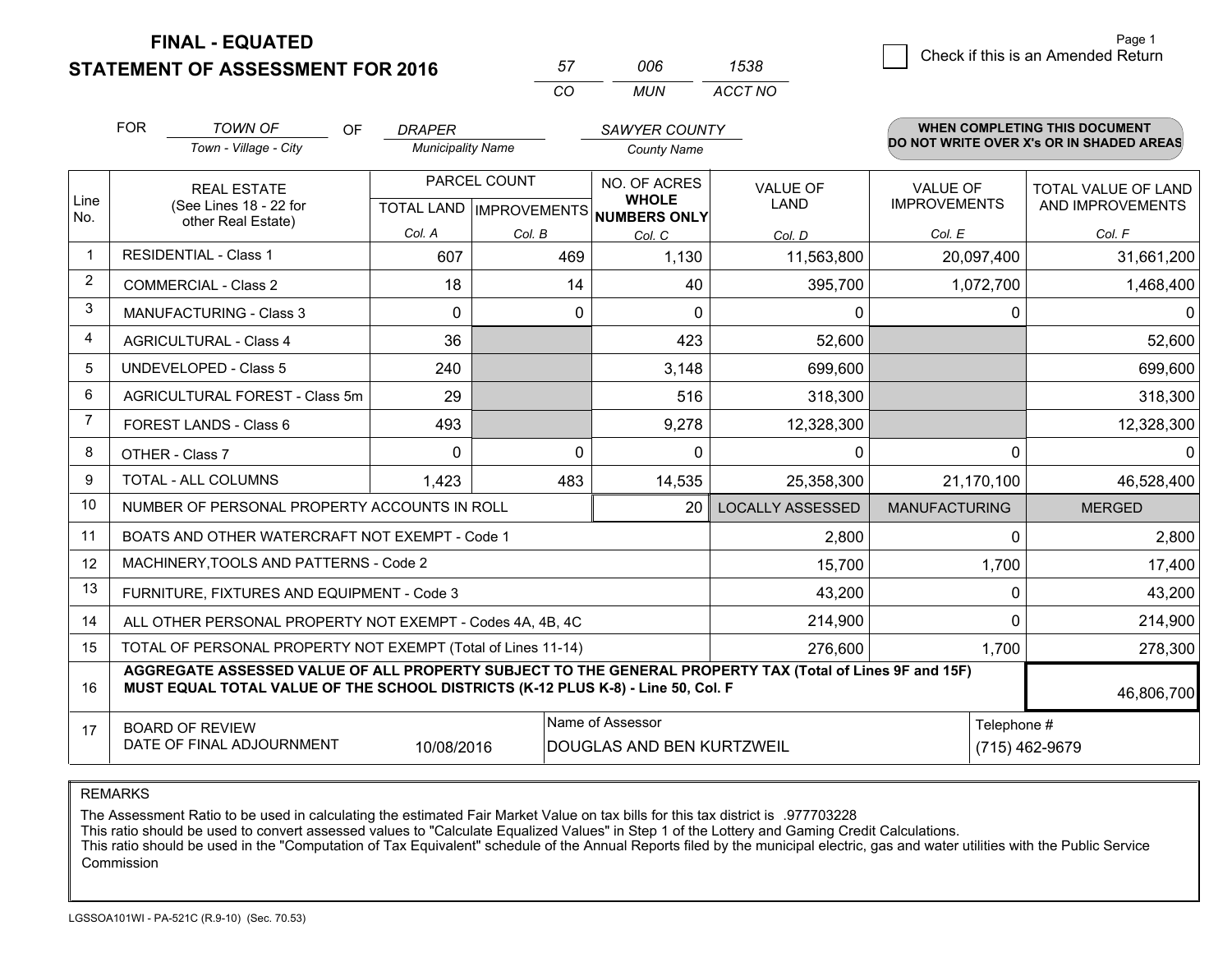*YEAR CO MUN ACCT NO* <sup>2016</sup> <sup>57</sup> <sup>006</sup> <sup>1538</sup>

Do not confuse FOREST LANDS (Line 7) with FOREST CROPS (in this section) - They are **NOT** the same

|    |                                                               |                                 |  | Private Forest Crop - Reg Class @ 10¢ per acre                                 |                          |                                                                    | Private Forest Crop - Reg Class @ \$2.52 per acre                            |                    |                    |  |
|----|---------------------------------------------------------------|---------------------------------|--|--------------------------------------------------------------------------------|--------------------------|--------------------------------------------------------------------|------------------------------------------------------------------------------|--------------------|--------------------|--|
| 18 | (a) PARCELS                                                   | (b) ACRES                       |  | (c) ASSESSED VALUE                                                             |                          | (d) PARCELS                                                        | (e) ACRES                                                                    |                    | (f) ASSESSED VALUE |  |
|    |                                                               |                                 |  |                                                                                |                          |                                                                    |                                                                              |                    |                    |  |
|    | Private Forest Crop - Special Class @ 20¢ per acre            |                                 |  |                                                                                |                          |                                                                    | Entered Before 2005 Managed Forest - Ferrous Mining CLOSED @ \$8.27 per acre |                    |                    |  |
| 19 | (a) PARCELS                                                   | (c) ASSESSED VALUE<br>(b) ACRES |  |                                                                                | (d) PARCELS<br>(e) ACRES |                                                                    |                                                                              | (f) ASSESSED VALUE |                    |  |
|    |                                                               |                                 |  |                                                                                |                          |                                                                    |                                                                              |                    |                    |  |
|    |                                                               |                                 |  | Entered Before 2005 Managed Forest - OPEN @ \$.79 per acre                     |                          |                                                                    | Entered Before 2005 Managed Forest - CLOSED @ \$1.87 per acre                |                    |                    |  |
| 20 | (a) PARCELS                                                   | (b) ACRES                       |  | (c) ASSESSED VALUE                                                             |                          | (d) PARCELS                                                        | (e) ACRES                                                                    |                    | (f) ASSESSED VALUE |  |
|    | 404                                                           | 15.781.24                       |  | 13,554,300                                                                     |                          | 40                                                                 | 1,391.92                                                                     |                    | 1,260,900          |  |
|    | Entered After 2004 Managed Forest - OPEN @<br>\$2.14 per acre |                                 |  |                                                                                |                          |                                                                    | Entered After 2004 Managed Forest - CLOSED @ \$10.68 per acre                |                    |                    |  |
| 21 | (a) PARCELS                                                   | (b) ACRES                       |  |                                                                                | (c) ASSESSED VALUE       |                                                                    | (d) PARCELS<br>(e) ACRES                                                     |                    | (f) ASSESSED VALUE |  |
|    |                                                               |                                 |  |                                                                                |                          |                                                                    |                                                                              |                    |                    |  |
|    | 11                                                            | 298.84                          |  | 332,600                                                                        |                          | 15<br>450.52                                                       |                                                                              |                    | 564,300            |  |
| 22 | (a) County Forest Cropland Acres                              |                                 |  | (b) Federal Acres                                                              |                          | (d) County (NOT FOREST CROP) Acres<br>(c) State Acres              |                                                                              |                    | (e) Other Acres    |  |
|    | 6,545.36                                                      |                                 |  | 36.657.23                                                                      |                          | 14.253.5<br>76.89                                                  |                                                                              |                    | 83.43              |  |
|    |                                                               |                                 |  | Assessed Value of Omitted Property From Prior Years (Sec. 70.44)               |                          |                                                                    | Assessed Value of Sec. 70.43 Corrections of Errors by Assessors              |                    |                    |  |
| 23 |                                                               | (a) REAL ESTATE                 |  | (b) PERSONAL                                                                   |                          |                                                                    | (c1) REAL ESTATE                                                             |                    | (c2) PERSONAL      |  |
|    |                                                               |                                 |  |                                                                                |                          |                                                                    |                                                                              |                    |                    |  |
|    |                                                               |                                 |  | Manufacturing Equated Value of Omitted Property From Prior Years (Sec. 70.995) |                          | Mfg. Equated Value of Sec.70.43 Corrections of Errors by Assessors |                                                                              |                    |                    |  |
|    | (d) REAL ESTATE                                               |                                 |  | (e) PERSONAL                                                                   |                          |                                                                    | (f1) REAL ESTATE                                                             | (f2) PERSONAL      |                    |  |
|    |                                                               |                                 |  |                                                                                |                          |                                                                    |                                                                              |                    |                    |  |

## **SPECIAL DISTRICTS**

| Line<br>No. | Enter 6-digit<br>Special District<br>Code (Col. A) | <b>Account</b><br><b>Number</b><br>(Col. B) | <b>Special District Name</b><br>(Col. C) | <b>Locally Assessed Value</b><br>of Real Estate and<br>Personal Property (Col. D) | Mfg Value of Real Estate<br>and Personal Property<br>(Col. E) | <b>Merged Value of</b><br><b>Real Estate and</b><br>Personal Property (Col. F) |
|-------------|----------------------------------------------------|---------------------------------------------|------------------------------------------|-----------------------------------------------------------------------------------|---------------------------------------------------------------|--------------------------------------------------------------------------------|
| 24          |                                                    |                                             |                                          |                                                                                   |                                                               |                                                                                |
| 25          |                                                    |                                             |                                          |                                                                                   |                                                               |                                                                                |
| 26          |                                                    |                                             |                                          |                                                                                   |                                                               |                                                                                |
| 27          |                                                    |                                             |                                          |                                                                                   |                                                               |                                                                                |
| 28          |                                                    |                                             |                                          |                                                                                   |                                                               |                                                                                |
| 29          |                                                    |                                             |                                          |                                                                                   |                                                               |                                                                                |
| 30          |                                                    |                                             |                                          |                                                                                   |                                                               |                                                                                |
| 31          |                                                    |                                             |                                          |                                                                                   |                                                               |                                                                                |
| 32          |                                                    |                                             |                                          |                                                                                   |                                                               |                                                                                |
| 33          |                                                    |                                             |                                          |                                                                                   |                                                               |                                                                                |
| 34          |                                                    |                                             |                                          |                                                                                   |                                                               |                                                                                |
| 35          |                                                    |                                             |                                          |                                                                                   |                                                               |                                                                                |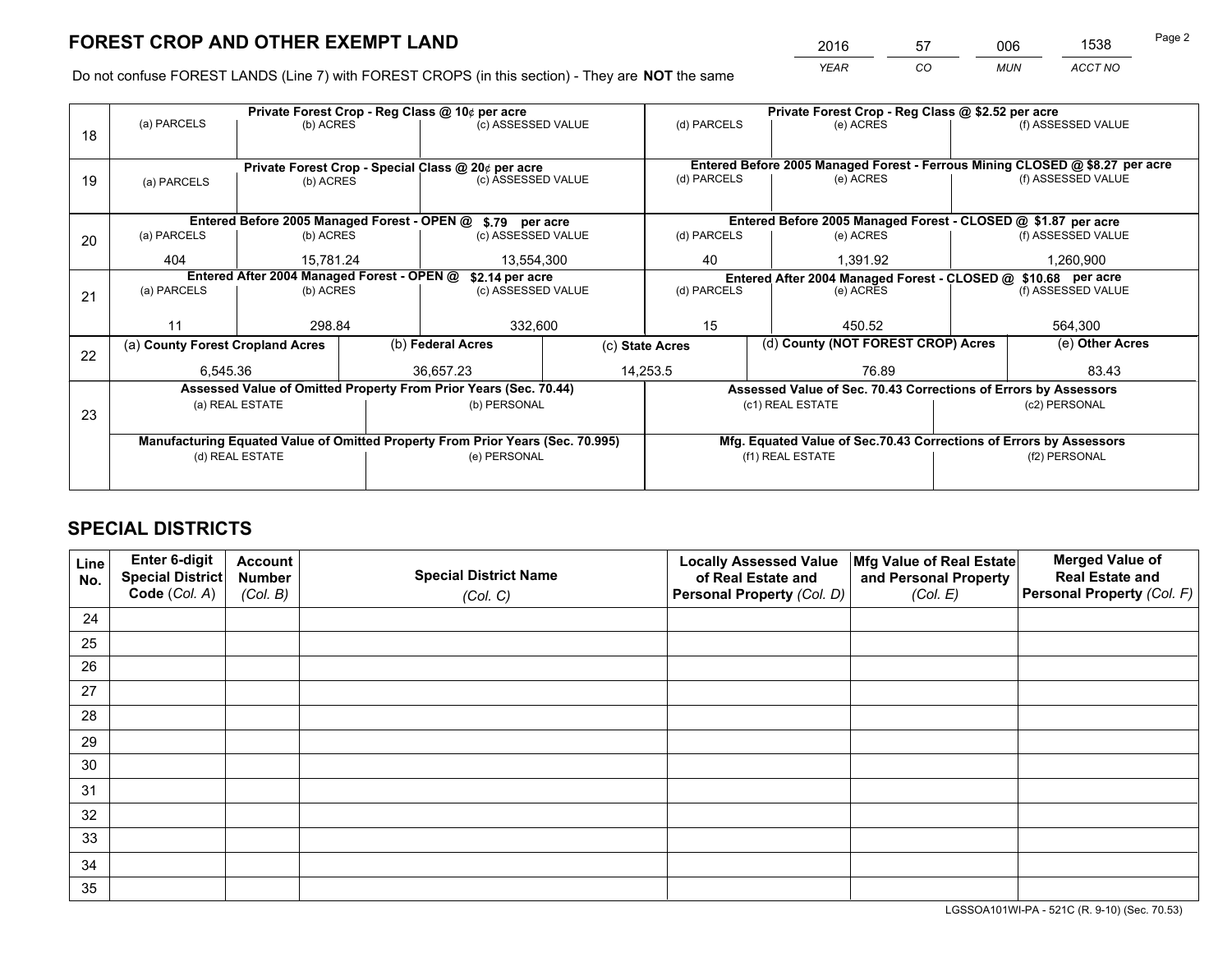|             |                                                                 |                                             |                                                         | <b>YEAR</b>                                                                       | CO<br><b>MUN</b>                                              | ACCT NO                                                                        |
|-------------|-----------------------------------------------------------------|---------------------------------------------|---------------------------------------------------------|-----------------------------------------------------------------------------------|---------------------------------------------------------------|--------------------------------------------------------------------------------|
| Line<br>No. | <b>Enter 6-digit</b><br><b>School District</b><br>Code (Col. A) | <b>Account</b><br><b>Number</b><br>(Col. B) | <b>School District Name</b><br>(Col. C)                 | <b>Locally Assessed Value</b><br>of Real Estate and<br>Personal Property (Col. D) | Mfg Value of Real Estate<br>and Personal Property<br>(Col. E) | <b>Merged Value of</b><br><b>Real Estate and</b><br>Personal Property (Col. F) |
|             | A. SCHOOL DISTRICTS (K-8 and K-12)                              |                                             |                                                         |                                                                                   |                                                               |                                                                                |
| 36          | 576615                                                          | 0340                                        | SCH D OF WINTER                                         | 46,805,000                                                                        | 1,700                                                         | 46,806,700                                                                     |
| 37          |                                                                 |                                             |                                                         |                                                                                   |                                                               |                                                                                |
| 38          |                                                                 |                                             |                                                         |                                                                                   |                                                               |                                                                                |
| 39          |                                                                 |                                             |                                                         |                                                                                   |                                                               |                                                                                |
| 40          |                                                                 |                                             |                                                         |                                                                                   |                                                               |                                                                                |
| 41<br>42    |                                                                 |                                             |                                                         |                                                                                   |                                                               |                                                                                |
| 43          |                                                                 |                                             |                                                         |                                                                                   |                                                               |                                                                                |
|             |                                                                 |                                             |                                                         |                                                                                   |                                                               |                                                                                |
| 44<br>45    |                                                                 |                                             |                                                         |                                                                                   |                                                               |                                                                                |
| 46          |                                                                 |                                             |                                                         |                                                                                   |                                                               |                                                                                |
| 47          |                                                                 |                                             |                                                         |                                                                                   |                                                               |                                                                                |
| 48          |                                                                 |                                             |                                                         |                                                                                   |                                                               |                                                                                |
| 49          |                                                                 |                                             |                                                         |                                                                                   |                                                               |                                                                                |
| 50          |                                                                 |                                             | TOTAL ASSESSED VALUE OF SCHOOL DISTRICTS (K-8 and K-12) | 46,805,000                                                                        | 1,700                                                         | 46,806,700                                                                     |
|             | <b>B.</b><br><b>UNION HIGH SCHOOL DISTRICTS</b>                 |                                             |                                                         |                                                                                   |                                                               |                                                                                |
| 51          |                                                                 |                                             |                                                         |                                                                                   |                                                               |                                                                                |
| 52          |                                                                 |                                             |                                                         |                                                                                   |                                                               |                                                                                |
| 53          |                                                                 |                                             |                                                         |                                                                                   |                                                               |                                                                                |
| 54          |                                                                 |                                             |                                                         |                                                                                   |                                                               |                                                                                |
| 55          |                                                                 |                                             | TOTAL ASSESSED VALUE OF UNION HIGH SCHOOLS              |                                                                                   |                                                               |                                                                                |
|             | C.<br><b>TECHNICAL COLLEGE DISTRICTS</b>                        |                                             |                                                         |                                                                                   |                                                               |                                                                                |
| 56          | 001700                                                          | 0016                                        | WISCONSIN INDIANHEAD TECH COLLEGE SHEL                  | 46,805,000                                                                        | 1,700                                                         | 46,806,700                                                                     |
| 57<br>58    |                                                                 |                                             |                                                         |                                                                                   |                                                               |                                                                                |
| 59          |                                                                 |                                             | TOTAL ASSESSED VALUE OF TECHNICAL COLLEGES              | 46,805,000                                                                        | 1,700                                                         | 46,806,700                                                                     |
|             |                                                                 |                                             |                                                         |                                                                                   |                                                               |                                                                                |

57

006

 *I hereby certify, to the best of my knowledge and belief, this form is complete and correct.*

**SCHOOL DISTRICTS**

| Print name of preparer | Title                    |                | Date (MM / DD / CCYY) |
|------------------------|--------------------------|----------------|-----------------------|
|                        |                          |                |                       |
| Signature of preparer  | Contact Telephone Number | E-mail address |                       |
|                        | $\sim$                   |                |                       |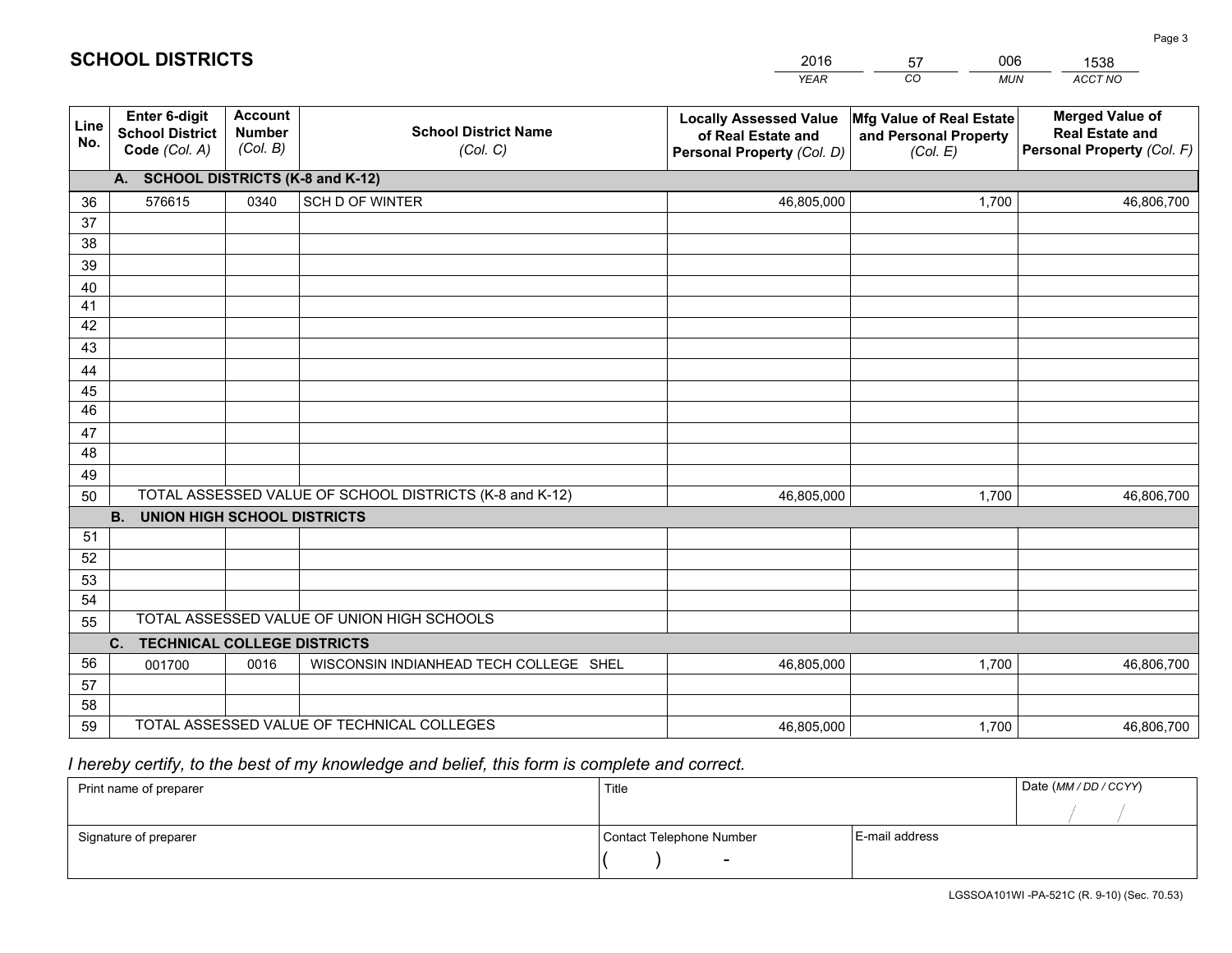### **HIGHLIGHTS**

- 1. Complete the Statement of Assessment after the Board of Review. Reflect any changes made there.
- 2. Use black ink to complete.
- 3. Line 16 must equal Line 50, Col D.
- 4. Line 55 must equal the total of K-8 schools listed on lines 36-49. Do not include K-12 schools in this comparision.
- 5. Line 59, Col. D must equal Line 16.
- 6. Special District, School District and Technical College District values must include both real estate and personal property. Examples of Special districts are: town sanitary districts, public inland lake protection and rehabilitation districts, and metropolitan sewerage districts.
- 7. DO NOT INCLUDE Manufacturing property values.DOR will print these values on the final SOA.
- 8. Accuracy of this form is very important. The values reported directly affect the equalized value DOR calculates for school and special districts.

### **Page 1:**

 If not prefilled, enter the tax year,county and municipal code,municipal type, municipal name and county name on the top of form.

Check the Amended box, if filing an amended / corrected SOA.

 Report the parcel count, acres and assessed value of taxable general property, total parcel count, (real and personal), total acres, and values from final figures set by the Board of Review.

- A. Real Estate land and improvements (buildings, etc.) is reported on lines 1 8, total line 9.
- B. Personal Property is reported on lines 11 14, Column D, total line 15.
- C. To complete this report, use the computer produced summary of the assessment roll that shows these amounts.
- D. Use whole numbers only.
- E. Add each line across and each column down to verify entries.

### **Page 2:**

- A. Report Special Items (not subject to general property tax).
- 1. Private Forest Croplands and Managed Forest Lands are reported on lines 18,19, 20 and 21. Be sure to report assessed values **NOT** taxes.
- 2. You should have copies of the orders of entry, orders of withdrawal, etc., to update your assessment roll.
	- 3. Show hundredths of acres (e.g. 39.75).
- 4. Tax exempt lands are reported on line 22.
- 5. Omitted property and sec. 70.43, Wis. Stats., corrections of errors by assessor are reported on line 23. Report real estate and personal property separately. These should be for **prior years**, not something found on the current assessment roll after the board of review.
- B. Special District (Lines 24-35) Include the value of both real and personal property.
- The Department of Revenue (DOR) preprints much of the information regarding names and codes for schools, special districts,etc. If a district is not listed, enter the name and value only, DOR will enter the proper code.

### **Page 3 School Districts:**

Include the value of both real and personal property.

Report School District (regular, elementary, union high school, and technical college).

- 1. Regular (K-12) and Elementary (K-8) school values are reported on lines 36-49, total on line 50.
- 2. Union High School (UHS) (use only if elementary schools are listed on lines 36-49) are reported on lines 51-54. UHS total value (line 55) must equal to the total **elementary school** values reported on lines 36-49. Do notinclude K-12 schools in this comparison.
- 3. Technical College values are reported on lines 56-58, total on line 59.
- 4. Use the computer summary that shows these amounts to complete this report.

#### **This form is due the second Monday in June. File this report only after your Board of Review is complete.**

 *If you have questions: Return forms to:*

Fax number: (608) 264-6887 PO Box 8971

 Email: lgs@revenue.wi.gov Wisconsin Department of Revenue Call: (608) 261-5341 Local Government Services Section 6-97Madison WI 53708-8971

BRENDA ADLER<br>TOWN OF DRAPER<br>6994 N MAIN ORETTA, WI 54896 TOWN OF DRAPER LORETTA, WI 54896 BRENDA ADLER 6994 N MAIN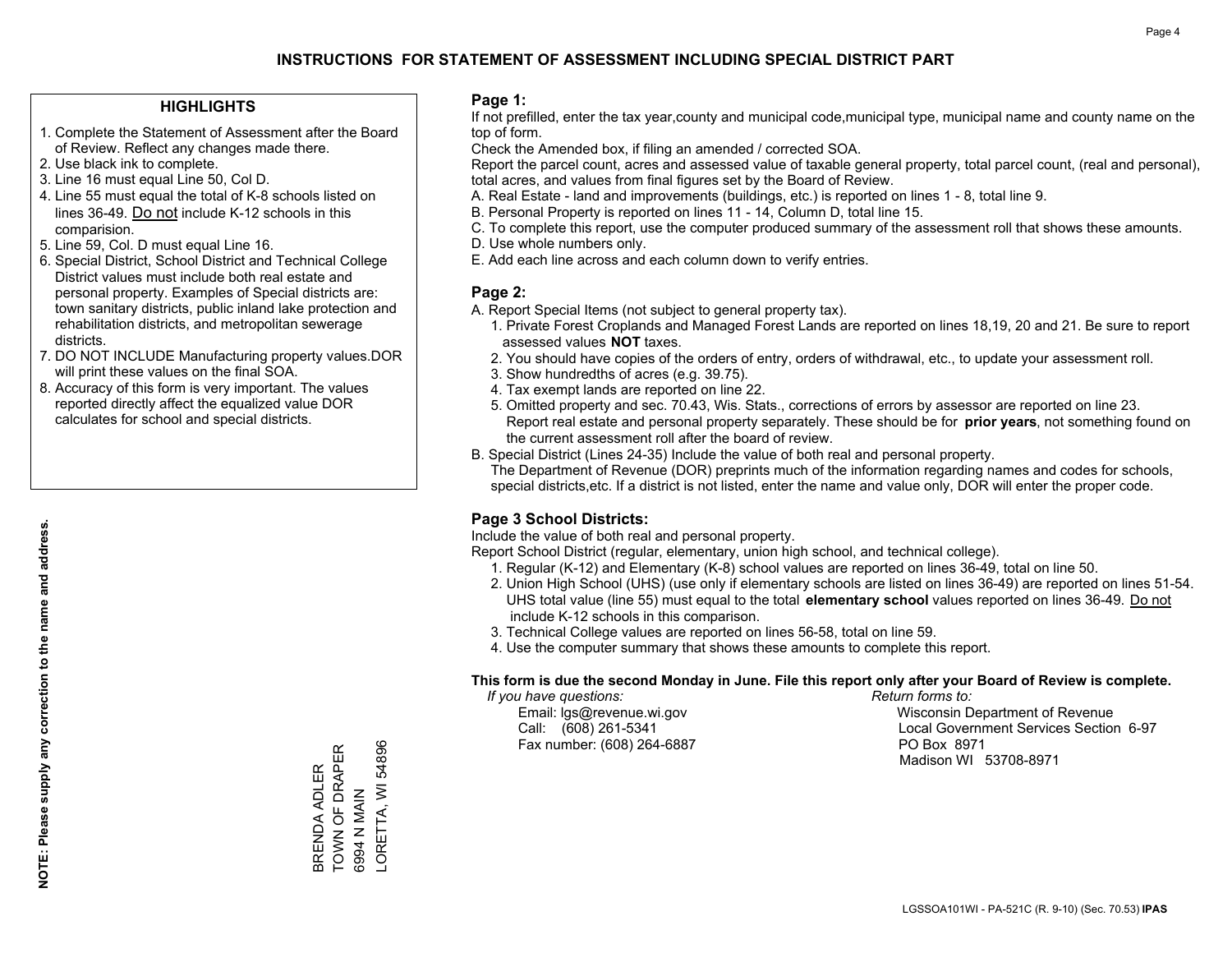**STATEMENT OF ASSESSMENT FOR 2016** 

**FINAL - EQUATED**

g **Check if this is an Amended Return** Page 1

|                | <b>FOR</b>             | <b>TOWN OF</b><br>OF                                                                                                                                                                         | <b>EDGEWATER</b>         |              | SAWYER COUNTY                                        |                         |                      | <b>WHEN COMPLETING THIS DOCUMENT</b>     |
|----------------|------------------------|----------------------------------------------------------------------------------------------------------------------------------------------------------------------------------------------|--------------------------|--------------|------------------------------------------------------|-------------------------|----------------------|------------------------------------------|
|                |                        | Town - Village - City                                                                                                                                                                        | <b>Municipality Name</b> |              | <b>County Name</b>                                   |                         |                      | DO NOT WRITE OVER X's OR IN SHADED AREAS |
|                |                        | <b>REAL ESTATE</b>                                                                                                                                                                           |                          | PARCEL COUNT | NO. OF ACRES                                         | <b>VALUE OF</b>         | <b>VALUE OF</b>      | TOTAL VALUE OF LAND                      |
| Line<br>No.    | other Real Estate)     | (See Lines 18 - 22 for                                                                                                                                                                       |                          |              | <b>WHOLE</b><br>TOTAL LAND IMPROVEMENTS NUMBERS ONLY | LAND                    | <b>IMPROVEMENTS</b>  | AND IMPROVEMENTS                         |
|                |                        |                                                                                                                                                                                              | Col. A                   | Col. B       | Col. C                                               | Col. D                  | Col. E               | Col. F                                   |
| $\mathbf{1}$   |                        | <b>RESIDENTIAL - Class 1</b>                                                                                                                                                                 | 1,096                    | 764          | 1,406                                                | 64,067,700              | 69,213,900           | 133,281,600                              |
| $\overline{2}$ |                        | <b>COMMERCIAL - Class 2</b>                                                                                                                                                                  | 120                      | 39           | 86                                                   | 3,098,200               | 4,846,200            | 7,944,400                                |
| 3              |                        | <b>MANUFACTURING - Class 3</b>                                                                                                                                                               | $\Omega$                 | $\Omega$     | $\Omega$                                             | $\mathbf{0}$            | 0                    | $\mathbf{0}$                             |
| $\overline{4}$ |                        | <b>AGRICULTURAL - Class 4</b>                                                                                                                                                                | 134                      |              | 2,016                                                | 209,700                 |                      | 209,700                                  |
| 5              |                        | UNDEVELOPED - Class 5                                                                                                                                                                        | 229                      |              | 2,187                                                | 499,200                 |                      | 499,200                                  |
| 6              |                        | AGRICULTURAL FOREST - Class 5m                                                                                                                                                               | 77                       |              | 1,668                                                | 1,272,200               |                      | 1,272,200                                |
| $\overline{7}$ | FOREST LANDS - Class 6 |                                                                                                                                                                                              | 456                      |              | 9,276                                                | 16,472,100              |                      | 16,472,100                               |
| 8              |                        | OTHER - Class 7                                                                                                                                                                              | 8                        | 8            | 10 <sup>1</sup>                                      | 58,500                  | 706,900              | 765,400                                  |
| 9              |                        | TOTAL - ALL COLUMNS                                                                                                                                                                          | 2,120                    | 811          | 16,649                                               | 85,677,600              | 74,767,000           | 160,444,600                              |
| 10             |                        | NUMBER OF PERSONAL PROPERTY ACCOUNTS IN ROLL                                                                                                                                                 |                          |              | 30                                                   | <b>LOCALLY ASSESSED</b> | <b>MANUFACTURING</b> | <b>MERGED</b>                            |
| 11             |                        | BOATS AND OTHER WATERCRAFT NOT EXEMPT - Code 1                                                                                                                                               |                          |              |                                                      | 32,800                  | 0                    | 32,800                                   |
| 12             |                        | MACHINERY, TOOLS AND PATTERNS - Code 2                                                                                                                                                       |                          |              |                                                      | 48,000                  | 0                    | 48,000                                   |
| 13             |                        | FURNITURE, FIXTURES AND EQUIPMENT - Code 3                                                                                                                                                   |                          |              |                                                      | 131,700                 | $\Omega$             | 131,700                                  |
| 14             |                        | ALL OTHER PERSONAL PROPERTY NOT EXEMPT - Codes 4A, 4B, 4C                                                                                                                                    |                          |              |                                                      | 38,700                  | 0                    | 38,700                                   |
| 15             |                        | TOTAL OF PERSONAL PROPERTY NOT EXEMPT (Total of Lines 11-14)                                                                                                                                 |                          |              |                                                      | 251,200                 | 0                    | 251,200                                  |
| 16             |                        | AGGREGATE ASSESSED VALUE OF ALL PROPERTY SUBJECT TO THE GENERAL PROPERTY TAX (Total of Lines 9F and 15F)<br>MUST EQUAL TOTAL VALUE OF THE SCHOOL DISTRICTS (K-12 PLUS K-8) - Line 50, Col. F |                          |              |                                                      |                         |                      | 160,695,800                              |
| 17             |                        | <b>BOARD OF REVIEW</b>                                                                                                                                                                       |                          |              | Name of Assessor                                     |                         | Telephone #          |                                          |
|                |                        | DATE OF FINAL ADJOURNMENT                                                                                                                                                                    | 05/10/2016               |              | <b>MARVIN NORDQUIST</b>                              |                         |                      | (715) 634-2283                           |

*CO*

*MUN*

*ACCT NO1539*

*<sup>57</sup> <sup>008</sup>*

REMARKS

The Assessment Ratio to be used in calculating the estimated Fair Market Value on tax bills for this tax district is .99310494<br>This ratio should be used to convert assessed values to "Calculate Equalized Values" in Step 1 Commission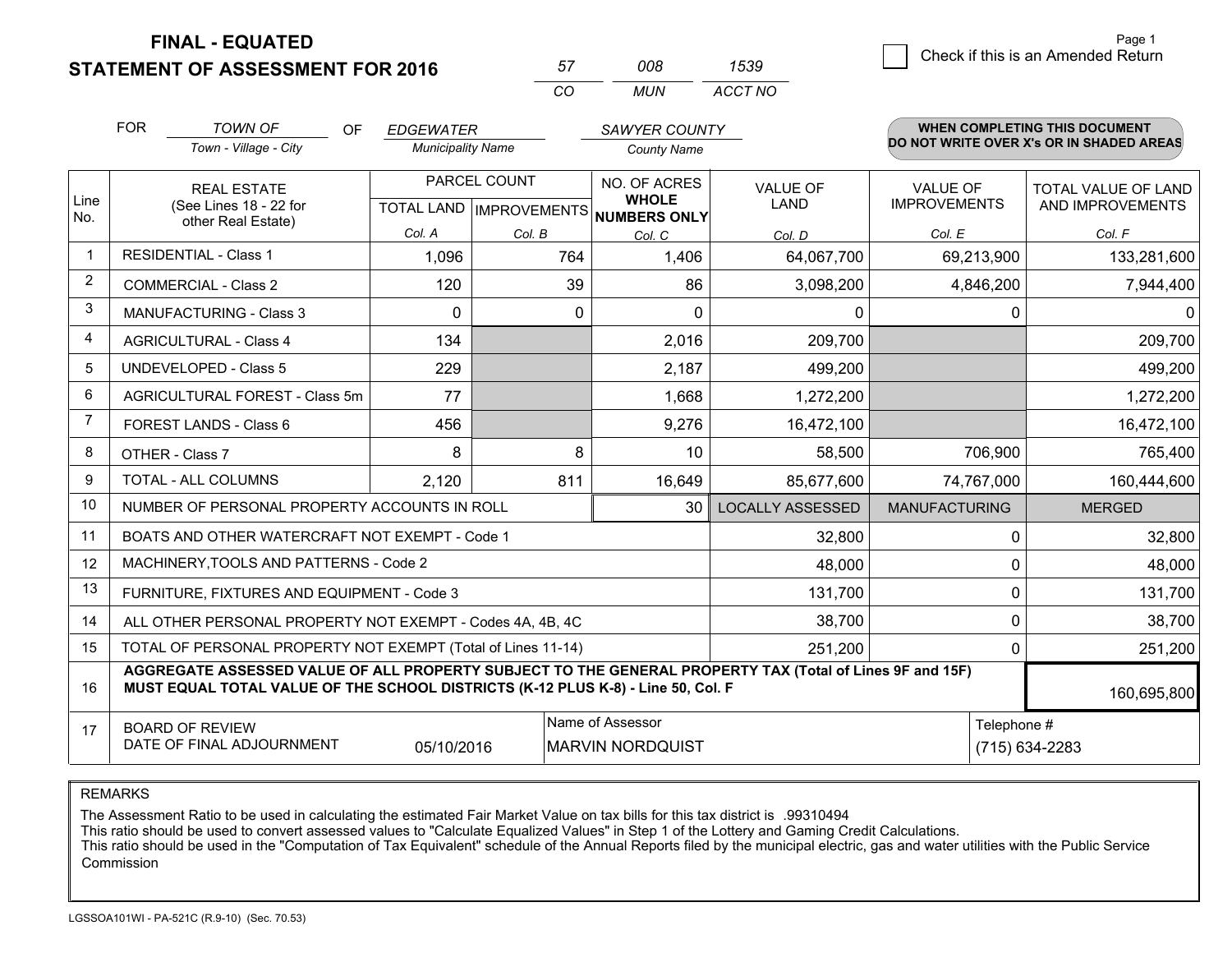*YEAR CO MUN ACCT NO* <sup>2016</sup> <sup>57</sup> <sup>008</sup> <sup>1539</sup>

Do not confuse FOREST LANDS (Line 7) with FOREST CROPS (in this section) - They are **NOT** the same

|    |                                                               |                                             |  | Private Forest Crop - Reg Class @ 10¢ per acre                                 |                    |                                                       | Private Forest Crop - Reg Class @ \$2.52 per acre                            |  |                    |  |
|----|---------------------------------------------------------------|---------------------------------------------|--|--------------------------------------------------------------------------------|--------------------|-------------------------------------------------------|------------------------------------------------------------------------------|--|--------------------|--|
| 18 | (a) PARCELS                                                   | (b) ACRES                                   |  | (c) ASSESSED VALUE                                                             |                    | (d) PARCELS                                           | (e) ACRES                                                                    |  | (f) ASSESSED VALUE |  |
|    |                                                               |                                             |  |                                                                                |                    |                                                       | 40                                                                           |  | 48.000             |  |
|    |                                                               |                                             |  | Private Forest Crop - Special Class @ 20¢ per acre                             |                    |                                                       | Entered Before 2005 Managed Forest - Ferrous Mining CLOSED @ \$8.27 per acre |  |                    |  |
| 19 | (a) PARCELS                                                   | (b) ACRES                                   |  | (c) ASSESSED VALUE                                                             |                    | (d) PARCELS                                           | (e) ACRES                                                                    |  | (f) ASSESSED VALUE |  |
|    |                                                               |                                             |  |                                                                                |                    |                                                       |                                                                              |  |                    |  |
|    |                                                               | Entered Before 2005 Managed Forest - OPEN @ |  | \$.79 per acre                                                                 |                    |                                                       | Entered Before 2005 Managed Forest - CLOSED @ \$1.87 per acre                |  |                    |  |
| 20 | (a) PARCELS                                                   | (b) ACRES                                   |  | (c) ASSESSED VALUE                                                             |                    | (d) PARCELS                                           | (e) ACRES                                                                    |  | (f) ASSESSED VALUE |  |
|    | 65                                                            | 2.345.1                                     |  | 3,550,100                                                                      |                    | 28<br>955.82                                          |                                                                              |  | 1,402,900          |  |
|    | Entered After 2004 Managed Forest - OPEN @<br>\$2.14 per acre |                                             |  |                                                                                |                    |                                                       | Entered After 2004 Managed Forest - CLOSED @ \$10.68 per acre                |  |                    |  |
| 21 | (a) PARCELS                                                   | (b) ACRES                                   |  |                                                                                | (c) ASSESSED VALUE |                                                       | (d) PARCELS<br>(e) ACRES                                                     |  | (f) ASSESSED VALUE |  |
|    |                                                               |                                             |  |                                                                                |                    |                                                       |                                                                              |  |                    |  |
|    | 15                                                            | 430.16                                      |  | 660,600                                                                        |                    | 23<br>692.85                                          |                                                                              |  | 1,943,500          |  |
| 22 | (a) County Forest Cropland Acres                              |                                             |  | (b) Federal Acres                                                              |                    | (d) County (NOT FOREST CROP) Acres<br>(c) State Acres |                                                                              |  | (e) Other Acres    |  |
|    | 9.151.28                                                      |                                             |  |                                                                                |                    | 503.91                                                | 71.61                                                                        |  | 124.1              |  |
|    |                                                               |                                             |  | Assessed Value of Omitted Property From Prior Years (Sec. 70.44)               |                    |                                                       | Assessed Value of Sec. 70.43 Corrections of Errors by Assessors              |  |                    |  |
| 23 |                                                               | (a) REAL ESTATE                             |  | (b) PERSONAL                                                                   |                    |                                                       | (c1) REAL ESTATE                                                             |  | (c2) PERSONAL      |  |
|    |                                                               |                                             |  |                                                                                |                    |                                                       |                                                                              |  |                    |  |
|    |                                                               |                                             |  | Manufacturing Equated Value of Omitted Property From Prior Years (Sec. 70.995) |                    |                                                       | Mfg. Equated Value of Sec.70.43 Corrections of Errors by Assessors           |  |                    |  |
|    | (d) REAL ESTATE                                               |                                             |  | (e) PERSONAL                                                                   |                    | (f1) REAL ESTATE                                      |                                                                              |  | (f2) PERSONAL      |  |
|    |                                                               |                                             |  |                                                                                |                    |                                                       |                                                                              |  |                    |  |

## **SPECIAL DISTRICTS**

| Line<br>No. | Enter 6-digit<br>Special District<br>Code (Col. A) | <b>Account</b><br><b>Number</b> | <b>Special District Name</b> | <b>Locally Assessed Value</b><br>of Real Estate and | Mfg Value of Real Estate<br>and Personal Property | <b>Merged Value of</b><br><b>Real Estate and</b><br>Personal Property (Col. F) |
|-------------|----------------------------------------------------|---------------------------------|------------------------------|-----------------------------------------------------|---------------------------------------------------|--------------------------------------------------------------------------------|
|             |                                                    | (Col. B)                        | (Col. C)                     | Personal Property (Col. D)                          | (Col. E)                                          |                                                                                |
| 24          |                                                    |                                 |                              |                                                     |                                                   |                                                                                |
| 25          |                                                    |                                 |                              |                                                     |                                                   |                                                                                |
| 26          |                                                    |                                 |                              |                                                     |                                                   |                                                                                |
| 27          |                                                    |                                 |                              |                                                     |                                                   |                                                                                |
| 28          |                                                    |                                 |                              |                                                     |                                                   |                                                                                |
| 29          |                                                    |                                 |                              |                                                     |                                                   |                                                                                |
| 30          |                                                    |                                 |                              |                                                     |                                                   |                                                                                |
| 31          |                                                    |                                 |                              |                                                     |                                                   |                                                                                |
| 32          |                                                    |                                 |                              |                                                     |                                                   |                                                                                |
| 33          |                                                    |                                 |                              |                                                     |                                                   |                                                                                |
| 34          |                                                    |                                 |                              |                                                     |                                                   |                                                                                |
| 35          |                                                    |                                 |                              |                                                     |                                                   |                                                                                |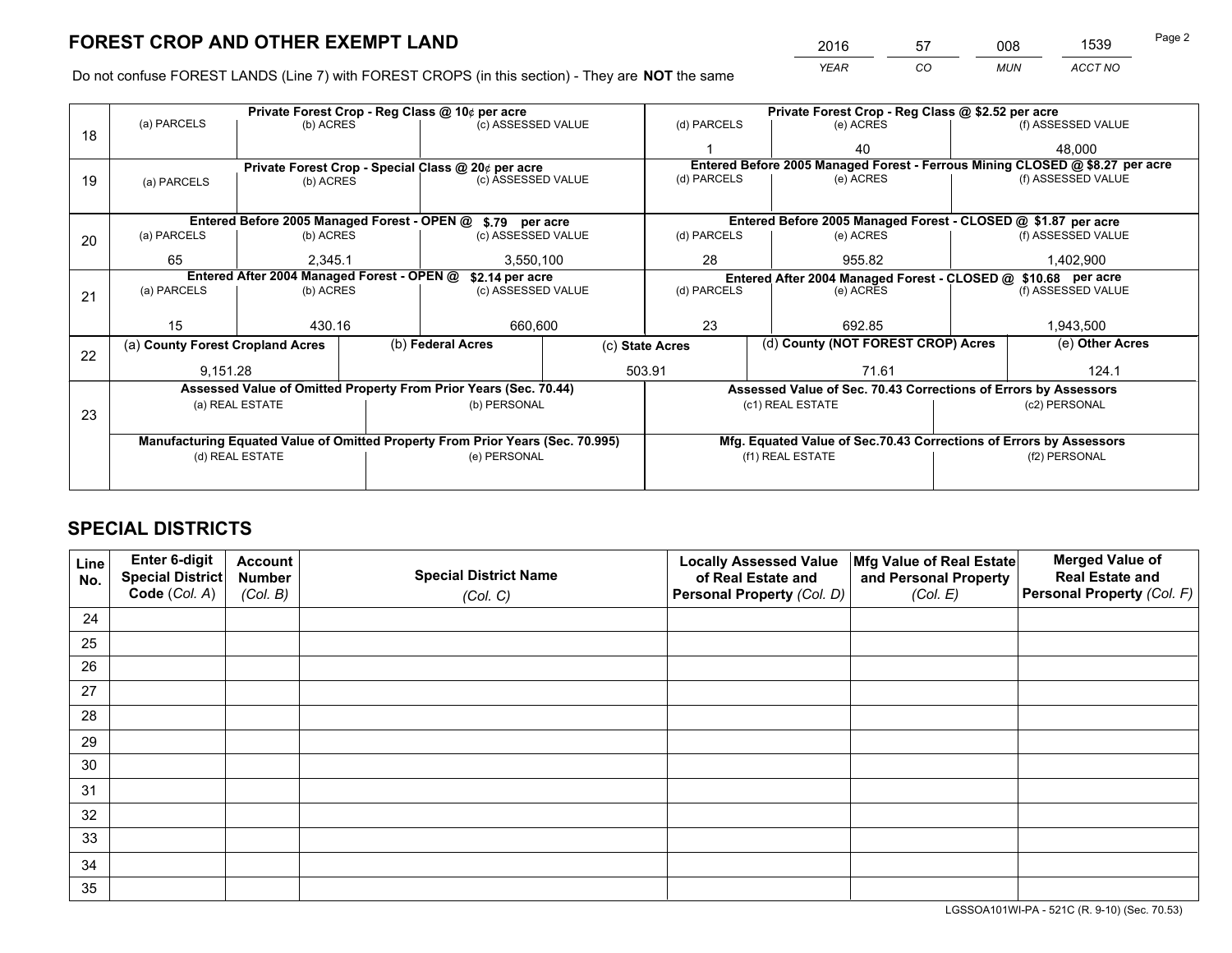| <b>Account</b><br><b>Merged Value of</b><br>Enter 6-digit<br>Mfg Value of Real Estate<br><b>Locally Assessed Value</b><br>Line<br><b>School District Name</b><br><b>Number</b><br><b>School District</b><br><b>Real Estate and</b><br>of Real Estate and<br>and Personal Property<br>No.<br>(Col. B)<br>Personal Property (Col. F)<br>Code (Col. A)<br>(Col. C)<br>(Col. E)<br>Personal Property (Col. D)<br>A. SCHOOL DISTRICTS (K-8 and K-12)<br>SCH D OF BIRCHWOOD<br>650441<br>0390<br>160,695,800<br>36<br>160,695,800<br>37<br>38<br>39<br>40<br>41<br>42<br>43<br>44<br>45<br>46<br>47<br>48<br>49<br>TOTAL ASSESSED VALUE OF SCHOOL DISTRICTS (K-8 and K-12)<br>50<br>160,695,800<br>160,695,800<br><b>B.</b><br><b>UNION HIGH SCHOOL DISTRICTS</b><br>51<br>52<br>53<br>54<br>TOTAL ASSESSED VALUE OF UNION HIGH SCHOOLS<br>55<br>C.<br><b>TECHNICAL COLLEGE DISTRICTS</b><br>56<br>WISCONSIN INDIANHEAD TECH COLLEGE SHEL<br>001700<br>0016<br>160,695,800<br>160,695,800<br>57<br>58 |  |  | <b>YEAR</b> | CO<br><b>MUN</b> | ACCT NO |
|-------------------------------------------------------------------------------------------------------------------------------------------------------------------------------------------------------------------------------------------------------------------------------------------------------------------------------------------------------------------------------------------------------------------------------------------------------------------------------------------------------------------------------------------------------------------------------------------------------------------------------------------------------------------------------------------------------------------------------------------------------------------------------------------------------------------------------------------------------------------------------------------------------------------------------------------------------------------------------------------------|--|--|-------------|------------------|---------|
|                                                                                                                                                                                                                                                                                                                                                                                                                                                                                                                                                                                                                                                                                                                                                                                                                                                                                                                                                                                                 |  |  |             |                  |         |
|                                                                                                                                                                                                                                                                                                                                                                                                                                                                                                                                                                                                                                                                                                                                                                                                                                                                                                                                                                                                 |  |  |             |                  |         |
|                                                                                                                                                                                                                                                                                                                                                                                                                                                                                                                                                                                                                                                                                                                                                                                                                                                                                                                                                                                                 |  |  |             |                  |         |
|                                                                                                                                                                                                                                                                                                                                                                                                                                                                                                                                                                                                                                                                                                                                                                                                                                                                                                                                                                                                 |  |  |             |                  |         |
|                                                                                                                                                                                                                                                                                                                                                                                                                                                                                                                                                                                                                                                                                                                                                                                                                                                                                                                                                                                                 |  |  |             |                  |         |
|                                                                                                                                                                                                                                                                                                                                                                                                                                                                                                                                                                                                                                                                                                                                                                                                                                                                                                                                                                                                 |  |  |             |                  |         |
|                                                                                                                                                                                                                                                                                                                                                                                                                                                                                                                                                                                                                                                                                                                                                                                                                                                                                                                                                                                                 |  |  |             |                  |         |
|                                                                                                                                                                                                                                                                                                                                                                                                                                                                                                                                                                                                                                                                                                                                                                                                                                                                                                                                                                                                 |  |  |             |                  |         |
|                                                                                                                                                                                                                                                                                                                                                                                                                                                                                                                                                                                                                                                                                                                                                                                                                                                                                                                                                                                                 |  |  |             |                  |         |
|                                                                                                                                                                                                                                                                                                                                                                                                                                                                                                                                                                                                                                                                                                                                                                                                                                                                                                                                                                                                 |  |  |             |                  |         |
|                                                                                                                                                                                                                                                                                                                                                                                                                                                                                                                                                                                                                                                                                                                                                                                                                                                                                                                                                                                                 |  |  |             |                  |         |
|                                                                                                                                                                                                                                                                                                                                                                                                                                                                                                                                                                                                                                                                                                                                                                                                                                                                                                                                                                                                 |  |  |             |                  |         |
|                                                                                                                                                                                                                                                                                                                                                                                                                                                                                                                                                                                                                                                                                                                                                                                                                                                                                                                                                                                                 |  |  |             |                  |         |
|                                                                                                                                                                                                                                                                                                                                                                                                                                                                                                                                                                                                                                                                                                                                                                                                                                                                                                                                                                                                 |  |  |             |                  |         |
|                                                                                                                                                                                                                                                                                                                                                                                                                                                                                                                                                                                                                                                                                                                                                                                                                                                                                                                                                                                                 |  |  |             |                  |         |
|                                                                                                                                                                                                                                                                                                                                                                                                                                                                                                                                                                                                                                                                                                                                                                                                                                                                                                                                                                                                 |  |  |             |                  |         |
|                                                                                                                                                                                                                                                                                                                                                                                                                                                                                                                                                                                                                                                                                                                                                                                                                                                                                                                                                                                                 |  |  |             |                  |         |
|                                                                                                                                                                                                                                                                                                                                                                                                                                                                                                                                                                                                                                                                                                                                                                                                                                                                                                                                                                                                 |  |  |             |                  |         |
|                                                                                                                                                                                                                                                                                                                                                                                                                                                                                                                                                                                                                                                                                                                                                                                                                                                                                                                                                                                                 |  |  |             |                  |         |
|                                                                                                                                                                                                                                                                                                                                                                                                                                                                                                                                                                                                                                                                                                                                                                                                                                                                                                                                                                                                 |  |  |             |                  |         |
|                                                                                                                                                                                                                                                                                                                                                                                                                                                                                                                                                                                                                                                                                                                                                                                                                                                                                                                                                                                                 |  |  |             |                  |         |
|                                                                                                                                                                                                                                                                                                                                                                                                                                                                                                                                                                                                                                                                                                                                                                                                                                                                                                                                                                                                 |  |  |             |                  |         |
|                                                                                                                                                                                                                                                                                                                                                                                                                                                                                                                                                                                                                                                                                                                                                                                                                                                                                                                                                                                                 |  |  |             |                  |         |
|                                                                                                                                                                                                                                                                                                                                                                                                                                                                                                                                                                                                                                                                                                                                                                                                                                                                                                                                                                                                 |  |  |             |                  |         |
|                                                                                                                                                                                                                                                                                                                                                                                                                                                                                                                                                                                                                                                                                                                                                                                                                                                                                                                                                                                                 |  |  |             |                  |         |
| TOTAL ASSESSED VALUE OF TECHNICAL COLLEGES<br>59<br>160,695,800<br>160,695,800                                                                                                                                                                                                                                                                                                                                                                                                                                                                                                                                                                                                                                                                                                                                                                                                                                                                                                                  |  |  |             |                  |         |

57

008

 *I hereby certify, to the best of my knowledge and belief, this form is complete and correct.*

**SCHOOL DISTRICTS**

| Print name of preparer | Title                    | Date (MM / DD / CCYY) |  |
|------------------------|--------------------------|-----------------------|--|
|                        |                          |                       |  |
| Signature of preparer  | Contact Telephone Number | E-mail address        |  |
|                        | $\sim$                   |                       |  |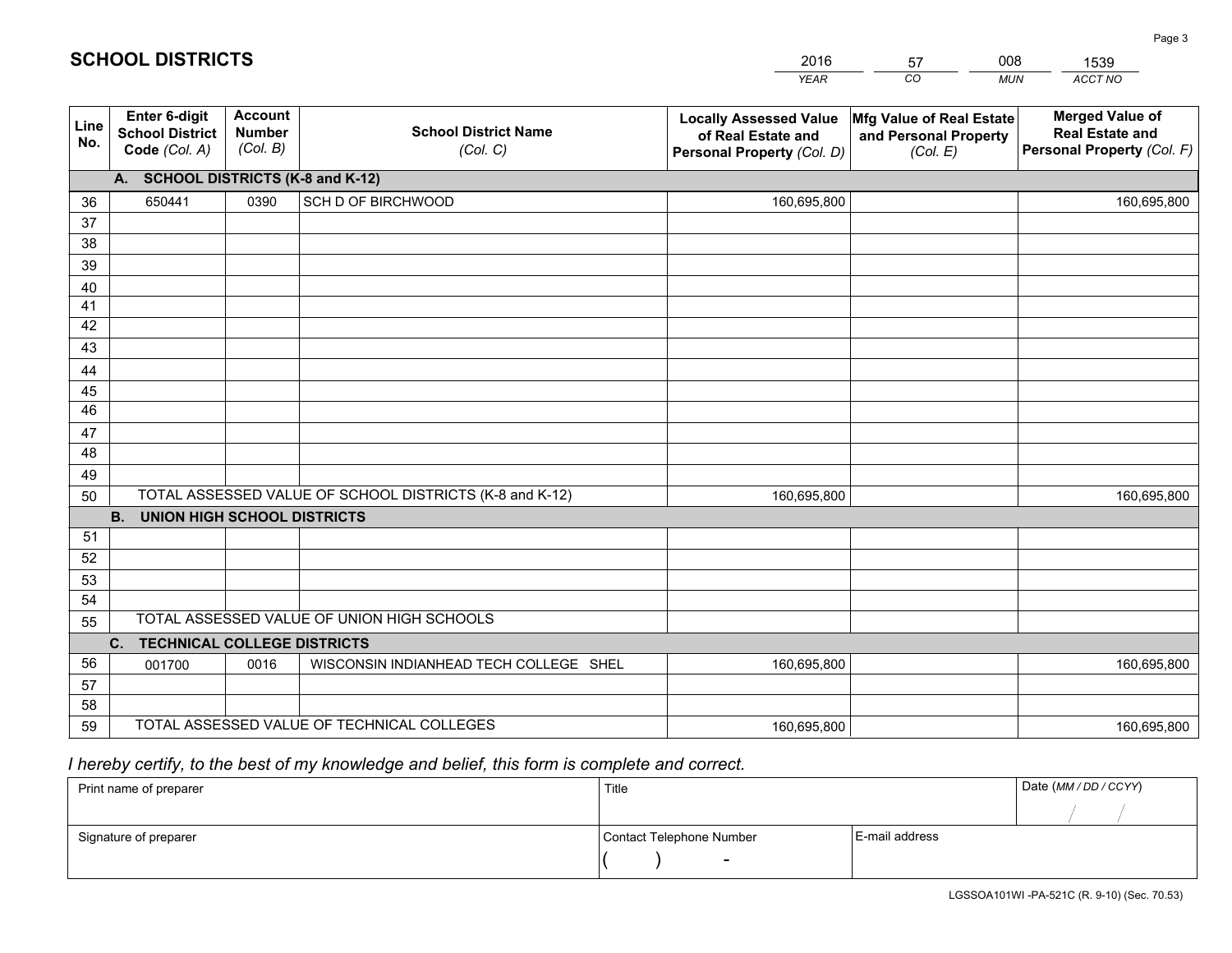### **HIGHLIGHTS**

- 1. Complete the Statement of Assessment after the Board of Review. Reflect any changes made there.
- 2. Use black ink to complete.
- 3. Line 16 must equal Line 50, Col D.
- 4. Line 55 must equal the total of K-8 schools listed on lines 36-49. Do not include K-12 schools in this comparision.
- 5. Line 59, Col. D must equal Line 16.
- 6. Special District, School District and Technical College District values must include both real estate and personal property. Examples of Special districts are: town sanitary districts, public inland lake protection and rehabilitation districts, and metropolitan sewerage districts.
- 7. DO NOT INCLUDE Manufacturing property values.DOR will print these values on the final SOA.

NATALIE KAY CLEMENS TOWN OF EDGEWATER

NATALIE KAY CLEMENS<br>TOWN OF EDGEWATER

PO BOX 338

PO BOX 338

BIRCHWOOD, WI 54817

BIRCHWOOD, WI 54817

 8. Accuracy of this form is very important. The values reported directly affect the equalized value DOR calculates for school and special districts.

### **Page 1:**

 If not prefilled, enter the tax year,county and municipal code,municipal type, municipal name and county name on the top of form.

Check the Amended box, if filing an amended / corrected SOA.

 Report the parcel count, acres and assessed value of taxable general property, total parcel count, (real and personal), total acres, and values from final figures set by the Board of Review.

- A. Real Estate land and improvements (buildings, etc.) is reported on lines 1 8, total line 9.
- B. Personal Property is reported on lines 11 14, Column D, total line 15.
- C. To complete this report, use the computer produced summary of the assessment roll that shows these amounts.
- D. Use whole numbers only.
- E. Add each line across and each column down to verify entries.

### **Page 2:**

- A. Report Special Items (not subject to general property tax).
- 1. Private Forest Croplands and Managed Forest Lands are reported on lines 18,19, 20 and 21. Be sure to report assessed values **NOT** taxes.
- 2. You should have copies of the orders of entry, orders of withdrawal, etc., to update your assessment roll.
	- 3. Show hundredths of acres (e.g. 39.75).
- 4. Tax exempt lands are reported on line 22.
- 5. Omitted property and sec. 70.43, Wis. Stats., corrections of errors by assessor are reported on line 23. Report real estate and personal property separately. These should be for **prior years**, not something found on the current assessment roll after the board of review.
- B. Special District (Lines 24-35) Include the value of both real and personal property.

 The Department of Revenue (DOR) preprints much of the information regarding names and codes for schools, special districts,etc. If a district is not listed, enter the name and value only, DOR will enter the proper code.

### **Page 3 School Districts:**

Include the value of both real and personal property.

Report School District (regular, elementary, union high school, and technical college).

- 1. Regular (K-12) and Elementary (K-8) school values are reported on lines 36-49, total on line 50.
- 2. Union High School (UHS) (use only if elementary schools are listed on lines 36-49) are reported on lines 51-54. UHS total value (line 55) must equal to the total **elementary school** values reported on lines 36-49. Do notinclude K-12 schools in this comparison.
- 3. Technical College values are reported on lines 56-58, total on line 59.
- 4. Use the computer summary that shows these amounts to complete this report.

#### **This form is due the second Monday in June. File this report only after your Board of Review is complete.**

 *If you have questions: Return forms to:*

Fax number: (608) 264-6887 PO Box 8971

 Email: lgs@revenue.wi.gov Wisconsin Department of Revenue Call: (608) 261-5341 Local Government Services Section 6-97Madison WI 53708-8971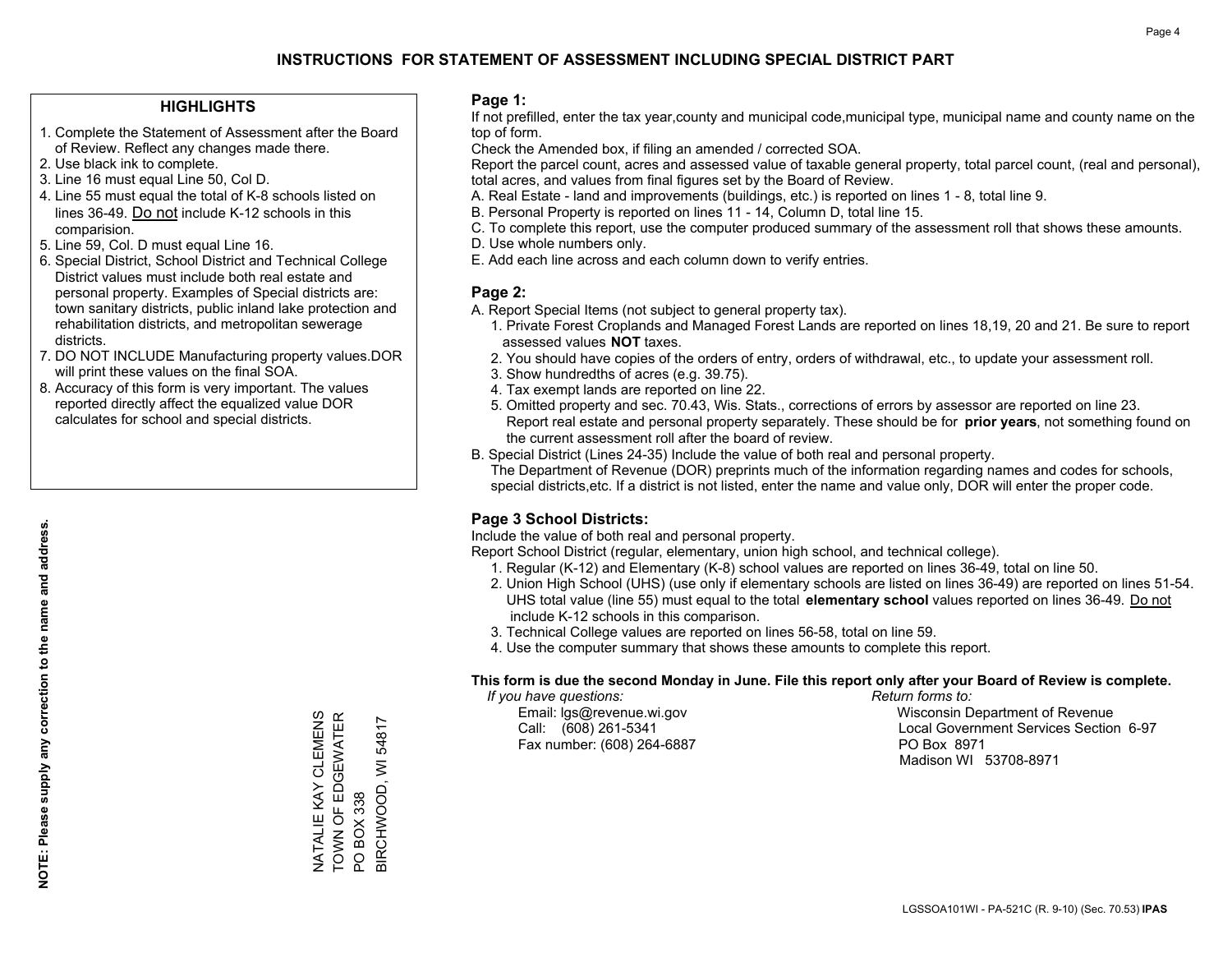**FINAL - EQUATED**

**STATEMENT OF ASSESSMENT FOR 2016** 

| 57  | 01 O | 540.    |
|-----|------|---------|
| ∫ ∩ | MUN. | ACCT NO |

|                | <b>FOR</b> | <b>TOWN OF</b><br>OF                                                                                                                                                                         | <b>HAYWARD</b>           |              | <b>SAWYER COUNTY</b>                                     |                               |                      | <b>WHEN COMPLETING THIS DOCUMENT</b>     |  |
|----------------|------------|----------------------------------------------------------------------------------------------------------------------------------------------------------------------------------------------|--------------------------|--------------|----------------------------------------------------------|-------------------------------|----------------------|------------------------------------------|--|
|                |            | Town - Village - City                                                                                                                                                                        | <b>Municipality Name</b> |              | <b>County Name</b>                                       |                               |                      | DO NOT WRITE OVER X's OR IN SHADED AREAS |  |
|                |            | <b>REAL ESTATE</b>                                                                                                                                                                           |                          | PARCEL COUNT | NO. OF ACRES                                             | <b>VALUE OF</b>               | <b>VALUE OF</b>      | <b>TOTAL VALUE OF LAND</b>               |  |
| Line<br>No.    |            | (See Lines 18 - 22 for<br>other Real Estate)                                                                                                                                                 |                          |              | <b>WHOLE</b><br>TOTAL LAND   IMPROVEMENTS   NUMBERS ONLY | LAND                          | <b>IMPROVEMENTS</b>  | AND IMPROVEMENTS                         |  |
|                |            |                                                                                                                                                                                              | Col. A                   | Col. B       | Col. C                                                   | Col. D                        | Col. E               | Col. F                                   |  |
| -1             |            | <b>RESIDENTIAL - Class 1</b>                                                                                                                                                                 | 2,552                    | 1,782        | 4,897                                                    | 229,972,800                   | 245,952,300          | 475,925,100                              |  |
| 2              |            | <b>COMMERCIAL - Class 2</b>                                                                                                                                                                  | 198                      | 137          | 957                                                      | 13,784,200                    | 19,865,900           | 33,650,100                               |  |
| 3              |            | <b>MANUFACTURING - Class 3</b>                                                                                                                                                               | 12                       | 8            | 278                                                      | 871,400                       | 7,634,700            | 8,506,100                                |  |
| 4              |            | <b>AGRICULTURAL - Class 4</b>                                                                                                                                                                | 152                      |              | 2,722                                                    | 403,400                       |                      | 403,400                                  |  |
| 5              |            | <b>UNDEVELOPED - Class 5</b>                                                                                                                                                                 | 204                      |              | 1,247                                                    | 360,000                       |                      | 360,000                                  |  |
| 6              |            | AGRICULTURAL FOREST - Class 5m                                                                                                                                                               | 71                       |              | 918                                                      | 775,600                       |                      | 775,600                                  |  |
| $\overline{7}$ |            | FOREST LANDS - Class 6                                                                                                                                                                       | 384                      |              | 7,382                                                    | 12,553,400                    |                      | 12,553,400                               |  |
| 8              |            | OTHER - Class 7                                                                                                                                                                              | 14                       | 14           | 36                                                       | 208,500                       | 1,313,100            | 1,521,600                                |  |
| 9              |            | TOTAL - ALL COLUMNS                                                                                                                                                                          | 3,587                    | 1,941        | 18,437                                                   | 258,929,300                   | 274,766,000          | 533,695,300                              |  |
| 10             |            | NUMBER OF PERSONAL PROPERTY ACCOUNTS IN ROLL                                                                                                                                                 |                          |              | 126                                                      | <b>LOCALLY ASSESSED</b>       | <b>MANUFACTURING</b> | <b>MERGED</b>                            |  |
| 11             |            | BOATS AND OTHER WATERCRAFT NOT EXEMPT - Code 1                                                                                                                                               |                          |              |                                                          | 212,800                       | $\Omega$             | 212,800                                  |  |
| 12             |            | MACHINERY, TOOLS AND PATTERNS - Code 2                                                                                                                                                       |                          |              |                                                          | 1,168,200                     | 1,959,400            | 3,127,600                                |  |
| 13             |            | FURNITURE, FIXTURES AND EQUIPMENT - Code 3                                                                                                                                                   |                          |              |                                                          | 987,000                       | 147,700              | 1,134,700                                |  |
| 14             |            | ALL OTHER PERSONAL PROPERTY NOT EXEMPT - Codes 4A, 4B, 4C                                                                                                                                    |                          |              |                                                          | 6,937,500                     | 253,400              | 7,190,900                                |  |
| 15             |            | TOTAL OF PERSONAL PROPERTY NOT EXEMPT (Total of Lines 11-14)                                                                                                                                 |                          |              |                                                          | 9,305,500                     | 2,360,500            | 11,666,000                               |  |
| 16             |            | AGGREGATE ASSESSED VALUE OF ALL PROPERTY SUBJECT TO THE GENERAL PROPERTY TAX (Total of Lines 9F and 15F)<br>MUST EQUAL TOTAL VALUE OF THE SCHOOL DISTRICTS (K-12 PLUS K-8) - Line 50, Col. F |                          |              |                                                          |                               |                      | 545,361,300                              |  |
| 17             |            | <b>BOARD OF REVIEW</b><br>DATE OF FINAL ADJOURNMENT                                                                                                                                          | 07/11/2016               |              | Name of Assessor<br><b>MARK HAFFERMAN</b>                | Telephone #<br>(888) 457-4720 |                      |                                          |  |

REMARKS

The Assessment Ratio to be used in calculating the estimated Fair Market Value on tax bills for this tax district is 1.006193848<br>This ratio should be used to convert assessed values to "Calculate Equalized Values" in Step Commission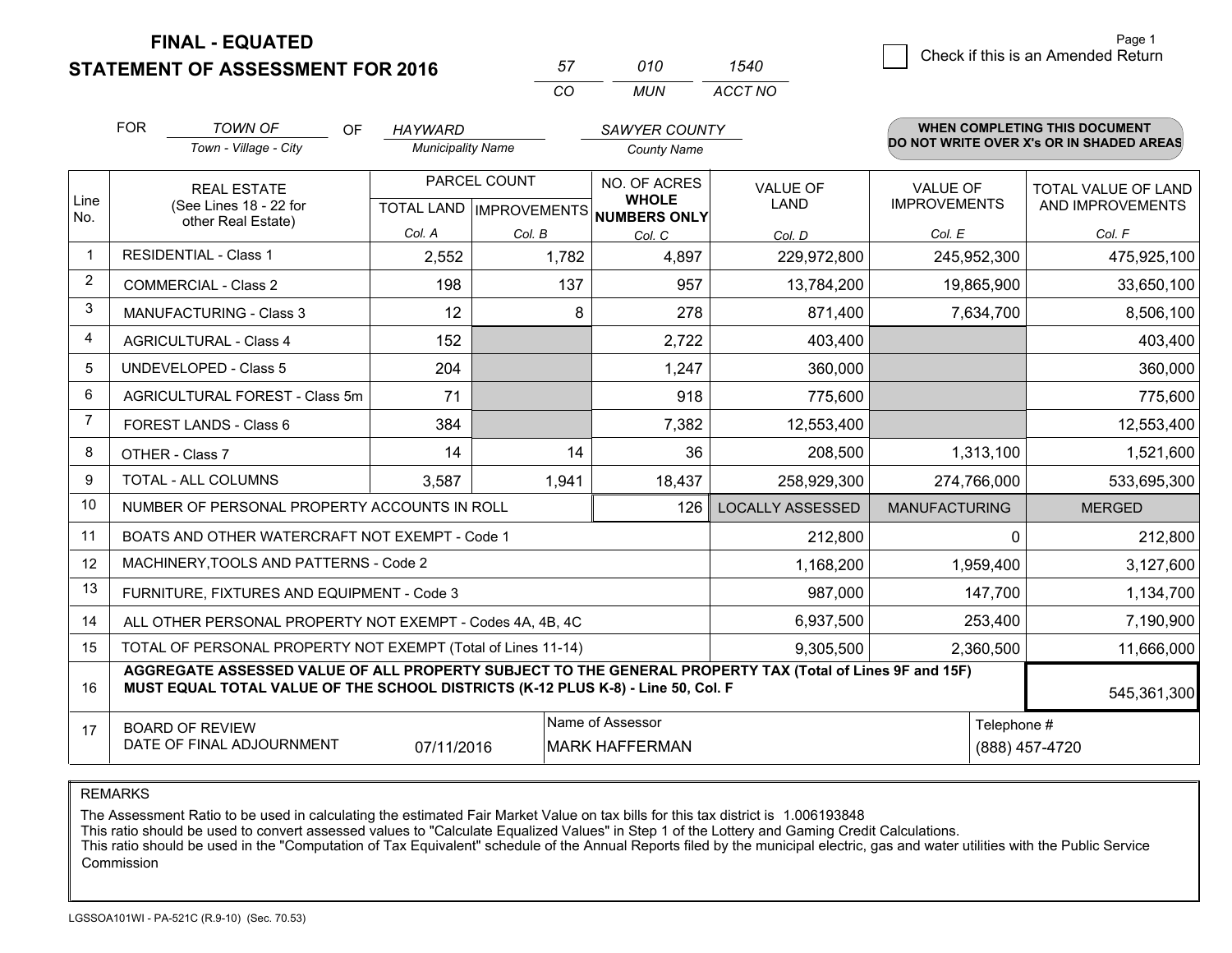*YEAR CO MUN ACCT NO* <sup>2016</sup> <sup>57</sup> <sup>010</sup> <sup>1540</sup>

Do not confuse FOREST LANDS (Line 7) with FOREST CROPS (in this section) - They are **NOT** the same

|    |                                                                                |                 |  | Private Forest Crop - Reg Class @ 10¢ per acre                   |                 |                          | Private Forest Crop - Reg Class @ \$2.52 per acre                            |                                    |                    |  |
|----|--------------------------------------------------------------------------------|-----------------|--|------------------------------------------------------------------|-----------------|--------------------------|------------------------------------------------------------------------------|------------------------------------|--------------------|--|
| 18 | (a) PARCELS                                                                    | (b) ACRES       |  | (c) ASSESSED VALUE                                               |                 | (d) PARCELS              | (e) ACRES                                                                    |                                    | (f) ASSESSED VALUE |  |
|    |                                                                                |                 |  |                                                                  |                 |                          | 29.8                                                                         |                                    | 50.700             |  |
|    |                                                                                |                 |  | Private Forest Crop - Special Class @ 20¢ per acre               |                 |                          | Entered Before 2005 Managed Forest - Ferrous Mining CLOSED @ \$8.27 per acre |                                    |                    |  |
| 19 | (a) PARCELS                                                                    | (b) ACRES       |  | (c) ASSESSED VALUE                                               |                 | (d) PARCELS              | (e) ACRES                                                                    |                                    | (f) ASSESSED VALUE |  |
|    |                                                                                |                 |  |                                                                  |                 |                          |                                                                              |                                    |                    |  |
|    |                                                                                |                 |  | Entered Before 2005 Managed Forest - OPEN @ \$.79 per acre       |                 |                          | Entered Before 2005 Managed Forest - CLOSED @ \$1.87 per acre                |                                    |                    |  |
| 20 | (a) PARCELS                                                                    | (b) ACRES       |  | (c) ASSESSED VALUE                                               |                 | (d) PARCELS              | (e) ACRES                                                                    |                                    | (f) ASSESSED VALUE |  |
|    | 21                                                                             | 840.54          |  | 1.300.900                                                        |                 | 6                        | 155                                                                          |                                    | 251,900            |  |
|    | Entered After 2004 Managed Forest - OPEN @<br>\$2.14 per acre                  |                 |  |                                                                  |                 |                          | Entered After 2004 Managed Forest - CLOSED @ \$10.68 per acre                |                                    |                    |  |
| 21 | (a) PARCELS                                                                    | (b) ACRES       |  | (c) ASSESSED VALUE                                               |                 | (d) PARCELS<br>(e) ACRES |                                                                              |                                    | (f) ASSESSED VALUE |  |
|    |                                                                                |                 |  |                                                                  |                 |                          |                                                                              |                                    |                    |  |
|    | 13                                                                             | 439.77          |  | 729,300                                                          |                 | 15<br>500.5              |                                                                              |                                    | 1,536,100          |  |
| 22 | (a) County Forest Cropland Acres                                               |                 |  | (b) Federal Acres                                                | (c) State Acres |                          |                                                                              | (d) County (NOT FOREST CROP) Acres |                    |  |
|    | 2,231.84                                                                       |                 |  | 10,731.26                                                        |                 | 1,366.06<br>894.13       |                                                                              |                                    | 1,613.82           |  |
|    |                                                                                |                 |  | Assessed Value of Omitted Property From Prior Years (Sec. 70.44) |                 |                          | Assessed Value of Sec. 70.43 Corrections of Errors by Assessors              |                                    |                    |  |
|    |                                                                                | (a) REAL ESTATE |  | (b) PERSONAL                                                     |                 |                          | (c1) REAL ESTATE                                                             |                                    | (c2) PERSONAL      |  |
| 23 |                                                                                |                 |  |                                                                  |                 |                          |                                                                              |                                    |                    |  |
|    | Manufacturing Equated Value of Omitted Property From Prior Years (Sec. 70.995) |                 |  |                                                                  |                 |                          | Mfg. Equated Value of Sec.70.43 Corrections of Errors by Assessors           |                                    |                    |  |
|    |                                                                                | (d) REAL ESTATE |  | (e) PERSONAL                                                     |                 | (f1) REAL ESTATE         |                                                                              |                                    | (f2) PERSONAL      |  |
|    |                                                                                |                 |  |                                                                  |                 |                          |                                                                              |                                    |                    |  |

## **SPECIAL DISTRICTS**

| Line<br>No. | Enter 6-digit<br>Special District<br>Code (Col. A) | <b>Account</b><br><b>Number</b> | <b>Special District Name</b> | <b>Locally Assessed Value</b><br>of Real Estate and | Mfg Value of Real Estate<br>and Personal Property | <b>Merged Value of</b><br><b>Real Estate and</b><br>Personal Property (Col. F) |
|-------------|----------------------------------------------------|---------------------------------|------------------------------|-----------------------------------------------------|---------------------------------------------------|--------------------------------------------------------------------------------|
|             |                                                    | (Col. B)                        | (Col. C)                     | Personal Property (Col. D)                          | (Col. E)                                          |                                                                                |
| 24          |                                                    |                                 |                              |                                                     |                                                   |                                                                                |
| 25          |                                                    |                                 |                              |                                                     |                                                   |                                                                                |
| 26          |                                                    |                                 |                              |                                                     |                                                   |                                                                                |
| 27          |                                                    |                                 |                              |                                                     |                                                   |                                                                                |
| 28          |                                                    |                                 |                              |                                                     |                                                   |                                                                                |
| 29          |                                                    |                                 |                              |                                                     |                                                   |                                                                                |
| 30          |                                                    |                                 |                              |                                                     |                                                   |                                                                                |
| 31          |                                                    |                                 |                              |                                                     |                                                   |                                                                                |
| 32          |                                                    |                                 |                              |                                                     |                                                   |                                                                                |
| 33          |                                                    |                                 |                              |                                                     |                                                   |                                                                                |
| 34          |                                                    |                                 |                              |                                                     |                                                   |                                                                                |
| 35          |                                                    |                                 |                              |                                                     |                                                   |                                                                                |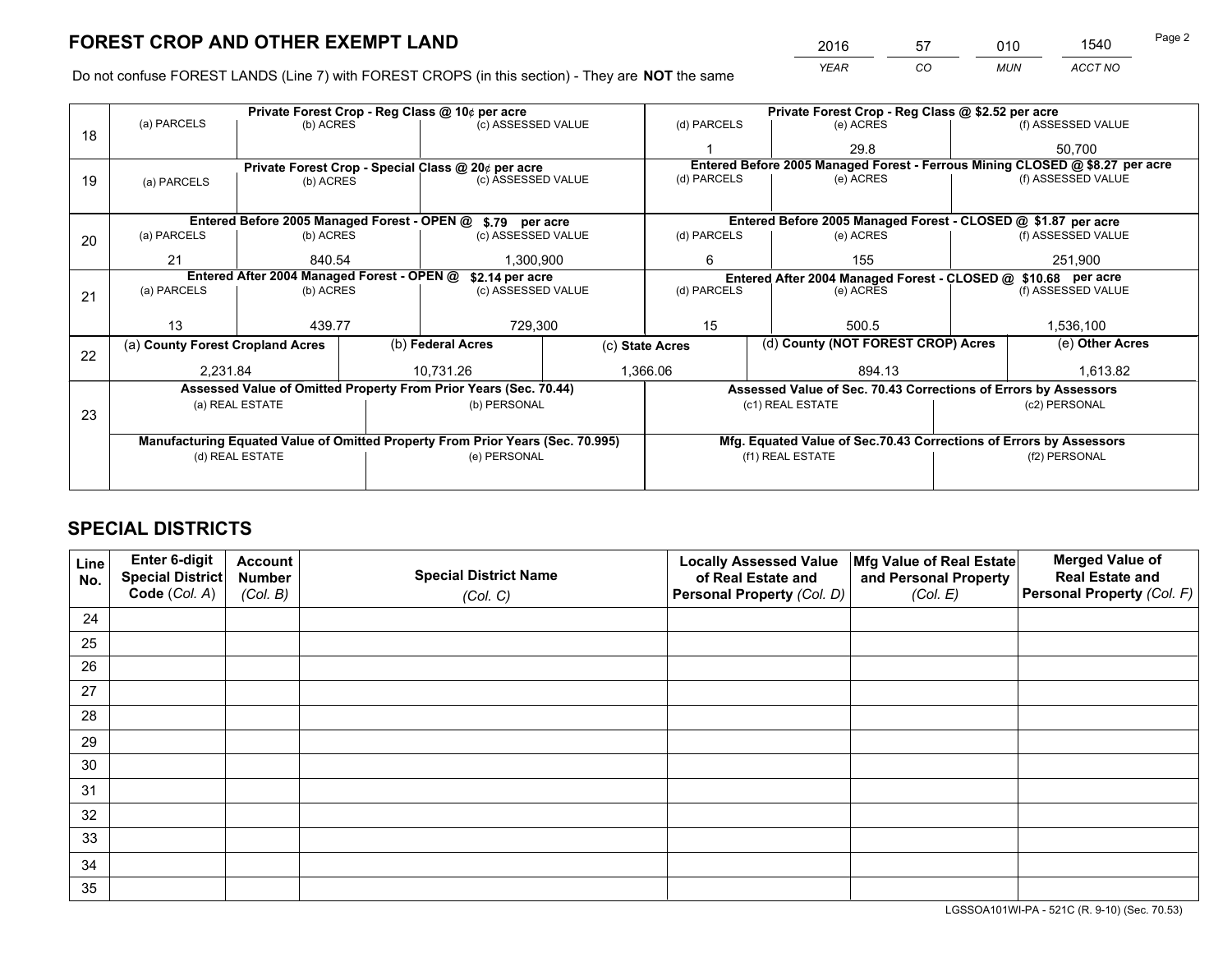|             |                                                                 |                                             |                                                         | <b>YEAR</b>                                                                       | CO<br><b>MUN</b>                                              | <b>ACCT NO</b>                                                                 |
|-------------|-----------------------------------------------------------------|---------------------------------------------|---------------------------------------------------------|-----------------------------------------------------------------------------------|---------------------------------------------------------------|--------------------------------------------------------------------------------|
| Line<br>No. | <b>Enter 6-digit</b><br><b>School District</b><br>Code (Col. A) | <b>Account</b><br><b>Number</b><br>(Col. B) | <b>School District Name</b><br>(Col. C)                 | <b>Locally Assessed Value</b><br>of Real Estate and<br>Personal Property (Col. D) | Mfg Value of Real Estate<br>and Personal Property<br>(Col. E) | <b>Merged Value of</b><br><b>Real Estate and</b><br>Personal Property (Col. F) |
|             | A. SCHOOL DISTRICTS (K-8 and K-12)                              |                                             |                                                         |                                                                                   |                                                               |                                                                                |
| 36          | 572478                                                          | 0339                                        | SCH D OF HAYWARD COMMUNITY                              | 524,885,400                                                                       | 10,866,600                                                    | 535,752,000                                                                    |
| 37          | 576615                                                          | 0340                                        | SCH D OF WINTER                                         | 9,609,300                                                                         |                                                               | 9,609,300                                                                      |
| 38          |                                                                 |                                             |                                                         |                                                                                   |                                                               |                                                                                |
| 39          |                                                                 |                                             |                                                         |                                                                                   |                                                               |                                                                                |
| 40          |                                                                 |                                             |                                                         |                                                                                   |                                                               |                                                                                |
| 41          |                                                                 |                                             |                                                         |                                                                                   |                                                               |                                                                                |
| 42          |                                                                 |                                             |                                                         |                                                                                   |                                                               |                                                                                |
| 43          |                                                                 |                                             |                                                         |                                                                                   |                                                               |                                                                                |
| 44          |                                                                 |                                             |                                                         |                                                                                   |                                                               |                                                                                |
| 45<br>46    |                                                                 |                                             |                                                         |                                                                                   |                                                               |                                                                                |
|             |                                                                 |                                             |                                                         |                                                                                   |                                                               |                                                                                |
| 47<br>48    |                                                                 |                                             |                                                         |                                                                                   |                                                               |                                                                                |
| 49          |                                                                 |                                             |                                                         |                                                                                   |                                                               |                                                                                |
| 50          |                                                                 |                                             | TOTAL ASSESSED VALUE OF SCHOOL DISTRICTS (K-8 and K-12) | 534,494,700                                                                       | 10,866,600                                                    | 545,361,300                                                                    |
|             | <b>B.</b><br><b>UNION HIGH SCHOOL DISTRICTS</b>                 |                                             |                                                         |                                                                                   |                                                               |                                                                                |
| 51          |                                                                 |                                             |                                                         |                                                                                   |                                                               |                                                                                |
| 52          |                                                                 |                                             |                                                         |                                                                                   |                                                               |                                                                                |
| 53          |                                                                 |                                             |                                                         |                                                                                   |                                                               |                                                                                |
| 54          |                                                                 |                                             |                                                         |                                                                                   |                                                               |                                                                                |
| 55          |                                                                 |                                             | TOTAL ASSESSED VALUE OF UNION HIGH SCHOOLS              |                                                                                   |                                                               |                                                                                |
|             | C.<br><b>TECHNICAL COLLEGE DISTRICTS</b>                        |                                             |                                                         |                                                                                   |                                                               |                                                                                |
| 56          | 001700                                                          | 0016                                        | WISCONSIN INDIANHEAD TECH COLLEGE SHEL                  | 534,494,700                                                                       | 10,866,600                                                    | 545,361,300                                                                    |
| 57          |                                                                 |                                             |                                                         |                                                                                   |                                                               |                                                                                |
| 58          |                                                                 |                                             |                                                         |                                                                                   |                                                               |                                                                                |
| 59          |                                                                 |                                             | TOTAL ASSESSED VALUE OF TECHNICAL COLLEGES              | 534,494,700                                                                       | 10,866,600                                                    | 545,361,300                                                                    |

57

010

 *I hereby certify, to the best of my knowledge and belief, this form is complete and correct.*

**SCHOOL DISTRICTS**

| Print name of preparer | Title                    |                | Date (MM / DD / CCYY) |
|------------------------|--------------------------|----------------|-----------------------|
|                        |                          |                |                       |
| Signature of preparer  | Contact Telephone Number | E-mail address |                       |
|                        | $\sim$                   |                |                       |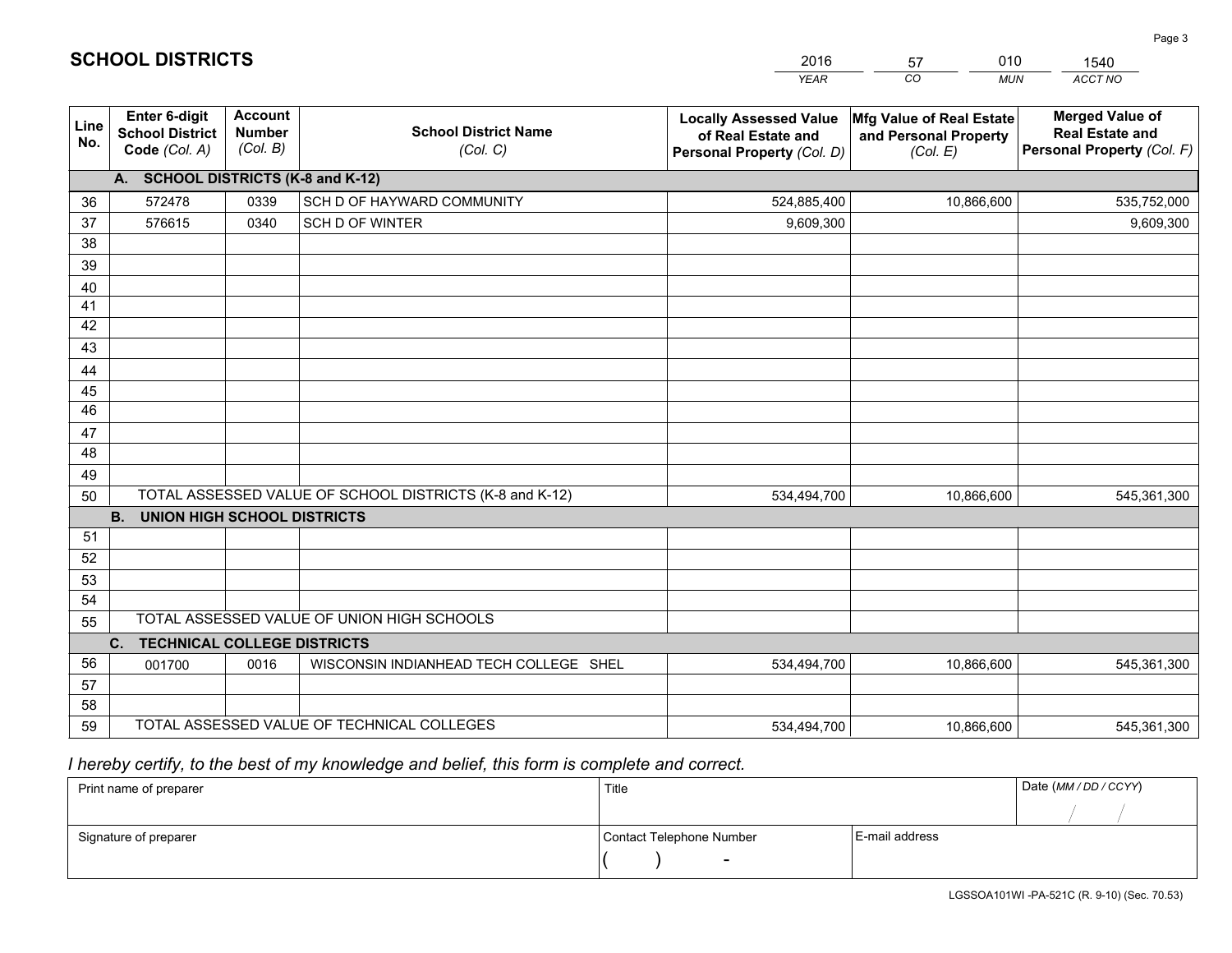### **HIGHLIGHTS**

- 1. Complete the Statement of Assessment after the Board of Review. Reflect any changes made there.
- 2. Use black ink to complete.
- 3. Line 16 must equal Line 50, Col D.
- 4. Line 55 must equal the total of K-8 schools listed on lines 36-49. Do not include K-12 schools in this comparision.
- 5. Line 59, Col. D must equal Line 16.
- 6. Special District, School District and Technical College District values must include both real estate and personal property. Examples of Special districts are: town sanitary districts, public inland lake protection and rehabilitation districts, and metropolitan sewerage districts.
- 7. DO NOT INCLUDE Manufacturing property values.DOR will print these values on the final SOA.

BRYN HAND

TOWN OF HAYWARD

BRYN HAND<br>TOWN OF HAYWARD

PO BOX 13260

PO BOX 13260

HAYWARD, WI 54843 - 3260

HAYWARD, WI 54843 - 3260

 8. Accuracy of this form is very important. The values reported directly affect the equalized value DOR calculates for school and special districts.

### **Page 1:**

 If not prefilled, enter the tax year,county and municipal code,municipal type, municipal name and county name on the top of form.

Check the Amended box, if filing an amended / corrected SOA.

 Report the parcel count, acres and assessed value of taxable general property, total parcel count, (real and personal), total acres, and values from final figures set by the Board of Review.

- A. Real Estate land and improvements (buildings, etc.) is reported on lines 1 8, total line 9.
- B. Personal Property is reported on lines 11 14, Column D, total line 15.
- C. To complete this report, use the computer produced summary of the assessment roll that shows these amounts.
- D. Use whole numbers only.
- E. Add each line across and each column down to verify entries.

### **Page 2:**

- A. Report Special Items (not subject to general property tax).
- 1. Private Forest Croplands and Managed Forest Lands are reported on lines 18,19, 20 and 21. Be sure to report assessed values **NOT** taxes.
- 2. You should have copies of the orders of entry, orders of withdrawal, etc., to update your assessment roll.
	- 3. Show hundredths of acres (e.g. 39.75).
- 4. Tax exempt lands are reported on line 22.
- 5. Omitted property and sec. 70.43, Wis. Stats., corrections of errors by assessor are reported on line 23. Report real estate and personal property separately. These should be for **prior years**, not something found on the current assessment roll after the board of review.
- B. Special District (Lines 24-35) Include the value of both real and personal property.

 The Department of Revenue (DOR) preprints much of the information regarding names and codes for schools, special districts,etc. If a district is not listed, enter the name and value only, DOR will enter the proper code.

### **Page 3 School Districts:**

Include the value of both real and personal property.

Report School District (regular, elementary, union high school, and technical college).

- 1. Regular (K-12) and Elementary (K-8) school values are reported on lines 36-49, total on line 50.
- 2. Union High School (UHS) (use only if elementary schools are listed on lines 36-49) are reported on lines 51-54. UHS total value (line 55) must equal to the total **elementary school** values reported on lines 36-49. Do notinclude K-12 schools in this comparison.
- 3. Technical College values are reported on lines 56-58, total on line 59.
- 4. Use the computer summary that shows these amounts to complete this report.

#### **This form is due the second Monday in June. File this report only after your Board of Review is complete.**

 *If you have questions: Return forms to:*

Fax number: (608) 264-6887 PO Box 8971

 Email: lgs@revenue.wi.gov Wisconsin Department of Revenue Call: (608) 261-5341 Local Government Services Section 6-97Madison WI 53708-8971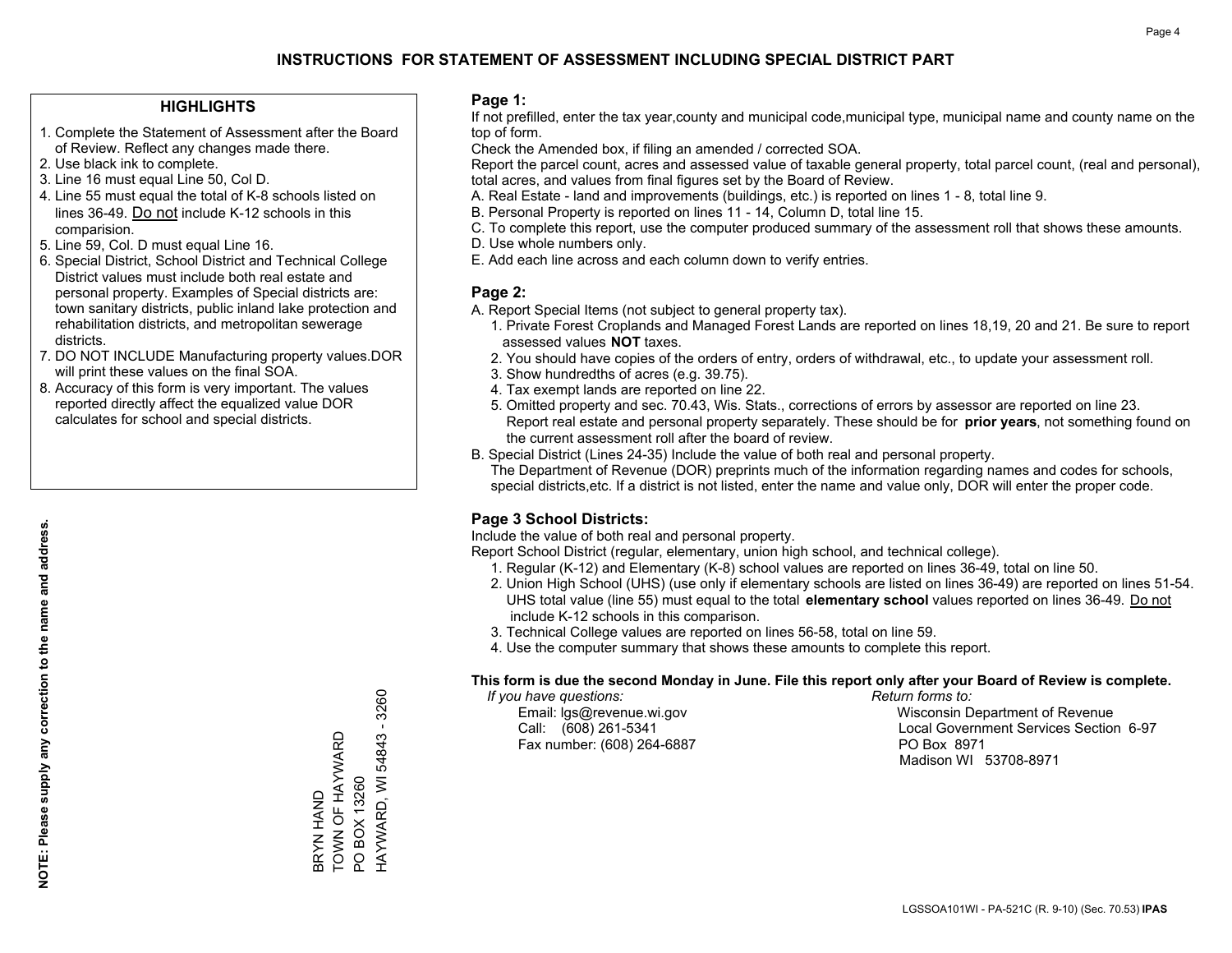**FINAL - EQUATED**

**STATEMENT OF ASSESSMENT FOR 2016** 

| 57       | N12  |         |
|----------|------|---------|
| $\cdots$ | MUN. | ACCT NO |

|              | <b>FOR</b>                                                                                                                                                                                   | <b>TOWN OF</b><br><b>OF</b>                               | HUNTER                                    |               | <b>SAWYER COUNTY</b>                          |                                |                                        | <b>WHEN COMPLETING THIS DOCUMENT</b>     |
|--------------|----------------------------------------------------------------------------------------------------------------------------------------------------------------------------------------------|-----------------------------------------------------------|-------------------------------------------|---------------|-----------------------------------------------|--------------------------------|----------------------------------------|------------------------------------------|
|              |                                                                                                                                                                                              | Town - Village - City                                     | <b>Municipality Name</b>                  |               | <b>County Name</b>                            |                                |                                        | DO NOT WRITE OVER X's OR IN SHADED AREAS |
| Line         |                                                                                                                                                                                              | <b>REAL ESTATE</b><br>(See Lines 18 - 22 for              | PARCEL COUNT<br>TOTAL LAND   IMPROVEMENTS |               | NO. OF ACRES<br><b>WHOLE</b>                  | <b>VALUE OF</b><br><b>LAND</b> | <b>VALUE OF</b><br><b>IMPROVEMENTS</b> | TOTAL VALUE OF LAND<br>AND IMPROVEMENTS  |
| No.          |                                                                                                                                                                                              | other Real Estate)                                        | Col. A                                    |               | <b>NUMBERS ONLY</b>                           |                                |                                        |                                          |
| $\mathbf{1}$ |                                                                                                                                                                                              | <b>RESIDENTIAL - Class 1</b>                              | 923                                       | Col. B<br>677 | Col. C<br>1,506                               | Col. D<br>96,053,800           | Col. E<br>71,044,000                   | Col. F<br>167,097,800                    |
| 2            |                                                                                                                                                                                              | <b>COMMERCIAL - Class 2</b>                               | 211                                       | 189           | 334                                           | 13,923,900                     | 9,748,700                              | 23,672,600                               |
| 3            |                                                                                                                                                                                              | <b>MANUFACTURING - Class 3</b>                            |                                           |               | 2                                             | 6,400                          | 415,700                                | 422,100                                  |
| 4            |                                                                                                                                                                                              | <b>AGRICULTURAL - Class 4</b>                             | 4                                         |               | 106                                           | 11,700                         |                                        | 11,700                                   |
| 5            |                                                                                                                                                                                              | <b>UNDEVELOPED - Class 5</b>                              | 32                                        |               | 366                                           | 42,600                         |                                        | 42,600                                   |
| 6            |                                                                                                                                                                                              | AGRICULTURAL FOREST - Class 5m                            | 5                                         |               | 130                                           | 94,300                         |                                        | 94,300                                   |
| 7            |                                                                                                                                                                                              | FOREST LANDS - Class 6                                    | 190                                       |               | 3,980                                         | 8,978,800                      |                                        | 8,978,800                                |
| 8            |                                                                                                                                                                                              | OTHER - Class 7                                           | $\Omega$                                  | $\Omega$      | $\Omega$                                      | $\Omega$                       | $\Omega$                               | 0                                        |
| 9            |                                                                                                                                                                                              | TOTAL - ALL COLUMNS                                       | 1,366                                     | 867           | 6,424                                         | 119,111,500                    | 81,208,400                             | 200,319,900                              |
| 10           |                                                                                                                                                                                              | NUMBER OF PERSONAL PROPERTY ACCOUNTS IN ROLL              |                                           |               | 243                                           | <b>LOCALLY ASSESSED</b>        | <b>MANUFACTURING</b>                   | <b>MERGED</b>                            |
| 11           |                                                                                                                                                                                              | BOATS AND OTHER WATERCRAFT NOT EXEMPT - Code 1            |                                           |               |                                               | 134,900                        | 0                                      | 134,900                                  |
| 12           |                                                                                                                                                                                              | MACHINERY, TOOLS AND PATTERNS - Code 2                    |                                           |               |                                               | 247,900                        | 18,800                                 | 266,700                                  |
| 13           |                                                                                                                                                                                              | FURNITURE, FIXTURES AND EQUIPMENT - Code 3                |                                           |               |                                               | 651,900                        | 25,600                                 | 677,500                                  |
| 14           |                                                                                                                                                                                              | ALL OTHER PERSONAL PROPERTY NOT EXEMPT - Codes 4A, 4B, 4C |                                           |               |                                               | 2,666,000                      | 6,200                                  | 2,672,200                                |
| 15           | TOTAL OF PERSONAL PROPERTY NOT EXEMPT (Total of Lines 11-14)<br>3,700,700<br>50,600                                                                                                          |                                                           |                                           |               |                                               |                                | 3,751,300                              |                                          |
| 16           | AGGREGATE ASSESSED VALUE OF ALL PROPERTY SUBJECT TO THE GENERAL PROPERTY TAX (Total of Lines 9F and 15F)<br>MUST EQUAL TOTAL VALUE OF THE SCHOOL DISTRICTS (K-12 PLUS K-8) - Line 50, Col. F |                                                           |                                           |               |                                               |                                | 204,071,200                            |                                          |
| 17           |                                                                                                                                                                                              | <b>BOARD OF REVIEW</b><br>DATE OF FINAL ADJOURNMENT       | 10/29/2016                                |               | Name of Assessor<br>DOUGLAS AND BEN KURTZWEIL |                                | Telephone #                            | (715) 462-9679                           |

REMARKS

The Assessment Ratio to be used in calculating the estimated Fair Market Value on tax bills for this tax district is 1.00515268<br>This ratio should be used to convert assessed values to "Calculate Equalized Values" in Step 1 Commission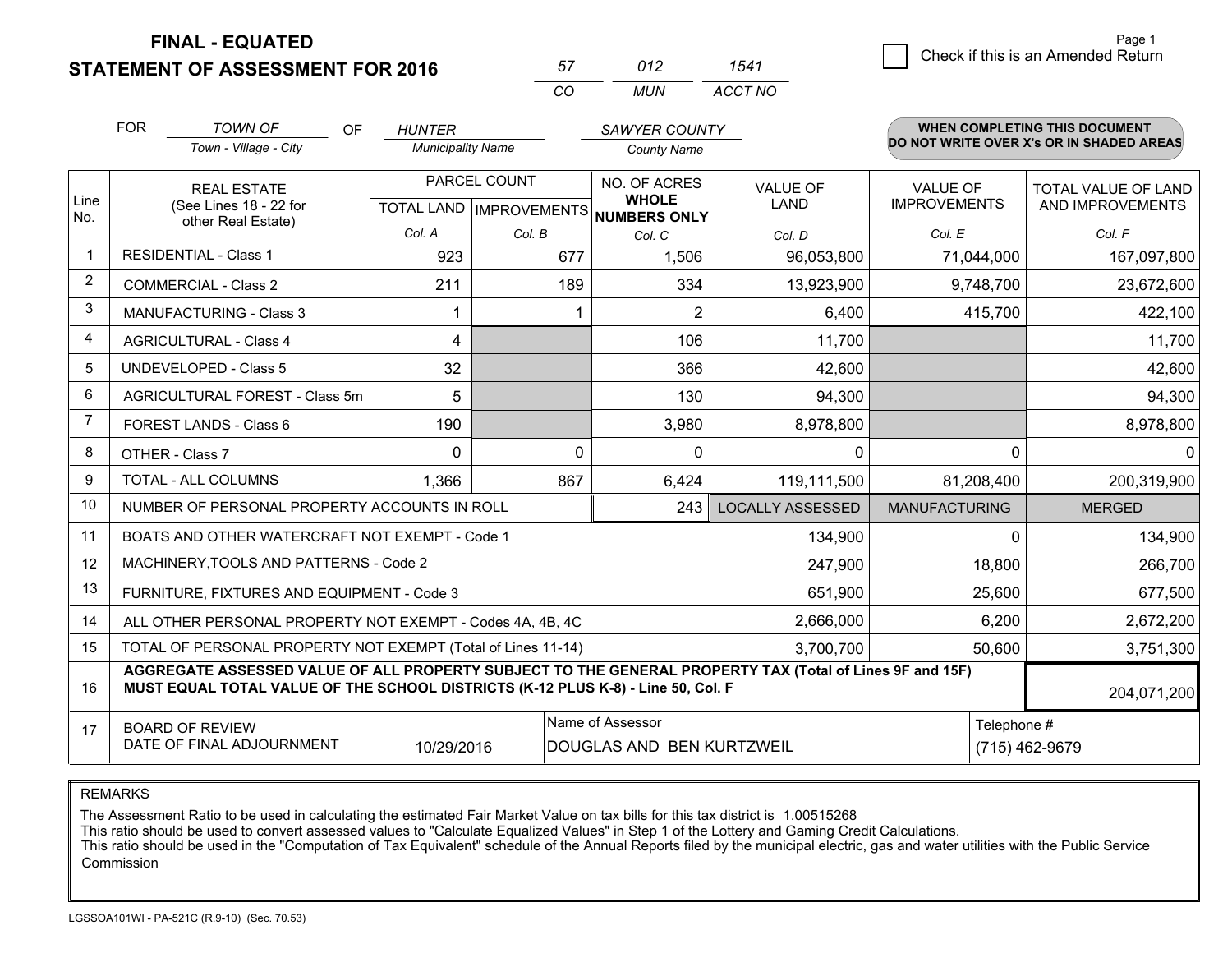*YEAR CO MUN ACCT NO* <sup>2016</sup> <sup>57</sup> <sup>012</sup> <sup>1541</sup>

Do not confuse FOREST LANDS (Line 7) with FOREST CROPS (in this section) - They are **NOT** the same

|    |                                                                                |                                 |  | Private Forest Crop - Reg Class @ 10¢ per acre                   |                                   | Private Forest Crop - Reg Class @ \$2.52 per acre                            |                                                                    |                                    |                            |  |
|----|--------------------------------------------------------------------------------|---------------------------------|--|------------------------------------------------------------------|-----------------------------------|------------------------------------------------------------------------------|--------------------------------------------------------------------|------------------------------------|----------------------------|--|
| 18 | (a) PARCELS                                                                    | (b) ACRES                       |  | (c) ASSESSED VALUE                                               |                                   | (d) PARCELS                                                                  | (e) ACRES                                                          |                                    | (f) ASSESSED VALUE         |  |
|    | Private Forest Crop - Special Class @ 20¢ per acre                             |                                 |  |                                                                  |                                   | Entered Before 2005 Managed Forest - Ferrous Mining CLOSED @ \$8.27 per acre |                                                                    |                                    |                            |  |
| 19 | (a) PARCELS                                                                    | (c) ASSESSED VALUE<br>(b) ACRES |  |                                                                  | (d) PARCELS                       | (e) ACRES                                                                    |                                                                    | (f) ASSESSED VALUE                 |                            |  |
|    |                                                                                |                                 |  | Entered Before 2005 Managed Forest - OPEN @ \$.79 per acre       |                                   |                                                                              | Entered Before 2005 Managed Forest - CLOSED @ \$1.87 per acre      |                                    |                            |  |
| 20 | (a) PARCELS                                                                    | (b) ACRES                       |  | (c) ASSESSED VALUE                                               |                                   | (d) PARCELS<br>(e) ACRES                                                     |                                                                    |                                    | (f) ASSESSED VALUE         |  |
|    | 8                                                                              | 320                             |  | 339.200                                                          |                                   | 4                                                                            | 110                                                                |                                    | 162,400                    |  |
|    | Entered After 2004 Managed Forest - OPEN @<br>\$2.14 per acre                  |                                 |  |                                                                  |                                   | Entered After 2004 Managed Forest - CLOSED @ \$10.68 per acre                |                                                                    |                                    |                            |  |
| 21 | (a) PARCELS                                                                    | (b) ACRES                       |  |                                                                  | (c) ASSESSED VALUE<br>(d) PARCELS |                                                                              | (e) ACRES                                                          |                                    | (f) ASSESSED VALUE         |  |
|    |                                                                                |                                 |  |                                                                  |                                   |                                                                              |                                                                    |                                    |                            |  |
|    | 11                                                                             | 408.98                          |  | 476,300                                                          |                                   | 10<br>171.17                                                                 |                                                                    |                                    | 915,000<br>(e) Other Acres |  |
|    | (a) County Forest Cropland Acres                                               |                                 |  | (b) Federal Acres                                                | (c) State Acres                   |                                                                              |                                                                    | (d) County (NOT FOREST CROP) Acres |                            |  |
| 22 |                                                                                |                                 |  | 17.176.98                                                        | 6,738.45                          |                                                                              | 95.85                                                              |                                    | 15,658.15                  |  |
|    |                                                                                |                                 |  | Assessed Value of Omitted Property From Prior Years (Sec. 70.44) |                                   |                                                                              | Assessed Value of Sec. 70.43 Corrections of Errors by Assessors    |                                    |                            |  |
| 23 |                                                                                | (a) REAL ESTATE                 |  | (b) PERSONAL                                                     |                                   | (c1) REAL ESTATE                                                             |                                                                    |                                    | (c2) PERSONAL              |  |
|    |                                                                                |                                 |  |                                                                  |                                   |                                                                              |                                                                    |                                    |                            |  |
|    | Manufacturing Equated Value of Omitted Property From Prior Years (Sec. 70.995) |                                 |  |                                                                  |                                   |                                                                              | Mfg. Equated Value of Sec.70.43 Corrections of Errors by Assessors |                                    |                            |  |
|    | (d) REAL ESTATE                                                                |                                 |  | (e) PERSONAL                                                     |                                   | (f1) REAL ESTATE                                                             |                                                                    |                                    | (f2) PERSONAL              |  |
|    |                                                                                |                                 |  |                                                                  |                                   |                                                                              |                                                                    |                                    |                            |  |

## **SPECIAL DISTRICTS**

| Line<br>No. | Enter 6-digit<br><b>Special District</b> | <b>Account</b><br><b>Number</b> | <b>Special District Name</b> | <b>Locally Assessed Value</b><br>of Real Estate and | Mfg Value of Real Estate<br>and Personal Property | <b>Merged Value of</b><br><b>Real Estate and</b> |
|-------------|------------------------------------------|---------------------------------|------------------------------|-----------------------------------------------------|---------------------------------------------------|--------------------------------------------------|
|             | Code (Col. A)                            | (Col. B)                        | (Col. C)                     | Personal Property (Col. D)                          | (Col. E)                                          | Personal Property (Col. F)                       |
| 24          |                                          |                                 |                              |                                                     |                                                   |                                                  |
| 25          |                                          |                                 |                              |                                                     |                                                   |                                                  |
| 26          |                                          |                                 |                              |                                                     |                                                   |                                                  |
| 27          |                                          |                                 |                              |                                                     |                                                   |                                                  |
| 28          |                                          |                                 |                              |                                                     |                                                   |                                                  |
| 29          |                                          |                                 |                              |                                                     |                                                   |                                                  |
| 30          |                                          |                                 |                              |                                                     |                                                   |                                                  |
| 31          |                                          |                                 |                              |                                                     |                                                   |                                                  |
| 32          |                                          |                                 |                              |                                                     |                                                   |                                                  |
| 33          |                                          |                                 |                              |                                                     |                                                   |                                                  |
| 34          |                                          |                                 |                              |                                                     |                                                   |                                                  |
| 35          |                                          |                                 |                              |                                                     |                                                   |                                                  |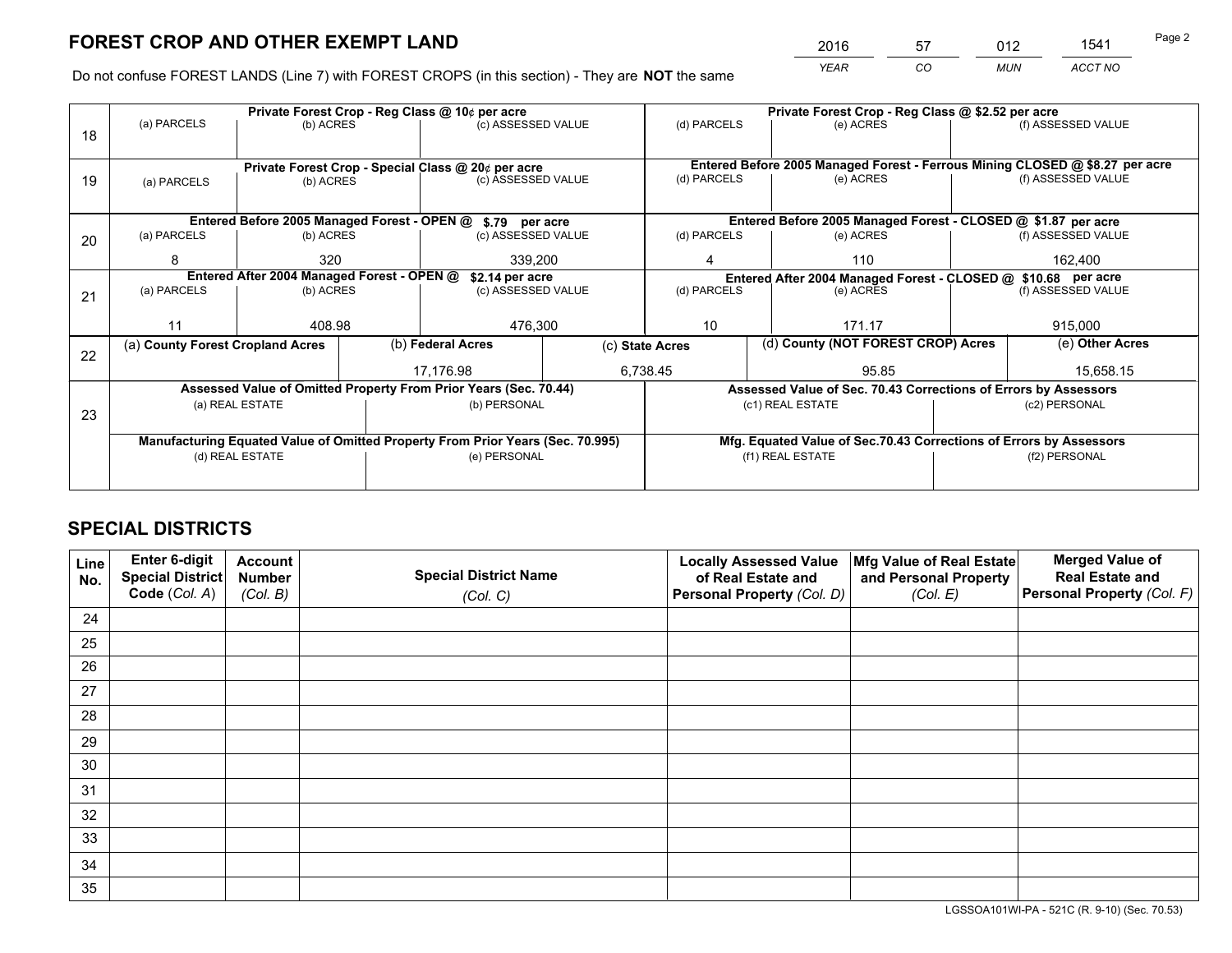|             |                                                          |                                             |                                                         | <b>YEAR</b>                                                                       | CO<br><b>MUN</b>                                              | ACCT NO                                                                        |
|-------------|----------------------------------------------------------|---------------------------------------------|---------------------------------------------------------|-----------------------------------------------------------------------------------|---------------------------------------------------------------|--------------------------------------------------------------------------------|
| Line<br>No. | Enter 6-digit<br><b>School District</b><br>Code (Col. A) | <b>Account</b><br><b>Number</b><br>(Col. B) | <b>School District Name</b><br>(Col. C)                 | <b>Locally Assessed Value</b><br>of Real Estate and<br>Personal Property (Col. D) | Mfg Value of Real Estate<br>and Personal Property<br>(Col. E) | <b>Merged Value of</b><br><b>Real Estate and</b><br>Personal Property (Col. F) |
|             | A. SCHOOL DISTRICTS (K-8 and K-12)                       |                                             |                                                         |                                                                                   |                                                               |                                                                                |
| 36          | 572478                                                   | 0339                                        | SCH D OF HAYWARD COMMUNITY                              | 202,771,400                                                                       | 472,700                                                       | 203,244,100                                                                    |
| 37          | 576615                                                   | 0340                                        | SCH D OF WINTER                                         | 827,100                                                                           |                                                               | 827,100                                                                        |
| 38          |                                                          |                                             |                                                         |                                                                                   |                                                               |                                                                                |
| 39          |                                                          |                                             |                                                         |                                                                                   |                                                               |                                                                                |
| 40          |                                                          |                                             |                                                         |                                                                                   |                                                               |                                                                                |
| 41          |                                                          |                                             |                                                         |                                                                                   |                                                               |                                                                                |
| 42<br>43    |                                                          |                                             |                                                         |                                                                                   |                                                               |                                                                                |
|             |                                                          |                                             |                                                         |                                                                                   |                                                               |                                                                                |
| 44<br>45    |                                                          |                                             |                                                         |                                                                                   |                                                               |                                                                                |
| 46          |                                                          |                                             |                                                         |                                                                                   |                                                               |                                                                                |
| 47          |                                                          |                                             |                                                         |                                                                                   |                                                               |                                                                                |
| 48          |                                                          |                                             |                                                         |                                                                                   |                                                               |                                                                                |
| 49          |                                                          |                                             |                                                         |                                                                                   |                                                               |                                                                                |
| 50          |                                                          |                                             | TOTAL ASSESSED VALUE OF SCHOOL DISTRICTS (K-8 and K-12) | 203,598,500                                                                       | 472,700                                                       | 204,071,200                                                                    |
|             | <b>B. UNION HIGH SCHOOL DISTRICTS</b>                    |                                             |                                                         |                                                                                   |                                                               |                                                                                |
| 51          |                                                          |                                             |                                                         |                                                                                   |                                                               |                                                                                |
| 52          |                                                          |                                             |                                                         |                                                                                   |                                                               |                                                                                |
| 53          |                                                          |                                             |                                                         |                                                                                   |                                                               |                                                                                |
| 54          |                                                          |                                             |                                                         |                                                                                   |                                                               |                                                                                |
| 55          |                                                          |                                             | TOTAL ASSESSED VALUE OF UNION HIGH SCHOOLS              |                                                                                   |                                                               |                                                                                |
|             | C.<br><b>TECHNICAL COLLEGE DISTRICTS</b>                 |                                             |                                                         |                                                                                   |                                                               |                                                                                |
| 56          | 001700                                                   | 0016                                        | WISCONSIN INDIANHEAD TECH COLLEGE SHEL                  | 203,598,500                                                                       | 472,700                                                       | 204,071,200                                                                    |
| 57<br>58    |                                                          |                                             |                                                         |                                                                                   |                                                               |                                                                                |
| 59          |                                                          |                                             | TOTAL ASSESSED VALUE OF TECHNICAL COLLEGES              | 203,598,500                                                                       | 472,700                                                       | 204,071,200                                                                    |
|             |                                                          |                                             |                                                         |                                                                                   |                                                               |                                                                                |

57

012

 *I hereby certify, to the best of my knowledge and belief, this form is complete and correct.*

**SCHOOL DISTRICTS**

| Print name of preparer | Title                    |                | Date (MM / DD / CCYY) |
|------------------------|--------------------------|----------------|-----------------------|
|                        |                          |                |                       |
| Signature of preparer  | Contact Telephone Number | E-mail address |                       |
|                        | $\sim$                   |                |                       |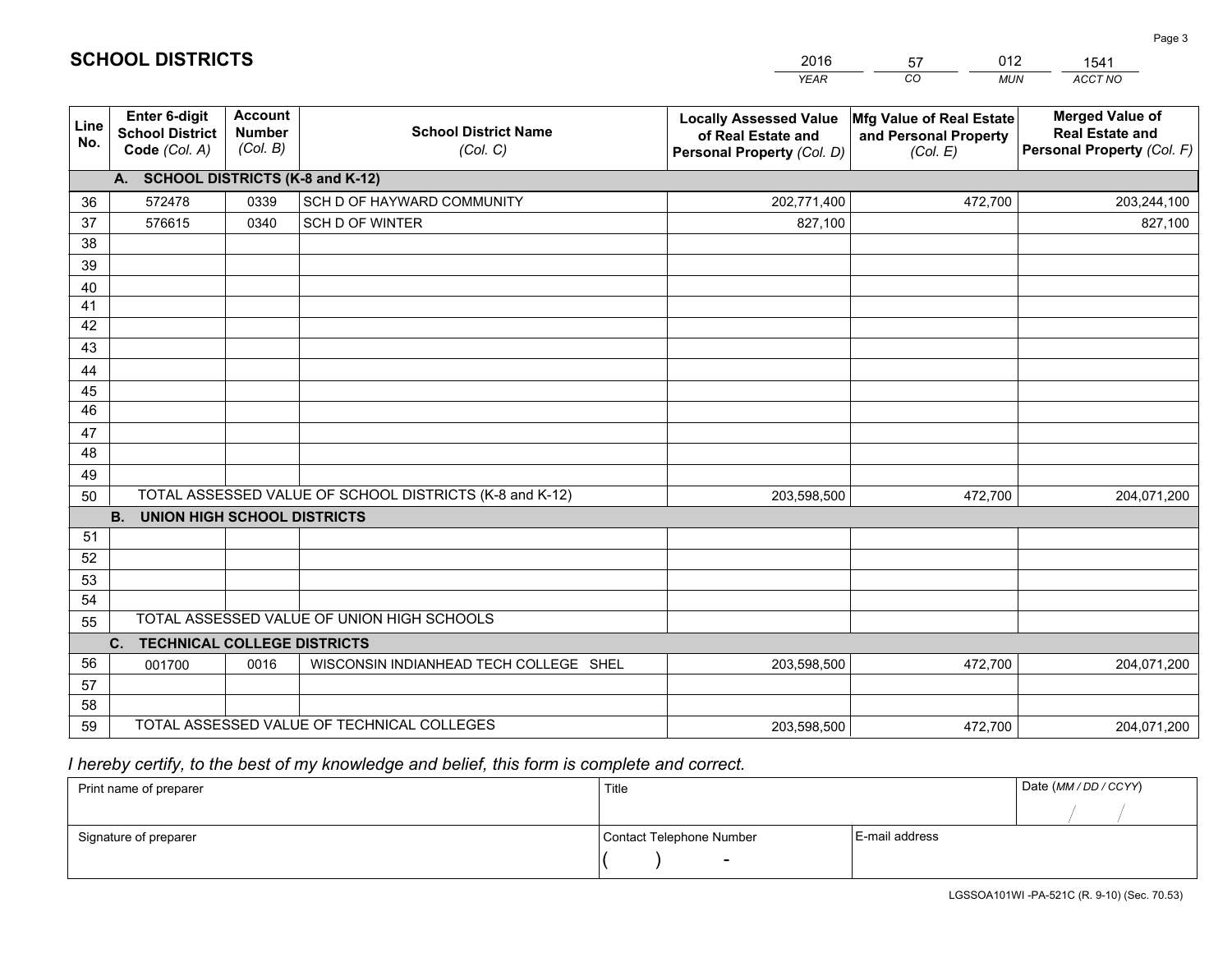### **HIGHLIGHTS**

- 1. Complete the Statement of Assessment after the Board of Review. Reflect any changes made there.
- 2. Use black ink to complete.
- 3. Line 16 must equal Line 50, Col D.
- 4. Line 55 must equal the total of K-8 schools listed on lines 36-49. Do not include K-12 schools in this comparision.
- 5. Line 59, Col. D must equal Line 16.
- 6. Special District, School District and Technical College District values must include both real estate and personal property. Examples of Special districts are: town sanitary districts, public inland lake protection and rehabilitation districts, and metropolitan sewerage districts.
- 7. DO NOT INCLUDE Manufacturing property values.DOR will print these values on the final SOA.

PATRICIA SWAFFIELD TOWN OF HUNTER 9316 N COUNTY RD CC HAYWARD, WI 54843 - 6616

PATRICIA SWAFFIELD<br>TOWN OF HUNTER<br>9316 N COUNTY RD CC

HAYWARD, WI 54843 - 6616

 8. Accuracy of this form is very important. The values reported directly affect the equalized value DOR calculates for school and special districts.

#### **Page 1:**

 If not prefilled, enter the tax year,county and municipal code,municipal type, municipal name and county name on the top of form.

Check the Amended box, if filing an amended / corrected SOA.

 Report the parcel count, acres and assessed value of taxable general property, total parcel count, (real and personal), total acres, and values from final figures set by the Board of Review.

- A. Real Estate land and improvements (buildings, etc.) is reported on lines 1 8, total line 9.
- B. Personal Property is reported on lines 11 14, Column D, total line 15.
- C. To complete this report, use the computer produced summary of the assessment roll that shows these amounts.
- D. Use whole numbers only.
- E. Add each line across and each column down to verify entries.

### **Page 2:**

- A. Report Special Items (not subject to general property tax).
- 1. Private Forest Croplands and Managed Forest Lands are reported on lines 18,19, 20 and 21. Be sure to report assessed values **NOT** taxes.
- 2. You should have copies of the orders of entry, orders of withdrawal, etc., to update your assessment roll.
	- 3. Show hundredths of acres (e.g. 39.75).
- 4. Tax exempt lands are reported on line 22.
- 5. Omitted property and sec. 70.43, Wis. Stats., corrections of errors by assessor are reported on line 23. Report real estate and personal property separately. These should be for **prior years**, not something found on the current assessment roll after the board of review.
- B. Special District (Lines 24-35) Include the value of both real and personal property.
- The Department of Revenue (DOR) preprints much of the information regarding names and codes for schools, special districts,etc. If a district is not listed, enter the name and value only, DOR will enter the proper code.

### **Page 3 School Districts:**

Include the value of both real and personal property.

Report School District (regular, elementary, union high school, and technical college).

- 1. Regular (K-12) and Elementary (K-8) school values are reported on lines 36-49, total on line 50.
- 2. Union High School (UHS) (use only if elementary schools are listed on lines 36-49) are reported on lines 51-54. UHS total value (line 55) must equal to the total **elementary school** values reported on lines 36-49. Do notinclude K-12 schools in this comparison.
- 3. Technical College values are reported on lines 56-58, total on line 59.
- 4. Use the computer summary that shows these amounts to complete this report.

#### **This form is due the second Monday in June. File this report only after your Board of Review is complete.**

 *If you have questions: Return forms to:*

Fax number: (608) 264-6887 PO Box 8971

 Email: lgs@revenue.wi.gov Wisconsin Department of Revenue Call: (608) 261-5341 Local Government Services Section 6-97Madison WI 53708-8971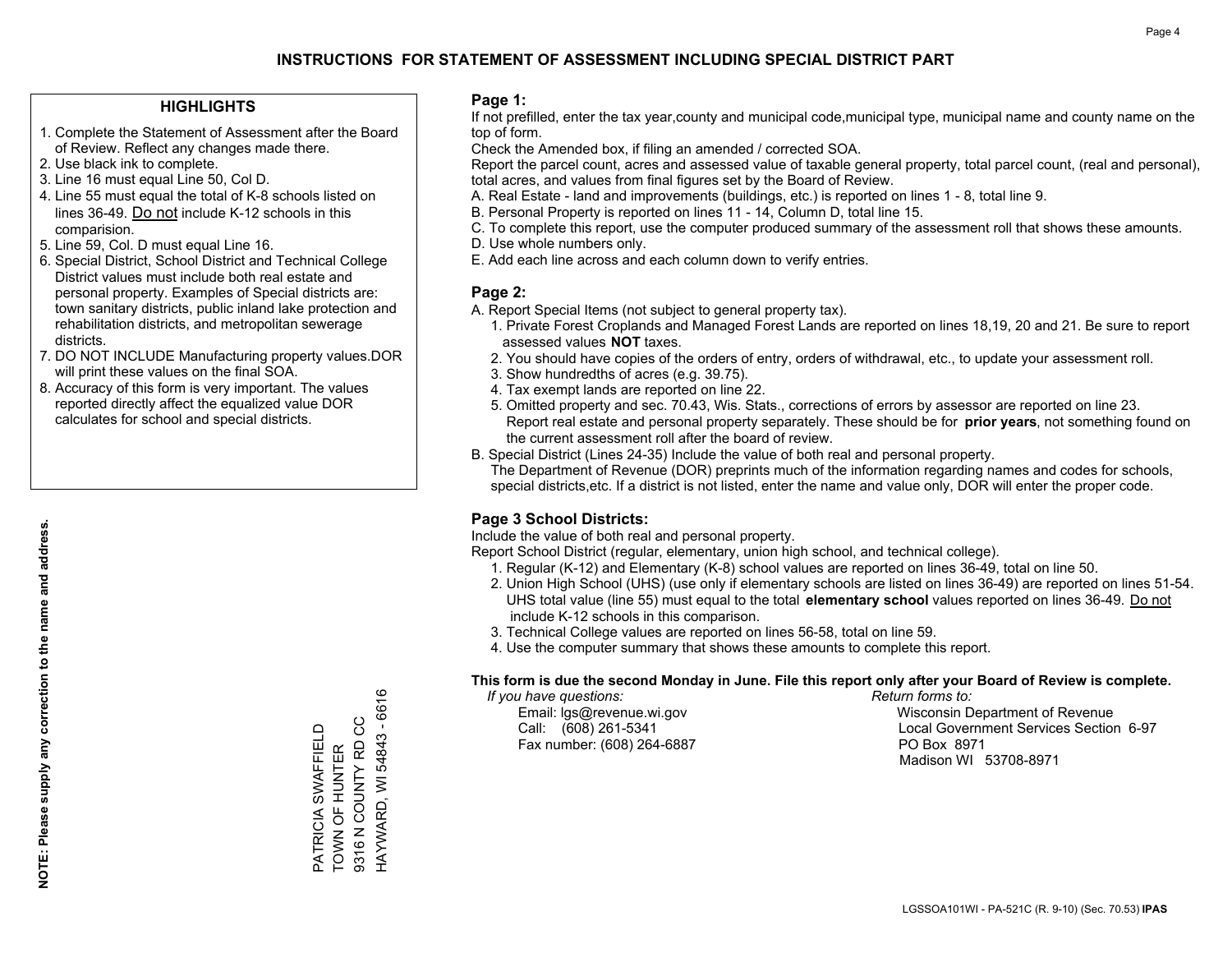**FINAL - EQUATED**

**STATEMENT OF ASSESSMENT FOR 2016** 

| 57       | 014   | 542.    |
|----------|-------|---------|
| $\cdots$ | MI IN | ACCT NO |

|                | <b>FOR</b>                                                              | <b>TOWN OF</b><br>OF                                                                                                                                                                         | <b>LENROOT</b>           |                           | SAWYER COUNTY                |                         |                      | <b>WHEN COMPLETING THIS DOCUMENT</b>     |
|----------------|-------------------------------------------------------------------------|----------------------------------------------------------------------------------------------------------------------------------------------------------------------------------------------|--------------------------|---------------------------|------------------------------|-------------------------|----------------------|------------------------------------------|
|                |                                                                         | Town - Village - City                                                                                                                                                                        | <b>Municipality Name</b> |                           | <b>County Name</b>           |                         |                      | DO NOT WRITE OVER X's OR IN SHADED AREAS |
|                |                                                                         | <b>REAL ESTATE</b>                                                                                                                                                                           | PARCEL COUNT             |                           | NO. OF ACRES                 | <b>VALUE OF</b>         | <b>VALUE OF</b>      | <b>TOTAL VALUE OF LAND</b>               |
| Line<br>No.    |                                                                         | (See Lines 18 - 22 for<br>other Real Estate)                                                                                                                                                 |                          | TOTAL LAND   IMPROVEMENTS | <b>WHOLE</b><br>NUMBERS ONLY | <b>LAND</b>             | <b>IMPROVEMENTS</b>  | AND IMPROVEMENTS                         |
|                |                                                                         |                                                                                                                                                                                              | Col. A                   | Col. B                    | Col. C                       | Col. D                  | Col. E               | Col. F                                   |
|                |                                                                         | <b>RESIDENTIAL - Class 1</b>                                                                                                                                                                 | 1,697                    | 1,196                     | 3,475                        | 85,394,000              | 127,725,300          | 213,119,300                              |
| 2              |                                                                         | <b>COMMERCIAL - Class 2</b>                                                                                                                                                                  | 90                       | 89                        | 88                           | 2,903,600               | 5,588,700            | 8,492,300                                |
| 3              |                                                                         | <b>MANUFACTURING - Class 3</b>                                                                                                                                                               | 4                        | $\overline{2}$            | 110                          | 230,200                 | 162,800              | 393,000                                  |
| 4              |                                                                         | <b>AGRICULTURAL - Class 4</b>                                                                                                                                                                | 97                       |                           | 1,431                        | 169,300                 |                      | 169,300                                  |
| 5              |                                                                         | <b>UNDEVELOPED - Class 5</b>                                                                                                                                                                 | 185                      |                           | 2,311                        | 563,600                 |                      | 563,600                                  |
| 6              |                                                                         | AGRICULTURAL FOREST - Class 5m                                                                                                                                                               | 31                       |                           | 375                          | 329,600                 |                      | 329,600                                  |
| $\overline{7}$ |                                                                         | FOREST LANDS - Class 6                                                                                                                                                                       | 623                      |                           | 12,866                       | 21,411,900              |                      | 21,411,900                               |
| 8              |                                                                         | OTHER - Class 7                                                                                                                                                                              | 21                       | 16                        | 95                           | 72,600                  | 584,700              | 657,300                                  |
| 9              |                                                                         | TOTAL - ALL COLUMNS                                                                                                                                                                          | 2,748                    | 1,303                     | 20,751                       | 111,074,800             | 134,061,500          | 245,136,300                              |
| 10             |                                                                         | NUMBER OF PERSONAL PROPERTY ACCOUNTS IN ROLL                                                                                                                                                 |                          |                           | 25                           | <b>LOCALLY ASSESSED</b> | <b>MANUFACTURING</b> | <b>MERGED</b>                            |
| 11             |                                                                         | BOATS AND OTHER WATERCRAFT NOT EXEMPT - Code 1                                                                                                                                               |                          |                           |                              | 27,100                  | $\Omega$             | 27,100                                   |
| 12             |                                                                         | MACHINERY, TOOLS AND PATTERNS - Code 2                                                                                                                                                       |                          |                           |                              | 15,100                  | 25,400               | 40,500                                   |
| 13             |                                                                         | FURNITURE, FIXTURES AND EQUIPMENT - Code 3                                                                                                                                                   |                          |                           |                              | 267,500                 | 3,600                | 271,100                                  |
| 14             |                                                                         | ALL OTHER PERSONAL PROPERTY NOT EXEMPT - Codes 4A, 4B, 4C                                                                                                                                    |                          |                           |                              | 55,400                  | 100                  | 55,500                                   |
| 15             | TOTAL OF PERSONAL PROPERTY NOT EXEMPT (Total of Lines 11-14)<br>365,100 |                                                                                                                                                                                              |                          |                           |                              |                         | 29,100               | 394,200                                  |
| 16             |                                                                         | AGGREGATE ASSESSED VALUE OF ALL PROPERTY SUBJECT TO THE GENERAL PROPERTY TAX (Total of Lines 9F and 15F)<br>MUST EQUAL TOTAL VALUE OF THE SCHOOL DISTRICTS (K-12 PLUS K-8) - Line 50, Col. F |                          |                           |                              |                         |                      | 245,530,500                              |
| 17             |                                                                         | <b>BOARD OF REVIEW</b>                                                                                                                                                                       |                          |                           | Name of Assessor             |                         | Telephone #          |                                          |
|                |                                                                         | DATE OF FINAL ADJOURNMENT                                                                                                                                                                    | 06/21/2016               |                           | <b>CLAUDE RIGLEMON</b>       |                         |                      | (608) 378-3003                           |

REMARKS

The Assessment Ratio to be used in calculating the estimated Fair Market Value on tax bills for this tax district is .979152868<br>This ratio should be used to convert assessed values to "Calculate Equalized Values" in Step 1 Commission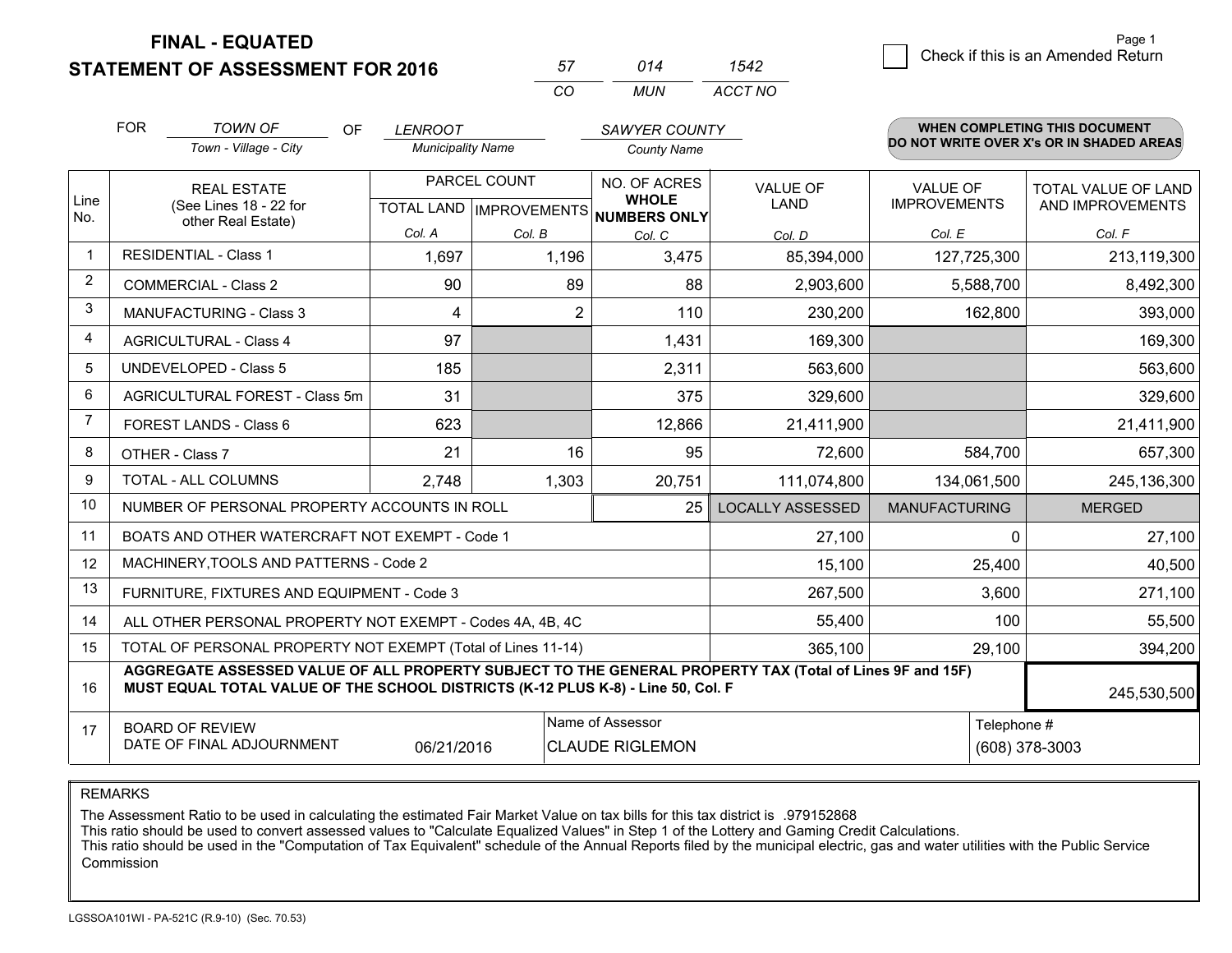*YEAR CO MUN ACCT NO* <sup>2016</sup> <sup>57</sup> <sup>014</sup> <sup>1542</sup>

Do not confuse FOREST LANDS (Line 7) with FOREST CROPS (in this section) - They are **NOT** the same

|    |                                                                                |                                            |  | Private Forest Crop - Reg Class @ 10¢ per acre                   |  | Private Forest Crop - Reg Class @ \$2.52 per acre     |                                                                              |  |                    |  |
|----|--------------------------------------------------------------------------------|--------------------------------------------|--|------------------------------------------------------------------|--|-------------------------------------------------------|------------------------------------------------------------------------------|--|--------------------|--|
| 18 | (a) PARCELS                                                                    | (b) ACRES                                  |  | (c) ASSESSED VALUE                                               |  | (d) PARCELS                                           | (e) ACRES                                                                    |  | (f) ASSESSED VALUE |  |
|    |                                                                                |                                            |  |                                                                  |  |                                                       | 40                                                                           |  | 72,000             |  |
|    |                                                                                |                                            |  | Private Forest Crop - Special Class @ 20¢ per acre               |  |                                                       | Entered Before 2005 Managed Forest - Ferrous Mining CLOSED @ \$8.27 per acre |  |                    |  |
| 19 | (a) PARCELS                                                                    | (b) ACRES                                  |  | (c) ASSESSED VALUE                                               |  | (d) PARCELS                                           | (e) ACRES                                                                    |  | (f) ASSESSED VALUE |  |
|    |                                                                                |                                            |  |                                                                  |  |                                                       |                                                                              |  |                    |  |
|    |                                                                                |                                            |  | Entered Before 2005 Managed Forest - OPEN @ \$.79 per acre       |  |                                                       | Entered Before 2005 Managed Forest - CLOSED @ \$1.87 per acre                |  |                    |  |
| 20 | (a) PARCELS                                                                    | (b) ACRES                                  |  | (c) ASSESSED VALUE                                               |  | (d) PARCELS                                           | (e) ACRES                                                                    |  | (f) ASSESSED VALUE |  |
|    | 33                                                                             | 1.091.84                                   |  | 1,564,900                                                        |  | 15                                                    | 369.08                                                                       |  | 482.600            |  |
|    |                                                                                | Entered After 2004 Managed Forest - OPEN @ |  | \$2.14 per acre                                                  |  |                                                       | Entered After 2004 Managed Forest - CLOSED @ \$10.68 per acre                |  |                    |  |
| 21 | (a) PARCELS                                                                    | (b) ACRES                                  |  | (c) ASSESSED VALUE                                               |  | (d) PARCELS                                           | (e) ACRES                                                                    |  | (f) ASSESSED VALUE |  |
|    |                                                                                |                                            |  |                                                                  |  |                                                       |                                                                              |  |                    |  |
|    | 23                                                                             | 564.51                                     |  | 1,121,400                                                        |  | 8<br>288.95                                           |                                                                              |  | 559,800            |  |
| 22 | (a) County Forest Cropland Acres                                               |                                            |  | (b) Federal Acres                                                |  | (d) County (NOT FOREST CROP) Acres<br>(c) State Acres |                                                                              |  | (e) Other Acres    |  |
|    | 23,641.4                                                                       |                                            |  | 3,654.83<br>2,155.8                                              |  |                                                       | 620.12                                                                       |  | 597.82             |  |
|    |                                                                                |                                            |  | Assessed Value of Omitted Property From Prior Years (Sec. 70.44) |  |                                                       | Assessed Value of Sec. 70.43 Corrections of Errors by Assessors              |  |                    |  |
|    |                                                                                | (a) REAL ESTATE                            |  | (b) PERSONAL                                                     |  |                                                       | (c1) REAL ESTATE<br>(c2) PERSONAL                                            |  |                    |  |
| 23 |                                                                                |                                            |  |                                                                  |  |                                                       |                                                                              |  |                    |  |
|    | Manufacturing Equated Value of Omitted Property From Prior Years (Sec. 70.995) |                                            |  |                                                                  |  |                                                       | Mfg. Equated Value of Sec.70.43 Corrections of Errors by Assessors           |  |                    |  |
|    | (d) REAL ESTATE                                                                |                                            |  | (e) PERSONAL                                                     |  | (f1) REAL ESTATE                                      |                                                                              |  | (f2) PERSONAL      |  |
|    |                                                                                |                                            |  |                                                                  |  |                                                       |                                                                              |  |                    |  |

## **SPECIAL DISTRICTS**

| Line<br>No. | Enter 6-digit<br>Special District | <b>Account</b><br><b>Number</b> | <b>Special District Name</b> | <b>Locally Assessed Value</b><br>of Real Estate and | Mfg Value of Real Estate<br>and Personal Property | <b>Merged Value of</b><br><b>Real Estate and</b> |
|-------------|-----------------------------------|---------------------------------|------------------------------|-----------------------------------------------------|---------------------------------------------------|--------------------------------------------------|
|             | Code (Col. A)                     | (Col. B)                        | (Col. C)                     | Personal Property (Col. D)                          | (Col. E)                                          | Personal Property (Col. F)                       |
| 24          |                                   |                                 |                              |                                                     |                                                   |                                                  |
| 25          |                                   |                                 |                              |                                                     |                                                   |                                                  |
| 26          |                                   |                                 |                              |                                                     |                                                   |                                                  |
| 27          |                                   |                                 |                              |                                                     |                                                   |                                                  |
| 28          |                                   |                                 |                              |                                                     |                                                   |                                                  |
| 29          |                                   |                                 |                              |                                                     |                                                   |                                                  |
| 30          |                                   |                                 |                              |                                                     |                                                   |                                                  |
| 31          |                                   |                                 |                              |                                                     |                                                   |                                                  |
| 32          |                                   |                                 |                              |                                                     |                                                   |                                                  |
| 33          |                                   |                                 |                              |                                                     |                                                   |                                                  |
| 34          |                                   |                                 |                              |                                                     |                                                   |                                                  |
| 35          |                                   |                                 |                              |                                                     |                                                   |                                                  |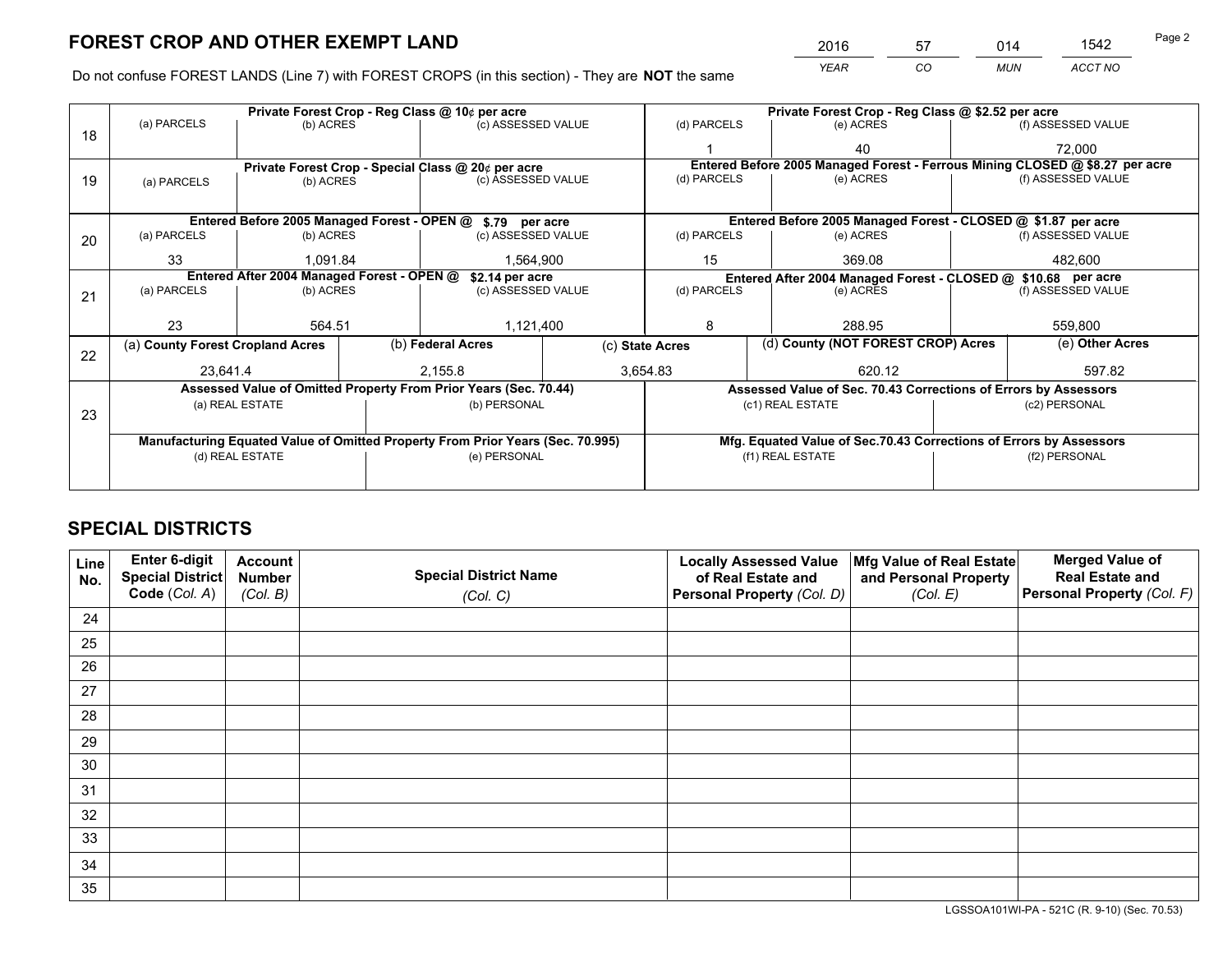|             |                                                                |                                             |                                                         | <b>YEAR</b>                                                                       | CO<br><b>MUN</b>                                              | ACCT NO                                                                        |
|-------------|----------------------------------------------------------------|---------------------------------------------|---------------------------------------------------------|-----------------------------------------------------------------------------------|---------------------------------------------------------------|--------------------------------------------------------------------------------|
| Line<br>No. | Enter 6-digit<br><b>School District</b><br>Code (Col. A)       | <b>Account</b><br><b>Number</b><br>(Col. B) | <b>School District Name</b><br>(Col. C)                 | <b>Locally Assessed Value</b><br>of Real Estate and<br>Personal Property (Col. D) | Mfg Value of Real Estate<br>and Personal Property<br>(Col. E) | <b>Merged Value of</b><br><b>Real Estate and</b><br>Personal Property (Col. F) |
|             | A. SCHOOL DISTRICTS (K-8 and K-12)                             |                                             |                                                         |                                                                                   |                                                               |                                                                                |
| 36          | 572478                                                         | 0339                                        | SCH D OF HAYWARD COMMUNITY                              | 245,108,400                                                                       | 422,100                                                       | 245,530,500                                                                    |
| 37          |                                                                |                                             |                                                         |                                                                                   |                                                               |                                                                                |
| 38          |                                                                |                                             |                                                         |                                                                                   |                                                               |                                                                                |
| 39          |                                                                |                                             |                                                         |                                                                                   |                                                               |                                                                                |
| 40          |                                                                |                                             |                                                         |                                                                                   |                                                               |                                                                                |
| 41<br>42    |                                                                |                                             |                                                         |                                                                                   |                                                               |                                                                                |
| 43          |                                                                |                                             |                                                         |                                                                                   |                                                               |                                                                                |
| 44          |                                                                |                                             |                                                         |                                                                                   |                                                               |                                                                                |
| 45          |                                                                |                                             |                                                         |                                                                                   |                                                               |                                                                                |
| 46          |                                                                |                                             |                                                         |                                                                                   |                                                               |                                                                                |
| 47          |                                                                |                                             |                                                         |                                                                                   |                                                               |                                                                                |
| 48          |                                                                |                                             |                                                         |                                                                                   |                                                               |                                                                                |
| 49          |                                                                |                                             |                                                         |                                                                                   |                                                               |                                                                                |
| 50          |                                                                |                                             | TOTAL ASSESSED VALUE OF SCHOOL DISTRICTS (K-8 and K-12) | 245,108,400                                                                       | 422,100                                                       | 245,530,500                                                                    |
|             | <b>B.</b><br><b>UNION HIGH SCHOOL DISTRICTS</b>                |                                             |                                                         |                                                                                   |                                                               |                                                                                |
| 51          |                                                                |                                             |                                                         |                                                                                   |                                                               |                                                                                |
| 52          |                                                                |                                             |                                                         |                                                                                   |                                                               |                                                                                |
| 53          |                                                                |                                             |                                                         |                                                                                   |                                                               |                                                                                |
| 54          |                                                                |                                             | TOTAL ASSESSED VALUE OF UNION HIGH SCHOOLS              |                                                                                   |                                                               |                                                                                |
| 55          |                                                                |                                             |                                                         |                                                                                   |                                                               |                                                                                |
| 56          | C <sub>1</sub><br><b>TECHNICAL COLLEGE DISTRICTS</b><br>001700 | 0016                                        | WISCONSIN INDIANHEAD TECH COLLEGE SHEL                  | 245,108,400                                                                       | 422,100                                                       |                                                                                |
| 57          |                                                                |                                             |                                                         |                                                                                   |                                                               | 245,530,500                                                                    |
| 58          |                                                                |                                             |                                                         |                                                                                   |                                                               |                                                                                |
| 59          |                                                                |                                             | TOTAL ASSESSED VALUE OF TECHNICAL COLLEGES              | 245,108,400                                                                       | 422,100                                                       | 245,530,500                                                                    |

57

014

 *I hereby certify, to the best of my knowledge and belief, this form is complete and correct.*

**SCHOOL DISTRICTS**

| Print name of preparer | Title                    |                | Date (MM / DD / CCYY) |
|------------------------|--------------------------|----------------|-----------------------|
|                        |                          |                |                       |
| Signature of preparer  | Contact Telephone Number | E-mail address |                       |
|                        | $\overline{\phantom{0}}$ |                |                       |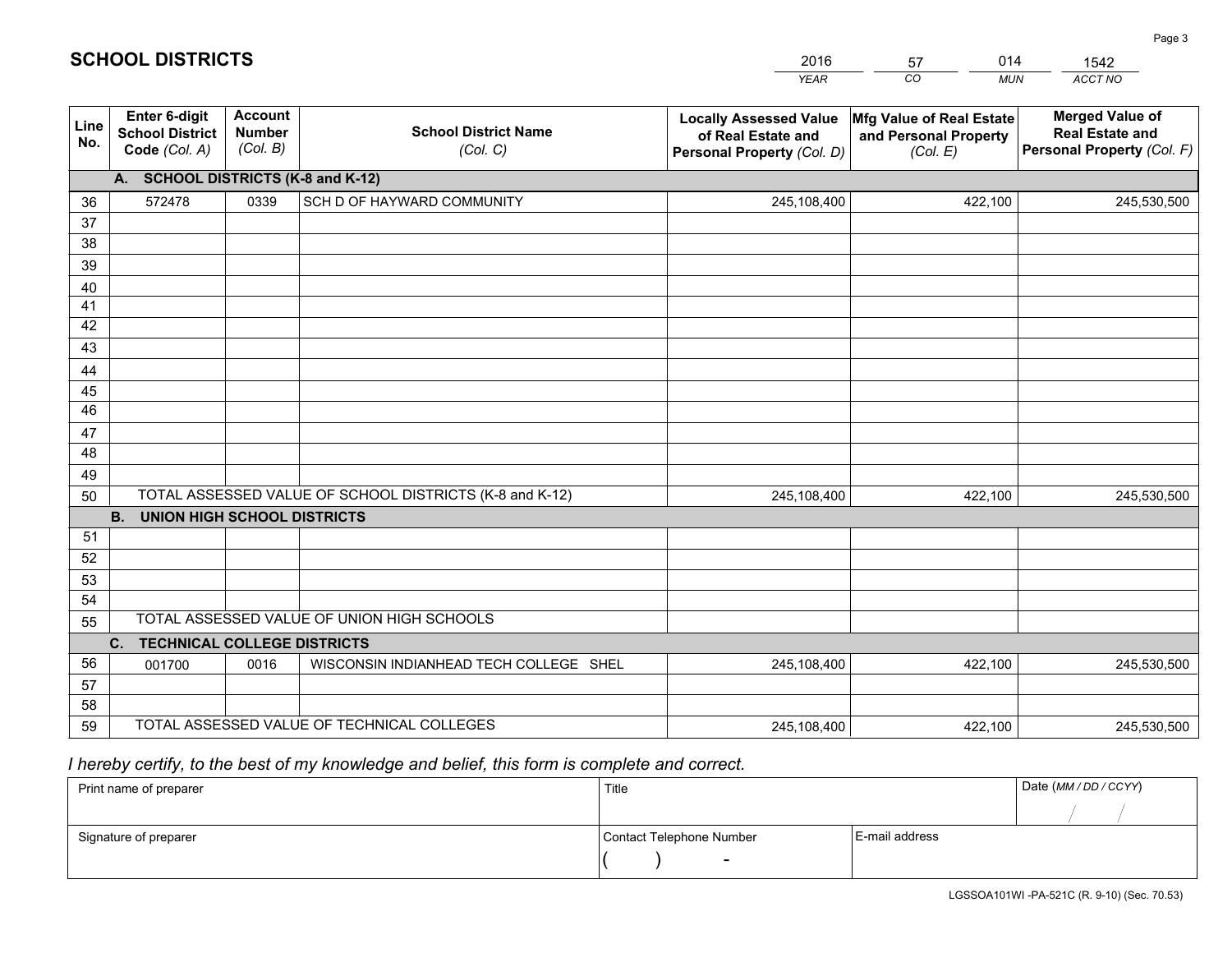### **HIGHLIGHTS**

- 1. Complete the Statement of Assessment after the Board of Review. Reflect any changes made there.
- 2. Use black ink to complete.
- 3. Line 16 must equal Line 50, Col D.
- 4. Line 55 must equal the total of K-8 schools listed on lines 36-49. Do not include K-12 schools in this comparision.
- 5. Line 59, Col. D must equal Line 16.
- 6. Special District, School District and Technical College District values must include both real estate and personal property. Examples of Special districts are: town sanitary districts, public inland lake protection and rehabilitation districts, and metropolitan sewerage districts.
- 7. DO NOT INCLUDE Manufacturing property values.DOR will print these values on the final SOA.
- 8. Accuracy of this form is very important. The values reported directly affect the equalized value DOR calculates for school and special districts.

### **Page 1:**

 If not prefilled, enter the tax year,county and municipal code,municipal type, municipal name and county name on the top of form.

Check the Amended box, if filing an amended / corrected SOA.

 Report the parcel count, acres and assessed value of taxable general property, total parcel count, (real and personal), total acres, and values from final figures set by the Board of Review.

- A. Real Estate land and improvements (buildings, etc.) is reported on lines 1 8, total line 9.
- B. Personal Property is reported on lines 11 14, Column D, total line 15.
- C. To complete this report, use the computer produced summary of the assessment roll that shows these amounts.
- D. Use whole numbers only.
- E. Add each line across and each column down to verify entries.

### **Page 2:**

- A. Report Special Items (not subject to general property tax).
- 1. Private Forest Croplands and Managed Forest Lands are reported on lines 18,19, 20 and 21. Be sure to report assessed values **NOT** taxes.
- 2. You should have copies of the orders of entry, orders of withdrawal, etc., to update your assessment roll.
	- 3. Show hundredths of acres (e.g. 39.75).
- 4. Tax exempt lands are reported on line 22.
- 5. Omitted property and sec. 70.43, Wis. Stats., corrections of errors by assessor are reported on line 23. Report real estate and personal property separately. These should be for **prior years**, not something found on the current assessment roll after the board of review.
- B. Special District (Lines 24-35) Include the value of both real and personal property.
- The Department of Revenue (DOR) preprints much of the information regarding names and codes for schools, special districts,etc. If a district is not listed, enter the name and value only, DOR will enter the proper code.

### **Page 3 School Districts:**

Include the value of both real and personal property.

Report School District (regular, elementary, union high school, and technical college).

- 1. Regular (K-12) and Elementary (K-8) school values are reported on lines 36-49, total on line 50.
- 2. Union High School (UHS) (use only if elementary schools are listed on lines 36-49) are reported on lines 51-54. UHS total value (line 55) must equal to the total **elementary school** values reported on lines 36-49. Do notinclude K-12 schools in this comparison.
- 3. Technical College values are reported on lines 56-58, total on line 59.
- 4. Use the computer summary that shows these amounts to complete this report.

#### **This form is due the second Monday in June. File this report only after your Board of Review is complete.**

 *If you have questions: Return forms to:*

Fax number: (608) 264-6887 PO Box 8971

 Email: lgs@revenue.wi.gov Wisconsin Department of Revenue Call: (608) 261-5341 Local Government Services Section 6-97Madison WI 53708-8971

TOWN OF LENROOT HAYWARD, WI 54843 HAYWARD, WI 54843 CAROL STONE<br>TOWN OF LENROOT 12215 N US HWY 63 12215 N US HWY 63 CAROL STONE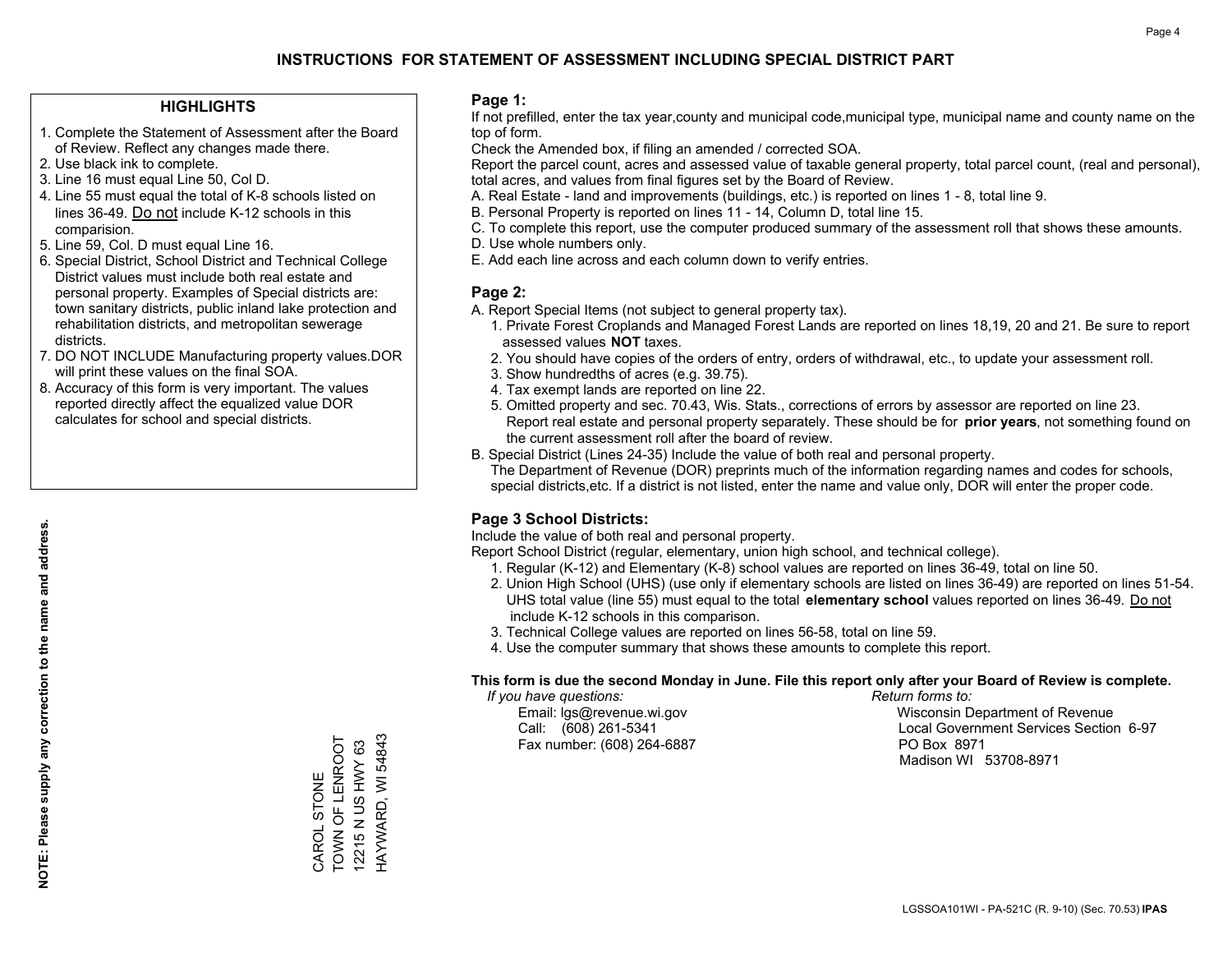**STATEMENT OF ASSESSMENT FOR 2016** 

**FINAL - EQUATED**

| 57  | 016 | 1543    |
|-----|-----|---------|
| CO. | MUN | ACCT NO |

|                         | <b>FOR</b><br><b>TOWN OF</b><br>OF<br>Town - Village - City                                                                                                                                  |                                                              | <b>MEADOWBROOK</b><br><b>Municipality Name</b> |              |                                                                      | SAWYER COUNTY                  |                                        | WHEN COMPLETING THIS DOCUMENT<br>DO NOT WRITE OVER X's OR IN SHADED AREAS |  |
|-------------------------|----------------------------------------------------------------------------------------------------------------------------------------------------------------------------------------------|--------------------------------------------------------------|------------------------------------------------|--------------|----------------------------------------------------------------------|--------------------------------|----------------------------------------|---------------------------------------------------------------------------|--|
|                         |                                                                                                                                                                                              |                                                              |                                                |              | <b>County Name</b>                                                   |                                |                                        |                                                                           |  |
| Line                    |                                                                                                                                                                                              | <b>REAL ESTATE</b><br>(See Lines 18 - 22 for                 |                                                | PARCEL COUNT | NO. OF ACRES<br><b>WHOLE</b><br>TOTAL LAND IMPROVEMENTS NUMBERS ONLY | <b>VALUE OF</b><br><b>LAND</b> | <b>VALUE OF</b><br><b>IMPROVEMENTS</b> | TOTAL VALUE OF LAND<br>AND IMPROVEMENTS                                   |  |
| No.                     |                                                                                                                                                                                              | other Real Estate)                                           | Col. A                                         | Col. B       | Col. C                                                               | Col. D                         | Col. E                                 | Col. F                                                                    |  |
| $\mathbf 1$             |                                                                                                                                                                                              | <b>RESIDENTIAL - Class 1</b>                                 | 137                                            | 114          | 264                                                                  | 1,152,100                      | 6,154,300                              | 7,306,400                                                                 |  |
| $\overline{2}$          |                                                                                                                                                                                              | <b>COMMERCIAL - Class 2</b>                                  | $\overline{2}$                                 | 0            | 8                                                                    | 14,000                         | $\Omega$                               | 14,000                                                                    |  |
| 3                       |                                                                                                                                                                                              | <b>MANUFACTURING - Class 3</b>                               | $\Omega$                                       | $\Omega$     | $\Omega$                                                             | 0                              | $\Omega$                               | $\Omega$                                                                  |  |
| $\overline{\mathbf{4}}$ |                                                                                                                                                                                              | <b>AGRICULTURAL - Class 4</b>                                | 193                                            |              | 3,247                                                                | 433,900                        |                                        | 433,900                                                                   |  |
| 5                       |                                                                                                                                                                                              | <b>UNDEVELOPED - Class 5</b>                                 | 217                                            |              | 2,021                                                                | 443,000                        |                                        | 443,000                                                                   |  |
| 6                       |                                                                                                                                                                                              | AGRICULTURAL FOREST - Class 5m                               | 129                                            |              | 2,224                                                                | 1,425,200                      |                                        | 1,425,200                                                                 |  |
| 7                       |                                                                                                                                                                                              | <b>FOREST LANDS - Class 6</b>                                | 242                                            |              | 5,805                                                                | 6,678,300                      |                                        | 6,678,300                                                                 |  |
| 8                       |                                                                                                                                                                                              | OTHER - Class 7                                              | 21                                             | 21           | 69                                                                   | 145,300                        | 2,148,400                              | 2,293,700                                                                 |  |
| 9                       |                                                                                                                                                                                              | TOTAL - ALL COLUMNS                                          | 941                                            | 135          | 13,638                                                               | 10,291,800                     | 8,302,700                              | 18,594,500                                                                |  |
| 10                      |                                                                                                                                                                                              | NUMBER OF PERSONAL PROPERTY ACCOUNTS IN ROLL                 |                                                |              | 4                                                                    | <b>LOCALLY ASSESSED</b>        | <b>MANUFACTURING</b>                   | <b>MERGED</b>                                                             |  |
| 11                      |                                                                                                                                                                                              | BOATS AND OTHER WATERCRAFT NOT EXEMPT - Code 1               |                                                |              |                                                                      | 0                              | 0                                      | $\mathbf 0$                                                               |  |
| 12                      |                                                                                                                                                                                              | MACHINERY, TOOLS AND PATTERNS - Code 2                       |                                                |              |                                                                      | 0                              | $\Omega$                               | $\Omega$                                                                  |  |
| 13                      |                                                                                                                                                                                              | FURNITURE, FIXTURES AND EQUIPMENT - Code 3                   |                                                |              |                                                                      | 2,600                          | $\mathbf 0$                            | 2,600                                                                     |  |
| 14                      |                                                                                                                                                                                              | ALL OTHER PERSONAL PROPERTY NOT EXEMPT - Codes 4A, 4B, 4C    |                                                |              |                                                                      | 54,900                         | 0                                      | 54,900                                                                    |  |
| 15                      |                                                                                                                                                                                              | TOTAL OF PERSONAL PROPERTY NOT EXEMPT (Total of Lines 11-14) |                                                |              |                                                                      | 57,500                         | 0                                      | 57,500                                                                    |  |
| 16                      | AGGREGATE ASSESSED VALUE OF ALL PROPERTY SUBJECT TO THE GENERAL PROPERTY TAX (Total of Lines 9F and 15F)<br>MUST EQUAL TOTAL VALUE OF THE SCHOOL DISTRICTS (K-12 PLUS K-8) - Line 50, Col. F |                                                              |                                                |              |                                                                      |                                |                                        | 18,652,000                                                                |  |
| 17                      |                                                                                                                                                                                              | <b>BOARD OF REVIEW</b>                                       |                                                |              | Name of Assessor                                                     |                                |                                        | Telephone #                                                               |  |
|                         |                                                                                                                                                                                              | DATE OF FINAL ADJOURNMENT                                    | 06/06/2016                                     |              | <b>BEN AND DOUG KURTZWEIL</b>                                        |                                |                                        | (715) 462-9679                                                            |  |

REMARKS

The Assessment Ratio to be used in calculating the estimated Fair Market Value on tax bills for this tax district is 1.01355794

This ratio should be used to convert assessed values to "Calculate Equalized Values" in Step 1 of the Lottery and Gaming Credit Calculations.

 This ratio should be used in the "Computation of Tax Equivalent" schedule of the Annual Reports filed by the municipal electric, gas and water utilities with the Public Service Commission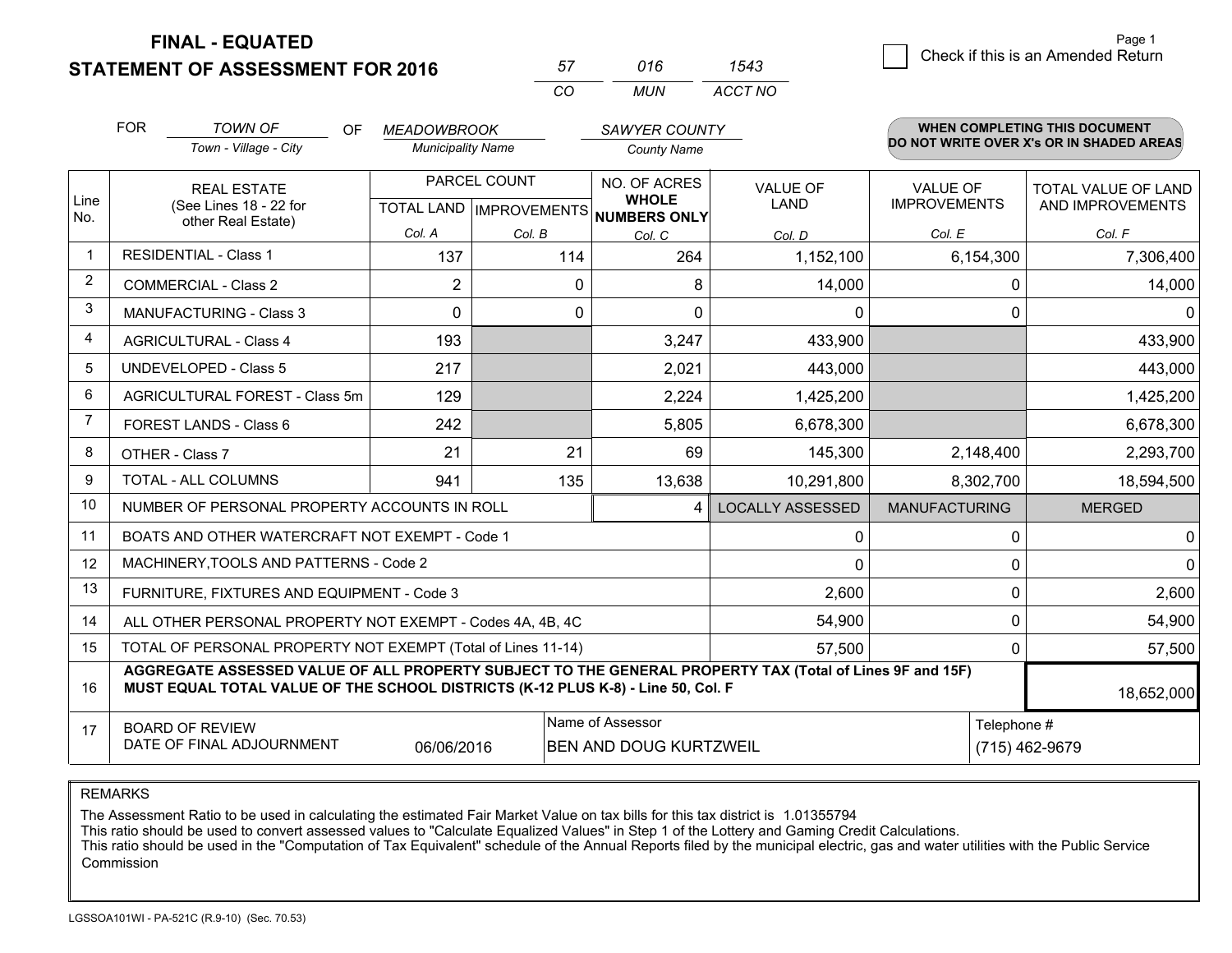*YEAR CO MUN ACCT NO* <sup>2016</sup> <sup>57</sup> <sup>016</sup> <sup>1543</sup>

Do not confuse FOREST LANDS (Line 7) with FOREST CROPS (in this section) - They are **NOT** the same

|    |                                                                                |                                                                 |  | Private Forest Crop - Reg Class @ 10¢ per acre                   |                                   | Private Forest Crop - Reg Class @ \$2.52 per acre             |                                                                              |           |                    |                                                                    |  |
|----|--------------------------------------------------------------------------------|-----------------------------------------------------------------|--|------------------------------------------------------------------|-----------------------------------|---------------------------------------------------------------|------------------------------------------------------------------------------|-----------|--------------------|--------------------------------------------------------------------|--|
| 18 | (a) PARCELS                                                                    | (b) ACRES                                                       |  | (c) ASSESSED VALUE                                               |                                   | (d) PARCELS                                                   |                                                                              | (e) ACRES |                    | (f) ASSESSED VALUE                                                 |  |
|    |                                                                                |                                                                 |  |                                                                  |                                   |                                                               |                                                                              |           |                    |                                                                    |  |
|    |                                                                                |                                                                 |  |                                                                  |                                   |                                                               | Entered Before 2005 Managed Forest - Ferrous Mining CLOSED @ \$8.27 per acre |           |                    |                                                                    |  |
| 19 | (a) PARCELS                                                                    | Private Forest Crop - Special Class @ 20¢ per acre<br>(b) ACRES |  | (c) ASSESSED VALUE                                               |                                   | (d) PARCELS                                                   |                                                                              | (e) ACRES |                    | (f) ASSESSED VALUE                                                 |  |
|    |                                                                                |                                                                 |  |                                                                  |                                   |                                                               |                                                                              |           |                    |                                                                    |  |
|    |                                                                                |                                                                 |  |                                                                  |                                   |                                                               |                                                                              |           |                    |                                                                    |  |
|    |                                                                                |                                                                 |  | Entered Before 2005 Managed Forest - OPEN @ \$.79 per acre       |                                   |                                                               |                                                                              |           |                    | Entered Before 2005 Managed Forest - CLOSED @ \$1.87 per acre      |  |
| 20 | (a) PARCELS                                                                    | (b) ACRES                                                       |  | (c) ASSESSED VALUE                                               |                                   | (d) PARCELS                                                   |                                                                              | (e) ACRES |                    | (f) ASSESSED VALUE                                                 |  |
|    | 120<br>3                                                                       |                                                                 |  | 121,600                                                          |                                   | $\overline{2}$                                                |                                                                              | 70        |                    | 55,200                                                             |  |
|    | Entered After 2004 Managed Forest - OPEN @<br>\$2.14 per acre                  |                                                                 |  |                                                                  |                                   | Entered After 2004 Managed Forest - CLOSED @ \$10.68 per acre |                                                                              |           |                    |                                                                    |  |
| 21 | (a) PARCELS                                                                    | (b) ACRES                                                       |  |                                                                  | (d) PARCELS<br>(c) ASSESSED VALUE |                                                               | (e) ACRES                                                                    |           | (f) ASSESSED VALUE |                                                                    |  |
|    |                                                                                |                                                                 |  |                                                                  |                                   |                                                               |                                                                              |           |                    |                                                                    |  |
|    |                                                                                | 200                                                             |  | 159,900                                                          |                                   |                                                               |                                                                              | 208       |                    | 214,900                                                            |  |
|    | (a) County Forest Cropland Acres                                               |                                                                 |  | (b) Federal Acres                                                |                                   | (d) County (NOT FOREST CROP) Acres<br>(c) State Acres         |                                                                              |           |                    | (e) Other Acres                                                    |  |
| 22 |                                                                                |                                                                 |  |                                                                  |                                   |                                                               |                                                                              |           |                    |                                                                    |  |
|    | 8,515.97                                                                       |                                                                 |  |                                                                  |                                   | 52.71                                                         |                                                                              | 131.28    |                    | 83.42                                                              |  |
|    |                                                                                |                                                                 |  | Assessed Value of Omitted Property From Prior Years (Sec. 70.44) |                                   |                                                               |                                                                              |           |                    | Assessed Value of Sec. 70.43 Corrections of Errors by Assessors    |  |
| 23 |                                                                                | (a) REAL ESTATE                                                 |  | (b) PERSONAL                                                     |                                   |                                                               | (c1) REAL ESTATE                                                             |           |                    | (c2) PERSONAL                                                      |  |
|    |                                                                                |                                                                 |  |                                                                  |                                   |                                                               |                                                                              |           |                    |                                                                    |  |
|    | Manufacturing Equated Value of Omitted Property From Prior Years (Sec. 70.995) |                                                                 |  |                                                                  |                                   |                                                               |                                                                              |           |                    | Mfg. Equated Value of Sec.70.43 Corrections of Errors by Assessors |  |
|    |                                                                                | (d) REAL ESTATE                                                 |  | (e) PERSONAL                                                     |                                   |                                                               | (f1) REAL ESTATE                                                             |           | (f2) PERSONAL      |                                                                    |  |
|    |                                                                                |                                                                 |  |                                                                  |                                   |                                                               |                                                                              |           |                    |                                                                    |  |
|    |                                                                                |                                                                 |  |                                                                  |                                   |                                                               |                                                                              |           |                    |                                                                    |  |

## **SPECIAL DISTRICTS**

| Line<br>No. | Enter 6-digit<br><b>Special District</b> | <b>Account</b><br><b>Number</b> | <b>Special District Name</b> | <b>Locally Assessed Value</b><br>of Real Estate and | Mfg Value of Real Estate<br>and Personal Property | <b>Merged Value of</b><br><b>Real Estate and</b> |
|-------------|------------------------------------------|---------------------------------|------------------------------|-----------------------------------------------------|---------------------------------------------------|--------------------------------------------------|
|             | Code (Col. A)                            | (Col. B)                        | (Col. C)                     | Personal Property (Col. D)                          | (Col. E)                                          | Personal Property (Col. F)                       |
| 24          |                                          |                                 |                              |                                                     |                                                   |                                                  |
| 25          |                                          |                                 |                              |                                                     |                                                   |                                                  |
| 26          |                                          |                                 |                              |                                                     |                                                   |                                                  |
| 27          |                                          |                                 |                              |                                                     |                                                   |                                                  |
| 28          |                                          |                                 |                              |                                                     |                                                   |                                                  |
| 29          |                                          |                                 |                              |                                                     |                                                   |                                                  |
| 30          |                                          |                                 |                              |                                                     |                                                   |                                                  |
| 31          |                                          |                                 |                              |                                                     |                                                   |                                                  |
| 32          |                                          |                                 |                              |                                                     |                                                   |                                                  |
| 33          |                                          |                                 |                              |                                                     |                                                   |                                                  |
| 34          |                                          |                                 |                              |                                                     |                                                   |                                                  |
| 35          |                                          |                                 |                              |                                                     |                                                   |                                                  |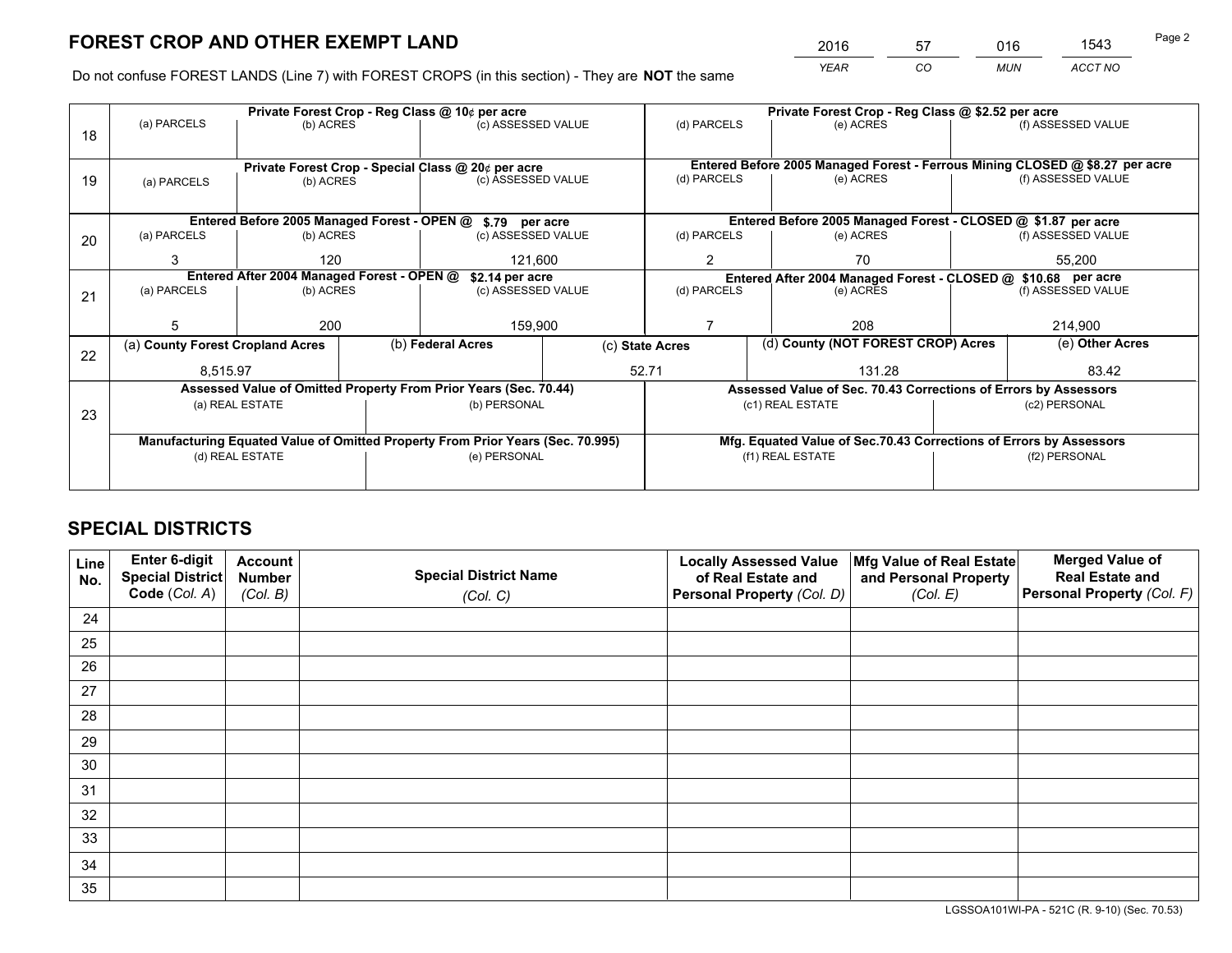|             |                                                          |                                             |                                                         | <b>YEAR</b>                                                                       | CO<br><b>MUN</b>                                              | ACCT NO                                                                        |
|-------------|----------------------------------------------------------|---------------------------------------------|---------------------------------------------------------|-----------------------------------------------------------------------------------|---------------------------------------------------------------|--------------------------------------------------------------------------------|
| Line<br>No. | Enter 6-digit<br><b>School District</b><br>Code (Col. A) | <b>Account</b><br><b>Number</b><br>(Col. B) | <b>School District Name</b><br>(Col. C)                 | <b>Locally Assessed Value</b><br>of Real Estate and<br>Personal Property (Col. D) | Mfg Value of Real Estate<br>and Personal Property<br>(Col. E) | <b>Merged Value of</b><br><b>Real Estate and</b><br>Personal Property (Col. F) |
|             | A. SCHOOL DISTRICTS (K-8 and K-12)                       |                                             |                                                         |                                                                                   |                                                               |                                                                                |
| 36          | 540735                                                   | 0323                                        | SCH D OF BRUCE                                          | 300,700                                                                           |                                                               | 300,700                                                                        |
| 37          | 576615                                                   | 0340                                        | SCH D OF WINTER                                         | 18,351,300                                                                        |                                                               | 18,351,300                                                                     |
| 38          |                                                          |                                             |                                                         |                                                                                   |                                                               |                                                                                |
| 39          |                                                          |                                             |                                                         |                                                                                   |                                                               |                                                                                |
| 40          |                                                          |                                             |                                                         |                                                                                   |                                                               |                                                                                |
| 41          |                                                          |                                             |                                                         |                                                                                   |                                                               |                                                                                |
| 42          |                                                          |                                             |                                                         |                                                                                   |                                                               |                                                                                |
| 43          |                                                          |                                             |                                                         |                                                                                   |                                                               |                                                                                |
| 44          |                                                          |                                             |                                                         |                                                                                   |                                                               |                                                                                |
| 45          |                                                          |                                             |                                                         |                                                                                   |                                                               |                                                                                |
| 46          |                                                          |                                             |                                                         |                                                                                   |                                                               |                                                                                |
| 47          |                                                          |                                             |                                                         |                                                                                   |                                                               |                                                                                |
| 48          |                                                          |                                             |                                                         |                                                                                   |                                                               |                                                                                |
| 49          |                                                          |                                             | TOTAL ASSESSED VALUE OF SCHOOL DISTRICTS (K-8 and K-12) |                                                                                   |                                                               |                                                                                |
| 50          | <b>B.</b><br><b>UNION HIGH SCHOOL DISTRICTS</b>          |                                             |                                                         | 18,652,000                                                                        |                                                               | 18,652,000                                                                     |
| 51          |                                                          |                                             |                                                         |                                                                                   |                                                               |                                                                                |
| 52          |                                                          |                                             |                                                         |                                                                                   |                                                               |                                                                                |
| 53          |                                                          |                                             |                                                         |                                                                                   |                                                               |                                                                                |
| 54          |                                                          |                                             |                                                         |                                                                                   |                                                               |                                                                                |
| 55          |                                                          |                                             | TOTAL ASSESSED VALUE OF UNION HIGH SCHOOLS              |                                                                                   |                                                               |                                                                                |
|             | C. TECHNICAL COLLEGE DISTRICTS                           |                                             |                                                         |                                                                                   |                                                               |                                                                                |
| 56          | 001700                                                   | 0016                                        | WISCONSIN INDIANHEAD TECH COLLEGE SHEL                  | 18,652,000                                                                        |                                                               | 18,652,000                                                                     |
| 57          |                                                          |                                             |                                                         |                                                                                   |                                                               |                                                                                |
| 58          |                                                          |                                             |                                                         |                                                                                   |                                                               |                                                                                |
| 59          |                                                          |                                             | TOTAL ASSESSED VALUE OF TECHNICAL COLLEGES              | 18,652,000                                                                        |                                                               | 18,652,000                                                                     |

57

016

 *I hereby certify, to the best of my knowledge and belief, this form is complete and correct.*

**SCHOOL DISTRICTS**

| Print name of preparer | Title                    |                | Date (MM / DD / CCYY) |
|------------------------|--------------------------|----------------|-----------------------|
|                        |                          |                |                       |
| Signature of preparer  | Contact Telephone Number | E-mail address |                       |
|                        |                          |                |                       |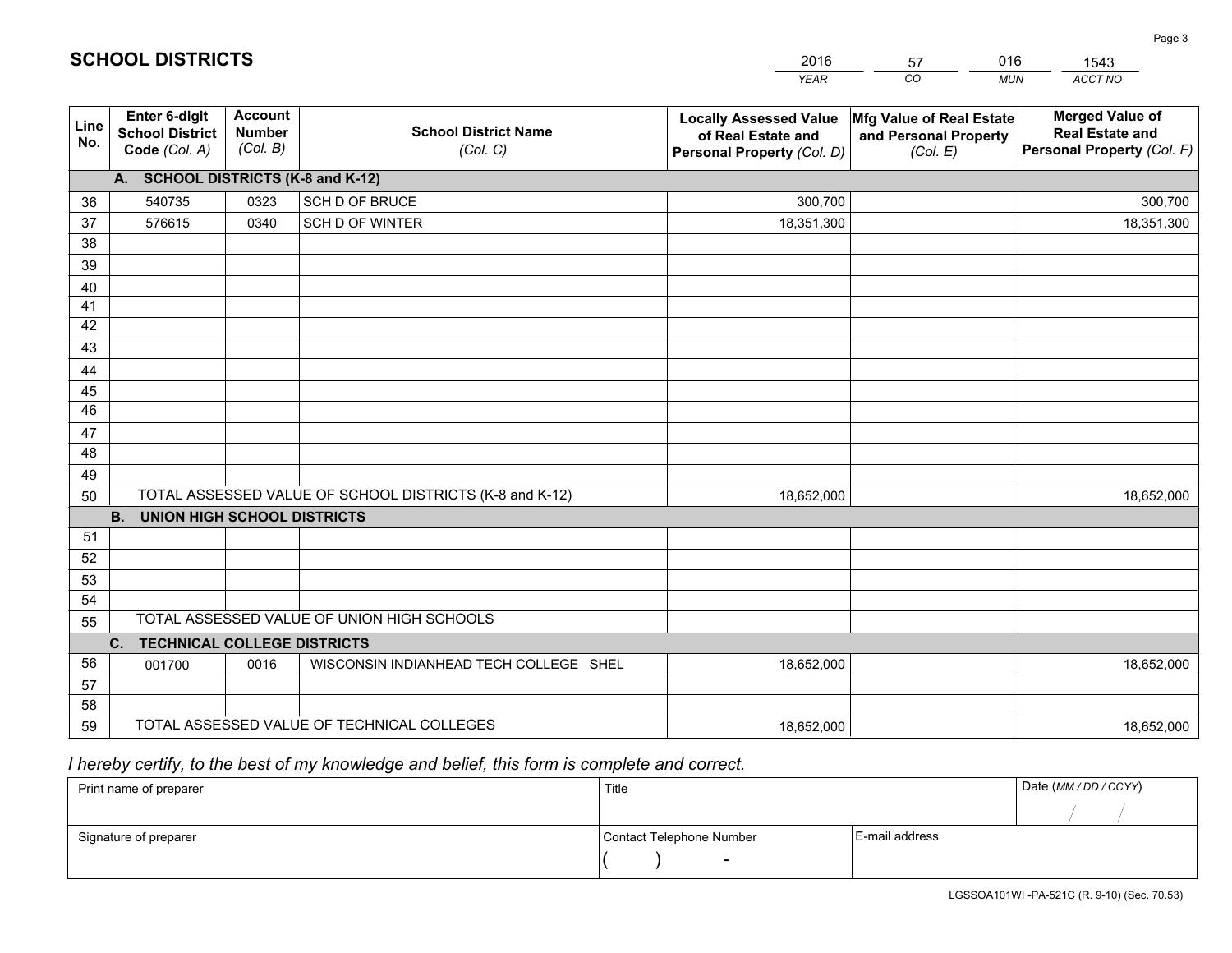### **HIGHLIGHTS**

- 1. Complete the Statement of Assessment after the Board of Review. Reflect any changes made there.
- 2. Use black ink to complete.
- 3. Line 16 must equal Line 50, Col D.
- 4. Line 55 must equal the total of K-8 schools listed on lines 36-49. Do not include K-12 schools in this comparision.
- 5. Line 59, Col. D must equal Line 16.
- 6. Special District, School District and Technical College District values must include both real estate and personal property. Examples of Special districts are: town sanitary districts, public inland lake protection and rehabilitation districts, and metropolitan sewerage districts.
- 7. DO NOT INCLUDE Manufacturing property values.DOR will print these values on the final SOA.
- 8. Accuracy of this form is very important. The values reported directly affect the equalized value DOR calculates for school and special districts.

### **Page 1:**

 If not prefilled, enter the tax year,county and municipal code,municipal type, municipal name and county name on the top of form.

Check the Amended box, if filing an amended / corrected SOA.

 Report the parcel count, acres and assessed value of taxable general property, total parcel count, (real and personal), total acres, and values from final figures set by the Board of Review.

- A. Real Estate land and improvements (buildings, etc.) is reported on lines 1 8, total line 9.
- B. Personal Property is reported on lines 11 14, Column D, total line 15.
- C. To complete this report, use the computer produced summary of the assessment roll that shows these amounts.
- D. Use whole numbers only.
- E. Add each line across and each column down to verify entries.

### **Page 2:**

- A. Report Special Items (not subject to general property tax).
- 1. Private Forest Croplands and Managed Forest Lands are reported on lines 18,19, 20 and 21. Be sure to report assessed values **NOT** taxes.
- 2. You should have copies of the orders of entry, orders of withdrawal, etc., to update your assessment roll.
	- 3. Show hundredths of acres (e.g. 39.75).
- 4. Tax exempt lands are reported on line 22.
- 5. Omitted property and sec. 70.43, Wis. Stats., corrections of errors by assessor are reported on line 23. Report real estate and personal property separately. These should be for **prior years**, not something found on the current assessment roll after the board of review.
- B. Special District (Lines 24-35) Include the value of both real and personal property.

 The Department of Revenue (DOR) preprints much of the information regarding names and codes for schools, special districts,etc. If a district is not listed, enter the name and value only, DOR will enter the proper code.

### **Page 3 School Districts:**

Include the value of both real and personal property.

Report School District (regular, elementary, union high school, and technical college).

- 1. Regular (K-12) and Elementary (K-8) school values are reported on lines 36-49, total on line 50.
- 2. Union High School (UHS) (use only if elementary schools are listed on lines 36-49) are reported on lines 51-54. UHS total value (line 55) must equal to the total **elementary school** values reported on lines 36-49. Do notinclude K-12 schools in this comparison.
- 3. Technical College values are reported on lines 56-58, total on line 59.
- 4. Use the computer summary that shows these amounts to complete this report.

#### **This form is due the second Monday in June. File this report only after your Board of Review is complete.**

 *If you have questions: Return forms to:*

Fax number: (608) 264-6887 PO Box 8971

 Email: lgs@revenue.wi.gov Wisconsin Department of Revenue Call: (608) 261-5341 Local Government Services Section 6-97Madison WI 53708-8971

TOWN OF MEADOWBROOK TOWN OF MEADOWBROOK  $\Box$ 9410 W COUNTY RD D 9410 W COUNTY RD EXELAND, WI 54835 EXELAND, WI 54835 JENNIE PASANEN ZWZKSKA WIZZW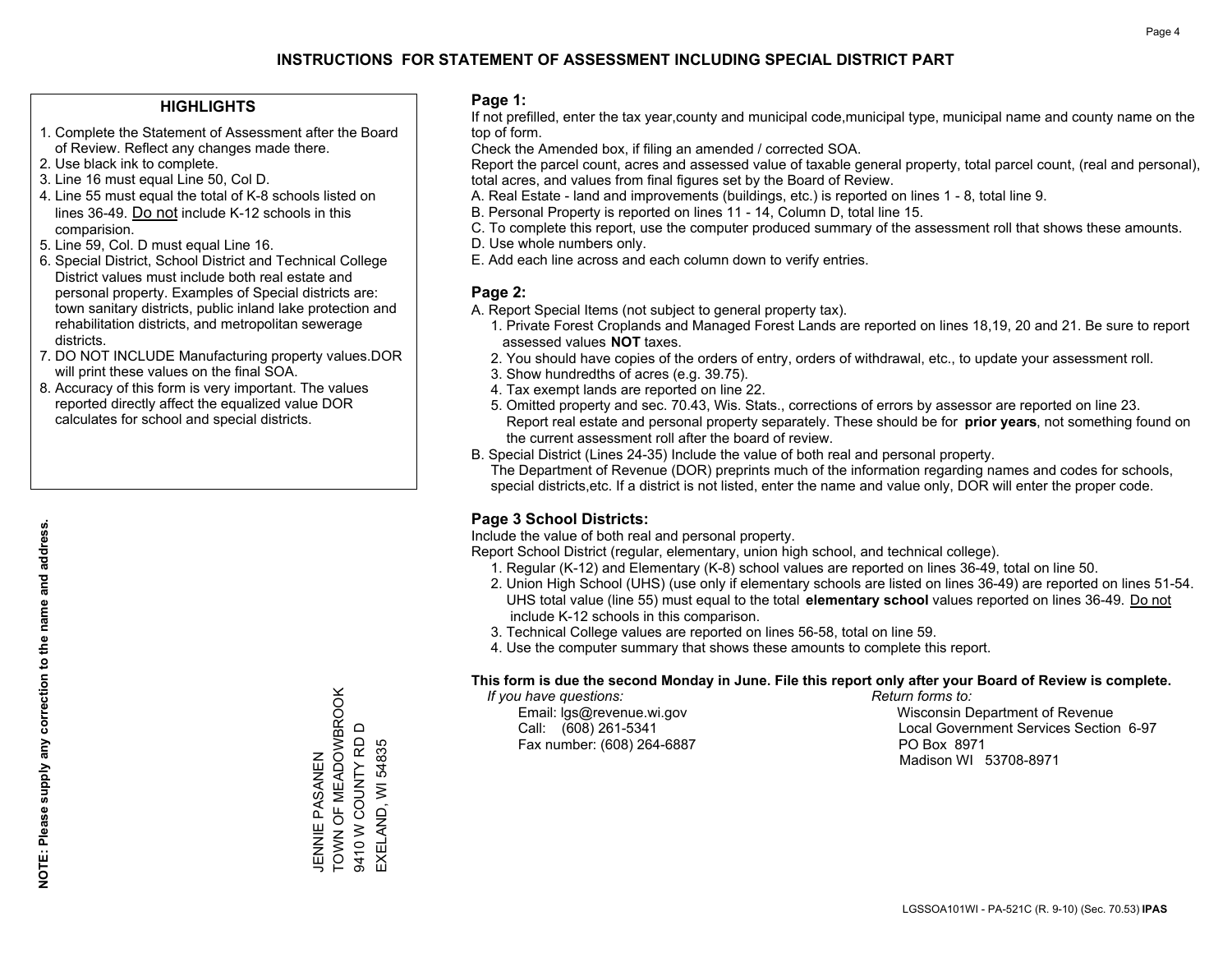**FINAL - EQUATED**

**STATEMENT OF ASSESSMENT FOR 2016** 

| 57 | 018 | 1544    |
|----|-----|---------|
| cо | MUN | ACCT NO |

|             | <b>FOR</b>                                                                                                                                          | <b>TOWN OF</b><br>OF                                                                                                                                                                         | <b>METEOR</b>            |              | <b>SAWYER COUNTY</b>                                                     |                                |                                        | <b>WHEN COMPLETING THIS DOCUMENT</b>     |
|-------------|-----------------------------------------------------------------------------------------------------------------------------------------------------|----------------------------------------------------------------------------------------------------------------------------------------------------------------------------------------------|--------------------------|--------------|--------------------------------------------------------------------------|--------------------------------|----------------------------------------|------------------------------------------|
|             |                                                                                                                                                     | Town - Village - City                                                                                                                                                                        | <b>Municipality Name</b> |              | <b>County Name</b>                                                       |                                |                                        | DO NOT WRITE OVER X's OR IN SHADED AREAS |
| Line<br>No. |                                                                                                                                                     | <b>REAL ESTATE</b><br>(See Lines 18 - 22 for                                                                                                                                                 |                          | PARCEL COUNT | NO. OF ACRES<br><b>WHOLE</b><br>TOTAL LAND   IMPROVEMENTS   NUMBERS ONLY | <b>VALUE OF</b><br><b>LAND</b> | <b>VALUE OF</b><br><b>IMPROVEMENTS</b> | TOTAL VALUE OF LAND<br>AND IMPROVEMENTS  |
|             | other Real Estate)                                                                                                                                  | Col. A                                                                                                                                                                                       | Col. B                   | Col. C       | Col. D                                                                   | Col. E                         | Col. F                                 |                                          |
|             |                                                                                                                                                     | <b>RESIDENTIAL - Class 1</b>                                                                                                                                                                 | 207                      | 145          | 348                                                                      | 4,603,800                      | 8,910,900                              | 13,514,700                               |
| 2           |                                                                                                                                                     | <b>COMMERCIAL - Class 2</b>                                                                                                                                                                  | 2                        | $\Omega$     | 4                                                                        | 10,000                         |                                        | 10,000<br>0                              |
| 3           |                                                                                                                                                     | MANUFACTURING - Class 3                                                                                                                                                                      | $\Omega$                 | 0            | $\Omega$                                                                 | $\Omega$                       |                                        | 0<br>∩                                   |
| 4           |                                                                                                                                                     | <b>AGRICULTURAL - Class 4</b>                                                                                                                                                                | 149                      |              | 3,424                                                                    | 234,500                        |                                        | 234,500                                  |
| 5           |                                                                                                                                                     | <b>UNDEVELOPED - Class 5</b>                                                                                                                                                                 | 52                       |              | 355                                                                      | 38,700                         |                                        | 38,700                                   |
| 6           |                                                                                                                                                     | AGRICULTURAL FOREST - Class 5m                                                                                                                                                               | 66                       |              | 1,313                                                                    | 830,700                        |                                        | 830,700                                  |
| 7           |                                                                                                                                                     | FOREST LANDS - Class 6                                                                                                                                                                       | 231                      |              | 5,963                                                                    | 7,711,800                      |                                        | 7,711,800                                |
| 8           |                                                                                                                                                     | OTHER - Class 7                                                                                                                                                                              | 14                       | 14           | 20                                                                       | 82,000                         | 676,200                                | 758,200                                  |
| 9           |                                                                                                                                                     | TOTAL - ALL COLUMNS                                                                                                                                                                          | 721                      | 159          | 11,427                                                                   | 13,511,500                     | 9,587,100                              | 23,098,600                               |
| 10          |                                                                                                                                                     | NUMBER OF PERSONAL PROPERTY ACCOUNTS IN ROLL                                                                                                                                                 |                          |              | 10                                                                       | <b>LOCALLY ASSESSED</b>        | <b>MANUFACTURING</b>                   | <b>MERGED</b>                            |
| 11          |                                                                                                                                                     | BOATS AND OTHER WATERCRAFT NOT EXEMPT - Code 1                                                                                                                                               |                          |              |                                                                          | 0                              |                                        | 0<br>$\Omega$                            |
| 12          |                                                                                                                                                     | MACHINERY, TOOLS AND PATTERNS - Code 2                                                                                                                                                       |                          |              |                                                                          | 0                              |                                        | $\Omega$<br>0                            |
| 13          |                                                                                                                                                     | FURNITURE, FIXTURES AND EQUIPMENT - Code 3                                                                                                                                                   |                          |              |                                                                          | 1,900                          |                                        | 1,900<br>0                               |
| 14          |                                                                                                                                                     | ALL OTHER PERSONAL PROPERTY NOT EXEMPT - Codes 4A, 4B, 4C                                                                                                                                    |                          |              |                                                                          | 69,300                         |                                        | 69,300<br>0                              |
| 15          |                                                                                                                                                     | TOTAL OF PERSONAL PROPERTY NOT EXEMPT (Total of Lines 11-14)                                                                                                                                 |                          |              |                                                                          | 71,200                         |                                        | 71,200<br>0                              |
| 16          |                                                                                                                                                     | AGGREGATE ASSESSED VALUE OF ALL PROPERTY SUBJECT TO THE GENERAL PROPERTY TAX (Total of Lines 9F and 15F)<br>MUST EQUAL TOTAL VALUE OF THE SCHOOL DISTRICTS (K-12 PLUS K-8) - Line 50, Col. F |                          |              |                                                                          |                                |                                        | 23,169,800                               |
| 17          | Name of Assessor<br>Telephone #<br><b>BOARD OF REVIEW</b><br>DATE OF FINAL ADJOURNMENT<br>(715) 934-2766<br>05/23/2016<br><b>BENJAMIN KURTZWEIL</b> |                                                                                                                                                                                              |                          |              |                                                                          |                                |                                        |                                          |

REMARKS

The Assessment Ratio to be used in calculating the estimated Fair Market Value on tax bills for this tax district is .972683193<br>This ratio should be used to convert assessed values to "Calculate Equalized Values" in Step 1 Commission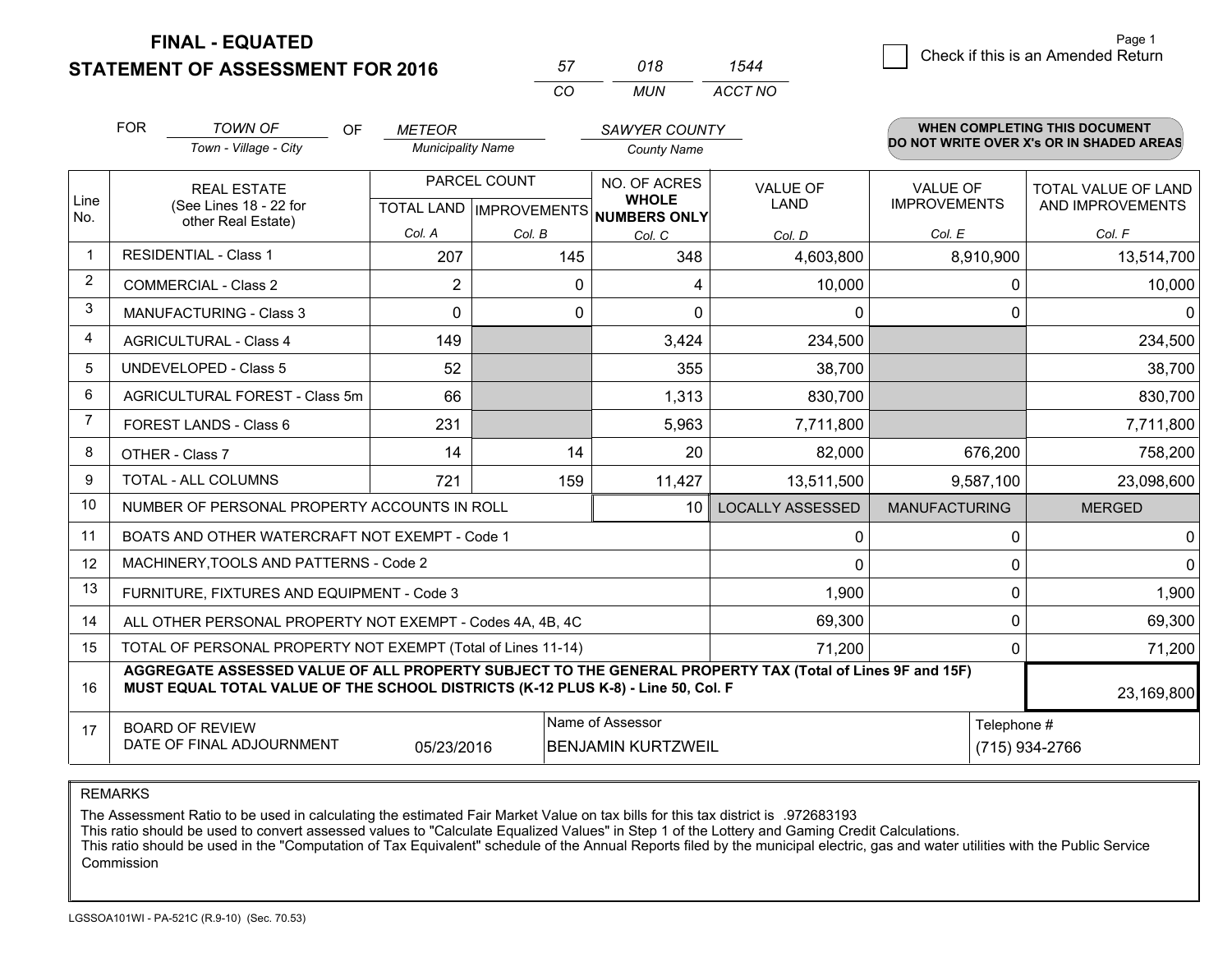*YEAR CO MUN ACCT NO* <sup>2016</sup> <sup>57</sup> <sup>018</sup> <sup>1544</sup>

Do not confuse FOREST LANDS (Line 7) with FOREST CROPS (in this section) - They are **NOT** the same

|    | Private Forest Crop - Reg Class @ 10¢ per acre                                 |                 |                    |                    |                                                                              | Private Forest Crop - Reg Class @ \$2.52 per acre                  |  |               |                 |                    |
|----|--------------------------------------------------------------------------------|-----------------|--------------------|--------------------|------------------------------------------------------------------------------|--------------------------------------------------------------------|--|---------------|-----------------|--------------------|
| 18 | (a) PARCELS                                                                    | (b) ACRES       | (c) ASSESSED VALUE |                    |                                                                              | (d) PARCELS                                                        |  | (e) ACRES     |                 | (f) ASSESSED VALUE |
|    |                                                                                |                 |                    |                    |                                                                              | 5                                                                  |  | 200           |                 | 252.000            |
|    | Private Forest Crop - Special Class @ 20¢ per acre                             |                 |                    |                    | Entered Before 2005 Managed Forest - Ferrous Mining CLOSED @ \$8.27 per acre |                                                                    |  |               |                 |                    |
| 19 | (b) ACRES<br>(a) PARCELS                                                       |                 |                    | (c) ASSESSED VALUE |                                                                              | (d) PARCELS                                                        |  | (e) ACRES     |                 | (f) ASSESSED VALUE |
|    |                                                                                |                 |                    |                    |                                                                              |                                                                    |  |               |                 |                    |
|    | Entered Before 2005 Managed Forest - OPEN @ \$.79 per acre                     |                 |                    |                    |                                                                              | Entered Before 2005 Managed Forest - CLOSED @ \$1.87 per acre      |  |               |                 |                    |
| 20 | (a) PARCELS                                                                    | (b) ACRES       |                    | (c) ASSESSED VALUE |                                                                              | (d) PARCELS                                                        |  | (e) ACRES     |                 | (f) ASSESSED VALUE |
|    | 62                                                                             | 2,377.6         |                    | 2,947,500          |                                                                              | 30                                                                 |  | 999.61        |                 | 1,359,700          |
|    | Entered After 2004 Managed Forest - OPEN @<br>\$2.14 per acre                  |                 |                    |                    | Entered After 2004 Managed Forest - CLOSED @ \$10.68 per acre                |                                                                    |  |               |                 |                    |
| 21 | (a) PARCELS                                                                    | (b) ACRES       |                    | (c) ASSESSED VALUE |                                                                              | (d) PARCELS                                                        |  | (e) ACRES     |                 | (f) ASSESSED VALUE |
|    |                                                                                | 118<br>4,794.59 |                    | 5,781,900          |                                                                              |                                                                    |  |               |                 |                    |
|    |                                                                                |                 |                    |                    |                                                                              | 15<br>418.92                                                       |  |               |                 | 504,000            |
| 22 | (a) County Forest Cropland Acres                                               |                 |                    | (b) Federal Acres  |                                                                              | (d) County (NOT FOREST CROP) Acres<br>(c) State Acres              |  |               | (e) Other Acres |                    |
|    | 2,205.68                                                                       |                 |                    | 51.47              |                                                                              |                                                                    |  |               |                 | 97.11              |
|    | Assessed Value of Omitted Property From Prior Years (Sec. 70.44)               |                 |                    |                    |                                                                              | Assessed Value of Sec. 70.43 Corrections of Errors by Assessors    |  |               |                 |                    |
| 23 | (a) REAL ESTATE                                                                |                 |                    | (b) PERSONAL       |                                                                              | (c1) REAL ESTATE                                                   |  | (c2) PERSONAL |                 |                    |
|    |                                                                                |                 |                    |                    |                                                                              |                                                                    |  |               |                 |                    |
|    | Manufacturing Equated Value of Omitted Property From Prior Years (Sec. 70.995) |                 |                    |                    |                                                                              | Mfg. Equated Value of Sec.70.43 Corrections of Errors by Assessors |  |               |                 |                    |
|    |                                                                                | (d) REAL ESTATE |                    | (e) PERSONAL       |                                                                              | (f1) REAL ESTATE                                                   |  |               | (f2) PERSONAL   |                    |
|    |                                                                                |                 |                    |                    |                                                                              |                                                                    |  |               |                 |                    |

## **SPECIAL DISTRICTS**

| Line<br>No. | Enter 6-digit<br><b>Special District</b> | <b>Account</b><br><b>Number</b> | <b>Special District Name</b> | <b>Locally Assessed Value</b><br>of Real Estate and | Mfg Value of Real Estate<br>and Personal Property | <b>Merged Value of</b><br><b>Real Estate and</b> |
|-------------|------------------------------------------|---------------------------------|------------------------------|-----------------------------------------------------|---------------------------------------------------|--------------------------------------------------|
|             | Code (Col. A)                            | (Col. B)                        | (Col. C)                     | Personal Property (Col. D)                          | (Col. E)                                          | Personal Property (Col. F)                       |
| 24          |                                          |                                 |                              |                                                     |                                                   |                                                  |
| 25          |                                          |                                 |                              |                                                     |                                                   |                                                  |
| 26          |                                          |                                 |                              |                                                     |                                                   |                                                  |
| 27          |                                          |                                 |                              |                                                     |                                                   |                                                  |
| 28          |                                          |                                 |                              |                                                     |                                                   |                                                  |
| 29          |                                          |                                 |                              |                                                     |                                                   |                                                  |
| 30          |                                          |                                 |                              |                                                     |                                                   |                                                  |
| 31          |                                          |                                 |                              |                                                     |                                                   |                                                  |
| 32          |                                          |                                 |                              |                                                     |                                                   |                                                  |
| 33          |                                          |                                 |                              |                                                     |                                                   |                                                  |
| 34          |                                          |                                 |                              |                                                     |                                                   |                                                  |
| 35          |                                          |                                 |                              |                                                     |                                                   |                                                  |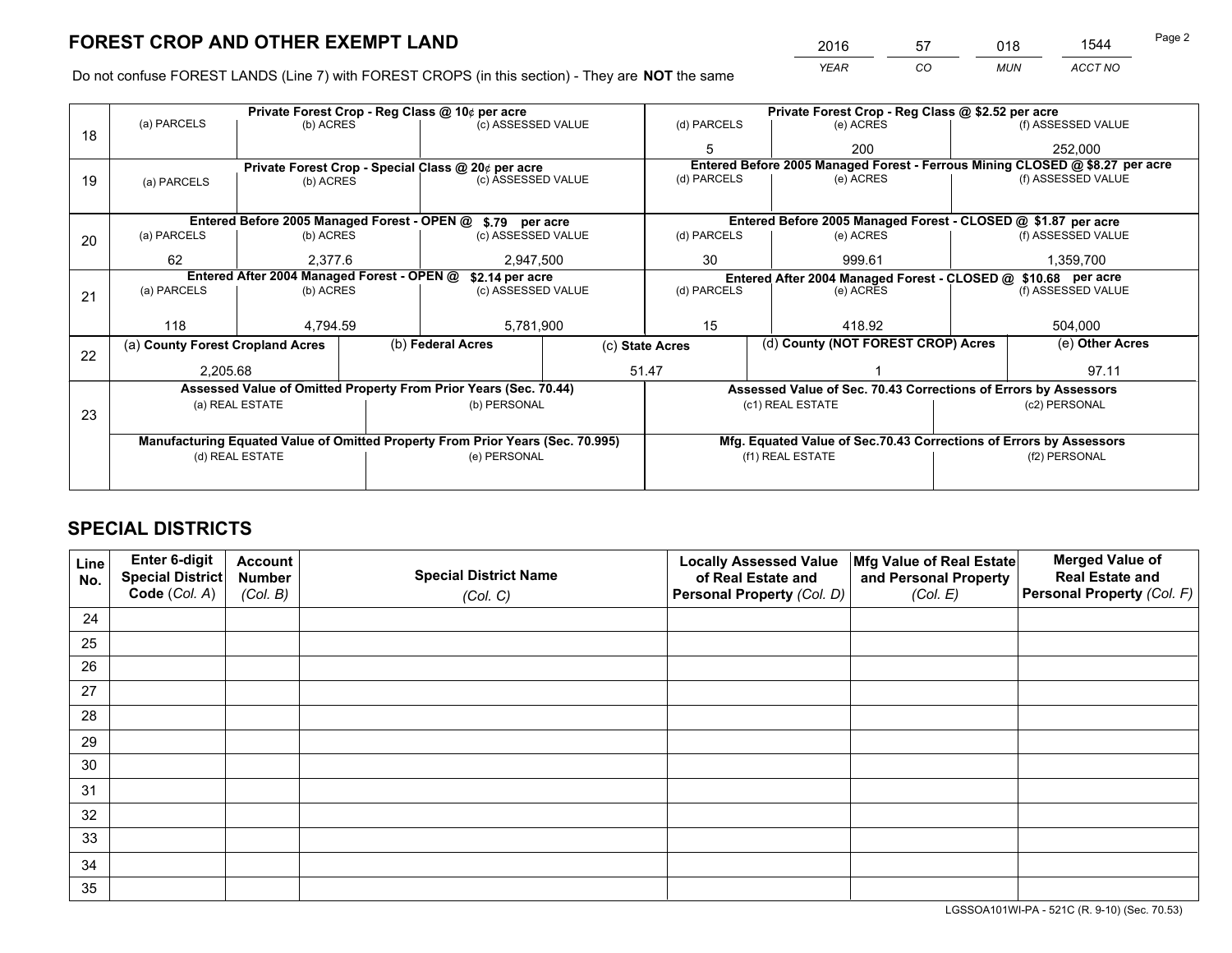|             |                                                                                                                                                   |                                             |                                            | <b>YEAR</b>                                                                       | CO<br><b>MUN</b>                                              | ACCT NO                                                                        |  |  |
|-------------|---------------------------------------------------------------------------------------------------------------------------------------------------|---------------------------------------------|--------------------------------------------|-----------------------------------------------------------------------------------|---------------------------------------------------------------|--------------------------------------------------------------------------------|--|--|
| Line<br>No. | Enter 6-digit<br><b>School District</b><br>Code (Col. A)                                                                                          | <b>Account</b><br><b>Number</b><br>(Col. B) | <b>School District Name</b><br>(Col. C)    | <b>Locally Assessed Value</b><br>of Real Estate and<br>Personal Property (Col. D) | Mfg Value of Real Estate<br>and Personal Property<br>(Col. E) | <b>Merged Value of</b><br><b>Real Estate and</b><br>Personal Property (Col. F) |  |  |
|             | A. SCHOOL DISTRICTS (K-8 and K-12)                                                                                                                |                                             |                                            |                                                                                   |                                                               |                                                                                |  |  |
| 36          | 540735                                                                                                                                            | 0323                                        | SCH D OF BRUCE                             | 3,627,100                                                                         |                                                               | 3,627,100                                                                      |  |  |
| 37          | 650441                                                                                                                                            | 0390                                        | SCH D OF BIRCHWOOD                         | 19,542,700                                                                        |                                                               | 19,542,700                                                                     |  |  |
| 38          |                                                                                                                                                   |                                             |                                            |                                                                                   |                                                               |                                                                                |  |  |
| 39          |                                                                                                                                                   |                                             |                                            |                                                                                   |                                                               |                                                                                |  |  |
| 40          |                                                                                                                                                   |                                             |                                            |                                                                                   |                                                               |                                                                                |  |  |
| 41          |                                                                                                                                                   |                                             |                                            |                                                                                   |                                                               |                                                                                |  |  |
| 42          |                                                                                                                                                   |                                             |                                            |                                                                                   |                                                               |                                                                                |  |  |
| 43          |                                                                                                                                                   |                                             |                                            |                                                                                   |                                                               |                                                                                |  |  |
| 44          |                                                                                                                                                   |                                             |                                            |                                                                                   |                                                               |                                                                                |  |  |
| 45          |                                                                                                                                                   |                                             |                                            |                                                                                   |                                                               |                                                                                |  |  |
| 46          |                                                                                                                                                   |                                             |                                            |                                                                                   |                                                               |                                                                                |  |  |
| 47          |                                                                                                                                                   |                                             |                                            |                                                                                   |                                                               |                                                                                |  |  |
| 48          |                                                                                                                                                   |                                             |                                            |                                                                                   |                                                               |                                                                                |  |  |
| 49          |                                                                                                                                                   |                                             |                                            |                                                                                   |                                                               |                                                                                |  |  |
|             | TOTAL ASSESSED VALUE OF SCHOOL DISTRICTS (K-8 and K-12)<br>23,169,800<br>23,169,800<br>50<br>B <sub>1</sub><br><b>UNION HIGH SCHOOL DISTRICTS</b> |                                             |                                            |                                                                                   |                                                               |                                                                                |  |  |
| 51          |                                                                                                                                                   |                                             |                                            |                                                                                   |                                                               |                                                                                |  |  |
| 52          |                                                                                                                                                   |                                             |                                            |                                                                                   |                                                               |                                                                                |  |  |
| 53          |                                                                                                                                                   |                                             |                                            |                                                                                   |                                                               |                                                                                |  |  |
| 54          |                                                                                                                                                   |                                             |                                            |                                                                                   |                                                               |                                                                                |  |  |
| 55          |                                                                                                                                                   |                                             | TOTAL ASSESSED VALUE OF UNION HIGH SCHOOLS |                                                                                   |                                                               |                                                                                |  |  |
|             | C. TECHNICAL COLLEGE DISTRICTS                                                                                                                    |                                             |                                            |                                                                                   |                                                               |                                                                                |  |  |
| 56          | 001700                                                                                                                                            | 0016                                        | WISCONSIN INDIANHEAD TECH COLLEGE SHEL     | 23,169,800                                                                        |                                                               | 23,169,800                                                                     |  |  |
| 57          |                                                                                                                                                   |                                             |                                            |                                                                                   |                                                               |                                                                                |  |  |
| 58          |                                                                                                                                                   |                                             |                                            |                                                                                   |                                                               |                                                                                |  |  |
| 59          |                                                                                                                                                   |                                             | TOTAL ASSESSED VALUE OF TECHNICAL COLLEGES | 23,169,800                                                                        |                                                               | 23,169,800                                                                     |  |  |

57

018

 *I hereby certify, to the best of my knowledge and belief, this form is complete and correct.*

**SCHOOL DISTRICTS**

| Print name of preparer | Title                    |                | Date (MM / DD / CCYY) |
|------------------------|--------------------------|----------------|-----------------------|
|                        |                          |                |                       |
| Signature of preparer  | Contact Telephone Number | E-mail address |                       |
|                        | $\overline{\phantom{0}}$ |                |                       |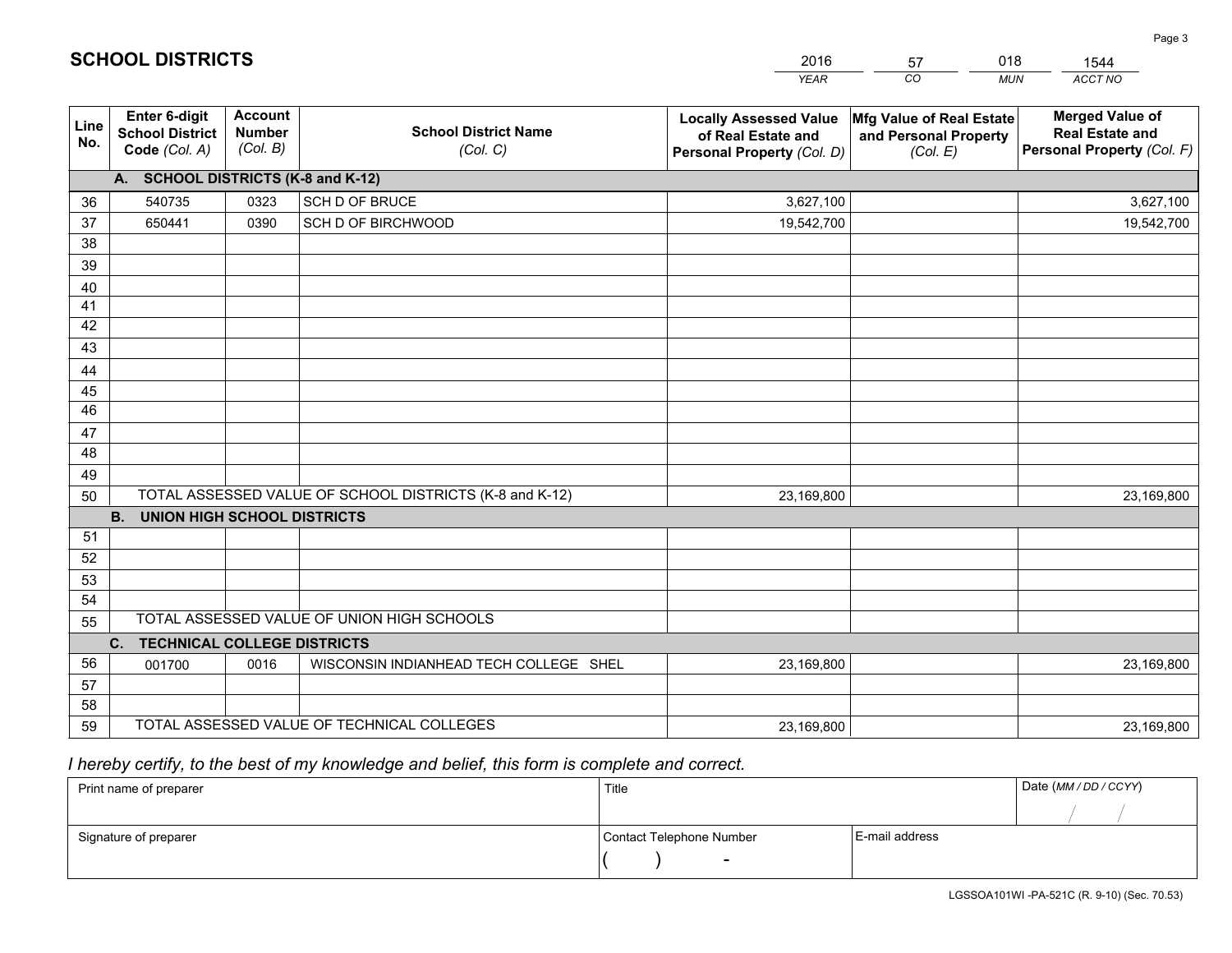### **HIGHLIGHTS**

- 1. Complete the Statement of Assessment after the Board of Review. Reflect any changes made there.
- 2. Use black ink to complete.
- 3. Line 16 must equal Line 50, Col D.
- 4. Line 55 must equal the total of K-8 schools listed on lines 36-49. Do not include K-12 schools in this comparision.
- 5. Line 59, Col. D must equal Line 16.
- 6. Special District, School District and Technical College District values must include both real estate and personal property. Examples of Special districts are: town sanitary districts, public inland lake protection and rehabilitation districts, and metropolitan sewerage districts.
- 7. DO NOT INCLUDE Manufacturing property values.DOR will print these values on the final SOA.
- 8. Accuracy of this form is very important. The values reported directly affect the equalized value DOR calculates for school and special districts.

### **Page 1:**

 If not prefilled, enter the tax year,county and municipal code,municipal type, municipal name and county name on the top of form.

Check the Amended box, if filing an amended / corrected SOA.

 Report the parcel count, acres and assessed value of taxable general property, total parcel count, (real and personal), total acres, and values from final figures set by the Board of Review.

- A. Real Estate land and improvements (buildings, etc.) is reported on lines 1 8, total line 9.
- B. Personal Property is reported on lines 11 14, Column D, total line 15.
- C. To complete this report, use the computer produced summary of the assessment roll that shows these amounts.
- D. Use whole numbers only.
- E. Add each line across and each column down to verify entries.

### **Page 2:**

- A. Report Special Items (not subject to general property tax).
- 1. Private Forest Croplands and Managed Forest Lands are reported on lines 18,19, 20 and 21. Be sure to report assessed values **NOT** taxes.
- 2. You should have copies of the orders of entry, orders of withdrawal, etc., to update your assessment roll.
	- 3. Show hundredths of acres (e.g. 39.75).
- 4. Tax exempt lands are reported on line 22.
- 5. Omitted property and sec. 70.43, Wis. Stats., corrections of errors by assessor are reported on line 23. Report real estate and personal property separately. These should be for **prior years**, not something found on the current assessment roll after the board of review.
- B. Special District (Lines 24-35) Include the value of both real and personal property.
- The Department of Revenue (DOR) preprints much of the information regarding names and codes for schools, special districts,etc. If a district is not listed, enter the name and value only, DOR will enter the proper code.

### **Page 3 School Districts:**

Include the value of both real and personal property.

Report School District (regular, elementary, union high school, and technical college).

- 1. Regular (K-12) and Elementary (K-8) school values are reported on lines 36-49, total on line 50.
- 2. Union High School (UHS) (use only if elementary schools are listed on lines 36-49) are reported on lines 51-54. UHS total value (line 55) must equal to the total **elementary school** values reported on lines 36-49. Do notinclude K-12 schools in this comparison.
- 3. Technical College values are reported on lines 56-58, total on line 59.
- 4. Use the computer summary that shows these amounts to complete this report.

#### **This form is due the second Monday in June. File this report only after your Board of Review is complete.**

 *If you have questions: Return forms to:*

Fax number: (608) 264-6887 PO Box 8971

 Email: lgs@revenue.wi.gov Wisconsin Department of Revenue Call: (608) 261-5341 Local Government Services Section 6-97Madison WI 53708-8971

# 2123 EXELAND, WI 54835 - 2123 CLARENCE FREY<br>TOWN OF METEOR<br>1544 N COLE LANE EXELAND, WI 54835 TOWN OF METEOR 1544 N COLE LANE CLARENCE FREY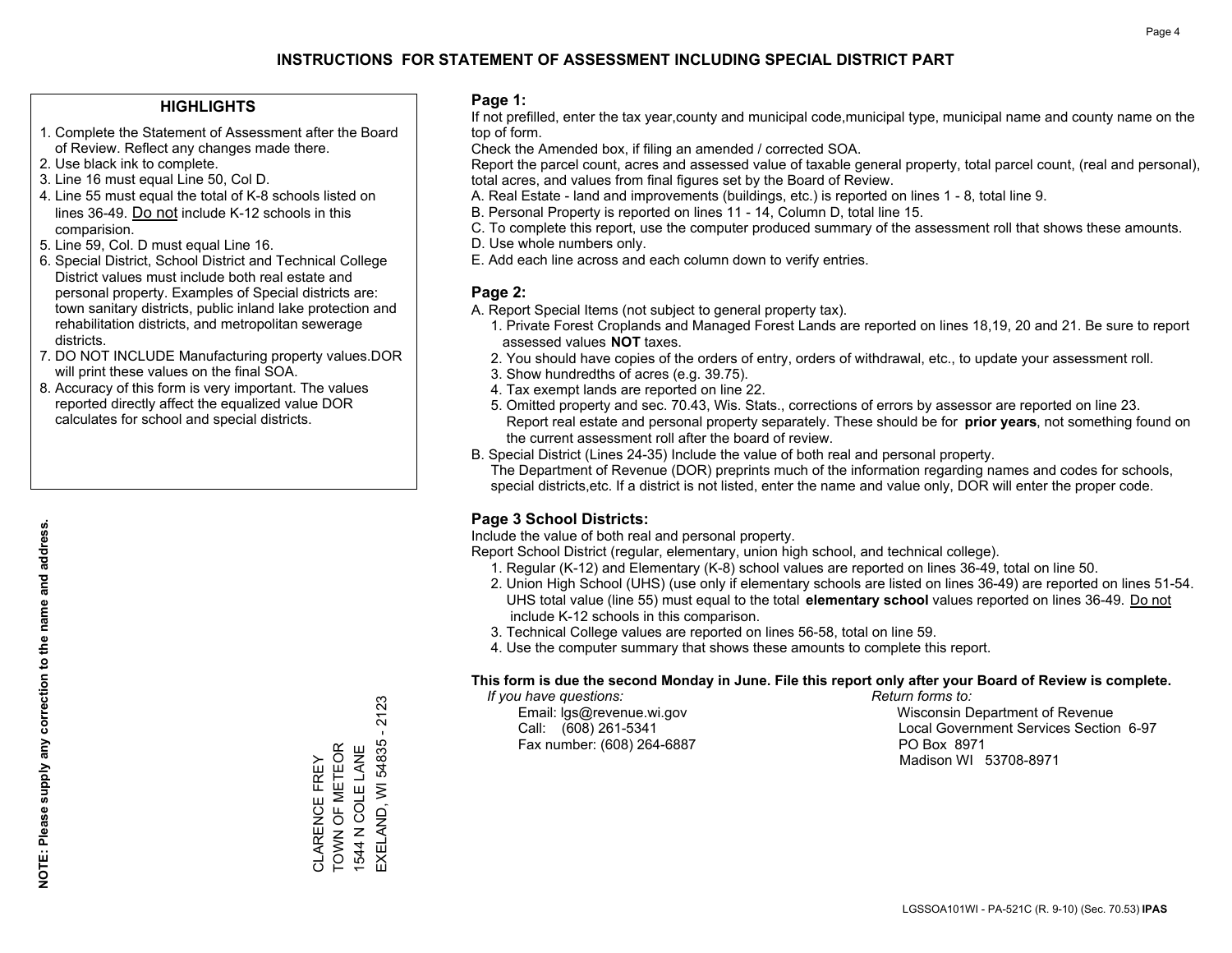**STATEMENT OF ASSESSMENT FOR 2016** 

| 57.      | חכח | 545     |
|----------|-----|---------|
| $\cdots$ | MUN | ACCT NO |

|                | <b>FOR</b>                                                                                                                                                                                   | <b>TOWN OF</b><br>OF<br>Town - Village - City             | <b>OJIBWA</b><br><b>Municipality Name</b> |         | <b>SAWYER COUNTY</b><br><b>County Name</b> |                                |                                        | <b>WHEN COMPLETING THIS DOCUMENT</b><br>DO NOT WRITE OVER X's OR IN SHADED AREAS |  |
|----------------|----------------------------------------------------------------------------------------------------------------------------------------------------------------------------------------------|-----------------------------------------------------------|-------------------------------------------|---------|--------------------------------------------|--------------------------------|----------------------------------------|----------------------------------------------------------------------------------|--|
| Line           | <b>REAL ESTATE</b><br>(See Lines 18 - 22 for                                                                                                                                                 |                                                           | PARCEL COUNT<br>TOTAL LAND   IMPROVEMENTS |         | NO. OF ACRES<br><b>WHOLE</b>               | <b>VALUE OF</b><br><b>LAND</b> | <b>VALUE OF</b><br><b>IMPROVEMENTS</b> | <b>TOTAL VALUE OF LAND</b><br>AND IMPROVEMENTS                                   |  |
| No.            |                                                                                                                                                                                              | other Real Estate)                                        | Col. A                                    | Col. B  | <b>NUMBERS ONLY</b><br>Col. C              | Col. D                         | Col. E                                 | Col. F                                                                           |  |
| $\mathbf 1$    |                                                                                                                                                                                              | <b>RESIDENTIAL - Class 1</b>                              | 681                                       | 352     | 1,804                                      | 15,318,300                     | 22,711,000                             | 38,029,300                                                                       |  |
| 2              |                                                                                                                                                                                              | <b>COMMERCIAL - Class 2</b>                               | 18                                        | 11      | 45                                         | 527,500                        | 1,115,200                              | 1,642,700                                                                        |  |
| 3              |                                                                                                                                                                                              | <b>MANUFACTURING - Class 3</b>                            | $\Omega$                                  | 0       | $\Omega$                                   | 0                              | $\mathbf{0}$                           | $\Omega$                                                                         |  |
| 4              |                                                                                                                                                                                              | <b>AGRICULTURAL - Class 4</b>                             | 41                                        |         | 736                                        | 80,400                         |                                        | 80,400                                                                           |  |
| 5              |                                                                                                                                                                                              | <b>UNDEVELOPED - Class 5</b>                              | 280                                       |         | 3,411                                      | 790,100                        |                                        | 790,100                                                                          |  |
| 6              |                                                                                                                                                                                              | AGRICULTURAL FOREST - Class 5m                            | 12                                        |         | 253                                        | 186,200                        |                                        | 186,200                                                                          |  |
| $\overline{7}$ | FOREST LANDS - Class 6                                                                                                                                                                       |                                                           | 479                                       |         | 8,073                                      | 9,598,700                      |                                        | 9,598,700                                                                        |  |
| 8              |                                                                                                                                                                                              | OTHER - Class 7                                           | $\overline{7}$                            | 7       | 18                                         | 56,600                         | 293,600                                | 350,200                                                                          |  |
| 9              |                                                                                                                                                                                              | TOTAL - ALL COLUMNS                                       | 1,518<br>370                              |         | 14,340                                     | 26,557,800                     | 24,119,800                             | 50,677,600                                                                       |  |
| 10             |                                                                                                                                                                                              | NUMBER OF PERSONAL PROPERTY ACCOUNTS IN ROLL              |                                           |         | 14                                         | <b>LOCALLY ASSESSED</b>        | <b>MANUFACTURING</b>                   | <b>MERGED</b>                                                                    |  |
| 11             |                                                                                                                                                                                              | BOATS AND OTHER WATERCRAFT NOT EXEMPT - Code 1            |                                           |         |                                            | 3,000                          | 0                                      | 3,000                                                                            |  |
| 12             |                                                                                                                                                                                              | MACHINERY, TOOLS AND PATTERNS - Code 2                    |                                           |         |                                            | 10,900                         | 0                                      | 10,900                                                                           |  |
| 13             |                                                                                                                                                                                              | FURNITURE, FIXTURES AND EQUIPMENT - Code 3                |                                           |         |                                            | 21,600                         | $\pmb{0}$                              | 21,600                                                                           |  |
| 14             |                                                                                                                                                                                              | ALL OTHER PERSONAL PROPERTY NOT EXEMPT - Codes 4A, 4B, 4C | 0                                         | 105,800 |                                            |                                |                                        |                                                                                  |  |
| 15             | TOTAL OF PERSONAL PROPERTY NOT EXEMPT (Total of Lines 11-14)<br>141,300                                                                                                                      |                                                           |                                           |         |                                            |                                |                                        | 141,300                                                                          |  |
| 16             | AGGREGATE ASSESSED VALUE OF ALL PROPERTY SUBJECT TO THE GENERAL PROPERTY TAX (Total of Lines 9F and 15F)<br>MUST EQUAL TOTAL VALUE OF THE SCHOOL DISTRICTS (K-12 PLUS K-8) - Line 50, Col. F |                                                           |                                           |         |                                            |                                |                                        | 50,818,900                                                                       |  |
| 17             | Name of Assessor<br><b>BOARD OF REVIEW</b><br>DATE OF FINAL ADJOURNMENT<br><b>CLAUDE RIGLEMON</b><br>06/25/2016                                                                              |                                                           |                                           |         |                                            |                                | Telephone #                            | (608) 378-3003                                                                   |  |

REMARKS

The Assessment Ratio to be used in calculating the estimated Fair Market Value on tax bills for this tax district is .960841369

This ratio should be used to convert assessed values to "Calculate Equalized Values" in Step 1 of the Lottery and Gaming Credit Calculations.<br>This ratio should be used in the "Computation of Tax Equivalent" schedule of the Commission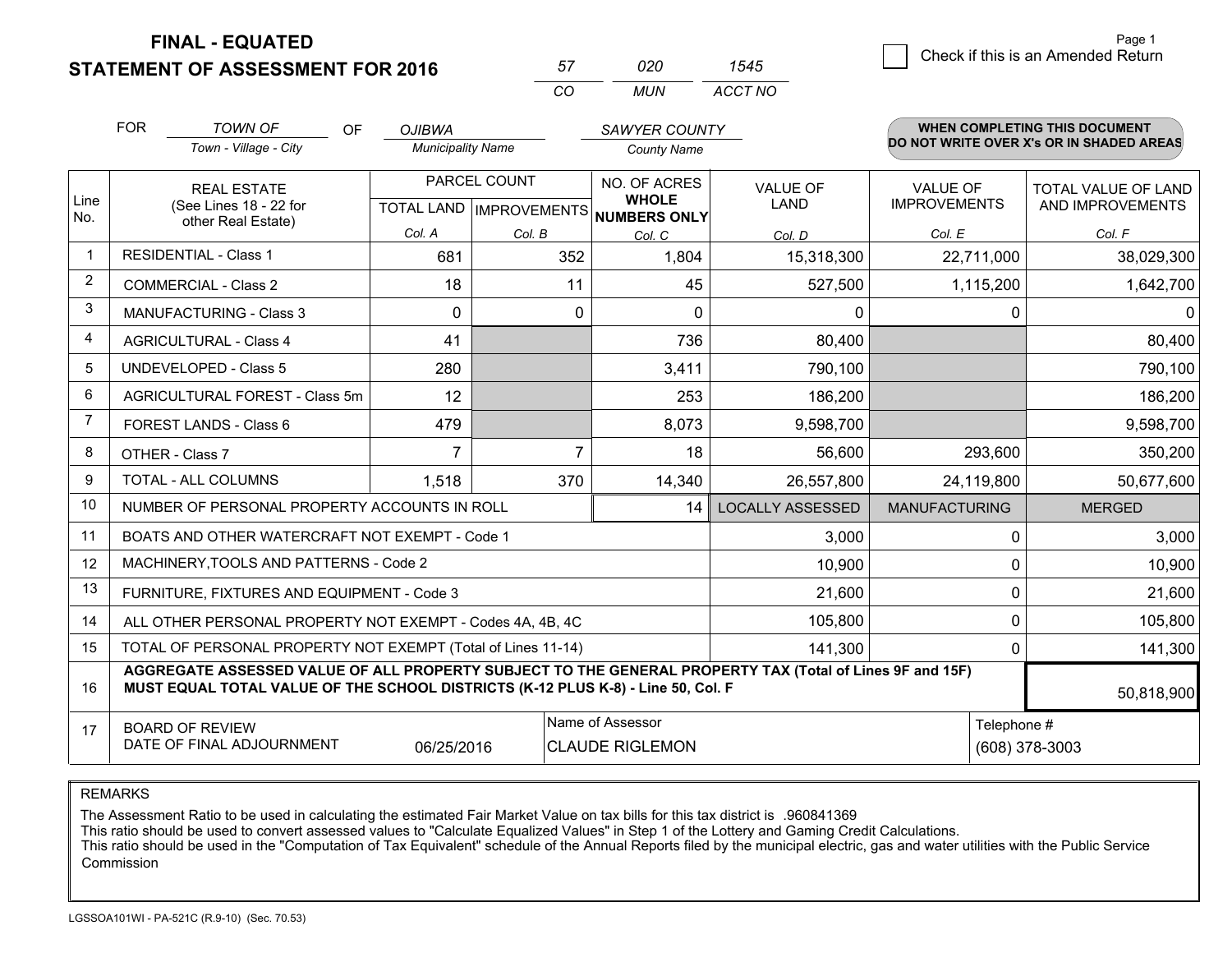*YEAR CO MUN ACCT NO* <sup>2016</sup> <sup>57</sup> <sup>020</sup> <sup>1545</sup>

Do not confuse FOREST LANDS (Line 7) with FOREST CROPS (in this section) - They are **NOT** the same

|    |                                                               |                 |  | Private Forest Crop - Reg Class @ 10¢ per acre                                 |                 |                                                                 | Private Forest Crop - Reg Class @ \$2.52 per acre                  |                                                                              |               |                    |
|----|---------------------------------------------------------------|-----------------|--|--------------------------------------------------------------------------------|-----------------|-----------------------------------------------------------------|--------------------------------------------------------------------|------------------------------------------------------------------------------|---------------|--------------------|
| 18 | (a) PARCELS                                                   | (b) ACRES       |  | (c) ASSESSED VALUE                                                             |                 | (d) PARCELS                                                     |                                                                    | (e) ACRES                                                                    |               | (f) ASSESSED VALUE |
|    | 2                                                             | 44.37           |  | 48.800                                                                         |                 | 4                                                               |                                                                    | 160                                                                          |               | 170.000            |
|    |                                                               |                 |  | Private Forest Crop - Special Class @ 20¢ per acre                             |                 |                                                                 |                                                                    | Entered Before 2005 Managed Forest - Ferrous Mining CLOSED @ \$8.27 per acre |               |                    |
| 19 | (a) PARCELS                                                   | (b) ACRES       |  | (c) ASSESSED VALUE                                                             |                 | (d) PARCELS                                                     |                                                                    | (e) ACRES                                                                    |               | (f) ASSESSED VALUE |
|    |                                                               |                 |  |                                                                                |                 |                                                                 |                                                                    |                                                                              |               |                    |
|    |                                                               |                 |  | Entered Before 2005 Managed Forest - OPEN @ \$.79 per acre                     |                 |                                                                 |                                                                    | Entered Before 2005 Managed Forest - CLOSED @ \$1.87 per acre                |               |                    |
| 20 | (a) PARCELS                                                   | (b) ACRES       |  | (c) ASSESSED VALUE                                                             |                 | (d) PARCELS                                                     |                                                                    | (e) ACRES                                                                    |               | (f) ASSESSED VALUE |
|    | 405                                                           | 15.586.34       |  | 14,561,400                                                                     |                 | 33                                                              |                                                                    | 1,080.08                                                                     |               | 1,068,800          |
|    | Entered After 2004 Managed Forest - OPEN @<br>\$2.14 per acre |                 |  |                                                                                |                 |                                                                 |                                                                    | Entered After 2004 Managed Forest - CLOSED @ \$10.68 per acre                |               |                    |
| 21 | (a) PARCELS                                                   | (b) ACRES       |  | (c) ASSESSED VALUE                                                             | (d) PARCELS     |                                                                 |                                                                    | (e) ACRES                                                                    |               | (f) ASSESSED VALUE |
|    |                                                               |                 |  |                                                                                |                 |                                                                 |                                                                    |                                                                              |               |                    |
|    | 8                                                             | 142             |  | 129,600                                                                        |                 | 21                                                              |                                                                    | 694.98                                                                       |               | 810.300            |
| 22 | (a) County Forest Cropland Acres                              |                 |  | (b) Federal Acres                                                              | (c) State Acres |                                                                 | (d) County (NOT FOREST CROP) Acres                                 |                                                                              |               | (e) Other Acres    |
|    |                                                               |                 |  |                                                                                |                 | 223.04                                                          |                                                                    | 36.4                                                                         |               | 494.21             |
|    |                                                               |                 |  | Assessed Value of Omitted Property From Prior Years (Sec. 70.44)               |                 | Assessed Value of Sec. 70.43 Corrections of Errors by Assessors |                                                                    |                                                                              |               |                    |
|    |                                                               | (a) REAL ESTATE |  | (b) PERSONAL                                                                   |                 |                                                                 |                                                                    | (c1) REAL ESTATE                                                             |               | (c2) PERSONAL      |
| 23 |                                                               |                 |  |                                                                                |                 |                                                                 |                                                                    |                                                                              |               |                    |
|    |                                                               |                 |  | Manufacturing Equated Value of Omitted Property From Prior Years (Sec. 70.995) |                 |                                                                 | Mfg. Equated Value of Sec.70.43 Corrections of Errors by Assessors |                                                                              |               |                    |
|    |                                                               | (d) REAL ESTATE |  | (e) PERSONAL                                                                   |                 | (f1) REAL ESTATE                                                |                                                                    |                                                                              | (f2) PERSONAL |                    |
|    |                                                               |                 |  |                                                                                |                 |                                                                 |                                                                    |                                                                              |               |                    |

## **SPECIAL DISTRICTS**

| Line<br>No. | Enter 6-digit<br>Special District<br>Code (Col. A) | <b>Account</b><br><b>Number</b><br>(Col. B) | <b>Special District Name</b><br>(Col. C) | <b>Locally Assessed Value</b><br>of Real Estate and<br>Personal Property (Col. D) | Mfg Value of Real Estate<br>and Personal Property<br>(Col. E) | <b>Merged Value of</b><br><b>Real Estate and</b><br>Personal Property (Col. F) |
|-------------|----------------------------------------------------|---------------------------------------------|------------------------------------------|-----------------------------------------------------------------------------------|---------------------------------------------------------------|--------------------------------------------------------------------------------|
| 24          |                                                    |                                             |                                          |                                                                                   |                                                               |                                                                                |
| 25          |                                                    |                                             |                                          |                                                                                   |                                                               |                                                                                |
| 26          |                                                    |                                             |                                          |                                                                                   |                                                               |                                                                                |
| 27          |                                                    |                                             |                                          |                                                                                   |                                                               |                                                                                |
| 28          |                                                    |                                             |                                          |                                                                                   |                                                               |                                                                                |
| 29          |                                                    |                                             |                                          |                                                                                   |                                                               |                                                                                |
| 30          |                                                    |                                             |                                          |                                                                                   |                                                               |                                                                                |
| 31          |                                                    |                                             |                                          |                                                                                   |                                                               |                                                                                |
| 32          |                                                    |                                             |                                          |                                                                                   |                                                               |                                                                                |
| 33          |                                                    |                                             |                                          |                                                                                   |                                                               |                                                                                |
| 34          |                                                    |                                             |                                          |                                                                                   |                                                               |                                                                                |
| 35          |                                                    |                                             |                                          |                                                                                   |                                                               |                                                                                |

LGSSOA101WI-PA - 521C (R. 9-10) (Sec. 70.53)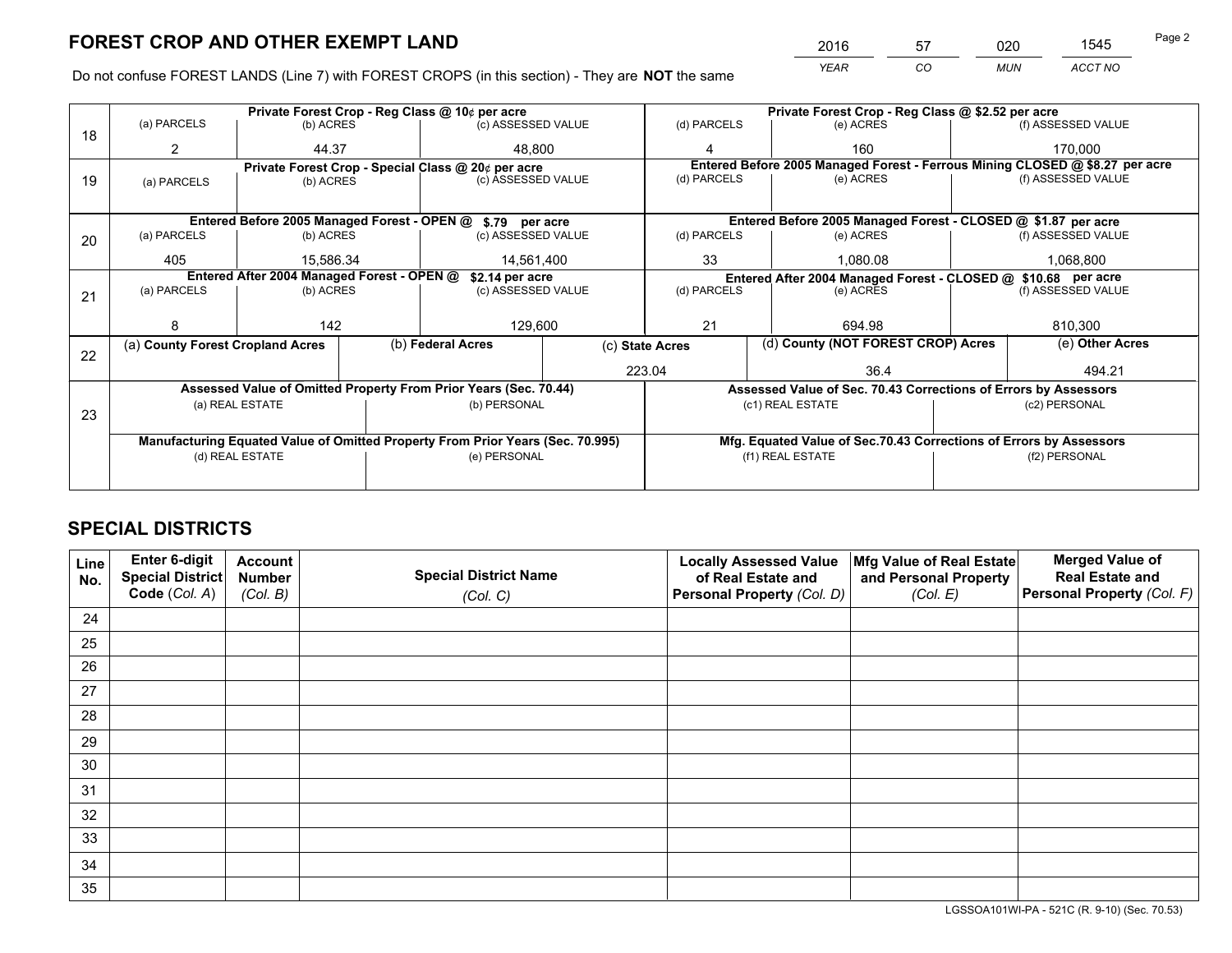|             |                                                          |                                             |                                                         | <b>YEAR</b>                                                                       | CO<br><b>MUN</b>                                              | ACCT NO                                                                        |
|-------------|----------------------------------------------------------|---------------------------------------------|---------------------------------------------------------|-----------------------------------------------------------------------------------|---------------------------------------------------------------|--------------------------------------------------------------------------------|
| Line<br>No. | Enter 6-digit<br><b>School District</b><br>Code (Col. A) | <b>Account</b><br><b>Number</b><br>(Col. B) | <b>School District Name</b><br>(Col. C)                 | <b>Locally Assessed Value</b><br>of Real Estate and<br>Personal Property (Col. D) | Mfg Value of Real Estate<br>and Personal Property<br>(Col. E) | <b>Merged Value of</b><br><b>Real Estate and</b><br>Personal Property (Col. F) |
|             | A. SCHOOL DISTRICTS (K-8 and K-12)                       |                                             |                                                         |                                                                                   |                                                               |                                                                                |
| 36          | 576615                                                   | 0340                                        | SCH D OF WINTER                                         | 50,818,900                                                                        |                                                               | 50,818,900                                                                     |
| 37          |                                                          |                                             |                                                         |                                                                                   |                                                               |                                                                                |
| 38          |                                                          |                                             |                                                         |                                                                                   |                                                               |                                                                                |
| 39          |                                                          |                                             |                                                         |                                                                                   |                                                               |                                                                                |
| 40          |                                                          |                                             |                                                         |                                                                                   |                                                               |                                                                                |
| 41<br>42    |                                                          |                                             |                                                         |                                                                                   |                                                               |                                                                                |
| 43          |                                                          |                                             |                                                         |                                                                                   |                                                               |                                                                                |
| 44          |                                                          |                                             |                                                         |                                                                                   |                                                               |                                                                                |
| 45          |                                                          |                                             |                                                         |                                                                                   |                                                               |                                                                                |
| 46          |                                                          |                                             |                                                         |                                                                                   |                                                               |                                                                                |
| 47          |                                                          |                                             |                                                         |                                                                                   |                                                               |                                                                                |
| 48          |                                                          |                                             |                                                         |                                                                                   |                                                               |                                                                                |
| 49          |                                                          |                                             |                                                         |                                                                                   |                                                               |                                                                                |
| 50          |                                                          |                                             | TOTAL ASSESSED VALUE OF SCHOOL DISTRICTS (K-8 and K-12) | 50,818,900                                                                        |                                                               | 50,818,900                                                                     |
|             | <b>B.</b><br><b>UNION HIGH SCHOOL DISTRICTS</b>          |                                             |                                                         |                                                                                   |                                                               |                                                                                |
| 51          |                                                          |                                             |                                                         |                                                                                   |                                                               |                                                                                |
| 52          |                                                          |                                             |                                                         |                                                                                   |                                                               |                                                                                |
| 53          |                                                          |                                             |                                                         |                                                                                   |                                                               |                                                                                |
| 54          |                                                          |                                             | TOTAL ASSESSED VALUE OF UNION HIGH SCHOOLS              |                                                                                   |                                                               |                                                                                |
| 55          |                                                          |                                             |                                                         |                                                                                   |                                                               |                                                                                |
| 56          | C.<br><b>TECHNICAL COLLEGE DISTRICTS</b>                 |                                             |                                                         |                                                                                   |                                                               |                                                                                |
| 57          | 001700                                                   | 0016                                        | WISCONSIN INDIANHEAD TECH COLLEGE SHEL                  | 50,818,900                                                                        |                                                               | 50,818,900                                                                     |
| 58          |                                                          |                                             |                                                         |                                                                                   |                                                               |                                                                                |
| 59          |                                                          |                                             | TOTAL ASSESSED VALUE OF TECHNICAL COLLEGES              | 50,818,900                                                                        |                                                               | 50,818,900                                                                     |

 *I hereby certify, to the best of my knowledge and belief, this form is complete and correct.*

| Print name of preparer | Title                    |                | Date (MM / DD / CCYY) |
|------------------------|--------------------------|----------------|-----------------------|
|                        |                          |                |                       |
| Signature of preparer  | Contact Telephone Number | E-mail address |                       |
|                        | $\sim$                   |                |                       |

|  | <b>SCHOOL DISTRICTS</b> |
|--|-------------------------|
|--|-------------------------|

201657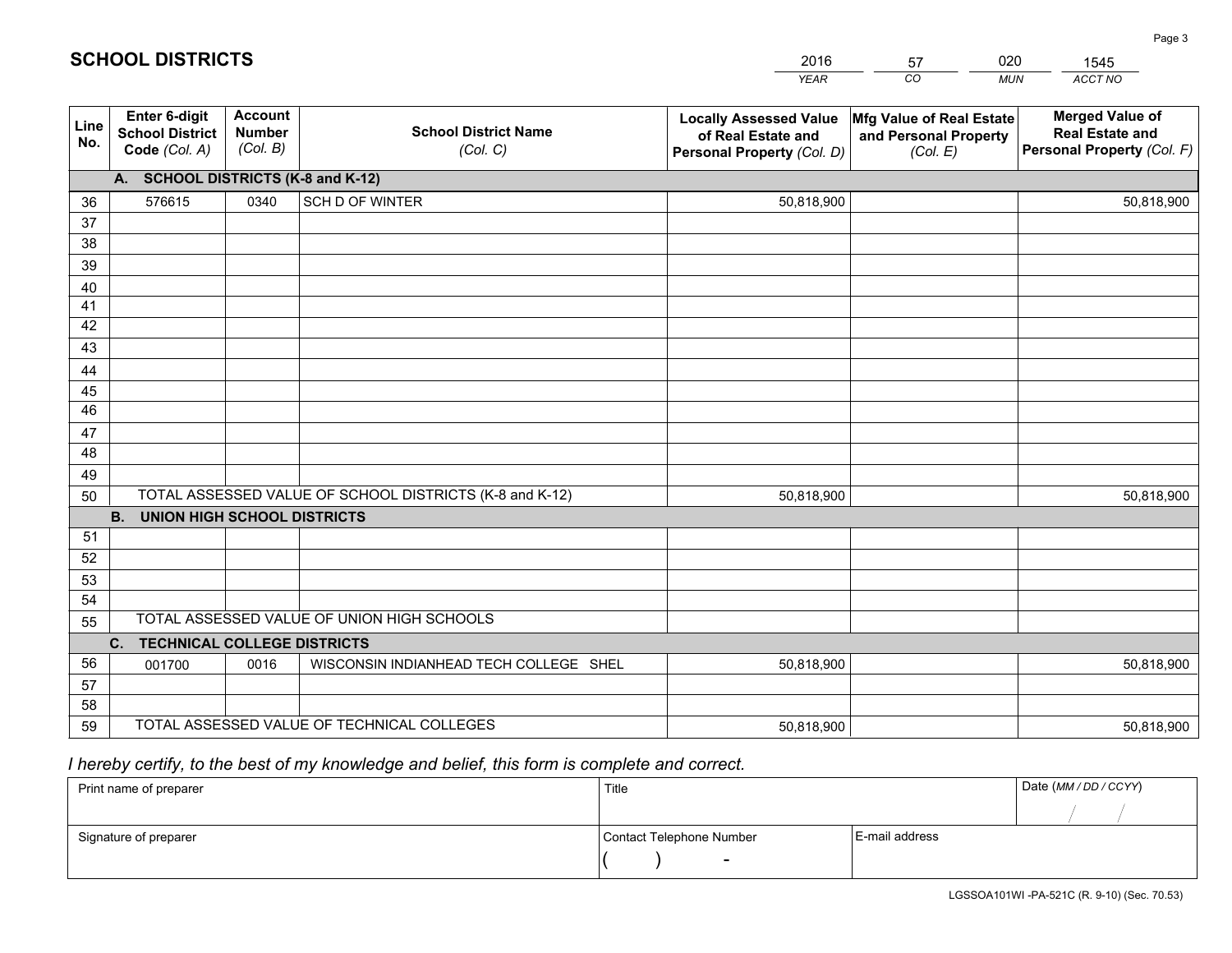#### **HIGHLIGHTS**

- 1. Complete the Statement of Assessment after the Board of Review. Reflect any changes made there.
- 2. Use black ink to complete.
- 3. Line 16 must equal Line 50, Col D.
- 4. Line 55 must equal the total of K-8 schools listed on lines 36-49. Do not include K-12 schools in this comparision.
- 5. Line 59, Col. D must equal Line 16.
- 6. Special District, School District and Technical College District values must include both real estate and personal property. Examples of Special districts are: town sanitary districts, public inland lake protection and rehabilitation districts, and metropolitan sewerage districts.
- 7. DO NOT INCLUDE Manufacturing property values.DOR will print these values on the final SOA.

LISA PAZAR TOWN OF OJIBWA PO BOX 62035

**ISA PAZAR** 

TOWN OF OJIBWA PO BOX 62035 OJIBWA, WI 54862 - 2035

OJIBWA, WI 54862 - 2035

 8. Accuracy of this form is very important. The values reported directly affect the equalized value DOR calculates for school and special districts.

#### **Page 1:**

 If not prefilled, enter the tax year,county and municipal code,municipal type, municipal name and county name on the top of form.

Check the Amended box, if filing an amended / corrected SOA.

 Report the parcel count, acres and assessed value of taxable general property, total parcel count, (real and personal), total acres, and values from final figures set by the Board of Review.

- A. Real Estate land and improvements (buildings, etc.) is reported on lines 1 8, total line 9.
- B. Personal Property is reported on lines 11 14, Column D, total line 15.
- C. To complete this report, use the computer produced summary of the assessment roll that shows these amounts.
- D. Use whole numbers only.
- E. Add each line across and each column down to verify entries.

#### **Page 2:**

- A. Report Special Items (not subject to general property tax).
- 1. Private Forest Croplands and Managed Forest Lands are reported on lines 18,19, 20 and 21. Be sure to report assessed values **NOT** taxes.
- 2. You should have copies of the orders of entry, orders of withdrawal, etc., to update your assessment roll.
	- 3. Show hundredths of acres (e.g. 39.75).
- 4. Tax exempt lands are reported on line 22.
- 5. Omitted property and sec. 70.43, Wis. Stats., corrections of errors by assessor are reported on line 23. Report real estate and personal property separately. These should be for **prior years**, not something found on the current assessment roll after the board of review.
- B. Special District (Lines 24-35) Include the value of both real and personal property.
- The Department of Revenue (DOR) preprints much of the information regarding names and codes for schools, special districts,etc. If a district is not listed, enter the name and value only, DOR will enter the proper code.

### **Page 3 School Districts:**

Include the value of both real and personal property.

Report School District (regular, elementary, union high school, and technical college).

- 1. Regular (K-12) and Elementary (K-8) school values are reported on lines 36-49, total on line 50.
- 2. Union High School (UHS) (use only if elementary schools are listed on lines 36-49) are reported on lines 51-54. UHS total value (line 55) must equal to the total **elementary school** values reported on lines 36-49. Do notinclude K-12 schools in this comparison.
- 3. Technical College values are reported on lines 56-58, total on line 59.
- 4. Use the computer summary that shows these amounts to complete this report.

#### **This form is due the second Monday in June. File this report only after your Board of Review is complete.**

 *If you have questions: Return forms to:*

Fax number: (608) 264-6887 PO Box 8971

 Email: lgs@revenue.wi.gov Wisconsin Department of Revenue Call: (608) 261-5341 Local Government Services Section 6-97Madison WI 53708-8971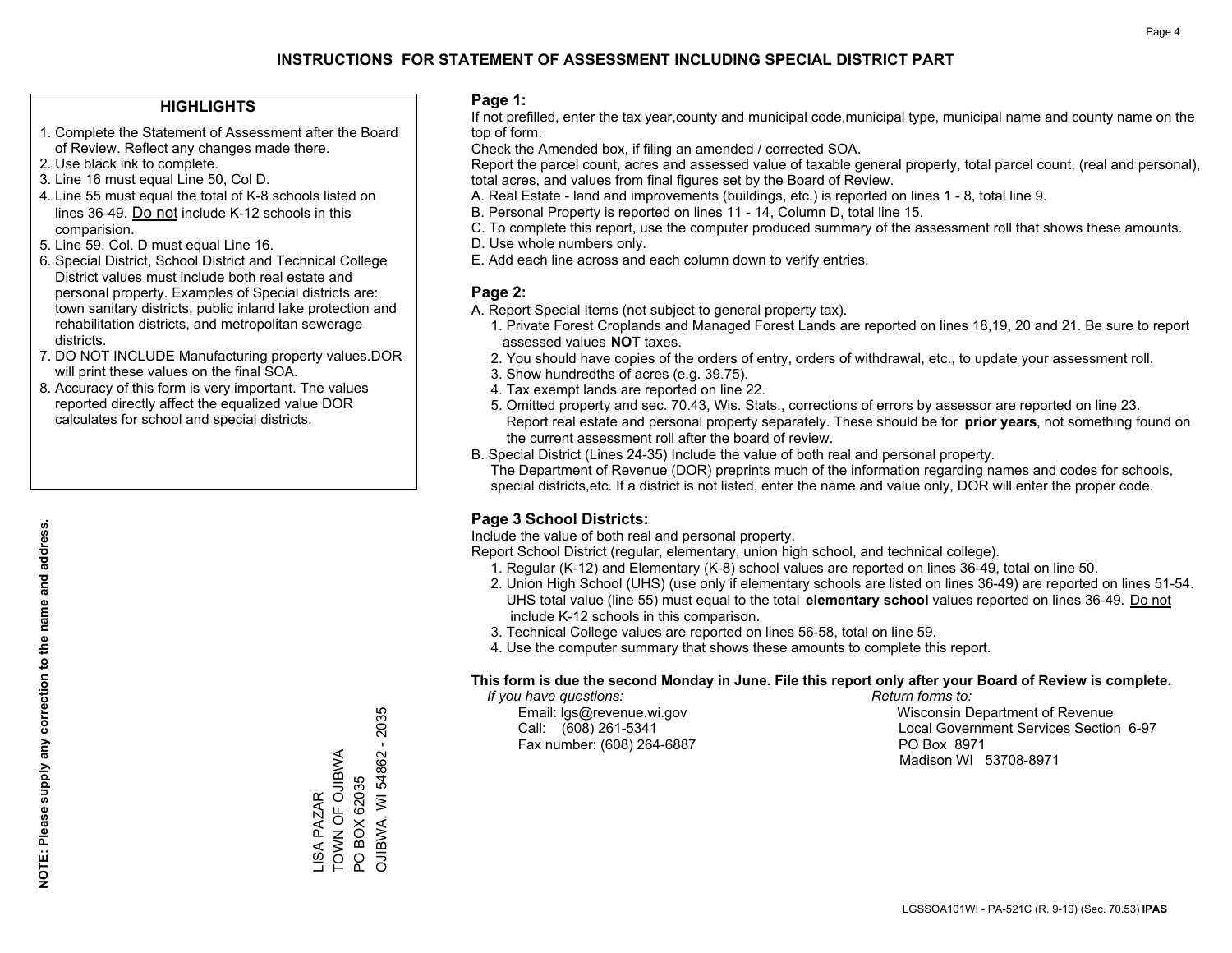**STATEMENT OF ASSESSMENT FOR 2016** 

| 57 | n22 | 1546    |
|----|-----|---------|
| rη | MUN | ACCT NO |

|                | <b>FOR</b>                                                                                                                                                                                   | <b>TOWN OF</b><br><b>OF</b>                               | <b>RADISSON</b>          |        | <b>SAWYER COUNTY</b>                                |                         |                      | <b>WHEN COMPLETING THIS DOCUMENT</b><br>DO NOT WRITE OVER X's OR IN SHADED AREAS |  |  |
|----------------|----------------------------------------------------------------------------------------------------------------------------------------------------------------------------------------------|-----------------------------------------------------------|--------------------------|--------|-----------------------------------------------------|-------------------------|----------------------|----------------------------------------------------------------------------------|--|--|
|                |                                                                                                                                                                                              | Town - Village - City                                     | <b>Municipality Name</b> |        | <b>County Name</b>                                  |                         |                      |                                                                                  |  |  |
|                |                                                                                                                                                                                              | PARCEL COUNT<br><b>REAL ESTATE</b>                        |                          |        | NO. OF ACRES                                        | <b>VALUE OF</b>         | <b>VALUE OF</b>      | TOTAL VALUE OF LAND                                                              |  |  |
| Line<br>No.    |                                                                                                                                                                                              | (See Lines 18 - 22 for<br>other Real Estate)              |                          |        | <b>WHOLE</b><br>TOTAL LAND MPROVEMENTS NUMBERS ONLY | <b>LAND</b>             | <b>IMPROVEMENTS</b>  | AND IMPROVEMENTS                                                                 |  |  |
|                |                                                                                                                                                                                              |                                                           | Col. A                   | Col. B | Col. C                                              | Col. D                  | Col. E               | Col. F                                                                           |  |  |
| -1             |                                                                                                                                                                                              | <b>RESIDENTIAL - Class 1</b>                              | 496                      | 392    | 795                                                 | 14,383,900              | 23,452,900           | 37,836,800                                                                       |  |  |
| $\overline{2}$ |                                                                                                                                                                                              | <b>COMMERCIAL - Class 2</b>                               | 10                       | 5      | 29                                                  | 124,000                 | 514,300              | 638,300                                                                          |  |  |
| 3              |                                                                                                                                                                                              | <b>MANUFACTURING - Class 3</b>                            | 0                        | 0      | $\Omega$                                            | $\mathbf{0}$            | 0                    | 0                                                                                |  |  |
| 4              |                                                                                                                                                                                              | <b>AGRICULTURAL - Class 4</b>                             | 257                      |        | 4,029                                               | 500,800                 |                      | 500,800                                                                          |  |  |
| 5              |                                                                                                                                                                                              | UNDEVELOPED - Class 5                                     | 355                      |        | 5,153                                               | 1,267,900               |                      | 1,267,900                                                                        |  |  |
| 6              |                                                                                                                                                                                              | AGRICULTURAL FOREST - Class 5m                            | 159                      |        | 2,390                                               | 1,731,500               |                      | 1,731,500                                                                        |  |  |
| 7              |                                                                                                                                                                                              | FOREST LANDS - Class 6                                    | 700                      |        | 15,392                                              | 19,843,000              |                      | 19,843,000                                                                       |  |  |
| 8              |                                                                                                                                                                                              | OTHER - Class 7                                           | 20                       | 20     | 37                                                  | 128,800                 | 2,169,900            | 2,298,700                                                                        |  |  |
| 9              |                                                                                                                                                                                              | TOTAL - ALL COLUMNS                                       | 1,997                    |        | 417<br>27,825<br>37,979,900                         |                         | 26, 137, 100         | 64,117,000                                                                       |  |  |
| 10             |                                                                                                                                                                                              | NUMBER OF PERSONAL PROPERTY ACCOUNTS IN ROLL              |                          |        | 21                                                  | <b>LOCALLY ASSESSED</b> | <b>MANUFACTURING</b> | <b>MERGED</b>                                                                    |  |  |
| 11             |                                                                                                                                                                                              | BOATS AND OTHER WATERCRAFT NOT EXEMPT - Code 1            |                          |        |                                                     | 4,000                   | 0                    | 4,000                                                                            |  |  |
| 12             |                                                                                                                                                                                              | MACHINERY, TOOLS AND PATTERNS - Code 2                    |                          |        |                                                     | 89,200                  | 0                    | 89,200                                                                           |  |  |
| 13             |                                                                                                                                                                                              | FURNITURE, FIXTURES AND EQUIPMENT - Code 3                |                          |        |                                                     | 20,500                  | $\mathbf 0$          | 20,500                                                                           |  |  |
| 14             |                                                                                                                                                                                              | ALL OTHER PERSONAL PROPERTY NOT EXEMPT - Codes 4A, 4B, 4C |                          |        |                                                     | 182,300                 | 0                    | 182,300                                                                          |  |  |
| 15             | TOTAL OF PERSONAL PROPERTY NOT EXEMPT (Total of Lines 11-14)<br>296,000                                                                                                                      |                                                           |                          |        |                                                     |                         |                      | 296,000                                                                          |  |  |
| 16             | AGGREGATE ASSESSED VALUE OF ALL PROPERTY SUBJECT TO THE GENERAL PROPERTY TAX (Total of Lines 9F and 15F)<br>MUST EQUAL TOTAL VALUE OF THE SCHOOL DISTRICTS (K-12 PLUS K-8) - Line 50, Col. F |                                                           |                          |        |                                                     |                         |                      | 64,413,000                                                                       |  |  |
| 17             |                                                                                                                                                                                              | <b>BOARD OF REVIEW</b>                                    |                          |        | Name of Assessor                                    |                         | Telephone #          |                                                                                  |  |  |
|                |                                                                                                                                                                                              | DATE OF FINAL ADJOURNMENT                                 | 05/09/2016               |        | DOUGLAS AND BEN KURTZWEIL                           |                         |                      | (715) 462-9679                                                                   |  |  |

REMARKS

The Assessment Ratio to be used in calculating the estimated Fair Market Value on tax bills for this tax district is 1.016845605

This ratio should be used to convert assessed values to "Calculate Equalized Values" in Step 1 of the Lottery and Gaming Credit Calculations.<br>This ratio should be used in the "Computation of Tax Equivalent" schedule of the Commission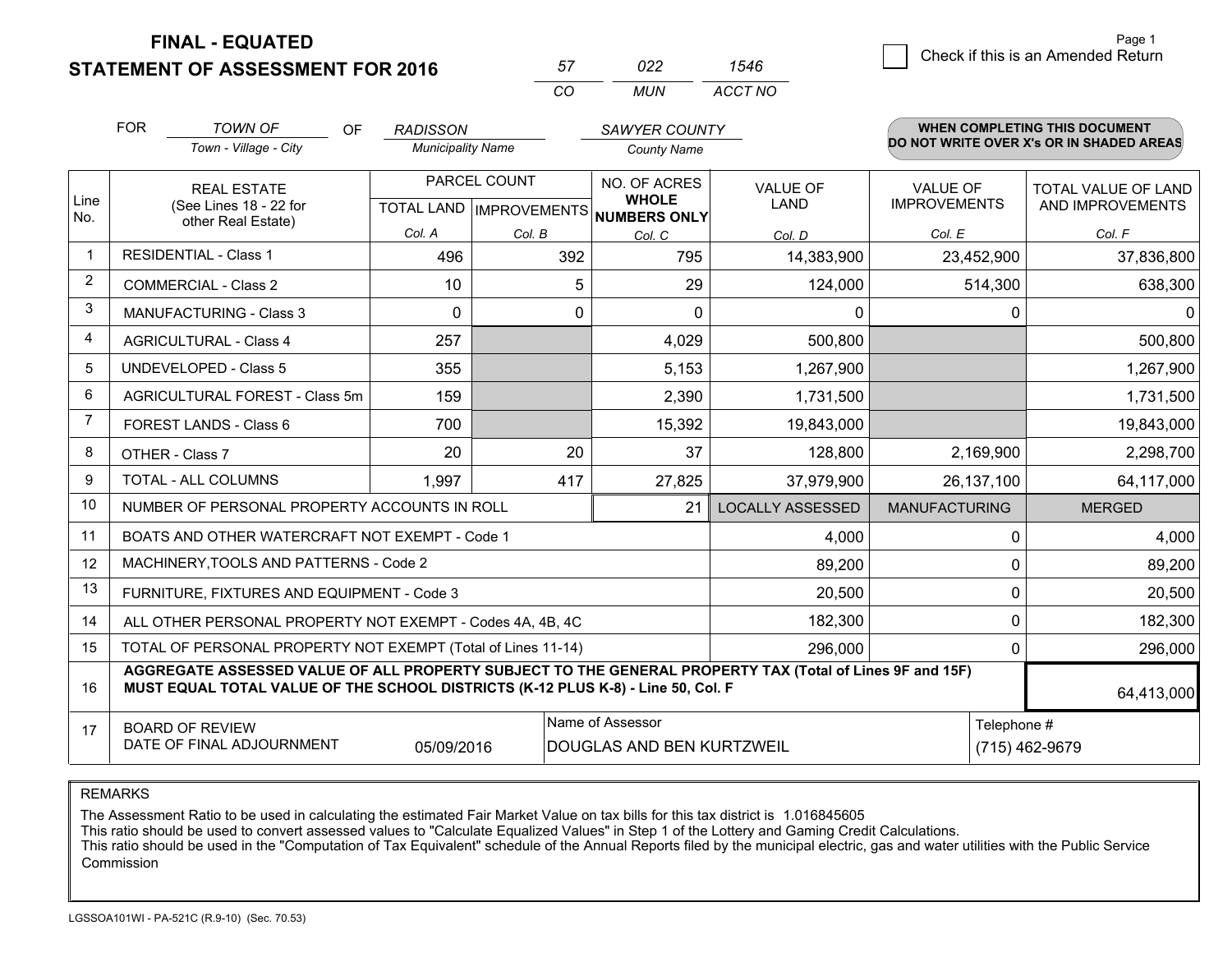*YEAR CO MUN ACCT NO* <sup>2016</sup> <sup>57</sup> <sup>022</sup> <sup>1546</sup>

Do not confuse FOREST LANDS (Line 7) with FOREST CROPS (in this section) - They are **NOT** the same

|    |                                                                                |                                                               |  | Private Forest Crop - Reg Class @ 10¢ per acre                   |  | Private Forest Crop - Reg Class @ \$2.52 per acre |                  |                                                                    |                 |                                                                              |
|----|--------------------------------------------------------------------------------|---------------------------------------------------------------|--|------------------------------------------------------------------|--|---------------------------------------------------|------------------|--------------------------------------------------------------------|-----------------|------------------------------------------------------------------------------|
| 18 | (a) PARCELS                                                                    | (b) ACRES                                                     |  | (c) ASSESSED VALUE                                               |  | (d) PARCELS                                       |                  | (e) ACRES                                                          |                 | (f) ASSESSED VALUE                                                           |
|    |                                                                                |                                                               |  |                                                                  |  | 8                                                 |                  | 520                                                                |                 | 472.000                                                                      |
|    |                                                                                |                                                               |  | Private Forest Crop - Special Class @ 20¢ per acre               |  |                                                   |                  |                                                                    |                 | Entered Before 2005 Managed Forest - Ferrous Mining CLOSED @ \$8.27 per acre |
| 19 | (a) PARCELS                                                                    | (b) ACRES                                                     |  | (c) ASSESSED VALUE                                               |  | (d) PARCELS                                       |                  | (e) ACRES                                                          |                 | (f) ASSESSED VALUE                                                           |
|    |                                                                                |                                                               |  |                                                                  |  |                                                   |                  |                                                                    |                 |                                                                              |
|    |                                                                                |                                                               |  | Entered Before 2005 Managed Forest - OPEN @ \$.79 per acre       |  |                                                   |                  | Entered Before 2005 Managed Forest - CLOSED @ \$1.87 per acre      |                 |                                                                              |
| 20 | (a) PARCELS                                                                    | (b) ACRES                                                     |  | (c) ASSESSED VALUE                                               |  | (d) PARCELS                                       |                  | (e) ACRES                                                          |                 | (f) ASSESSED VALUE                                                           |
|    | 172                                                                            | 6.908.63                                                      |  | 7,331,500                                                        |  | 29                                                | 1,054.26         |                                                                    |                 | 1,164,700                                                                    |
|    |                                                                                | Entered After 2004 Managed Forest - OPEN @<br>\$2.14 per acre |  |                                                                  |  |                                                   |                  | Entered After 2004 Managed Forest - CLOSED @ \$10.68 per acre      |                 |                                                                              |
| 21 | (a) PARCELS                                                                    | (b) ACRES                                                     |  | (c) ASSESSED VALUE                                               |  | (d) PARCELS                                       |                  | (e) ACRES                                                          |                 | (f) ASSESSED VALUE                                                           |
|    |                                                                                |                                                               |  |                                                                  |  |                                                   |                  |                                                                    |                 |                                                                              |
|    | 33                                                                             | 1.029.7                                                       |  | 1,285,500                                                        |  | 10<br>329                                         |                  | 633,400                                                            |                 |                                                                              |
| 22 | (a) County Forest Cropland Acres                                               |                                                               |  | (b) Federal Acres<br>(c) State Acres                             |  | (d) County (NOT FOREST CROP) Acres                |                  |                                                                    | (e) Other Acres |                                                                              |
|    | 1,520                                                                          |                                                               |  | 2.308.2                                                          |  | 427.64<br>410.9                                   |                  |                                                                    | 5,534.14        |                                                                              |
|    |                                                                                |                                                               |  | Assessed Value of Omitted Property From Prior Years (Sec. 70.44) |  |                                                   |                  | Assessed Value of Sec. 70.43 Corrections of Errors by Assessors    |                 |                                                                              |
|    |                                                                                | (a) REAL ESTATE                                               |  | (b) PERSONAL                                                     |  |                                                   | (c1) REAL ESTATE |                                                                    |                 | (c2) PERSONAL                                                                |
| 23 |                                                                                |                                                               |  |                                                                  |  |                                                   |                  |                                                                    |                 |                                                                              |
|    | Manufacturing Equated Value of Omitted Property From Prior Years (Sec. 70.995) |                                                               |  |                                                                  |  |                                                   |                  | Mfg. Equated Value of Sec.70.43 Corrections of Errors by Assessors |                 |                                                                              |
|    | (d) REAL ESTATE                                                                |                                                               |  | (e) PERSONAL                                                     |  | (f1) REAL ESTATE                                  |                  | (f2) PERSONAL                                                      |                 |                                                                              |
|    |                                                                                |                                                               |  |                                                                  |  |                                                   |                  |                                                                    |                 |                                                                              |

## **SPECIAL DISTRICTS**

| Line<br>No. | Enter 6-digit<br>Special District<br>Code (Col. A) | <b>Account</b><br><b>Number</b> | <b>Special District Name</b> | <b>Locally Assessed Value</b><br>of Real Estate and | Mfg Value of Real Estate<br>and Personal Property | <b>Merged Value of</b><br><b>Real Estate and</b><br>Personal Property (Col. F) |
|-------------|----------------------------------------------------|---------------------------------|------------------------------|-----------------------------------------------------|---------------------------------------------------|--------------------------------------------------------------------------------|
|             |                                                    | (Col. B)                        | (Col. C)                     | Personal Property (Col. D)                          | (Col. E)                                          |                                                                                |
| 24          |                                                    |                                 |                              |                                                     |                                                   |                                                                                |
| 25          |                                                    |                                 |                              |                                                     |                                                   |                                                                                |
| 26          |                                                    |                                 |                              |                                                     |                                                   |                                                                                |
| 27          |                                                    |                                 |                              |                                                     |                                                   |                                                                                |
| 28          |                                                    |                                 |                              |                                                     |                                                   |                                                                                |
| 29          |                                                    |                                 |                              |                                                     |                                                   |                                                                                |
| 30          |                                                    |                                 |                              |                                                     |                                                   |                                                                                |
| 31          |                                                    |                                 |                              |                                                     |                                                   |                                                                                |
| 32          |                                                    |                                 |                              |                                                     |                                                   |                                                                                |
| 33          |                                                    |                                 |                              |                                                     |                                                   |                                                                                |
| 34          |                                                    |                                 |                              |                                                     |                                                   |                                                                                |
| 35          |                                                    |                                 |                              |                                                     |                                                   |                                                                                |

LGSSOA101WI-PA - 521C (R. 9-10) (Sec. 70.53)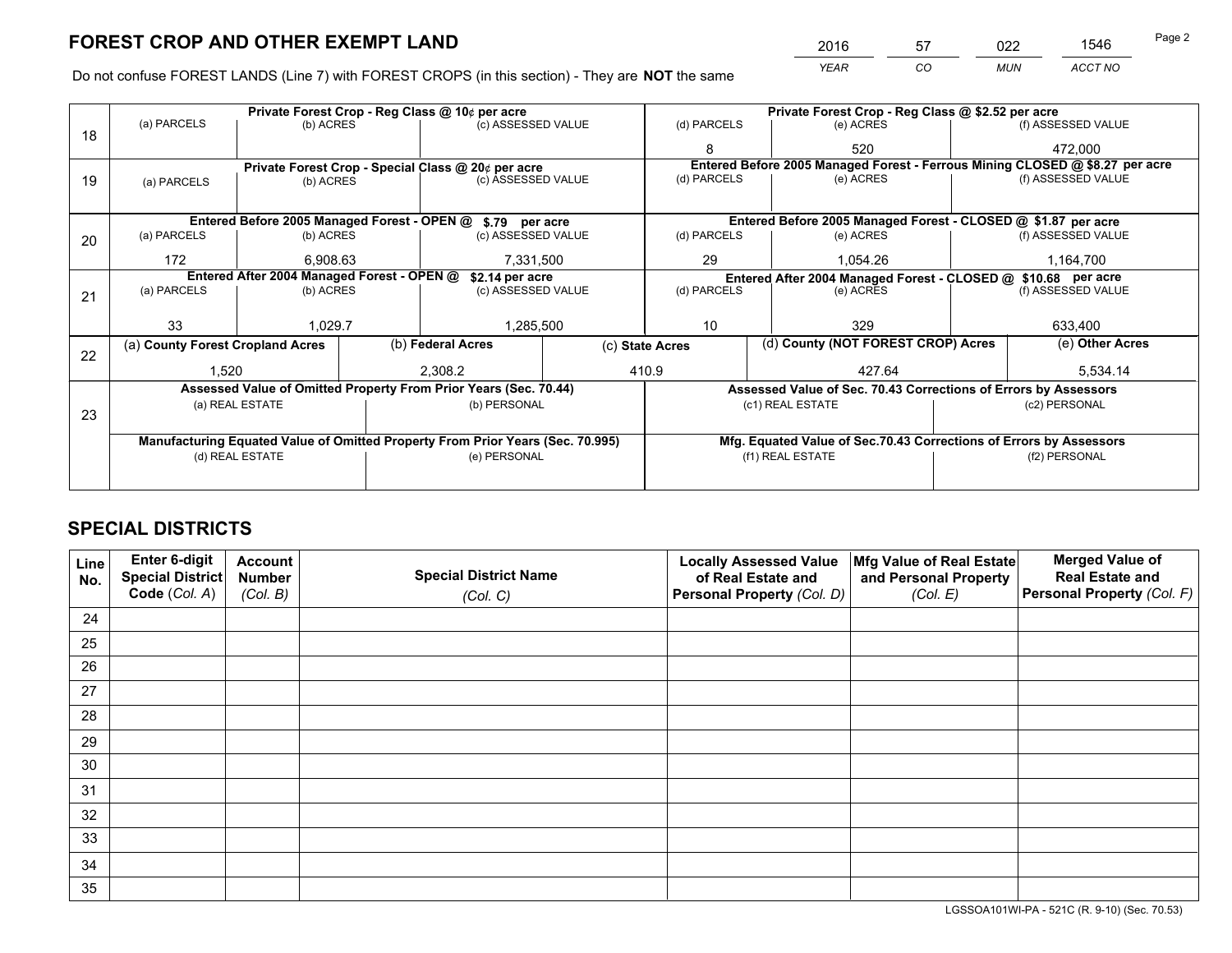|             |                                                          |                                             |                                                         | <b>YEAR</b>                                                                       | CO<br><b>MUN</b>                                              | ACCT NO                                                                        |
|-------------|----------------------------------------------------------|---------------------------------------------|---------------------------------------------------------|-----------------------------------------------------------------------------------|---------------------------------------------------------------|--------------------------------------------------------------------------------|
| Line<br>No. | Enter 6-digit<br><b>School District</b><br>Code (Col. A) | <b>Account</b><br><b>Number</b><br>(Col. B) | <b>School District Name</b><br>(Col. C)                 | <b>Locally Assessed Value</b><br>of Real Estate and<br>Personal Property (Col. D) | Mfg Value of Real Estate<br>and Personal Property<br>(Col. E) | <b>Merged Value of</b><br><b>Real Estate and</b><br>Personal Property (Col. F) |
|             | A. SCHOOL DISTRICTS (K-8 and K-12)                       |                                             |                                                         |                                                                                   |                                                               |                                                                                |
| 36          | 576615                                                   | 0340                                        | SCH D OF WINTER                                         | 64,413,000                                                                        |                                                               | 64,413,000                                                                     |
| 37          |                                                          |                                             |                                                         |                                                                                   |                                                               |                                                                                |
| 38          |                                                          |                                             |                                                         |                                                                                   |                                                               |                                                                                |
| 39          |                                                          |                                             |                                                         |                                                                                   |                                                               |                                                                                |
| 40          |                                                          |                                             |                                                         |                                                                                   |                                                               |                                                                                |
| 41<br>42    |                                                          |                                             |                                                         |                                                                                   |                                                               |                                                                                |
| 43          |                                                          |                                             |                                                         |                                                                                   |                                                               |                                                                                |
| 44          |                                                          |                                             |                                                         |                                                                                   |                                                               |                                                                                |
| 45          |                                                          |                                             |                                                         |                                                                                   |                                                               |                                                                                |
| 46          |                                                          |                                             |                                                         |                                                                                   |                                                               |                                                                                |
| 47          |                                                          |                                             |                                                         |                                                                                   |                                                               |                                                                                |
| 48          |                                                          |                                             |                                                         |                                                                                   |                                                               |                                                                                |
| 49          |                                                          |                                             |                                                         |                                                                                   |                                                               |                                                                                |
| 50          |                                                          |                                             | TOTAL ASSESSED VALUE OF SCHOOL DISTRICTS (K-8 and K-12) | 64,413,000                                                                        |                                                               | 64,413,000                                                                     |
|             | <b>B.</b><br><b>UNION HIGH SCHOOL DISTRICTS</b>          |                                             |                                                         |                                                                                   |                                                               |                                                                                |
| 51          |                                                          |                                             |                                                         |                                                                                   |                                                               |                                                                                |
| 52          |                                                          |                                             |                                                         |                                                                                   |                                                               |                                                                                |
| 53          |                                                          |                                             |                                                         |                                                                                   |                                                               |                                                                                |
| 54          |                                                          |                                             | TOTAL ASSESSED VALUE OF UNION HIGH SCHOOLS              |                                                                                   |                                                               |                                                                                |
| 55          |                                                          |                                             |                                                         |                                                                                   |                                                               |                                                                                |
|             | C. TECHNICAL COLLEGE DISTRICTS                           |                                             |                                                         |                                                                                   |                                                               |                                                                                |
| 56<br>57    | 001700                                                   | 0016                                        | WISCONSIN INDIANHEAD TECH COLLEGE SHEL                  | 64,413,000                                                                        |                                                               | 64,413,000                                                                     |
| 58          |                                                          |                                             |                                                         |                                                                                   |                                                               |                                                                                |
| 59          |                                                          |                                             | TOTAL ASSESSED VALUE OF TECHNICAL COLLEGES              | 64,413,000                                                                        |                                                               | 64,413,000                                                                     |
|             |                                                          |                                             |                                                         |                                                                                   |                                                               |                                                                                |

57

022

## *I hereby certify, to the best of my knowledge and belief, this form is complete and correct.*

**SCHOOL DISTRICTS**

| Print name of preparer | Title                    |                | Date (MM / DD / CCYY) |
|------------------------|--------------------------|----------------|-----------------------|
|                        |                          |                |                       |
| Signature of preparer  | Contact Telephone Number | E-mail address |                       |
|                        | $\overline{\phantom{0}}$ |                |                       |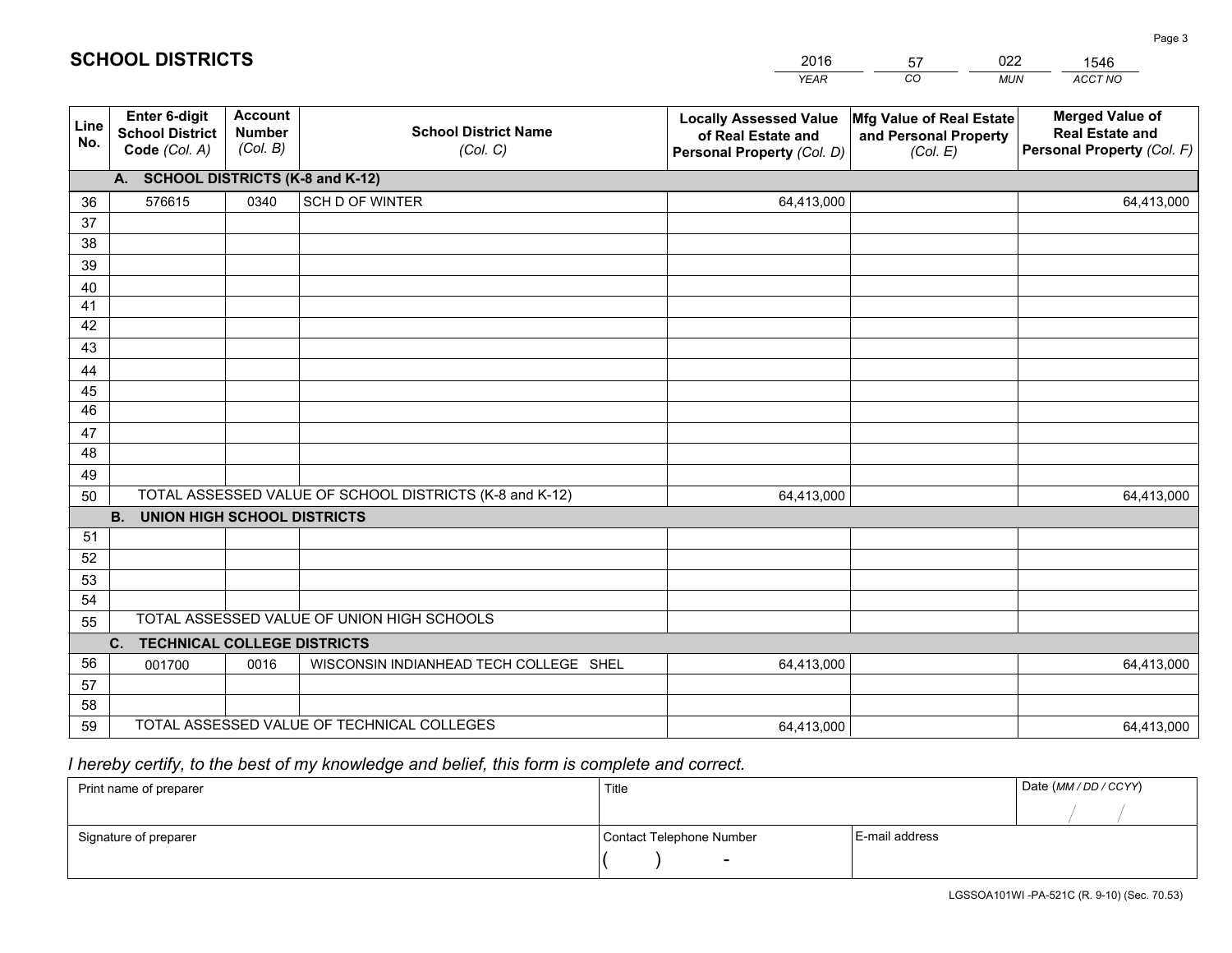#### **HIGHLIGHTS**

- 1. Complete the Statement of Assessment after the Board of Review. Reflect any changes made there.
- 2. Use black ink to complete.
- 3. Line 16 must equal Line 50, Col D.
- 4. Line 55 must equal the total of K-8 schools listed on lines 36-49. Do not include K-12 schools in this comparision.
- 5. Line 59, Col. D must equal Line 16.
- 6. Special District, School District and Technical College District values must include both real estate and personal property. Examples of Special districts are: town sanitary districts, public inland lake protection and rehabilitation districts, and metropolitan sewerage districts.
- 7. DO NOT INCLUDE Manufacturing property values.DOR will print these values on the final SOA.
- 8. Accuracy of this form is very important. The values reported directly affect the equalized value DOR calculates for school and special districts.

#### **Page 1:**

 If not prefilled, enter the tax year,county and municipal code,municipal type, municipal name and county name on the top of form.

Check the Amended box, if filing an amended / corrected SOA.

 Report the parcel count, acres and assessed value of taxable general property, total parcel count, (real and personal), total acres, and values from final figures set by the Board of Review.

- A. Real Estate land and improvements (buildings, etc.) is reported on lines 1 8, total line 9.
- B. Personal Property is reported on lines 11 14, Column D, total line 15.
- C. To complete this report, use the computer produced summary of the assessment roll that shows these amounts.
- D. Use whole numbers only.
- E. Add each line across and each column down to verify entries.

#### **Page 2:**

- A. Report Special Items (not subject to general property tax).
- 1. Private Forest Croplands and Managed Forest Lands are reported on lines 18,19, 20 and 21. Be sure to report assessed values **NOT** taxes.
- 2. You should have copies of the orders of entry, orders of withdrawal, etc., to update your assessment roll.
	- 3. Show hundredths of acres (e.g. 39.75).
- 4. Tax exempt lands are reported on line 22.
- 5. Omitted property and sec. 70.43, Wis. Stats., corrections of errors by assessor are reported on line 23. Report real estate and personal property separately. These should be for **prior years**, not something found on the current assessment roll after the board of review.
- B. Special District (Lines 24-35) Include the value of both real and personal property.

 The Department of Revenue (DOR) preprints much of the information regarding names and codes for schools, special districts,etc. If a district is not listed, enter the name and value only, DOR will enter the proper code.

### **Page 3 School Districts:**

Include the value of both real and personal property.

Report School District (regular, elementary, union high school, and technical college).

- 1. Regular (K-12) and Elementary (K-8) school values are reported on lines 36-49, total on line 50.
- 2. Union High School (UHS) (use only if elementary schools are listed on lines 36-49) are reported on lines 51-54. UHS total value (line 55) must equal to the total **elementary school** values reported on lines 36-49. Do notinclude K-12 schools in this comparison.
- 3. Technical College values are reported on lines 56-58, total on line 59.
- 4. Use the computer summary that shows these amounts to complete this report.

#### **This form is due the second Monday in June. File this report only after your Board of Review is complete.**

 *If you have questions: Return forms to:*

Fax number: (608) 264-6887 PO Box 8971

 Email: lgs@revenue.wi.gov Wisconsin Department of Revenue Call: (608) 261-5341 Local Government Services Section 6-97Madison WI 53708-8971

 $\pm$ 3751N COUNTY ROAD H 3751N COUNTY ROAD TOWN OF RADISSON JANIS JENSEN<br>TOWN OF RADISSON RADISSON, WI 54867 NANS NINGT

RADISSON, WI 54867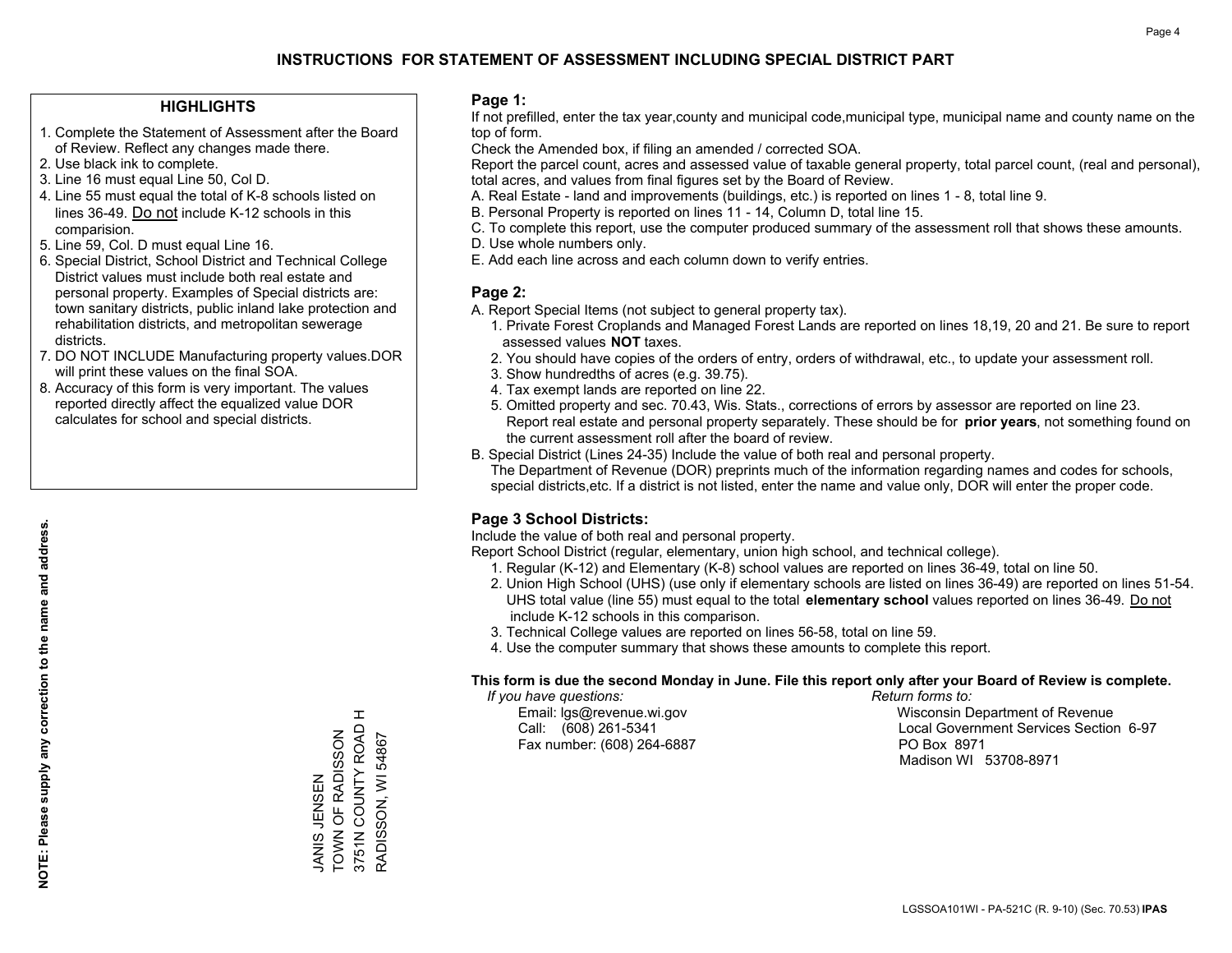**STATEMENT OF ASSESSMENT FOR 2016** 

| 57       |     |         |
|----------|-----|---------|
| $\cdots$ | MUN | ACCT NO |

|                | <b>FOR</b>                                                                                                                                        | <b>TOWN OF</b><br><b>OF</b>                                                                                                                                                                  | <b>ROUND LAKE</b>                                        |        | SAWYER COUNTY                |                                |                                        | <b>WHEN COMPLETING THIS DOCUMENT</b>           |
|----------------|---------------------------------------------------------------------------------------------------------------------------------------------------|----------------------------------------------------------------------------------------------------------------------------------------------------------------------------------------------|----------------------------------------------------------|--------|------------------------------|--------------------------------|----------------------------------------|------------------------------------------------|
|                |                                                                                                                                                   | Town - Village - City                                                                                                                                                                        | <b>Municipality Name</b>                                 |        | <b>County Name</b>           |                                |                                        | DO NOT WRITE OVER X's OR IN SHADED AREAS       |
| Line           |                                                                                                                                                   | <b>REAL ESTATE</b><br>(See Lines 18 - 22 for                                                                                                                                                 | PARCEL COUNT<br>TOTAL LAND   IMPROVEMENTS   NUMBERS ONLY |        | NO. OF ACRES<br><b>WHOLE</b> | <b>VALUE OF</b><br><b>LAND</b> | <b>VALUE OF</b><br><b>IMPROVEMENTS</b> | <b>TOTAL VALUE OF LAND</b><br>AND IMPROVEMENTS |
| No.            |                                                                                                                                                   | other Real Estate)                                                                                                                                                                           | Col. A                                                   | Col. B | Col. C                       | Col. D                         | Col. E                                 | Col. F                                         |
| $\mathbf 1$    |                                                                                                                                                   | <b>RESIDENTIAL - Class 1</b>                                                                                                                                                                 | 1,900                                                    | 1,301  | 3,853                        | 168,028,400                    | 157,360,600                            | 325,389,000                                    |
| 2              | <b>COMMERCIAL - Class 2</b>                                                                                                                       |                                                                                                                                                                                              | 95                                                       | 56     | 238                          | 3,745,500                      | 6,425,900                              | 10,171,400                                     |
| 3              |                                                                                                                                                   | <b>MANUFACTURING - Class 3</b>                                                                                                                                                               | 2                                                        | 2      | 37                           | 57,100                         | 120,800                                | 177,900                                        |
| 4              |                                                                                                                                                   | <b>AGRICULTURAL - Class 4</b>                                                                                                                                                                | 80                                                       |        | 1,383                        | 182,600                        |                                        | 182,600                                        |
| 5              |                                                                                                                                                   | <b>UNDEVELOPED - Class 5</b>                                                                                                                                                                 | 372                                                      |        | 4,320                        | 740,900                        |                                        | 740,900                                        |
| 6              |                                                                                                                                                   | AGRICULTURAL FOREST - Class 5m                                                                                                                                                               | 56                                                       |        | 900                          | 1,090,500                      |                                        | 1,090,500                                      |
| $\overline{7}$ |                                                                                                                                                   | FOREST LANDS - Class 6                                                                                                                                                                       | 671                                                      |        | 12,143                       | 30,114,000                     |                                        | 30,114,000                                     |
| 8              |                                                                                                                                                   | OTHER - Class 7                                                                                                                                                                              | 8                                                        | 8      | 8                            | 51,500                         | 518,300                                | 569,800                                        |
| 9              |                                                                                                                                                   | TOTAL - ALL COLUMNS                                                                                                                                                                          | 3,184                                                    | 1,367  | 22,882                       | 204,010,500                    | 164,425,600                            | 368,436,100                                    |
| 10             |                                                                                                                                                   | NUMBER OF PERSONAL PROPERTY ACCOUNTS IN ROLL                                                                                                                                                 |                                                          |        | 40                           | <b>LOCALLY ASSESSED</b>        | <b>MANUFACTURING</b>                   | <b>MERGED</b>                                  |
| 11             |                                                                                                                                                   | BOATS AND OTHER WATERCRAFT NOT EXEMPT - Code 1                                                                                                                                               |                                                          |        |                              | 15,400                         | $\Omega$                               | 15,400                                         |
| 12             |                                                                                                                                                   | MACHINERY, TOOLS AND PATTERNS - Code 2                                                                                                                                                       |                                                          |        |                              | 133,600                        | 18,700                                 | 152,300                                        |
| 13             |                                                                                                                                                   | FURNITURE, FIXTURES AND EQUIPMENT - Code 3                                                                                                                                                   |                                                          |        |                              | 98,500                         | 4,500                                  | 103,000                                        |
| 14             |                                                                                                                                                   | ALL OTHER PERSONAL PROPERTY NOT EXEMPT - Codes 4A, 4B, 4C                                                                                                                                    |                                                          |        |                              | 191,000                        | 20,400                                 | 211,400                                        |
| 15             |                                                                                                                                                   | TOTAL OF PERSONAL PROPERTY NOT EXEMPT (Total of Lines 11-14)                                                                                                                                 |                                                          |        |                              | 438,500                        | 43,600                                 | 482,100                                        |
| 16             |                                                                                                                                                   | AGGREGATE ASSESSED VALUE OF ALL PROPERTY SUBJECT TO THE GENERAL PROPERTY TAX (Total of Lines 9F and 15F)<br>MUST EQUAL TOTAL VALUE OF THE SCHOOL DISTRICTS (K-12 PLUS K-8) - Line 50, Col. F |                                                          |        |                              |                                |                                        | 368,918,200                                    |
| 17             | Name of Assessor<br>Telephone #<br><b>BOARD OF REVIEW</b><br>DATE OF FINAL ADJOURNMENT<br>05/23/2016<br><b>MARVIN NORDQUIST</b><br>(715) 634-2283 |                                                                                                                                                                                              |                                                          |        |                              |                                |                                        |                                                |

REMARKS

The Assessment Ratio to be used in calculating the estimated Fair Market Value on tax bills for this tax district is .998501557<br>This ratio should be used to convert assessed values to "Calculate Equalized Values" in Step 1 Commission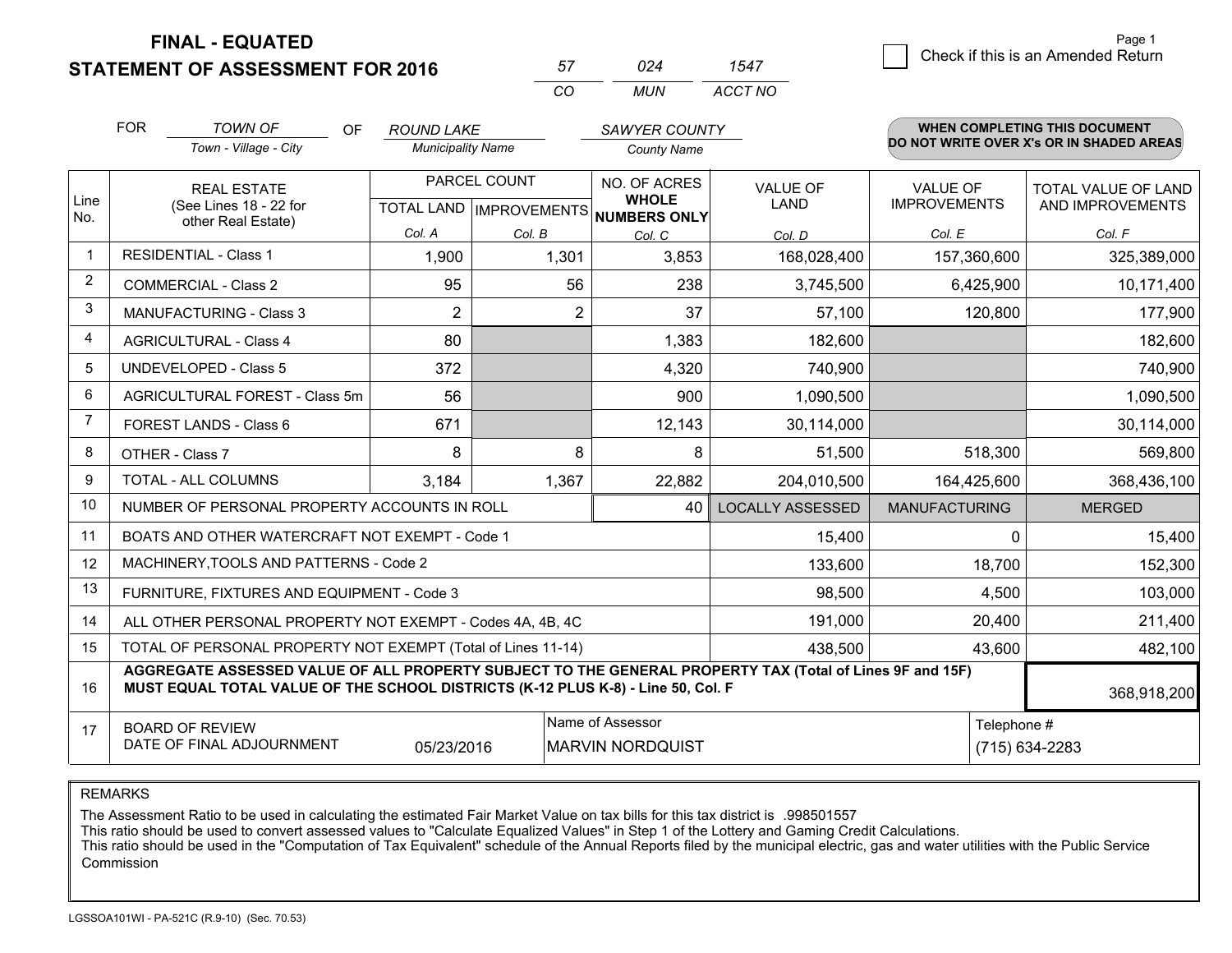*YEAR CO MUN ACCT NO* <sup>2016</sup> <sup>57</sup> <sup>024</sup> <sup>1547</sup>

Do not confuse FOREST LANDS (Line 7) with FOREST CROPS (in this section) - They are **NOT** the same

|    |                                                                                |                 |  | Private Forest Crop - Reg Class @ 10¢ per acre                   |    | Private Forest Crop - Reg Class @ \$2.52 per acre             |        |                                                                    |           |                                                                              |  |
|----|--------------------------------------------------------------------------------|-----------------|--|------------------------------------------------------------------|----|---------------------------------------------------------------|--------|--------------------------------------------------------------------|-----------|------------------------------------------------------------------------------|--|
| 18 | (a) PARCELS                                                                    | (b) ACRES       |  | (c) ASSESSED VALUE                                               |    | (d) PARCELS                                                   |        | (e) ACRES                                                          |           | (f) ASSESSED VALUE                                                           |  |
|    | 19                                                                             | 740             |  | 1,280,000                                                        | 24 |                                                               | 929.82 |                                                                    | 1,539,300 |                                                                              |  |
|    |                                                                                |                 |  | Private Forest Crop - Special Class @ 20¢ per acre               |    |                                                               |        |                                                                    |           | Entered Before 2005 Managed Forest - Ferrous Mining CLOSED @ \$8.27 per acre |  |
| 19 | (a) PARCELS                                                                    | (b) ACRES       |  | (c) ASSESSED VALUE                                               |    | (d) PARCELS                                                   |        | (e) ACRES                                                          |           | (f) ASSESSED VALUE                                                           |  |
|    |                                                                                |                 |  |                                                                  |    |                                                               |        |                                                                    |           |                                                                              |  |
|    |                                                                                |                 |  | Entered Before 2005 Managed Forest - OPEN @ \$.79 per acre       |    | Entered Before 2005 Managed Forest - CLOSED @ \$1.87 per acre |        |                                                                    |           |                                                                              |  |
| 20 | (a) PARCELS                                                                    | (b) ACRES       |  | (c) ASSESSED VALUE                                               |    | (d) PARCELS                                                   |        | (e) ACRES                                                          |           | (f) ASSESSED VALUE                                                           |  |
|    |                                                                                | 169.36          |  | 324.800                                                          |    | 23                                                            |        | 770.67                                                             |           | 1,418,800                                                                    |  |
|    | Entered After 2004 Managed Forest - OPEN @<br>\$2.14 per acre                  |                 |  |                                                                  |    |                                                               |        | Entered After 2004 Managed Forest - CLOSED @ \$10.68 per acre      |           |                                                                              |  |
| 21 | (a) PARCELS                                                                    | (b) ACRES       |  | (c) ASSESSED VALUE                                               |    | (d) PARCELS                                                   |        | (e) ACRES                                                          |           | (f) ASSESSED VALUE                                                           |  |
|    |                                                                                |                 |  |                                                                  |    |                                                               |        |                                                                    |           |                                                                              |  |
|    | 69                                                                             | 1.910.94        |  | 6,782,000                                                        |    | 53                                                            |        | 1.661.7                                                            |           | 4,334,100                                                                    |  |
|    | (a) County Forest Cropland Acres                                               |                 |  | (b) Federal Acres                                                |    | (c) State Acres                                               |        | (d) County (NOT FOREST CROP) Acres                                 |           | (e) Other Acres                                                              |  |
| 22 | 2,772.79                                                                       |                 |  | 36.891.11                                                        |    | 2,138.56<br>335.79                                            |        |                                                                    | 702.56    |                                                                              |  |
|    |                                                                                |                 |  | Assessed Value of Omitted Property From Prior Years (Sec. 70.44) |    |                                                               |        | Assessed Value of Sec. 70.43 Corrections of Errors by Assessors    |           |                                                                              |  |
|    |                                                                                | (a) REAL ESTATE |  | (b) PERSONAL                                                     |    |                                                               |        | (c1) REAL ESTATE                                                   |           | (c2) PERSONAL                                                                |  |
| 23 |                                                                                |                 |  |                                                                  |    |                                                               |        |                                                                    |           |                                                                              |  |
|    | Manufacturing Equated Value of Omitted Property From Prior Years (Sec. 70.995) |                 |  |                                                                  |    |                                                               |        | Mfg. Equated Value of Sec.70.43 Corrections of Errors by Assessors |           |                                                                              |  |
|    |                                                                                | (d) REAL ESTATE |  | (e) PERSONAL                                                     |    |                                                               |        | (f1) REAL ESTATE                                                   |           | (f2) PERSONAL                                                                |  |
|    |                                                                                |                 |  |                                                                  |    |                                                               |        |                                                                    |           |                                                                              |  |

## **SPECIAL DISTRICTS**

| Line<br>No. | Enter 6-digit<br>Special District<br>Code (Col. A) | <b>Account</b><br><b>Number</b><br>(Col. B) | <b>Special District Name</b><br>(Col. C) | <b>Locally Assessed Value</b><br>of Real Estate and<br>Personal Property (Col. D) | Mfg Value of Real Estate<br>and Personal Property<br>(Col. E) | <b>Merged Value of</b><br><b>Real Estate and</b><br>Personal Property (Col. F) |
|-------------|----------------------------------------------------|---------------------------------------------|------------------------------------------|-----------------------------------------------------------------------------------|---------------------------------------------------------------|--------------------------------------------------------------------------------|
| 24          |                                                    |                                             |                                          |                                                                                   |                                                               |                                                                                |
| 25          |                                                    |                                             |                                          |                                                                                   |                                                               |                                                                                |
| 26          |                                                    |                                             |                                          |                                                                                   |                                                               |                                                                                |
| 27          |                                                    |                                             |                                          |                                                                                   |                                                               |                                                                                |
| 28          |                                                    |                                             |                                          |                                                                                   |                                                               |                                                                                |
| 29          |                                                    |                                             |                                          |                                                                                   |                                                               |                                                                                |
| 30          |                                                    |                                             |                                          |                                                                                   |                                                               |                                                                                |
| 31          |                                                    |                                             |                                          |                                                                                   |                                                               |                                                                                |
| 32          |                                                    |                                             |                                          |                                                                                   |                                                               |                                                                                |
| 33          |                                                    |                                             |                                          |                                                                                   |                                                               |                                                                                |
| 34          |                                                    |                                             |                                          |                                                                                   |                                                               |                                                                                |
| 35          |                                                    |                                             |                                          |                                                                                   |                                                               |                                                                                |

LGSSOA101WI-PA - 521C (R. 9-10) (Sec. 70.53)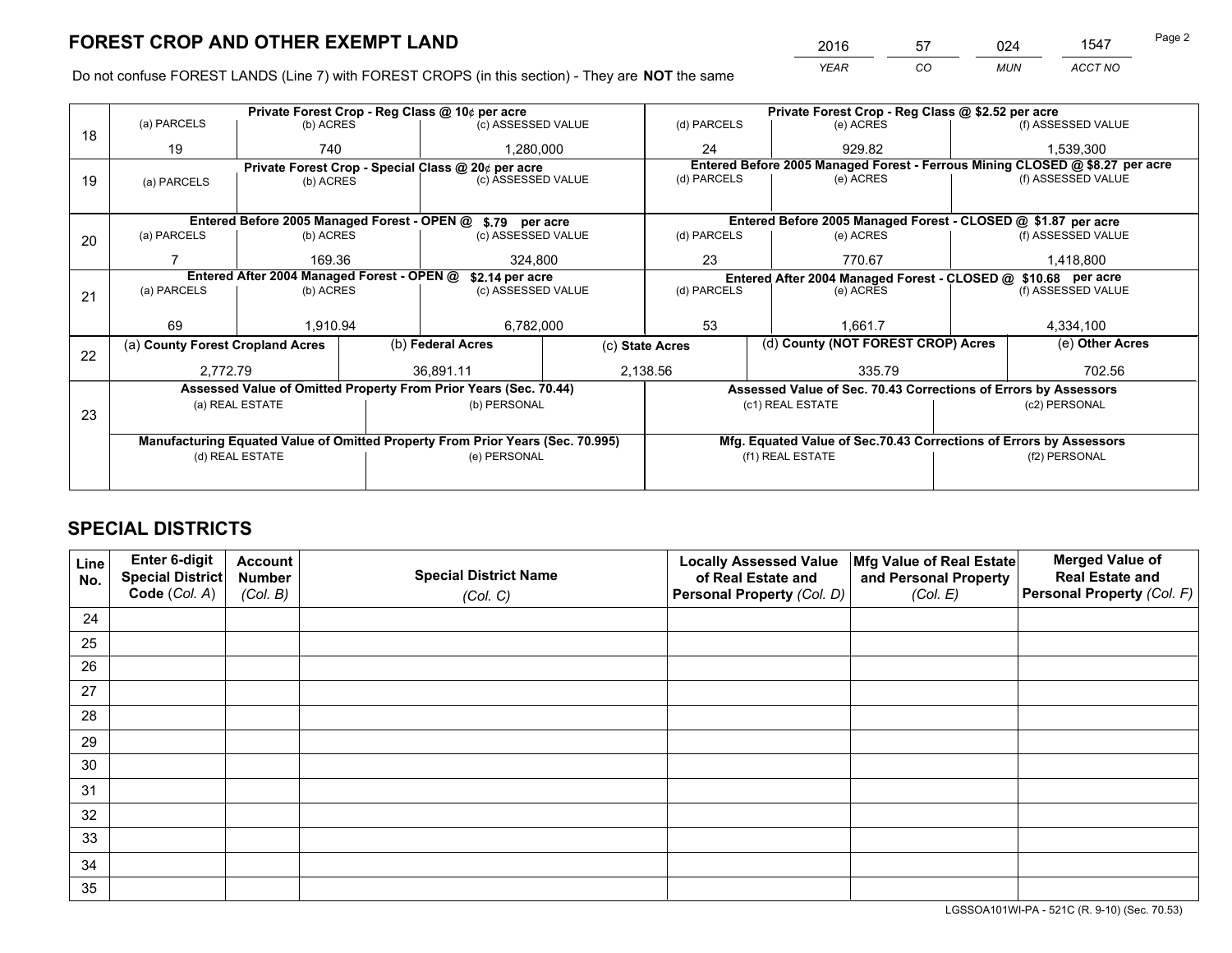|                 |                                                                 |                                             |                                                         | <b>YEAR</b>                                                                       | CO<br><b>MUN</b>                                              | ACCT NO                                                                        |  |  |  |  |  |
|-----------------|-----------------------------------------------------------------|---------------------------------------------|---------------------------------------------------------|-----------------------------------------------------------------------------------|---------------------------------------------------------------|--------------------------------------------------------------------------------|--|--|--|--|--|
| Line<br>No.     | <b>Enter 6-digit</b><br><b>School District</b><br>Code (Col. A) | <b>Account</b><br><b>Number</b><br>(Col. B) | <b>School District Name</b><br>(Col. C)                 | <b>Locally Assessed Value</b><br>of Real Estate and<br>Personal Property (Col. D) | Mfg Value of Real Estate<br>and Personal Property<br>(Col. E) | <b>Merged Value of</b><br><b>Real Estate and</b><br>Personal Property (Col. F) |  |  |  |  |  |
|                 | A. SCHOOL DISTRICTS (K-8 and K-12)                              |                                             |                                                         |                                                                                   |                                                               |                                                                                |  |  |  |  |  |
| 36              | 572478                                                          | 0339                                        | SCH D OF HAYWARD COMMUNITY                              | 368,696,700                                                                       | 221,500                                                       | 368,918,200                                                                    |  |  |  |  |  |
| 37              |                                                                 |                                             |                                                         |                                                                                   |                                                               |                                                                                |  |  |  |  |  |
| 38              |                                                                 |                                             |                                                         |                                                                                   |                                                               |                                                                                |  |  |  |  |  |
| 39              |                                                                 |                                             |                                                         |                                                                                   |                                                               |                                                                                |  |  |  |  |  |
| 40              |                                                                 |                                             |                                                         |                                                                                   |                                                               |                                                                                |  |  |  |  |  |
| 41<br>42        |                                                                 |                                             |                                                         |                                                                                   |                                                               |                                                                                |  |  |  |  |  |
| 43              |                                                                 |                                             |                                                         |                                                                                   |                                                               |                                                                                |  |  |  |  |  |
| 44              |                                                                 |                                             |                                                         |                                                                                   |                                                               |                                                                                |  |  |  |  |  |
| 45              |                                                                 |                                             |                                                         |                                                                                   |                                                               |                                                                                |  |  |  |  |  |
| $\overline{46}$ |                                                                 |                                             |                                                         |                                                                                   |                                                               |                                                                                |  |  |  |  |  |
| 47              |                                                                 |                                             |                                                         |                                                                                   |                                                               |                                                                                |  |  |  |  |  |
| 48              |                                                                 |                                             |                                                         |                                                                                   |                                                               |                                                                                |  |  |  |  |  |
| 49              |                                                                 |                                             |                                                         |                                                                                   |                                                               |                                                                                |  |  |  |  |  |
| 50              |                                                                 |                                             | TOTAL ASSESSED VALUE OF SCHOOL DISTRICTS (K-8 and K-12) | 368,696,700                                                                       | 221,500                                                       | 368,918,200                                                                    |  |  |  |  |  |
|                 | <b>B.</b><br><b>UNION HIGH SCHOOL DISTRICTS</b>                 |                                             |                                                         |                                                                                   |                                                               |                                                                                |  |  |  |  |  |
| 51              |                                                                 |                                             |                                                         |                                                                                   |                                                               |                                                                                |  |  |  |  |  |
| 52              |                                                                 |                                             |                                                         |                                                                                   |                                                               |                                                                                |  |  |  |  |  |
| 53              |                                                                 |                                             |                                                         |                                                                                   |                                                               |                                                                                |  |  |  |  |  |
| 54              |                                                                 |                                             |                                                         |                                                                                   |                                                               |                                                                                |  |  |  |  |  |
| 55              |                                                                 |                                             | TOTAL ASSESSED VALUE OF UNION HIGH SCHOOLS              |                                                                                   |                                                               |                                                                                |  |  |  |  |  |
|                 | C.<br><b>TECHNICAL COLLEGE DISTRICTS</b>                        |                                             |                                                         |                                                                                   |                                                               |                                                                                |  |  |  |  |  |
| 56              | 001700                                                          | 0016                                        | WISCONSIN INDIANHEAD TECH COLLEGE SHEL                  | 368,696,700                                                                       | 221,500                                                       | 368,918,200                                                                    |  |  |  |  |  |
| 57<br>58        |                                                                 |                                             |                                                         |                                                                                   |                                                               |                                                                                |  |  |  |  |  |
| 59              |                                                                 |                                             | TOTAL ASSESSED VALUE OF TECHNICAL COLLEGES              | 368,696,700                                                                       | 221,500                                                       | 368,918,200                                                                    |  |  |  |  |  |
|                 |                                                                 |                                             |                                                         |                                                                                   |                                                               |                                                                                |  |  |  |  |  |

57

024

## *I hereby certify, to the best of my knowledge and belief, this form is complete and correct.*

**SCHOOL DISTRICTS**

| Print name of preparer | Title                    |                | Date (MM / DD / CCYY) |
|------------------------|--------------------------|----------------|-----------------------|
|                        |                          |                |                       |
| Signature of preparer  | Contact Telephone Number | E-mail address |                       |
|                        | $\overline{\phantom{0}}$ |                |                       |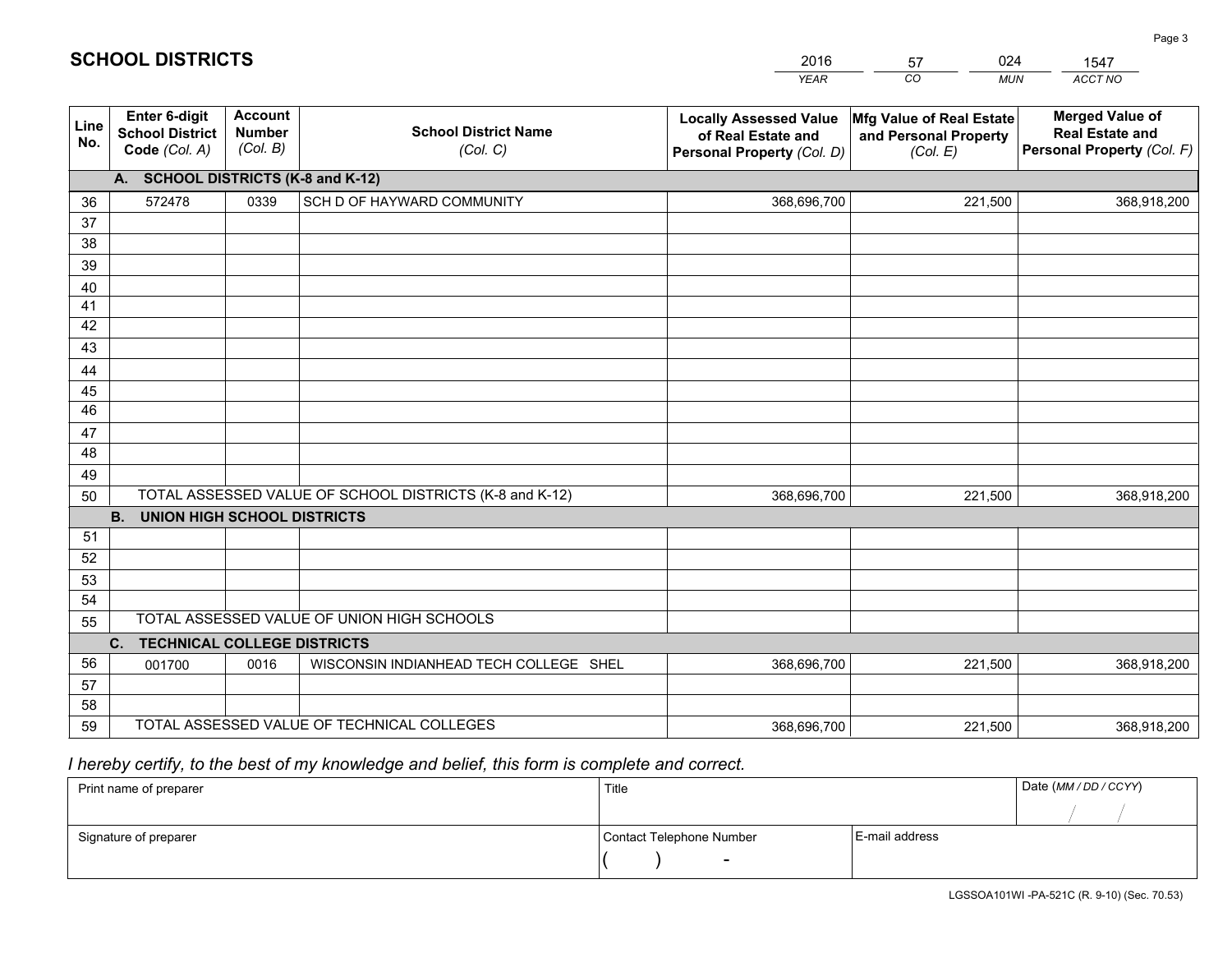#### **HIGHLIGHTS**

- 1. Complete the Statement of Assessment after the Board of Review. Reflect any changes made there.
- 2. Use black ink to complete.
- 3. Line 16 must equal Line 50, Col D.
- 4. Line 55 must equal the total of K-8 schools listed on lines 36-49. Do not include K-12 schools in this comparision.
- 5. Line 59, Col. D must equal Line 16.
- 6. Special District, School District and Technical College District values must include both real estate and personal property. Examples of Special districts are: town sanitary districts, public inland lake protection and rehabilitation districts, and metropolitan sewerage districts.
- 7. DO NOT INCLUDE Manufacturing property values.DOR will print these values on the final SOA.

KATHY MCCOY

TOWN OF ROUND LAKE 10625 N COUNTY RD A HAYWARD, WI 54843 - 3400

KATHY MCCOY<br>TOWN OF ROUND LAKE 10625 N COUNTY RD A HAYWARD, WI 54843 - 3400

 8. Accuracy of this form is very important. The values reported directly affect the equalized value DOR calculates for school and special districts.

#### **Page 1:**

 If not prefilled, enter the tax year,county and municipal code,municipal type, municipal name and county name on the top of form.

Check the Amended box, if filing an amended / corrected SOA.

 Report the parcel count, acres and assessed value of taxable general property, total parcel count, (real and personal), total acres, and values from final figures set by the Board of Review.

- A. Real Estate land and improvements (buildings, etc.) is reported on lines 1 8, total line 9.
- B. Personal Property is reported on lines 11 14, Column D, total line 15.
- C. To complete this report, use the computer produced summary of the assessment roll that shows these amounts.
- D. Use whole numbers only.
- E. Add each line across and each column down to verify entries.

### **Page 2:**

- A. Report Special Items (not subject to general property tax).
- 1. Private Forest Croplands and Managed Forest Lands are reported on lines 18,19, 20 and 21. Be sure to report assessed values **NOT** taxes.
- 2. You should have copies of the orders of entry, orders of withdrawal, etc., to update your assessment roll.
	- 3. Show hundredths of acres (e.g. 39.75).
- 4. Tax exempt lands are reported on line 22.
- 5. Omitted property and sec. 70.43, Wis. Stats., corrections of errors by assessor are reported on line 23. Report real estate and personal property separately. These should be for **prior years**, not something found on the current assessment roll after the board of review.
- B. Special District (Lines 24-35) Include the value of both real and personal property.
- The Department of Revenue (DOR) preprints much of the information regarding names and codes for schools, special districts,etc. If a district is not listed, enter the name and value only, DOR will enter the proper code.

## **Page 3 School Districts:**

Include the value of both real and personal property.

Report School District (regular, elementary, union high school, and technical college).

- 1. Regular (K-12) and Elementary (K-8) school values are reported on lines 36-49, total on line 50.
- 2. Union High School (UHS) (use only if elementary schools are listed on lines 36-49) are reported on lines 51-54. UHS total value (line 55) must equal to the total **elementary school** values reported on lines 36-49. Do notinclude K-12 schools in this comparison.
- 3. Technical College values are reported on lines 56-58, total on line 59.
- 4. Use the computer summary that shows these amounts to complete this report.

#### **This form is due the second Monday in June. File this report only after your Board of Review is complete.**

 *If you have questions: Return forms to:*

Fax number: (608) 264-6887 PO Box 8971

 Email: lgs@revenue.wi.gov Wisconsin Department of Revenue Call: (608) 261-5341 Local Government Services Section 6-97Madison WI 53708-8971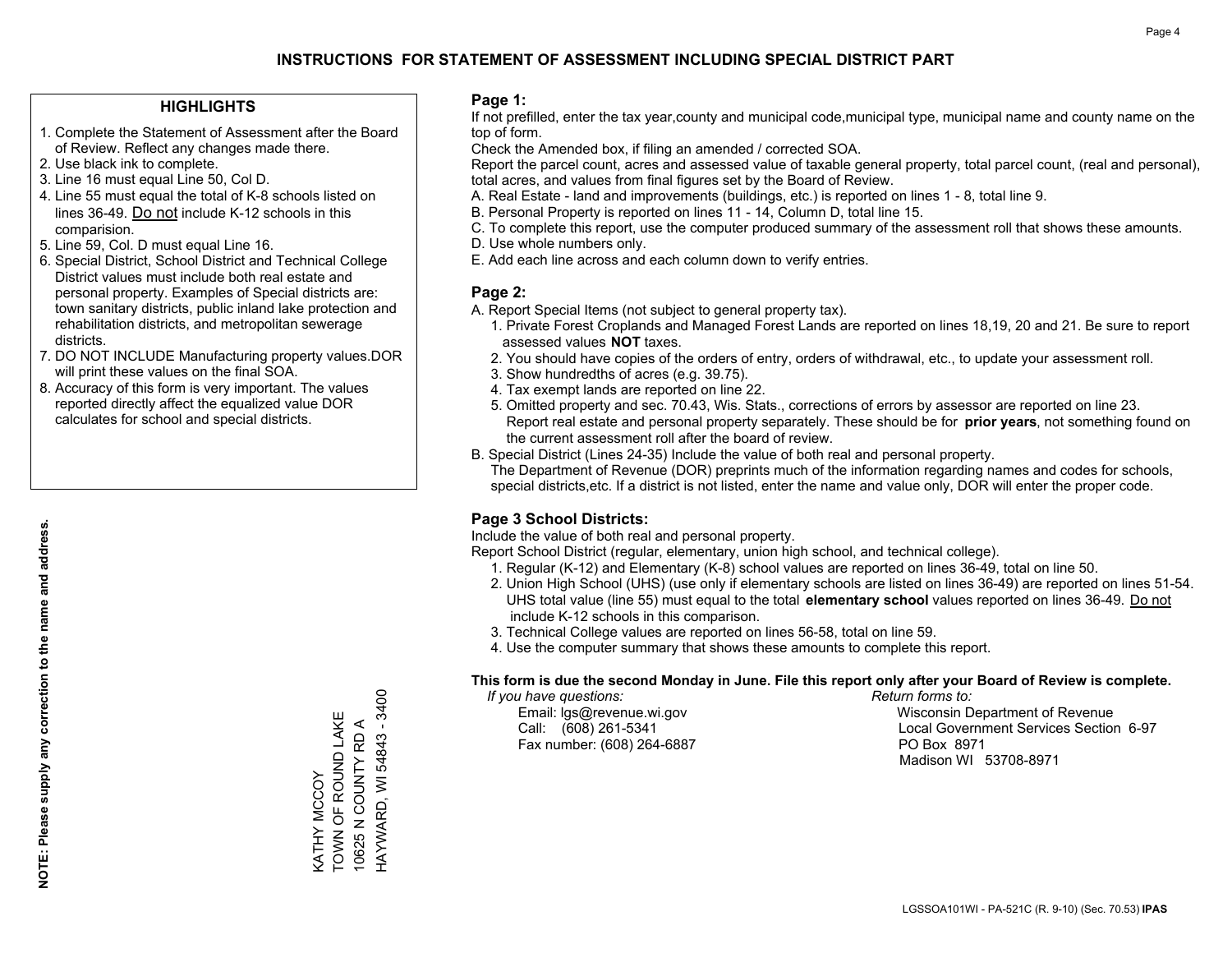**STATEMENT OF ASSESSMENT FOR 2016** 

| 57  | 026. | 1548    |
|-----|------|---------|
| CO. | MUN. | ACCT NO |

|                | <b>FOR</b><br><b>TOWN OF</b><br>Town - Village - City                                                                                                                                        | OF | <b>SAND LAKE</b><br><b>Municipality Name</b> |                                                     | <b>SAWYER COUNTY</b><br><b>County Name</b> |                                |                                        | <b>WHEN COMPLETING THIS DOCUMENT</b><br>DO NOT WRITE OVER X's OR IN SHADED AREAS |
|----------------|----------------------------------------------------------------------------------------------------------------------------------------------------------------------------------------------|----|----------------------------------------------|-----------------------------------------------------|--------------------------------------------|--------------------------------|----------------------------------------|----------------------------------------------------------------------------------|
| Line           | <b>REAL ESTATE</b><br>(See Lines 18 - 22 for                                                                                                                                                 |    |                                              | PARCEL COUNT<br>TOTAL LAND MPROVEMENTS NUMBERS ONLY |                                            | <b>VALUE OF</b><br><b>LAND</b> | <b>VALUE OF</b><br><b>IMPROVEMENTS</b> | <b>TOTAL VALUE OF LAND</b><br>AND IMPROVEMENTS                                   |
| No.            | other Real Estate)                                                                                                                                                                           |    | Col. A                                       | Col. B                                              | Col. C                                     | Col. D                         | Col. E                                 | Col. F                                                                           |
|                | <b>RESIDENTIAL - Class 1</b>                                                                                                                                                                 |    | 1,715                                        | 1,260                                               | 2,728                                      | 234,344,800                    | 143,414,400                            | 377,759,200                                                                      |
| 2              | <b>COMMERCIAL - Class 2</b>                                                                                                                                                                  |    | 134                                          | 120                                                 | 124                                        | 3,285,900                      | 5,144,600                              | 8,430,500                                                                        |
| 3              | <b>MANUFACTURING - Class 3</b>                                                                                                                                                               |    | $\Omega$                                     | $\Omega$                                            | $\Omega$                                   | 0                              | $\Omega$                               | $\Omega$                                                                         |
| 4              | <b>AGRICULTURAL - Class 4</b>                                                                                                                                                                |    | 162                                          |                                                     | 3,588                                      | 473,400                        |                                        | 473,400                                                                          |
| 5              | UNDEVELOPED - Class 5                                                                                                                                                                        |    | 241                                          |                                                     | 2,460                                      | 715,500                        |                                        | 715,500                                                                          |
| 6              | AGRICULTURAL FOREST - Class 5m                                                                                                                                                               |    | 73                                           |                                                     | 811                                        | 771,100                        |                                        | 771,100                                                                          |
| $\overline{7}$ | FOREST LANDS - Class 6                                                                                                                                                                       |    | 413                                          |                                                     | 8,646                                      | 13,990,800                     |                                        | 13,990,800                                                                       |
| 8              | OTHER - Class 7                                                                                                                                                                              |    | 27                                           | 27                                                  | 70                                         | 119,000                        | 1,663,100                              | 1,782,100                                                                        |
| 9              | TOTAL - ALL COLUMNS                                                                                                                                                                          |    | 2,765                                        | 1,407                                               | 18,427                                     | 253,700,500                    | 150,222,100                            | 403,922,600                                                                      |
| 10             | NUMBER OF PERSONAL PROPERTY ACCOUNTS IN ROLL                                                                                                                                                 |    |                                              |                                                     | 72                                         | <b>LOCALLY ASSESSED</b>        | <b>MANUFACTURING</b>                   | <b>MERGED</b>                                                                    |
| 11             | BOATS AND OTHER WATERCRAFT NOT EXEMPT - Code 1                                                                                                                                               |    |                                              |                                                     |                                            | 1,200                          | $\Omega$                               | 1,200                                                                            |
| 12             | MACHINERY, TOOLS AND PATTERNS - Code 2                                                                                                                                                       |    |                                              |                                                     |                                            | 354,700                        | 0                                      | 354,700                                                                          |
| 13             | FURNITURE, FIXTURES AND EQUIPMENT - Code 3                                                                                                                                                   |    |                                              |                                                     |                                            | 184,100                        | 0                                      | 184,100                                                                          |
| 14             | ALL OTHER PERSONAL PROPERTY NOT EXEMPT - Codes 4A, 4B, 4C                                                                                                                                    |    |                                              |                                                     |                                            | 2,352,300                      | $\Omega$                               | 2,352,300                                                                        |
| 15             | TOTAL OF PERSONAL PROPERTY NOT EXEMPT (Total of Lines 11-14)                                                                                                                                 |    |                                              |                                                     |                                            | 2,892,300                      | 0                                      | 2,892,300                                                                        |
| 16             | AGGREGATE ASSESSED VALUE OF ALL PROPERTY SUBJECT TO THE GENERAL PROPERTY TAX (Total of Lines 9F and 15F)<br>MUST EQUAL TOTAL VALUE OF THE SCHOOL DISTRICTS (K-12 PLUS K-8) - Line 50, Col. F |    |                                              |                                                     |                                            |                                |                                        | 406,814,900                                                                      |
| 17             | Name of Assessor<br>Telephone #<br><b>BOARD OF REVIEW</b><br>DATE OF FINAL ADJOURNMENT<br>11/05/2016<br><b>BEN AND DOUG KURTZWEIL</b>                                                        |    |                                              |                                                     |                                            |                                |                                        | (715) 462-9679                                                                   |

REMARKS

The Assessment Ratio to be used in calculating the estimated Fair Market Value on tax bills for this tax district is 1.078452991

This ratio should be used to convert assessed values to "Calculate Equalized Values" in Step 1 of the Lottery and Gaming Credit Calculations.<br>This ratio should be used in the "Computation of Tax Equivalent" schedule of the Commission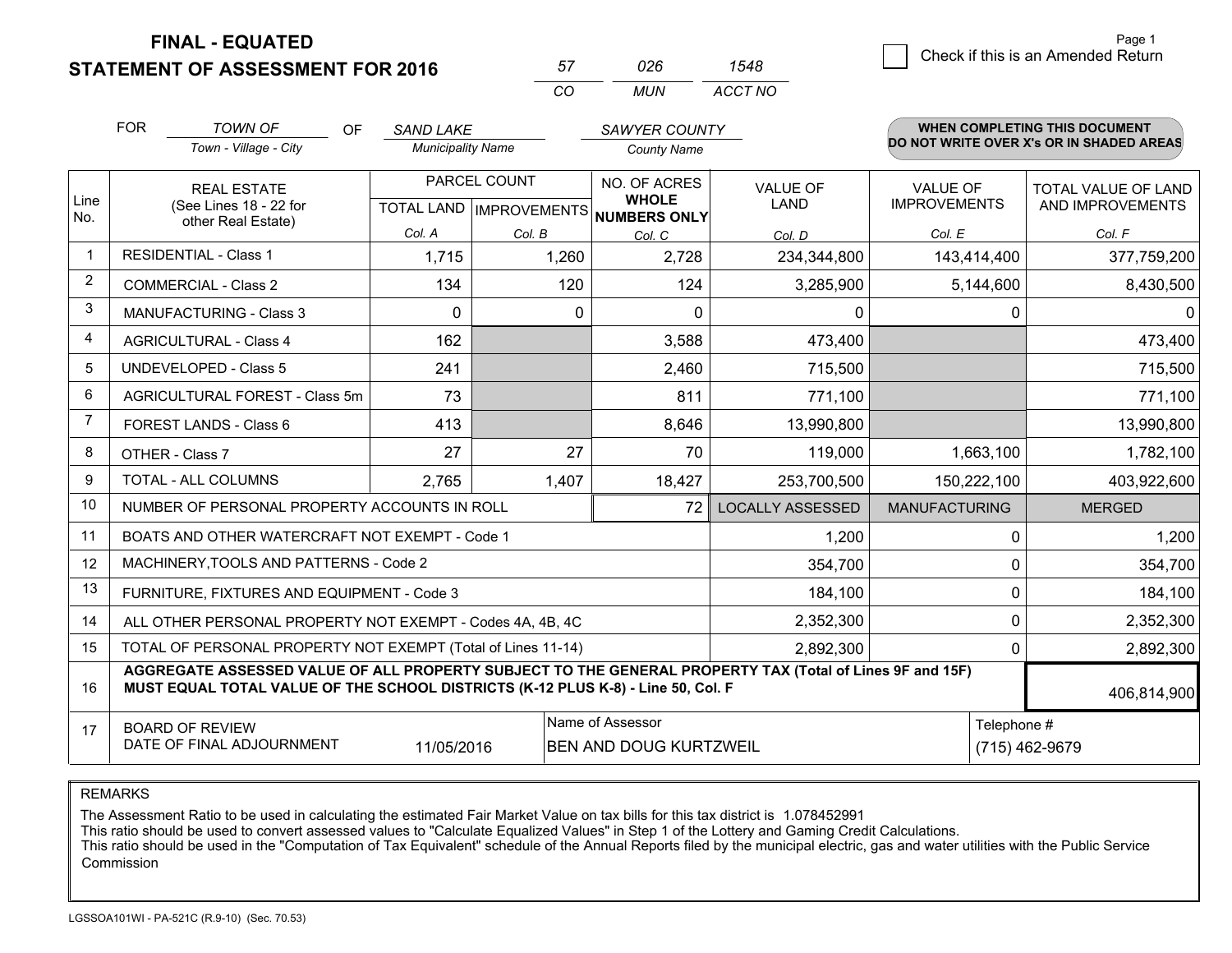*YEAR CO MUN ACCT NO* <sup>2016</sup> <sup>57</sup> <sup>026</sup> <sup>1548</sup> Page 2

Do not confuse FOREST LANDS (Line 7) with FOREST CROPS (in this section) - They are **NOT** the same

|    |                                                               |                 |  | Private Forest Crop - Reg Class @ 10¢ per acre                                 |                 | Private Forest Crop - Reg Class @ \$2.52 per acre                            |                                                                    |                                    |           |                    |  |
|----|---------------------------------------------------------------|-----------------|--|--------------------------------------------------------------------------------|-----------------|------------------------------------------------------------------------------|--------------------------------------------------------------------|------------------------------------|-----------|--------------------|--|
| 18 | (a) PARCELS                                                   | (b) ACRES       |  | (c) ASSESSED VALUE                                                             |                 | (d) PARCELS                                                                  | (e) ACRES                                                          |                                    |           | (f) ASSESSED VALUE |  |
|    |                                                               |                 |  |                                                                                |                 | 38                                                                           | 1.513.63                                                           |                                    |           | 1,659,700          |  |
|    | Private Forest Crop - Special Class @ 20¢ per acre            |                 |  |                                                                                |                 | Entered Before 2005 Managed Forest - Ferrous Mining CLOSED @ \$8.27 per acre |                                                                    |                                    |           |                    |  |
| 19 | (a) PARCELS                                                   | (b) ACRES       |  | (c) ASSESSED VALUE                                                             |                 | (d) PARCELS                                                                  | (e) ACRES                                                          |                                    |           | (f) ASSESSED VALUE |  |
|    |                                                               |                 |  |                                                                                |                 |                                                                              |                                                                    |                                    |           |                    |  |
|    |                                                               |                 |  | Entered Before 2005 Managed Forest - OPEN @ \$.79 per acre                     |                 |                                                                              | Entered Before 2005 Managed Forest - CLOSED @ \$1.87 per acre      |                                    |           |                    |  |
| 20 | (a) PARCELS                                                   | (b) ACRES       |  | (c) ASSESSED VALUE                                                             |                 | (d) PARCELS                                                                  | (e) ACRES                                                          |                                    |           | (f) ASSESSED VALUE |  |
|    | 19                                                            | 654.7           |  | 1,511,800                                                                      |                 | 20<br>581.78                                                                 |                                                                    |                                    | 1,083,700 |                    |  |
|    | Entered After 2004 Managed Forest - OPEN @<br>\$2.14 per acre |                 |  |                                                                                |                 |                                                                              | Entered After 2004 Managed Forest - CLOSED @ \$10.68 per acre      |                                    |           |                    |  |
| 21 | (a) PARCELS                                                   | (b) ACRES       |  | (c) ASSESSED VALUE                                                             |                 | (d) PARCELS                                                                  |                                                                    | (e) ACRES                          |           | (f) ASSESSED VALUE |  |
|    |                                                               |                 |  |                                                                                |                 |                                                                              |                                                                    |                                    |           |                    |  |
|    | 12                                                            | 155.86          |  | 1,026,800                                                                      |                 | 16<br>312.57                                                                 |                                                                    |                                    | 794,600   |                    |  |
| 22 | (a) County Forest Cropland Acres                              |                 |  | (b) Federal Acres                                                              | (c) State Acres |                                                                              |                                                                    | (d) County (NOT FOREST CROP) Acres |           | (e) Other Acres    |  |
|    | 2,294.69                                                      |                 |  | 720.64                                                                         |                 | 703.02                                                                       |                                                                    | 255.9                              |           | 4,362.6            |  |
|    |                                                               |                 |  | Assessed Value of Omitted Property From Prior Years (Sec. 70.44)               |                 |                                                                              | Assessed Value of Sec. 70.43 Corrections of Errors by Assessors    |                                    |           |                    |  |
|    |                                                               | (a) REAL ESTATE |  | (b) PERSONAL                                                                   |                 |                                                                              | (c1) REAL ESTATE                                                   |                                    |           | (c2) PERSONAL      |  |
| 23 |                                                               |                 |  |                                                                                |                 |                                                                              |                                                                    |                                    |           |                    |  |
|    |                                                               |                 |  | Manufacturing Equated Value of Omitted Property From Prior Years (Sec. 70.995) |                 |                                                                              | Mfg. Equated Value of Sec.70.43 Corrections of Errors by Assessors |                                    |           |                    |  |
|    |                                                               | (d) REAL ESTATE |  | (e) PERSONAL                                                                   |                 |                                                                              | (f1) REAL ESTATE                                                   | (f2) PERSONAL                      |           |                    |  |
|    |                                                               |                 |  |                                                                                |                 |                                                                              |                                                                    |                                    |           |                    |  |

## **SPECIAL DISTRICTS**

| Line<br>No. | Enter 6-digit<br>Special District<br>Code (Col. A) | <b>Account</b><br><b>Number</b><br>(Col. B) | <b>Special District Name</b><br>(Col. C) | <b>Locally Assessed Value</b><br>of Real Estate and<br>Personal Property (Col. D) | Mfg Value of Real Estate<br>and Personal Property<br>(Col. E) | <b>Merged Value of</b><br><b>Real Estate and</b><br>Personal Property (Col. F) |
|-------------|----------------------------------------------------|---------------------------------------------|------------------------------------------|-----------------------------------------------------------------------------------|---------------------------------------------------------------|--------------------------------------------------------------------------------|
| 24          | 657020                                             | 0422                                        | <b>STONE LAKE SANITARY DISTRICT</b>      | 7,212,500                                                                         |                                                               | 7,212,500                                                                      |
| 25          |                                                    |                                             |                                          |                                                                                   |                                                               |                                                                                |
| 26          |                                                    |                                             |                                          |                                                                                   |                                                               |                                                                                |
| 27          |                                                    |                                             |                                          |                                                                                   |                                                               |                                                                                |
| 28          |                                                    |                                             |                                          |                                                                                   |                                                               |                                                                                |
| 29          |                                                    |                                             |                                          |                                                                                   |                                                               |                                                                                |
| 30          |                                                    |                                             |                                          |                                                                                   |                                                               |                                                                                |
| 31          |                                                    |                                             |                                          |                                                                                   |                                                               |                                                                                |
| 32          |                                                    |                                             |                                          |                                                                                   |                                                               |                                                                                |
| 33          |                                                    |                                             |                                          |                                                                                   |                                                               |                                                                                |
| 34          |                                                    |                                             |                                          |                                                                                   |                                                               |                                                                                |
| 35          |                                                    |                                             |                                          |                                                                                   |                                                               |                                                                                |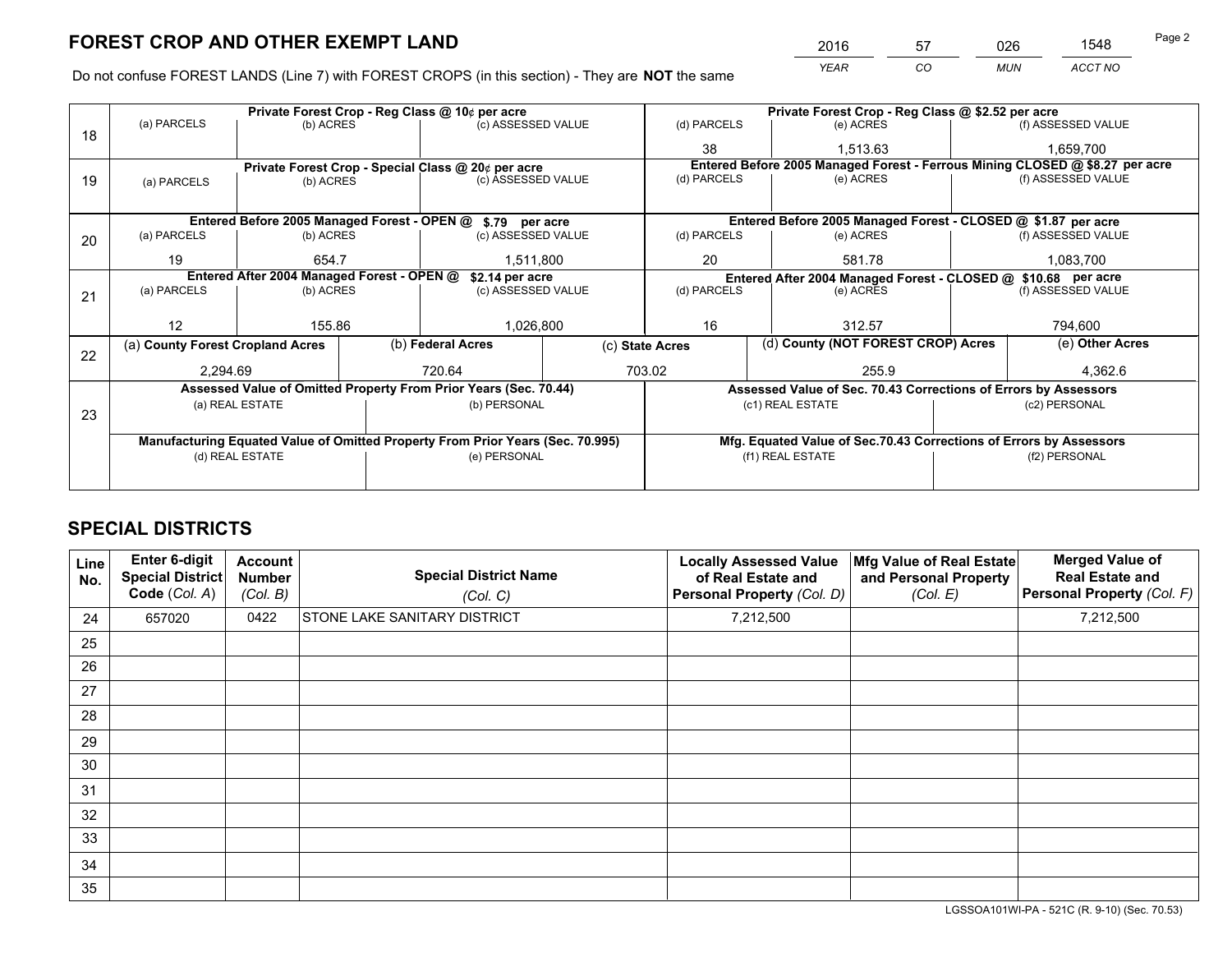|             |                                                          |                                                                                        |                                                         | <b>YEAR</b>                                                                       | CO<br><b>MUN</b>                                              | ACCT NO                                                                        |
|-------------|----------------------------------------------------------|----------------------------------------------------------------------------------------|---------------------------------------------------------|-----------------------------------------------------------------------------------|---------------------------------------------------------------|--------------------------------------------------------------------------------|
| Line<br>No. | Enter 6-digit<br><b>School District</b><br>Code (Col. A) | <b>Account</b><br><b>School District Name</b><br><b>Number</b><br>(Col. B)<br>(Col. C) |                                                         | <b>Locally Assessed Value</b><br>of Real Estate and<br>Personal Property (Col. D) | Mfg Value of Real Estate<br>and Personal Property<br>(Col. E) | <b>Merged Value of</b><br><b>Real Estate and</b><br>Personal Property (Col. F) |
|             | A. SCHOOL DISTRICTS (K-8 and K-12)                       |                                                                                        |                                                         |                                                                                   |                                                               |                                                                                |
| 36          | 572478                                                   | 0339                                                                                   | SCH D OF HAYWARD COMMUNITY                              | 380,806,000                                                                       |                                                               | 380,806,000                                                                    |
| 37          | 650441                                                   | 0390                                                                                   | SCH D OF BIRCHWOOD                                      | 26,008,900                                                                        |                                                               | 26,008,900                                                                     |
| 38          |                                                          |                                                                                        |                                                         |                                                                                   |                                                               |                                                                                |
| 39          |                                                          |                                                                                        |                                                         |                                                                                   |                                                               |                                                                                |
| 40          |                                                          |                                                                                        |                                                         |                                                                                   |                                                               |                                                                                |
| 41          |                                                          |                                                                                        |                                                         |                                                                                   |                                                               |                                                                                |
| 42          |                                                          |                                                                                        |                                                         |                                                                                   |                                                               |                                                                                |
| 43          |                                                          |                                                                                        |                                                         |                                                                                   |                                                               |                                                                                |
| 44          |                                                          |                                                                                        |                                                         |                                                                                   |                                                               |                                                                                |
| 45<br>46    |                                                          |                                                                                        |                                                         |                                                                                   |                                                               |                                                                                |
|             |                                                          |                                                                                        |                                                         |                                                                                   |                                                               |                                                                                |
| 47<br>48    |                                                          |                                                                                        |                                                         |                                                                                   |                                                               |                                                                                |
| 49          |                                                          |                                                                                        |                                                         |                                                                                   |                                                               |                                                                                |
| 50          |                                                          |                                                                                        | TOTAL ASSESSED VALUE OF SCHOOL DISTRICTS (K-8 and K-12) | 406,814,900                                                                       |                                                               | 406,814,900                                                                    |
|             | <b>B.</b><br><b>UNION HIGH SCHOOL DISTRICTS</b>          |                                                                                        |                                                         |                                                                                   |                                                               |                                                                                |
| 51          |                                                          |                                                                                        |                                                         |                                                                                   |                                                               |                                                                                |
| 52          |                                                          |                                                                                        |                                                         |                                                                                   |                                                               |                                                                                |
| 53          |                                                          |                                                                                        |                                                         |                                                                                   |                                                               |                                                                                |
| 54          |                                                          |                                                                                        |                                                         |                                                                                   |                                                               |                                                                                |
| 55          |                                                          |                                                                                        | TOTAL ASSESSED VALUE OF UNION HIGH SCHOOLS              |                                                                                   |                                                               |                                                                                |
|             | <b>TECHNICAL COLLEGE DISTRICTS</b><br>C.                 |                                                                                        |                                                         |                                                                                   |                                                               |                                                                                |
| 56          | 001700                                                   | 0016                                                                                   | WISCONSIN INDIANHEAD TECH COLLEGE SHEL                  | 406,814,900                                                                       |                                                               | 406,814,900                                                                    |
| 57          |                                                          |                                                                                        |                                                         |                                                                                   |                                                               |                                                                                |
| 58          |                                                          |                                                                                        |                                                         |                                                                                   |                                                               |                                                                                |
| 59          |                                                          |                                                                                        | TOTAL ASSESSED VALUE OF TECHNICAL COLLEGES              | 406,814,900                                                                       |                                                               | 406,814,900                                                                    |

57

026

 *I hereby certify, to the best of my knowledge and belief, this form is complete and correct.*

**SCHOOL DISTRICTS**

| Print name of preparer | Title                    |                | Date (MM / DD / CCYY) |
|------------------------|--------------------------|----------------|-----------------------|
|                        |                          |                |                       |
| Signature of preparer  | Contact Telephone Number | E-mail address |                       |
|                        | $\overline{\phantom{0}}$ |                |                       |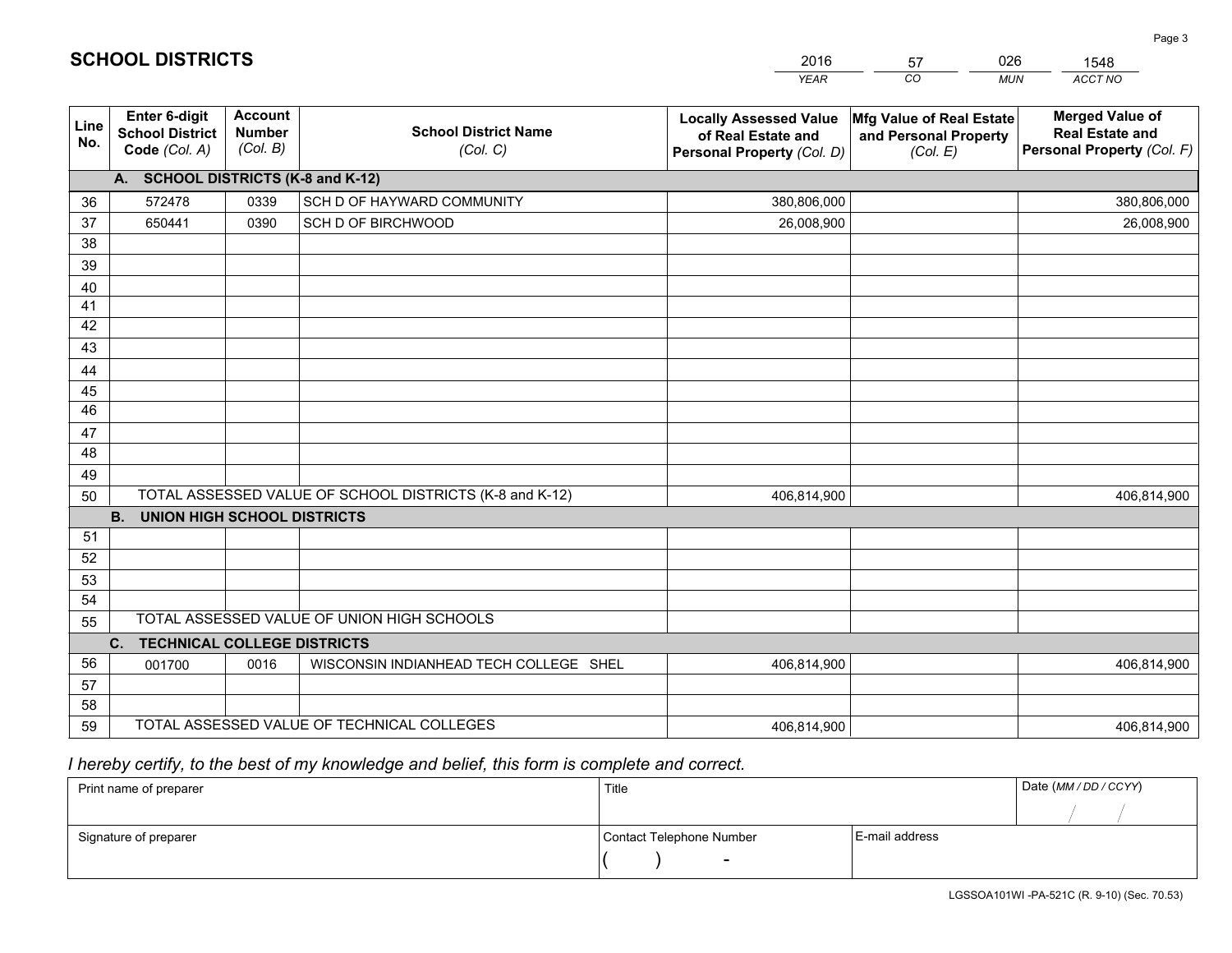#### **HIGHLIGHTS**

- 1. Complete the Statement of Assessment after the Board of Review. Reflect any changes made there.
- 2. Use black ink to complete.
- 3. Line 16 must equal Line 50, Col D.
- 4. Line 55 must equal the total of K-8 schools listed on lines 36-49. Do not include K-12 schools in this comparision.
- 5. Line 59, Col. D must equal Line 16.
- 6. Special District, School District and Technical College District values must include both real estate and personal property. Examples of Special districts are: town sanitary districts, public inland lake protection and rehabilitation districts, and metropolitan sewerage districts.
- 7. DO NOT INCLUDE Manufacturing property values.DOR will print these values on the final SOA.

ELAINE NYBERG TOWN OF SAND LAKE

ELAINE NYBERG<br>TOWN OF SAND LAKE

P O BOX 6

 $\mathbf{a}$ 

 $O$  BOX  $6$ 

STONE LAKE, WI 54876 - 0006

STONE LAKE, WI 54876 - 0006

 8. Accuracy of this form is very important. The values reported directly affect the equalized value DOR calculates for school and special districts.

#### **Page 1:**

 If not prefilled, enter the tax year,county and municipal code,municipal type, municipal name and county name on the top of form.

Check the Amended box, if filing an amended / corrected SOA.

 Report the parcel count, acres and assessed value of taxable general property, total parcel count, (real and personal), total acres, and values from final figures set by the Board of Review.

- A. Real Estate land and improvements (buildings, etc.) is reported on lines 1 8, total line 9.
- B. Personal Property is reported on lines 11 14, Column D, total line 15.
- C. To complete this report, use the computer produced summary of the assessment roll that shows these amounts.
- D. Use whole numbers only.
- E. Add each line across and each column down to verify entries.

#### **Page 2:**

- A. Report Special Items (not subject to general property tax).
- 1. Private Forest Croplands and Managed Forest Lands are reported on lines 18,19, 20 and 21. Be sure to report assessed values **NOT** taxes.
- 2. You should have copies of the orders of entry, orders of withdrawal, etc., to update your assessment roll.
	- 3. Show hundredths of acres (e.g. 39.75).
- 4. Tax exempt lands are reported on line 22.
- 5. Omitted property and sec. 70.43, Wis. Stats., corrections of errors by assessor are reported on line 23. Report real estate and personal property separately. These should be for **prior years**, not something found on the current assessment roll after the board of review.
- B. Special District (Lines 24-35) Include the value of both real and personal property.

 The Department of Revenue (DOR) preprints much of the information regarding names and codes for schools, special districts,etc. If a district is not listed, enter the name and value only, DOR will enter the proper code.

### **Page 3 School Districts:**

Include the value of both real and personal property.

Report School District (regular, elementary, union high school, and technical college).

- 1. Regular (K-12) and Elementary (K-8) school values are reported on lines 36-49, total on line 50.
- 2. Union High School (UHS) (use only if elementary schools are listed on lines 36-49) are reported on lines 51-54. UHS total value (line 55) must equal to the total **elementary school** values reported on lines 36-49. Do notinclude K-12 schools in this comparison.
- 3. Technical College values are reported on lines 56-58, total on line 59.
- 4. Use the computer summary that shows these amounts to complete this report.

#### **This form is due the second Monday in June. File this report only after your Board of Review is complete.**

 *If you have questions: Return forms to:*

Fax number: (608) 264-6887 PO Box 8971

 Email: lgs@revenue.wi.gov Wisconsin Department of Revenue Call: (608) 261-5341 Local Government Services Section 6-97Madison WI 53708-8971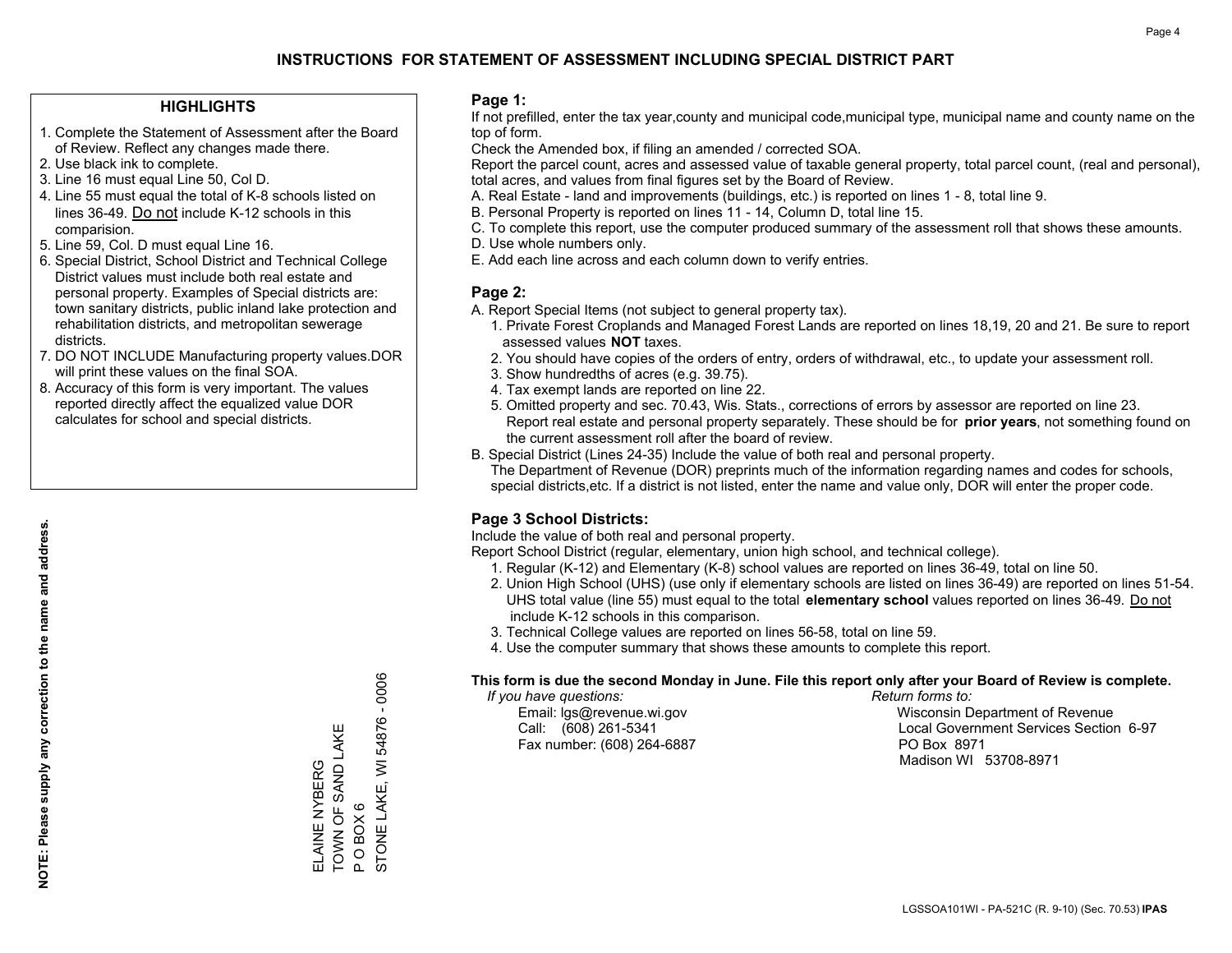**STATEMENT OF ASSESSMENT FOR 2016** 

| 57  | 028. | 1549    |
|-----|------|---------|
| CO. | MUN  | ACCT NO |

|                         | <b>FOR</b>                                                                                                                                                                                   | <b>TOWN OF</b><br>OF                           | <b>SPIDER LAKE</b><br><b>Municipality Name</b> |              | SAWYER COUNTY                                       |                         | WHEN COMPLETING THIS DOCUMENT<br>DO NOT WRITE OVER X's OR IN SHADED AREAS |                     |
|-------------------------|----------------------------------------------------------------------------------------------------------------------------------------------------------------------------------------------|------------------------------------------------|------------------------------------------------|--------------|-----------------------------------------------------|-------------------------|---------------------------------------------------------------------------|---------------------|
|                         |                                                                                                                                                                                              | Town - Village - City                          |                                                |              | <b>County Name</b>                                  |                         |                                                                           |                     |
| Line                    |                                                                                                                                                                                              | <b>REAL ESTATE</b>                             |                                                | PARCEL COUNT |                                                     | <b>VALUE OF</b>         | VALUE OF                                                                  | TOTAL VALUE OF LAND |
| No.                     |                                                                                                                                                                                              | (See Lines 18 - 22 for<br>other Real Estate)   |                                                |              | <b>WHOLE</b><br>TOTAL LAND MPROVEMENTS NUMBERS ONLY | <b>LAND</b>             | <b>IMPROVEMENTS</b>                                                       | AND IMPROVEMENTS    |
|                         |                                                                                                                                                                                              |                                                | Col. A                                         | Col. B       | Col. C                                              | Col. D                  | Col. E                                                                    | Col. F              |
| $\overline{1}$          |                                                                                                                                                                                              | <b>RESIDENTIAL - Class 1</b>                   | 1,125                                          | 874          | 2,820                                               | 136,499,400             | 114,453,300                                                               | 250,952,700         |
| $\overline{2}$          |                                                                                                                                                                                              | <b>COMMERCIAL - Class 2</b>                    | 34                                             | 28           | 262                                                 | 6,360,500               | 5,314,600                                                                 | 11,675,100          |
| 3                       |                                                                                                                                                                                              | <b>MANUFACTURING - Class 3</b>                 | $\Omega$                                       | 0            | $\Omega$                                            | 0                       | 0                                                                         | 0                   |
| $\overline{\mathbf{4}}$ |                                                                                                                                                                                              | <b>AGRICULTURAL - Class 4</b>                  | 19                                             |              | 630                                                 | 71,200                  |                                                                           | 71,200              |
| 5                       |                                                                                                                                                                                              | <b>UNDEVELOPED - Class 5</b>                   | 245                                            |              | 2,942                                               | 972,400                 |                                                                           | 972,400             |
| 6                       |                                                                                                                                                                                              | AGRICULTURAL FOREST - Class 5m                 | $\overline{2}$                                 |              | 28                                                  | 32,300                  |                                                                           | 32,300              |
| $\overline{7}$          |                                                                                                                                                                                              | FOREST LANDS - Class 6                         | 498                                            |              | 11,733                                              | 26,186,600              |                                                                           | 26,186,600          |
| 8                       |                                                                                                                                                                                              | OTHER - Class 7                                |                                                |              | 3                                                   | 15,500                  | 178,700                                                                   | 194,200             |
| 9                       |                                                                                                                                                                                              | TOTAL - ALL COLUMNS                            | 1,924                                          | 903          | 18,418                                              | 170,137,900             | 119,946,600                                                               | 290,084,500         |
| 10                      |                                                                                                                                                                                              | NUMBER OF PERSONAL PROPERTY ACCOUNTS IN ROLL   |                                                |              | 28                                                  | <b>LOCALLY ASSESSED</b> | <b>MANUFACTURING</b>                                                      | <b>MERGED</b>       |
| 11                      |                                                                                                                                                                                              | BOATS AND OTHER WATERCRAFT NOT EXEMPT - Code 1 |                                                |              |                                                     | 106,900                 | 0                                                                         | 106,900             |
| 12                      |                                                                                                                                                                                              | MACHINERY, TOOLS AND PATTERNS - Code 2         |                                                |              |                                                     | 34,700                  | 0                                                                         | 34,700              |
| 13                      |                                                                                                                                                                                              | FURNITURE, FIXTURES AND EQUIPMENT - Code 3     |                                                |              |                                                     | 184,200                 | $\mathbf{0}$                                                              | 184,200             |
| 14                      | ALL OTHER PERSONAL PROPERTY NOT EXEMPT - Codes 4A, 4B, 4C                                                                                                                                    | 0                                              | 126,800                                        |              |                                                     |                         |                                                                           |                     |
| 15                      | TOTAL OF PERSONAL PROPERTY NOT EXEMPT (Total of Lines 11-14)<br>452,600                                                                                                                      |                                                |                                                |              |                                                     |                         |                                                                           | 452,600             |
| 16                      | AGGREGATE ASSESSED VALUE OF ALL PROPERTY SUBJECT TO THE GENERAL PROPERTY TAX (Total of Lines 9F and 15F)<br>MUST EQUAL TOTAL VALUE OF THE SCHOOL DISTRICTS (K-12 PLUS K-8) - Line 50, Col. F |                                                |                                                |              |                                                     |                         | 290,537,100                                                               |                     |
| 17                      | Name of Assessor<br><b>BOARD OF REVIEW</b>                                                                                                                                                   |                                                |                                                |              |                                                     |                         | Telephone #                                                               |                     |
|                         | DATE OF FINAL ADJOURNMENT<br>06/20/2016<br><b>CLAUDE RIGLEMON</b>                                                                                                                            |                                                |                                                |              |                                                     |                         |                                                                           | (608) 378-3003      |

REMARKS

The Assessment Ratio to be used in calculating the estimated Fair Market Value on tax bills for this tax district is 1.003419479

This ratio should be used to convert assessed values to "Calculate Equalized Values" in Step 1 of the Lottery and Gaming Credit Calculations.<br>This ratio should be used in the "Computation of Tax Equivalent" schedule of the Commission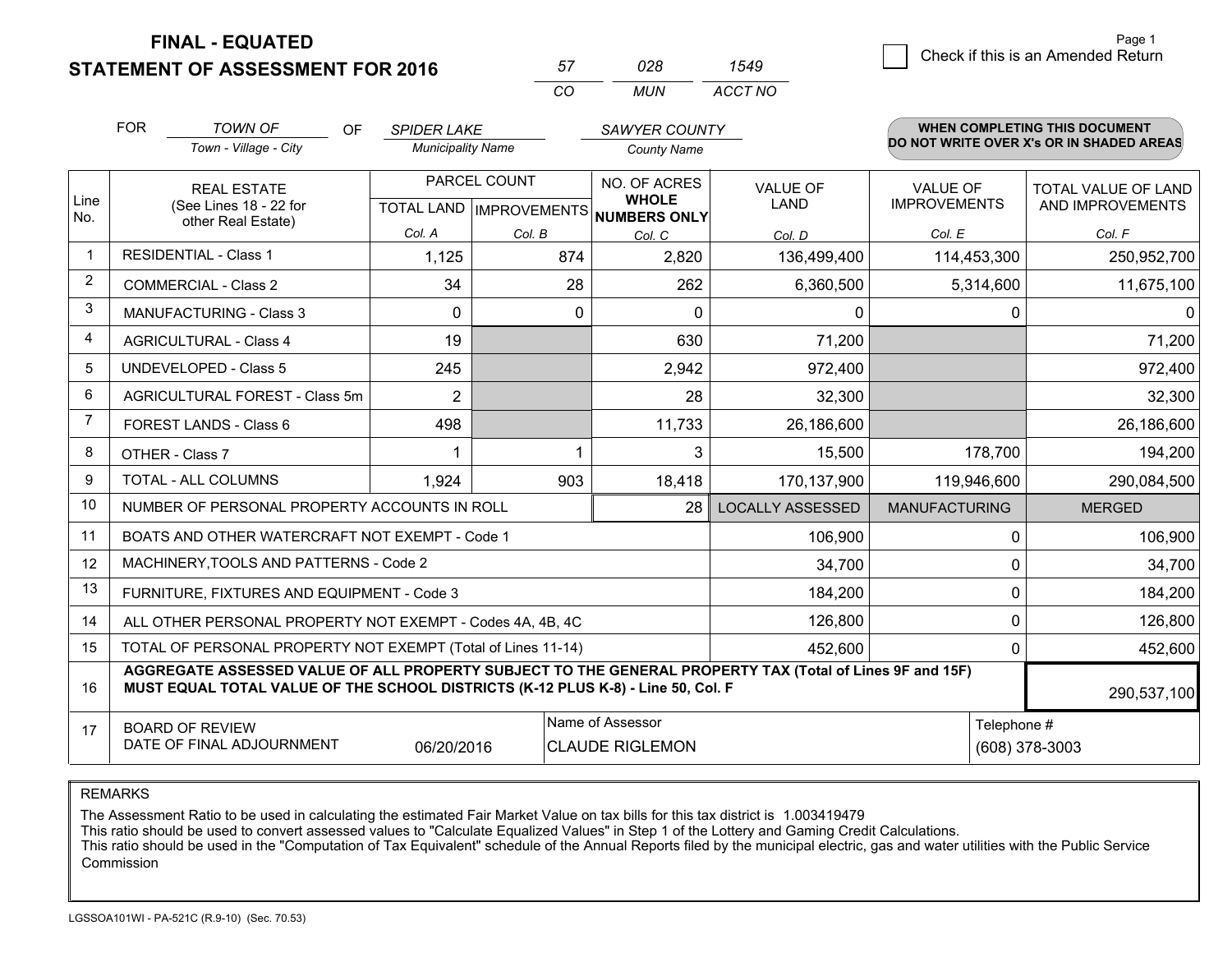*YEAR CO MUN ACCT NO* <sup>2016</sup> <sup>57</sup> <sup>028</sup> <sup>1549</sup>

Do not confuse FOREST LANDS (Line 7) with FOREST CROPS (in this section) - They are **NOT** the same

|    |                                                                                |                                             | Private Forest Crop - Reg Class @ 10¢ per acre |                                                                  | Private Forest Crop - Reg Class @ \$2.52 per acre |                                                       |  |                                                                    |                                                               |                                                                              |  |
|----|--------------------------------------------------------------------------------|---------------------------------------------|------------------------------------------------|------------------------------------------------------------------|---------------------------------------------------|-------------------------------------------------------|--|--------------------------------------------------------------------|---------------------------------------------------------------|------------------------------------------------------------------------------|--|
| 18 | (a) PARCELS                                                                    | (b) ACRES                                   |                                                | (c) ASSESSED VALUE                                               |                                                   | (d) PARCELS                                           |  | (e) ACRES                                                          |                                                               | (f) ASSESSED VALUE                                                           |  |
|    |                                                                                |                                             |                                                |                                                                  |                                                   | ⇁                                                     |  | 272.79                                                             |                                                               | 688.300                                                                      |  |
|    |                                                                                |                                             |                                                | Private Forest Crop - Special Class @ 20¢ per acre               |                                                   |                                                       |  |                                                                    |                                                               | Entered Before 2005 Managed Forest - Ferrous Mining CLOSED @ \$8.27 per acre |  |
| 19 | (a) PARCELS                                                                    | (b) ACRES                                   |                                                | (c) ASSESSED VALUE                                               |                                                   | (d) PARCELS                                           |  | (e) ACRES                                                          |                                                               | (f) ASSESSED VALUE                                                           |  |
|    |                                                                                |                                             |                                                |                                                                  |                                                   |                                                       |  |                                                                    |                                                               |                                                                              |  |
|    |                                                                                | Entered Before 2005 Managed Forest - OPEN @ |                                                | \$.79 per acre                                                   |                                                   |                                                       |  | Entered Before 2005 Managed Forest - CLOSED @ \$1.87 per acre      |                                                               |                                                                              |  |
| 20 | (a) PARCELS                                                                    | (b) ACRES                                   |                                                | (c) ASSESSED VALUE                                               |                                                   | (d) PARCELS                                           |  | (e) ACRES                                                          |                                                               | (f) ASSESSED VALUE                                                           |  |
|    | 12                                                                             | 409.07                                      |                                                | 1,173,400                                                        |                                                   | 20                                                    |  | 721.54                                                             |                                                               | 2,101,500                                                                    |  |
|    | Entered After 2004 Managed Forest - OPEN @                                     |                                             |                                                | \$2.14 per acre                                                  |                                                   |                                                       |  |                                                                    | Entered After 2004 Managed Forest - CLOSED @ \$10.68 per acre |                                                                              |  |
| 21 | (a) PARCELS                                                                    | (b) ACRES                                   |                                                | (c) ASSESSED VALUE                                               | (d) PARCELS                                       |                                                       |  | (e) ACRES                                                          |                                                               | (f) ASSESSED VALUE                                                           |  |
|    |                                                                                |                                             |                                                |                                                                  |                                                   |                                                       |  |                                                                    |                                                               |                                                                              |  |
|    | 13                                                                             | 506.07                                      |                                                | 1,324,700                                                        |                                                   | 72                                                    |  | 1,602.38                                                           |                                                               | 4,427,200                                                                    |  |
| 22 | (a) County Forest Cropland Acres                                               |                                             |                                                | (b) Federal Acres                                                |                                                   | (d) County (NOT FOREST CROP) Acres<br>(c) State Acres |  |                                                                    |                                                               | (e) Other Acres                                                              |  |
|    | 7,872.9                                                                        |                                             |                                                | 32,795.61                                                        |                                                   | 722.1                                                 |  | 199.4                                                              |                                                               | 90.86                                                                        |  |
|    |                                                                                |                                             |                                                | Assessed Value of Omitted Property From Prior Years (Sec. 70.44) |                                                   |                                                       |  | Assessed Value of Sec. 70.43 Corrections of Errors by Assessors    |                                                               |                                                                              |  |
|    |                                                                                | (a) REAL ESTATE                             |                                                | (b) PERSONAL                                                     |                                                   |                                                       |  | (c1) REAL ESTATE                                                   |                                                               | (c2) PERSONAL                                                                |  |
| 23 |                                                                                |                                             |                                                |                                                                  |                                                   |                                                       |  |                                                                    |                                                               |                                                                              |  |
|    | Manufacturing Equated Value of Omitted Property From Prior Years (Sec. 70.995) |                                             |                                                |                                                                  |                                                   |                                                       |  | Mfg. Equated Value of Sec.70.43 Corrections of Errors by Assessors |                                                               |                                                                              |  |
|    |                                                                                | (d) REAL ESTATE                             |                                                | (e) PERSONAL                                                     |                                                   | (f1) REAL ESTATE                                      |  |                                                                    | (f2) PERSONAL                                                 |                                                                              |  |
|    |                                                                                |                                             |                                                |                                                                  |                                                   |                                                       |  |                                                                    |                                                               |                                                                              |  |

## **SPECIAL DISTRICTS**

| Line<br>No. | Enter 6-digit<br>Special District<br>Code (Col. A) | <b>Account</b><br><b>Number</b><br>(Col. B) | <b>Special District Name</b><br>(Col. C) | <b>Locally Assessed Value</b><br>of Real Estate and<br>Personal Property (Col. D) | Mfg Value of Real Estate<br>and Personal Property<br>(Col. E) | <b>Merged Value of</b><br><b>Real Estate and</b><br>Personal Property (Col. F) |
|-------------|----------------------------------------------------|---------------------------------------------|------------------------------------------|-----------------------------------------------------------------------------------|---------------------------------------------------------------|--------------------------------------------------------------------------------|
| 24          |                                                    |                                             |                                          |                                                                                   |                                                               |                                                                                |
| 25          |                                                    |                                             |                                          |                                                                                   |                                                               |                                                                                |
| 26          |                                                    |                                             |                                          |                                                                                   |                                                               |                                                                                |
| 27          |                                                    |                                             |                                          |                                                                                   |                                                               |                                                                                |
| 28          |                                                    |                                             |                                          |                                                                                   |                                                               |                                                                                |
| 29          |                                                    |                                             |                                          |                                                                                   |                                                               |                                                                                |
| 30          |                                                    |                                             |                                          |                                                                                   |                                                               |                                                                                |
| 31          |                                                    |                                             |                                          |                                                                                   |                                                               |                                                                                |
| 32          |                                                    |                                             |                                          |                                                                                   |                                                               |                                                                                |
| 33          |                                                    |                                             |                                          |                                                                                   |                                                               |                                                                                |
| 34          |                                                    |                                             |                                          |                                                                                   |                                                               |                                                                                |
| 35          |                                                    |                                             |                                          |                                                                                   |                                                               |                                                                                |

LGSSOA101WI-PA - 521C (R. 9-10) (Sec. 70.53)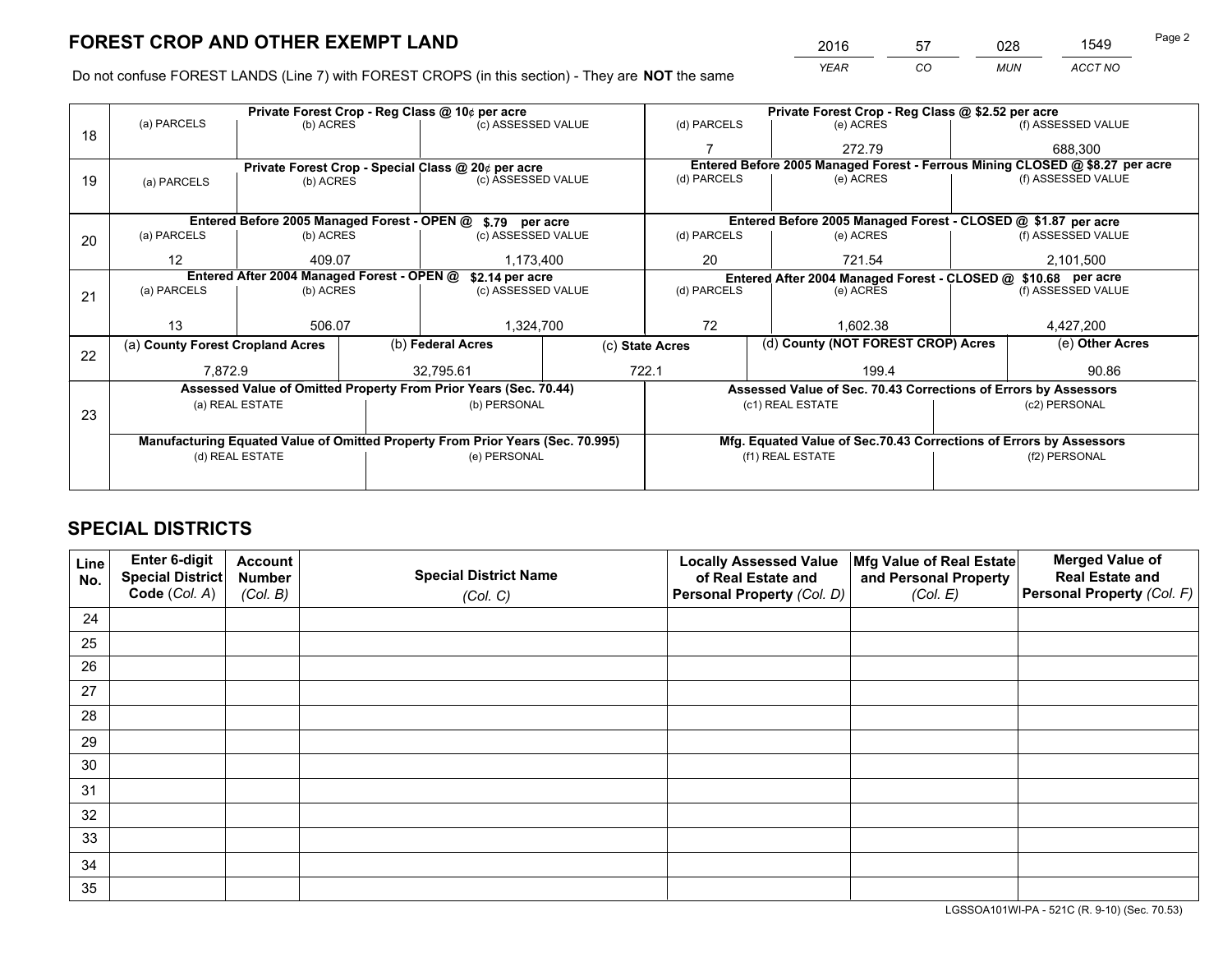|             |                                                          |                                             |                                                         | <b>YEAR</b>                                                                       | CO<br><b>MUN</b>                                              | ACCT NO                                                                        |
|-------------|----------------------------------------------------------|---------------------------------------------|---------------------------------------------------------|-----------------------------------------------------------------------------------|---------------------------------------------------------------|--------------------------------------------------------------------------------|
| Line<br>No. | Enter 6-digit<br><b>School District</b><br>Code (Col. A) | <b>Account</b><br><b>Number</b><br>(Col. B) | <b>School District Name</b><br>(Col. C)                 | <b>Locally Assessed Value</b><br>of Real Estate and<br>Personal Property (Col. D) | Mfg Value of Real Estate<br>and Personal Property<br>(Col. E) | <b>Merged Value of</b><br><b>Real Estate and</b><br>Personal Property (Col. F) |
|             | A. SCHOOL DISTRICTS (K-8 and K-12)                       |                                             |                                                         |                                                                                   |                                                               |                                                                                |
| 36          | 572478                                                   | 0339                                        | SCH D OF HAYWARD COMMUNITY                              | 281,479,800                                                                       |                                                               | 281,479,800                                                                    |
| 37          | 501071                                                   | 0447                                        | SCH D OF CHEQUAMEGON                                    | 9,057,300                                                                         |                                                               | 9,057,300                                                                      |
| 38          |                                                          |                                             |                                                         |                                                                                   |                                                               |                                                                                |
| 39          |                                                          |                                             |                                                         |                                                                                   |                                                               |                                                                                |
| 40          |                                                          |                                             |                                                         |                                                                                   |                                                               |                                                                                |
| 41          |                                                          |                                             |                                                         |                                                                                   |                                                               |                                                                                |
| 42          |                                                          |                                             |                                                         |                                                                                   |                                                               |                                                                                |
| 43          |                                                          |                                             |                                                         |                                                                                   |                                                               |                                                                                |
| 44          |                                                          |                                             |                                                         |                                                                                   |                                                               |                                                                                |
| 45          |                                                          |                                             |                                                         |                                                                                   |                                                               |                                                                                |
| 46          |                                                          |                                             |                                                         |                                                                                   |                                                               |                                                                                |
| 47          |                                                          |                                             |                                                         |                                                                                   |                                                               |                                                                                |
| 48          |                                                          |                                             |                                                         |                                                                                   |                                                               |                                                                                |
| 49          |                                                          |                                             | TOTAL ASSESSED VALUE OF SCHOOL DISTRICTS (K-8 and K-12) |                                                                                   |                                                               |                                                                                |
| 50          | <b>B.</b><br><b>UNION HIGH SCHOOL DISTRICTS</b>          |                                             |                                                         | 290,537,100                                                                       |                                                               | 290,537,100                                                                    |
| 51          |                                                          |                                             |                                                         |                                                                                   |                                                               |                                                                                |
| 52          |                                                          |                                             |                                                         |                                                                                   |                                                               |                                                                                |
| 53          |                                                          |                                             |                                                         |                                                                                   |                                                               |                                                                                |
| 54          |                                                          |                                             |                                                         |                                                                                   |                                                               |                                                                                |
| 55          |                                                          |                                             | TOTAL ASSESSED VALUE OF UNION HIGH SCHOOLS              |                                                                                   |                                                               |                                                                                |
|             | <b>TECHNICAL COLLEGE DISTRICTS</b><br>C.                 |                                             |                                                         |                                                                                   |                                                               |                                                                                |
| 56          | 001700                                                   | 0016                                        | WISCONSIN INDIANHEAD TECH COLLEGE SHEL                  | 290,537,100                                                                       |                                                               | 290,537,100                                                                    |
| 57          |                                                          |                                             |                                                         |                                                                                   |                                                               |                                                                                |
| 58          |                                                          |                                             |                                                         |                                                                                   |                                                               |                                                                                |
| 59          |                                                          |                                             | TOTAL ASSESSED VALUE OF TECHNICAL COLLEGES              | 290,537,100                                                                       |                                                               | 290,537,100                                                                    |

57

028

## *I hereby certify, to the best of my knowledge and belief, this form is complete and correct.*

**SCHOOL DISTRICTS**

| Print name of preparer | Title                    |                | Date (MM / DD / CCYY) |
|------------------------|--------------------------|----------------|-----------------------|
|                        |                          |                |                       |
| Signature of preparer  | Contact Telephone Number | E-mail address |                       |
|                        | $\sim$                   |                |                       |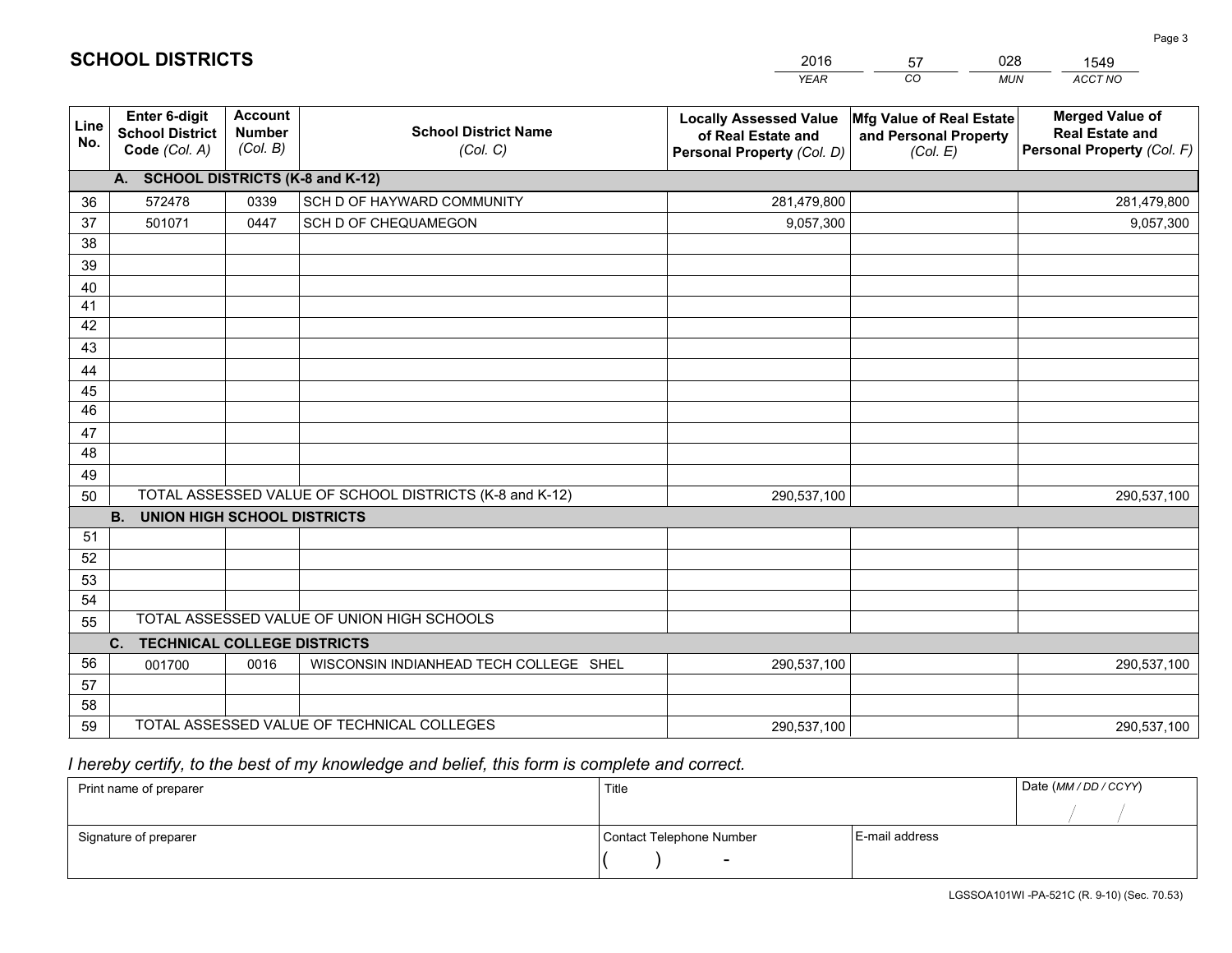#### **HIGHLIGHTS**

- 1. Complete the Statement of Assessment after the Board of Review. Reflect any changes made there.
- 2. Use black ink to complete.
- 3. Line 16 must equal Line 50, Col D.
- 4. Line 55 must equal the total of K-8 schools listed on lines 36-49. Do not include K-12 schools in this comparision.
- 5. Line 59, Col. D must equal Line 16.
- 6. Special District, School District and Technical College District values must include both real estate and personal property. Examples of Special districts are: town sanitary districts, public inland lake protection and rehabilitation districts, and metropolitan sewerage districts.
- 7. DO NOT INCLUDE Manufacturing property values.DOR will print these values on the final SOA.
- 8. Accuracy of this form is very important. The values reported directly affect the equalized value DOR calculates for school and special districts.

#### **Page 1:**

 If not prefilled, enter the tax year,county and municipal code,municipal type, municipal name and county name on the top of form.

Check the Amended box, if filing an amended / corrected SOA.

 Report the parcel count, acres and assessed value of taxable general property, total parcel count, (real and personal), total acres, and values from final figures set by the Board of Review.

- A. Real Estate land and improvements (buildings, etc.) is reported on lines 1 8, total line 9.
- B. Personal Property is reported on lines 11 14, Column D, total line 15.
- C. To complete this report, use the computer produced summary of the assessment roll that shows these amounts.
- D. Use whole numbers only.
- E. Add each line across and each column down to verify entries.

#### **Page 2:**

- A. Report Special Items (not subject to general property tax).
- 1. Private Forest Croplands and Managed Forest Lands are reported on lines 18,19, 20 and 21. Be sure to report assessed values **NOT** taxes.
- 2. You should have copies of the orders of entry, orders of withdrawal, etc., to update your assessment roll.
	- 3. Show hundredths of acres (e.g. 39.75).
- 4. Tax exempt lands are reported on line 22.
- 5. Omitted property and sec. 70.43, Wis. Stats., corrections of errors by assessor are reported on line 23. Report real estate and personal property separately. These should be for **prior years**, not something found on the current assessment roll after the board of review.
- B. Special District (Lines 24-35) Include the value of both real and personal property.
- The Department of Revenue (DOR) preprints much of the information regarding names and codes for schools, special districts,etc. If a district is not listed, enter the name and value only, DOR will enter the proper code.

### **Page 3 School Districts:**

Include the value of both real and personal property.

Report School District (regular, elementary, union high school, and technical college).

- 1. Regular (K-12) and Elementary (K-8) school values are reported on lines 36-49, total on line 50.
- 2. Union High School (UHS) (use only if elementary schools are listed on lines 36-49) are reported on lines 51-54. UHS total value (line 55) must equal to the total **elementary school** values reported on lines 36-49. Do notinclude K-12 schools in this comparison.
- 3. Technical College values are reported on lines 56-58, total on line 59.
- 4. Use the computer summary that shows these amounts to complete this report.

#### **This form is due the second Monday in June. File this report only after your Board of Review is complete.**

 *If you have questions: Return forms to:*

Fax number: (608) 264-6887 PO Box 8971

 Email: lgs@revenue.wi.gov Wisconsin Department of Revenue Call: (608) 261-5341 Local Government Services Section 6-97Madison WI 53708-8971

CHRISTINE FERDA<br>TOWN OF SPIDER LAKE TOWN OF SPIDER LAKE 5345 W STATE HWY 77 5345 W STATE HWY 77 CLAM LAKE, WI 54517 CLAM LAKE, WI 54517 CHRISTINE FERDA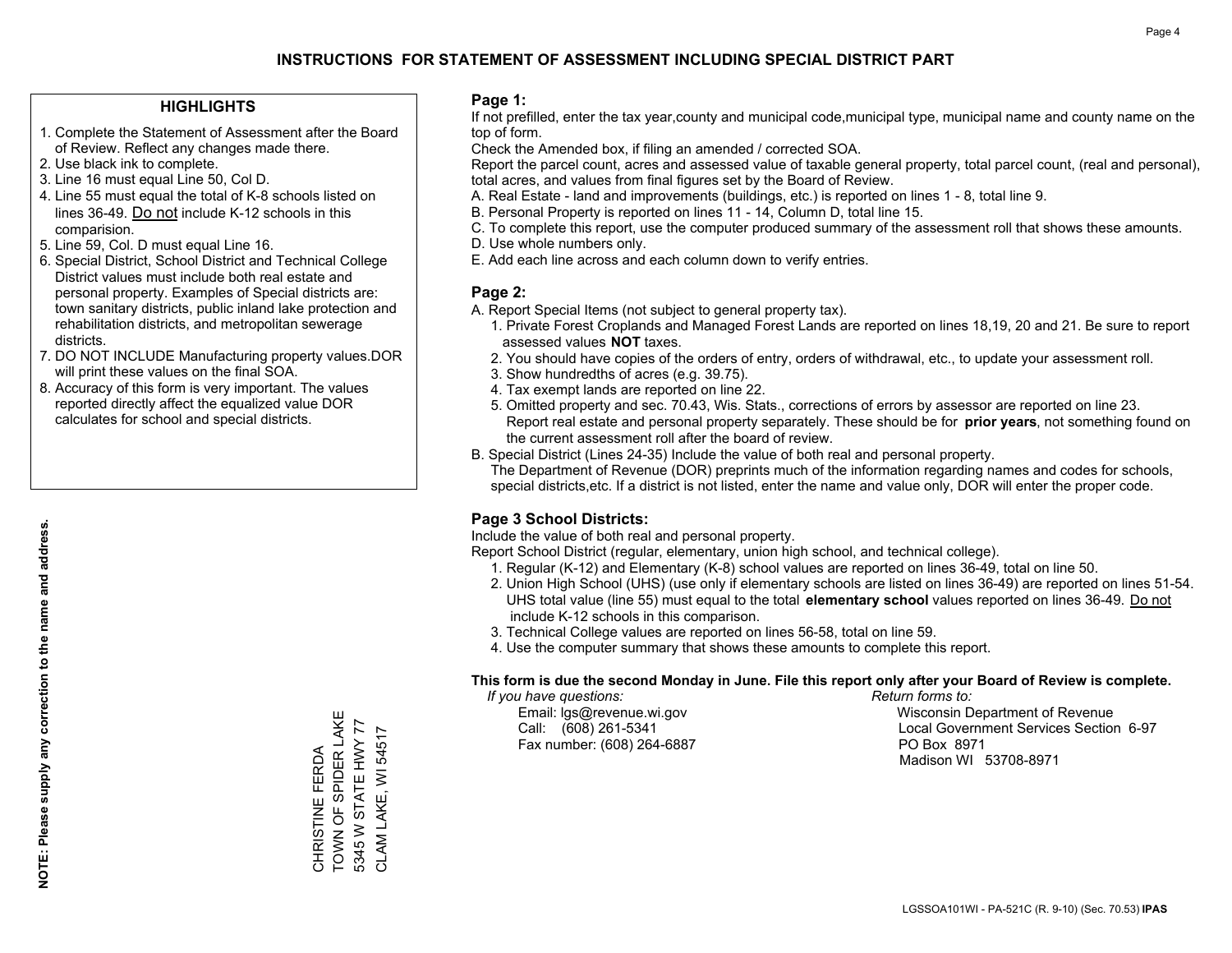**STATEMENT OF ASSESSMENT FOR 2016** 

| 57       | חצח   | 550     |
|----------|-------|---------|
| $\cdots$ | MI IN | ACCT NO |

|                | <b>FOR</b><br><b>TOWN OF</b><br>OF<br>Town - Village - City                                                                                                                                  | <b>WEIRGOR</b><br><b>Municipality Name</b>          |         | <b>SAWYER COUNTY</b><br><b>County Name</b> |                                | <b>WHEN COMPLETING THIS DOCUMENT</b><br>DO NOT WRITE OVER X's OR IN SHADED AREAS |                                                |
|----------------|----------------------------------------------------------------------------------------------------------------------------------------------------------------------------------------------|-----------------------------------------------------|---------|--------------------------------------------|--------------------------------|----------------------------------------------------------------------------------|------------------------------------------------|
| Line<br>No.    | <b>REAL ESTATE</b><br>(See Lines 18 - 22 for                                                                                                                                                 | PARCEL COUNT<br>TOTAL LAND MPROVEMENTS NUMBERS ONLY |         | NO. OF ACRES<br><b>WHOLE</b>               | <b>VALUE OF</b><br><b>LAND</b> | <b>VALUE OF</b><br><b>IMPROVEMENTS</b>                                           | <b>TOTAL VALUE OF LAND</b><br>AND IMPROVEMENTS |
|                | other Real Estate)                                                                                                                                                                           | Col. A                                              | Col. B  | Col. C                                     | Col. D                         | Col. E                                                                           | Col. F                                         |
| -1             | <b>RESIDENTIAL - Class 1</b>                                                                                                                                                                 | 383                                                 | 254     | 764                                        | 7,525,000                      | 17,616,400                                                                       | 25,141,400                                     |
| 2              | <b>COMMERCIAL - Class 2</b>                                                                                                                                                                  | 12                                                  | 5       | 67                                         | 214,000                        | 239,000                                                                          | 453,000                                        |
| 3              | <b>MANUFACTURING - Class 3</b>                                                                                                                                                               |                                                     |         | 10                                         | 24,800                         | 109,600                                                                          | 134,400                                        |
| 4              | <b>AGRICULTURAL - Class 4</b>                                                                                                                                                                | 252                                                 |         | 5,501                                      | 800,000                        |                                                                                  | 800,000                                        |
| 5              | <b>UNDEVELOPED - Class 5</b>                                                                                                                                                                 | 165                                                 |         | 1,292                                      | 293,000                        |                                                                                  | 293,000                                        |
| 6              | AGRICULTURAL FOREST - Class 5m                                                                                                                                                               | 84                                                  |         | 1,827                                      | 1,316,500                      |                                                                                  | 1,316,500                                      |
| $\overline{7}$ | FOREST LANDS - Class 6                                                                                                                                                                       | 339                                                 |         | 7,455                                      | 11,717,900                     |                                                                                  | 11,717,900                                     |
| 8              | OTHER - Class 7                                                                                                                                                                              | 38                                                  | 35      | 80                                         | 252,100                        | 2,178,000                                                                        | 2,430,100                                      |
| 9              | TOTAL - ALL COLUMNS                                                                                                                                                                          | 1,274                                               | 295     | 16,996                                     | 22,143,300                     | 20,143,000                                                                       | 42,286,300                                     |
| 10             | NUMBER OF PERSONAL PROPERTY ACCOUNTS IN ROLL                                                                                                                                                 |                                                     |         | 22                                         | <b>LOCALLY ASSESSED</b>        | <b>MANUFACTURING</b>                                                             | <b>MERGED</b>                                  |
| 11             | BOATS AND OTHER WATERCRAFT NOT EXEMPT - Code 1                                                                                                                                               |                                                     |         |                                            | $\Omega$                       | $\mathbf{0}$                                                                     | $\mathbf{0}$                                   |
| 12             | MACHINERY, TOOLS AND PATTERNS - Code 2                                                                                                                                                       |                                                     |         |                                            | 46,000                         | 436,200                                                                          | 482,200                                        |
| 13             | FURNITURE, FIXTURES AND EQUIPMENT - Code 3                                                                                                                                                   |                                                     |         |                                            | 3,200                          | $\mathbf 0$                                                                      | 3,200                                          |
| 14             | ALL OTHER PERSONAL PROPERTY NOT EXEMPT - Codes 4A, 4B, 4C                                                                                                                                    |                                                     |         |                                            | 50,700                         | 0                                                                                | 50,700                                         |
| 15             | TOTAL OF PERSONAL PROPERTY NOT EXEMPT (Total of Lines 11-14)                                                                                                                                 | 99,900                                              | 436,200 | 536,100                                    |                                |                                                                                  |                                                |
| 16             | AGGREGATE ASSESSED VALUE OF ALL PROPERTY SUBJECT TO THE GENERAL PROPERTY TAX (Total of Lines 9F and 15F)<br>MUST EQUAL TOTAL VALUE OF THE SCHOOL DISTRICTS (K-12 PLUS K-8) - Line 50, Col. F |                                                     |         |                                            |                                |                                                                                  | 42,822,400                                     |
| 17             | Name of Assessor<br>Telephone #<br><b>BOARD OF REVIEW</b><br>DATE OF FINAL ADJOURNMENT<br><b>THOMAS HANSON</b><br>08/16/2016                                                                 |                                                     |         |                                            |                                |                                                                                  | (715) 868-2254                                 |

REMARKS

The Assessment Ratio to be used in calculating the estimated Fair Market Value on tax bills for this tax district is 1.04296847

This ratio should be used to convert assessed values to "Calculate Equalized Values" in Step 1 of the Lottery and Gaming Credit Calculations.<br>This ratio should be used in the "Computation of Tax Equivalent" schedule of the Commission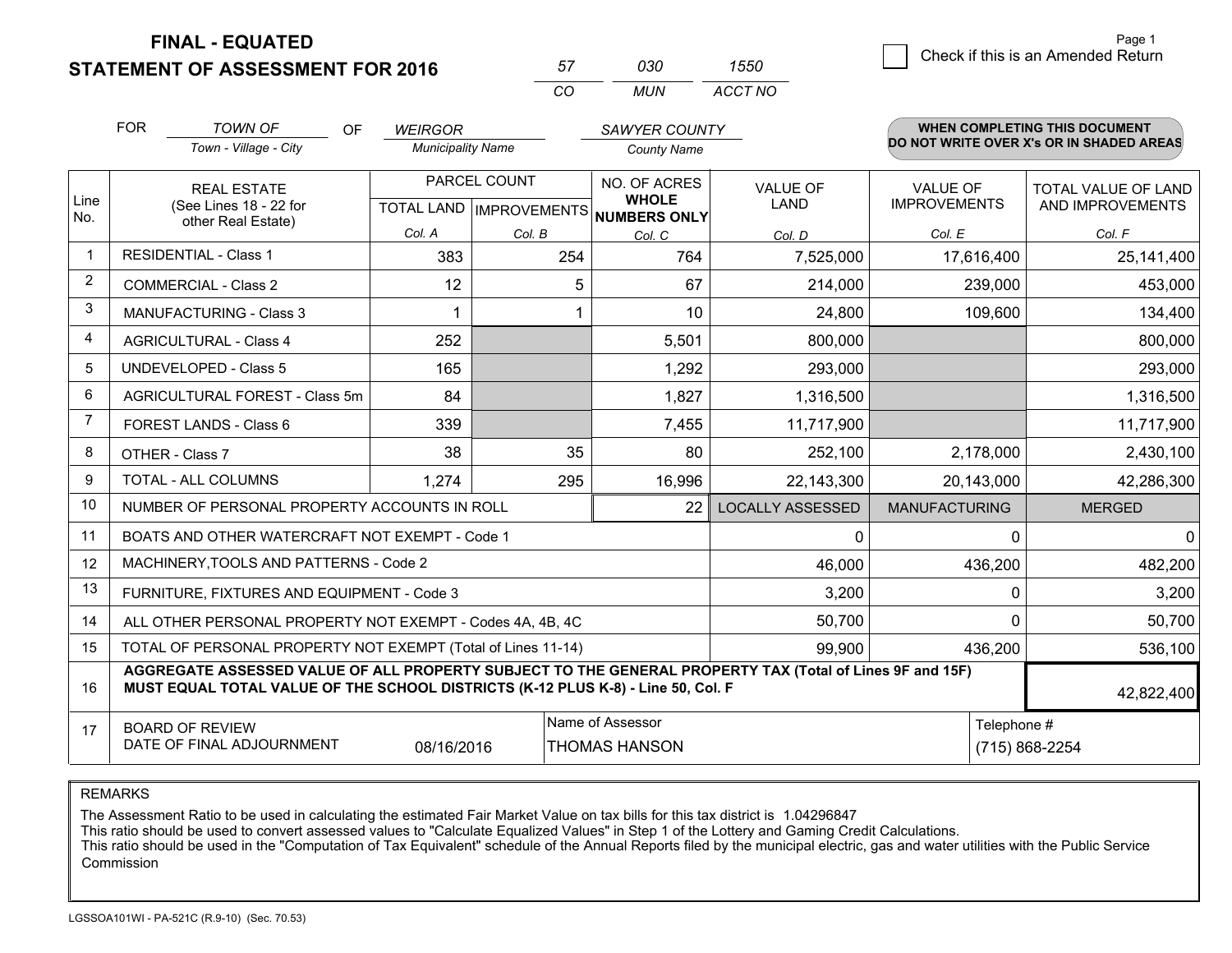*YEAR CO MUN ACCT NO* <sup>2016</sup> <sup>57</sup> <sup>030</sup> <sup>1550</sup>

Do not confuse FOREST LANDS (Line 7) with FOREST CROPS (in this section) - They are **NOT** the same

|    |                                                                                |                 |              | Private Forest Crop - Reg Class @ 10¢ per acre                   |  | Private Forest Crop - Reg Class @ \$2.52 per acre |                                                                              |  |                    |  |
|----|--------------------------------------------------------------------------------|-----------------|--------------|------------------------------------------------------------------|--|---------------------------------------------------|------------------------------------------------------------------------------|--|--------------------|--|
| 18 | (a) PARCELS                                                                    | (b) ACRES       |              | (c) ASSESSED VALUE                                               |  | (d) PARCELS                                       | (e) ACRES                                                                    |  | (f) ASSESSED VALUE |  |
|    |                                                                                |                 |              |                                                                  |  |                                                   | 39.83                                                                        |  | 70.000             |  |
|    |                                                                                |                 |              | Private Forest Crop - Special Class @ 20¢ per acre               |  |                                                   | Entered Before 2005 Managed Forest - Ferrous Mining CLOSED @ \$8.27 per acre |  |                    |  |
| 19 | (a) PARCELS                                                                    | (b) ACRES       |              | (c) ASSESSED VALUE                                               |  | (d) PARCELS                                       | (e) ACRES                                                                    |  | (f) ASSESSED VALUE |  |
|    |                                                                                |                 |              |                                                                  |  |                                                   |                                                                              |  |                    |  |
|    |                                                                                |                 |              | Entered Before 2005 Managed Forest - OPEN @ \$.79 per acre       |  |                                                   | Entered Before 2005 Managed Forest - CLOSED @ \$1.87 per acre                |  |                    |  |
| 20 | (a) PARCELS                                                                    | (b) ACRES       |              | (c) ASSESSED VALUE                                               |  | (d) PARCELS                                       | (e) ACRES                                                                    |  | (f) ASSESSED VALUE |  |
|    | 15                                                                             | 457.02          |              | 829.900                                                          |  | 43                                                | 1.649.51                                                                     |  | 2,194,500          |  |
|    | Entered After 2004 Managed Forest - OPEN @                                     |                 |              | \$2.14 per acre                                                  |  |                                                   | Entered After 2004 Managed Forest - CLOSED @ \$10.68 per acre                |  |                    |  |
| 21 | (a) PARCELS                                                                    | (b) ACRES       |              | (c) ASSESSED VALUE                                               |  | (d) PARCELS<br>(e) ACRES                          |                                                                              |  | (f) ASSESSED VALUE |  |
|    |                                                                                |                 |              |                                                                  |  |                                                   |                                                                              |  |                    |  |
|    | 8                                                                              | 212.75          |              | 218,700                                                          |  | 5<br>156.1                                        |                                                                              |  | 332,000            |  |
| 22 | (a) County Forest Cropland Acres                                               |                 |              | (b) Federal Acres                                                |  | (c) State Acres                                   | (d) County (NOT FOREST CROP) Acres                                           |  | (e) Other Acres    |  |
|    |                                                                                |                 |              |                                                                  |  | 2,029.14                                          | 46.34                                                                        |  | 103.21             |  |
|    |                                                                                |                 |              | Assessed Value of Omitted Property From Prior Years (Sec. 70.44) |  |                                                   | Assessed Value of Sec. 70.43 Corrections of Errors by Assessors              |  |                    |  |
| 23 |                                                                                | (a) REAL ESTATE |              | (b) PERSONAL                                                     |  |                                                   | (c1) REAL ESTATE                                                             |  | (c2) PERSONAL      |  |
|    |                                                                                |                 |              |                                                                  |  |                                                   |                                                                              |  |                    |  |
|    | Manufacturing Equated Value of Omitted Property From Prior Years (Sec. 70.995) |                 |              |                                                                  |  |                                                   | Mfg. Equated Value of Sec.70.43 Corrections of Errors by Assessors           |  |                    |  |
|    | (d) REAL ESTATE                                                                |                 | (e) PERSONAL |                                                                  |  | (f1) REAL ESTATE                                  | (f2) PERSONAL                                                                |  |                    |  |
|    |                                                                                |                 |              |                                                                  |  |                                                   |                                                                              |  |                    |  |

## **SPECIAL DISTRICTS**

| Line<br>No. | Enter 6-digit<br>Special District<br>Code (Col. A) | <b>Account</b><br><b>Number</b> | <b>Special District Name</b> | <b>Locally Assessed Value</b><br>of Real Estate and | Mfg Value of Real Estate<br>and Personal Property | <b>Merged Value of</b><br><b>Real Estate and</b><br>Personal Property (Col. F) |
|-------------|----------------------------------------------------|---------------------------------|------------------------------|-----------------------------------------------------|---------------------------------------------------|--------------------------------------------------------------------------------|
|             |                                                    | (Col. B)                        | (Col. C)                     | Personal Property (Col. D)                          | (Col. E)                                          |                                                                                |
| 24          |                                                    |                                 |                              |                                                     |                                                   |                                                                                |
| 25          |                                                    |                                 |                              |                                                     |                                                   |                                                                                |
| 26          |                                                    |                                 |                              |                                                     |                                                   |                                                                                |
| 27          |                                                    |                                 |                              |                                                     |                                                   |                                                                                |
| 28          |                                                    |                                 |                              |                                                     |                                                   |                                                                                |
| 29          |                                                    |                                 |                              |                                                     |                                                   |                                                                                |
| 30          |                                                    |                                 |                              |                                                     |                                                   |                                                                                |
| 31          |                                                    |                                 |                              |                                                     |                                                   |                                                                                |
| 32          |                                                    |                                 |                              |                                                     |                                                   |                                                                                |
| 33          |                                                    |                                 |                              |                                                     |                                                   |                                                                                |
| 34          |                                                    |                                 |                              |                                                     |                                                   |                                                                                |
| 35          |                                                    |                                 |                              |                                                     |                                                   |                                                                                |

LGSSOA101WI-PA - 521C (R. 9-10) (Sec. 70.53)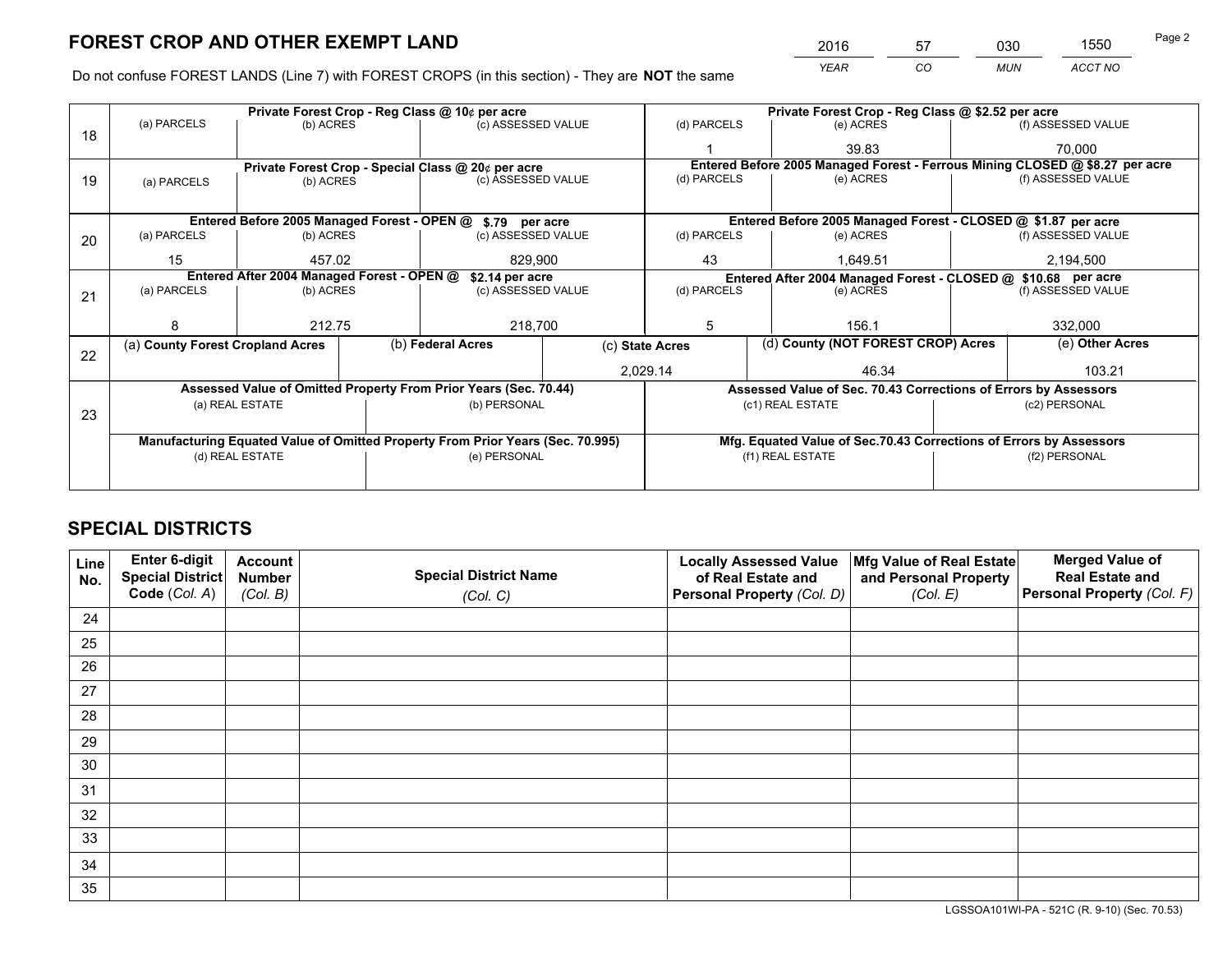|             |                                                                 |                                             |                                                         | <b>YEAR</b>                                                                       | CO<br><b>MUN</b>                                              | ACCT NO                                                                        |
|-------------|-----------------------------------------------------------------|---------------------------------------------|---------------------------------------------------------|-----------------------------------------------------------------------------------|---------------------------------------------------------------|--------------------------------------------------------------------------------|
| Line<br>No. | <b>Enter 6-digit</b><br><b>School District</b><br>Code (Col. A) | <b>Account</b><br><b>Number</b><br>(Col. B) | <b>School District Name</b><br>(Col. C)                 | <b>Locally Assessed Value</b><br>of Real Estate and<br>Personal Property (Col. D) | Mfg Value of Real Estate<br>and Personal Property<br>(Col. E) | <b>Merged Value of</b><br><b>Real Estate and</b><br>Personal Property (Col. F) |
|             | A. SCHOOL DISTRICTS (K-8 and K-12)                              |                                             |                                                         |                                                                                   |                                                               |                                                                                |
| 36          | 540735                                                          | 0323                                        | SCH D OF BRUCE                                          | 42,251,800                                                                        | 570,600                                                       | 42,822,400                                                                     |
| 37          |                                                                 |                                             |                                                         |                                                                                   |                                                               |                                                                                |
| 38          |                                                                 |                                             |                                                         |                                                                                   |                                                               |                                                                                |
| 39          |                                                                 |                                             |                                                         |                                                                                   |                                                               |                                                                                |
| 40          |                                                                 |                                             |                                                         |                                                                                   |                                                               |                                                                                |
| 41<br>42    |                                                                 |                                             |                                                         |                                                                                   |                                                               |                                                                                |
| 43          |                                                                 |                                             |                                                         |                                                                                   |                                                               |                                                                                |
|             |                                                                 |                                             |                                                         |                                                                                   |                                                               |                                                                                |
| 44<br>45    |                                                                 |                                             |                                                         |                                                                                   |                                                               |                                                                                |
| 46          |                                                                 |                                             |                                                         |                                                                                   |                                                               |                                                                                |
| 47          |                                                                 |                                             |                                                         |                                                                                   |                                                               |                                                                                |
| 48          |                                                                 |                                             |                                                         |                                                                                   |                                                               |                                                                                |
| 49          |                                                                 |                                             |                                                         |                                                                                   |                                                               |                                                                                |
| 50          |                                                                 |                                             | TOTAL ASSESSED VALUE OF SCHOOL DISTRICTS (K-8 and K-12) | 42,251,800                                                                        | 570,600                                                       | 42,822,400                                                                     |
|             | <b>B. UNION HIGH SCHOOL DISTRICTS</b>                           |                                             |                                                         |                                                                                   |                                                               |                                                                                |
| 51          |                                                                 |                                             |                                                         |                                                                                   |                                                               |                                                                                |
| 52          |                                                                 |                                             |                                                         |                                                                                   |                                                               |                                                                                |
| 53          |                                                                 |                                             |                                                         |                                                                                   |                                                               |                                                                                |
| 54          |                                                                 |                                             |                                                         |                                                                                   |                                                               |                                                                                |
| 55          |                                                                 |                                             | TOTAL ASSESSED VALUE OF UNION HIGH SCHOOLS              |                                                                                   |                                                               |                                                                                |
|             | C.<br><b>TECHNICAL COLLEGE DISTRICTS</b>                        |                                             |                                                         |                                                                                   |                                                               |                                                                                |
| 56          | 001700                                                          | 0016                                        | WISCONSIN INDIANHEAD TECH COLLEGE SHEL                  | 42,251,800                                                                        | 570,600                                                       | 42,822,400                                                                     |
| 57<br>58    |                                                                 |                                             |                                                         |                                                                                   |                                                               |                                                                                |
| 59          |                                                                 |                                             | TOTAL ASSESSED VALUE OF TECHNICAL COLLEGES              | 42,251,800                                                                        | 570,600                                                       | 42,822,400                                                                     |
|             |                                                                 |                                             |                                                         |                                                                                   |                                                               |                                                                                |

57

030

 *I hereby certify, to the best of my knowledge and belief, this form is complete and correct.*

**SCHOOL DISTRICTS**

| Print name of preparer | Title                    |                | Date (MM / DD / CCYY) |
|------------------------|--------------------------|----------------|-----------------------|
|                        |                          |                |                       |
| Signature of preparer  | Contact Telephone Number | E-mail address |                       |
|                        | $\overline{\phantom{0}}$ |                |                       |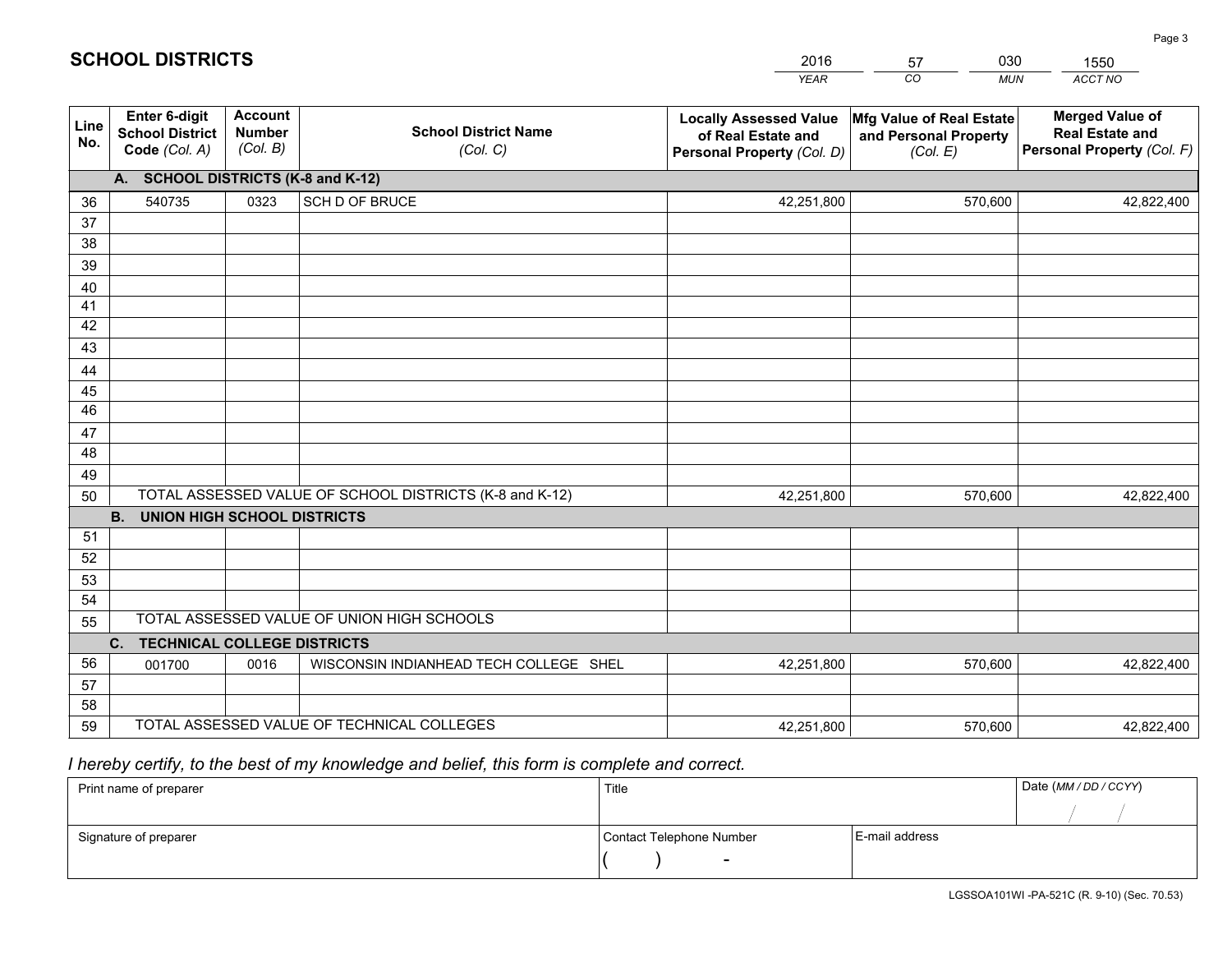#### **HIGHLIGHTS**

- 1. Complete the Statement of Assessment after the Board of Review. Reflect any changes made there.
- 2. Use black ink to complete.
- 3. Line 16 must equal Line 50, Col D.
- 4. Line 55 must equal the total of K-8 schools listed on lines 36-49. Do not include K-12 schools in this comparision.
- 5. Line 59, Col. D must equal Line 16.
- 6. Special District, School District and Technical College District values must include both real estate and personal property. Examples of Special districts are: town sanitary districts, public inland lake protection and rehabilitation districts, and metropolitan sewerage districts.
- 7. DO NOT INCLUDE Manufacturing property values.DOR will print these values on the final SOA.

BETTY BROWN TOWN OF WEIRGOR 233 N STATE RD 40

BETTY BROWN<br>TOWN OF WEIRGOR

EXELAND, WI 54835 - 2175

EXELAND, WI 54835 233 N STATE RD 40

2175

 8. Accuracy of this form is very important. The values reported directly affect the equalized value DOR calculates for school and special districts.

#### **Page 1:**

 If not prefilled, enter the tax year,county and municipal code,municipal type, municipal name and county name on the top of form.

Check the Amended box, if filing an amended / corrected SOA.

 Report the parcel count, acres and assessed value of taxable general property, total parcel count, (real and personal), total acres, and values from final figures set by the Board of Review.

- A. Real Estate land and improvements (buildings, etc.) is reported on lines 1 8, total line 9.
- B. Personal Property is reported on lines 11 14, Column D, total line 15.
- C. To complete this report, use the computer produced summary of the assessment roll that shows these amounts.
- D. Use whole numbers only.
- E. Add each line across and each column down to verify entries.

#### **Page 2:**

- A. Report Special Items (not subject to general property tax).
- 1. Private Forest Croplands and Managed Forest Lands are reported on lines 18,19, 20 and 21. Be sure to report assessed values **NOT** taxes.
- 2. You should have copies of the orders of entry, orders of withdrawal, etc., to update your assessment roll.
	- 3. Show hundredths of acres (e.g. 39.75).
- 4. Tax exempt lands are reported on line 22.
- 5. Omitted property and sec. 70.43, Wis. Stats., corrections of errors by assessor are reported on line 23. Report real estate and personal property separately. These should be for **prior years**, not something found on the current assessment roll after the board of review.
- B. Special District (Lines 24-35) Include the value of both real and personal property.
- The Department of Revenue (DOR) preprints much of the information regarding names and codes for schools, special districts,etc. If a district is not listed, enter the name and value only, DOR will enter the proper code.

### **Page 3 School Districts:**

Include the value of both real and personal property.

Report School District (regular, elementary, union high school, and technical college).

- 1. Regular (K-12) and Elementary (K-8) school values are reported on lines 36-49, total on line 50.
- 2. Union High School (UHS) (use only if elementary schools are listed on lines 36-49) are reported on lines 51-54. UHS total value (line 55) must equal to the total **elementary school** values reported on lines 36-49. Do notinclude K-12 schools in this comparison.
- 3. Technical College values are reported on lines 56-58, total on line 59.
- 4. Use the computer summary that shows these amounts to complete this report.

#### **This form is due the second Monday in June. File this report only after your Board of Review is complete.**

 *If you have questions: Return forms to:*

Fax number: (608) 264-6887 PO Box 8971

 Email: lgs@revenue.wi.gov Wisconsin Department of Revenue Call: (608) 261-5341 Local Government Services Section 6-97Madison WI 53708-8971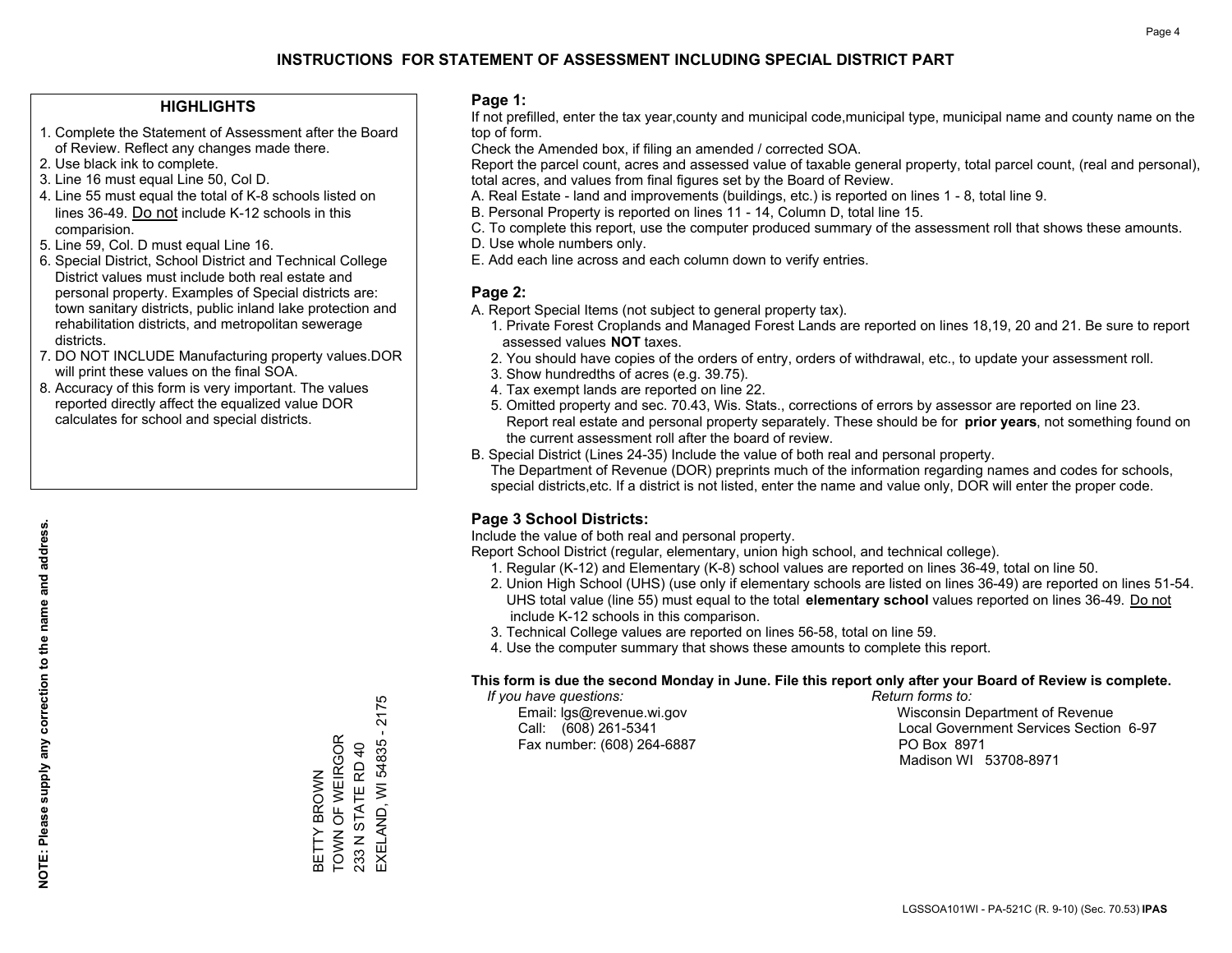**STATEMENT OF ASSESSMENT FOR 2016** 

| 57         | กจว | 1551    |
|------------|-----|---------|
| $\sqrt{2}$ | MUN | ACCT NO |

|                | <b>FOR</b>                                                                                                                                                                                   | <b>TOWN OF</b><br><b>OF</b><br><b>WINTER</b><br>SAWYER COUNTY |                          |              | <b>WHEN COMPLETING THIS DOCUMENT</b><br>DO NOT WRITE OVER X's OR IN SHADED AREAS |                         |                      |                            |
|----------------|----------------------------------------------------------------------------------------------------------------------------------------------------------------------------------------------|---------------------------------------------------------------|--------------------------|--------------|----------------------------------------------------------------------------------|-------------------------|----------------------|----------------------------|
|                |                                                                                                                                                                                              | Town - Village - City                                         | <b>Municipality Name</b> |              | <b>County Name</b>                                                               |                         |                      |                            |
|                |                                                                                                                                                                                              | <b>REAL ESTATE</b>                                            |                          | PARCEL COUNT | NO. OF ACRES                                                                     | <b>VALUE OF</b>         | VALUE OF             | <b>TOTAL VALUE OF LAND</b> |
| Line<br>No.    |                                                                                                                                                                                              | (See Lines 18 - 22 for<br>other Real Estate)                  |                          |              | <b>WHOLE</b><br>TOTAL LAND IMPROVEMENTS NUMBERS ONLY                             | LAND                    | <b>IMPROVEMENTS</b>  | AND IMPROVEMENTS           |
|                |                                                                                                                                                                                              |                                                               | Col. A                   | Col. B       | Col. C                                                                           | Col. D                  | Col. E               | Col. F                     |
| $\mathbf 1$    |                                                                                                                                                                                              | <b>RESIDENTIAL - Class 1</b>                                  | 1,948                    | 1,360        | 4,514                                                                            | 70,047,900              | 101,459,100          | 171,507,000                |
| $\overline{2}$ |                                                                                                                                                                                              | <b>COMMERCIAL - Class 2</b>                                   | 36                       | 32           | 176                                                                              | 2,461,100               | 5,520,800            | 7,981,900                  |
| 3              |                                                                                                                                                                                              | MANUFACTURING - Class 3                                       | $\Omega$                 | $\mathbf{0}$ | $\Omega$                                                                         | 0                       | 0                    | $\mathbf{0}$               |
| 4              |                                                                                                                                                                                              | <b>AGRICULTURAL - Class 4</b>                                 | 179                      |              | 3,305                                                                            | 318,200                 |                      | 318,200                    |
| 5              |                                                                                                                                                                                              | <b>UNDEVELOPED - Class 5</b>                                  | 381                      |              | 4,962                                                                            | 1,228,600               |                      | 1,228,600                  |
| 6              |                                                                                                                                                                                              | AGRICULTURAL FOREST - Class 5m                                | 84                       |              | 1,808                                                                            | 985,900                 |                      | 985,900                    |
| 7              |                                                                                                                                                                                              | FOREST LANDS - Class 6                                        | 987                      |              | 20,303                                                                           | 26,206,200              |                      | 26,206,200                 |
| 8              |                                                                                                                                                                                              | OTHER - Class 7                                               | 33                       | 33           | 49                                                                               | 173,300                 | 2,191,900            | 2,365,200                  |
| 9              |                                                                                                                                                                                              | TOTAL - ALL COLUMNS                                           | 3,648                    | 1,425        | 35,117                                                                           | 101,421,200             | 109,171,800          | 210,593,000                |
| 10             |                                                                                                                                                                                              | NUMBER OF PERSONAL PROPERTY ACCOUNTS IN ROLL                  |                          |              | 90                                                                               | <b>LOCALLY ASSESSED</b> | <b>MANUFACTURING</b> | <b>MERGED</b>              |
| 11             |                                                                                                                                                                                              | BOATS AND OTHER WATERCRAFT NOT EXEMPT - Code 1                |                          |              |                                                                                  | 15,060                  | $\Omega$             | 15,060                     |
| 12             |                                                                                                                                                                                              | MACHINERY, TOOLS AND PATTERNS - Code 2                        |                          |              |                                                                                  | 94,430                  | 0                    | 94,430                     |
| 13             |                                                                                                                                                                                              | FURNITURE, FIXTURES AND EQUIPMENT - Code 3                    |                          |              |                                                                                  | 279,920                 | 0                    | 279,920                    |
| 14             |                                                                                                                                                                                              | ALL OTHER PERSONAL PROPERTY NOT EXEMPT - Codes 4A, 4B, 4C     |                          |              |                                                                                  | 973,650                 | $\Omega$             | 973,650                    |
| 15             | TOTAL OF PERSONAL PROPERTY NOT EXEMPT (Total of Lines 11-14)<br>1,363,060                                                                                                                    |                                                               |                          |              |                                                                                  |                         |                      | 1,363,060<br>0             |
| 16             | AGGREGATE ASSESSED VALUE OF ALL PROPERTY SUBJECT TO THE GENERAL PROPERTY TAX (Total of Lines 9F and 15F)<br>MUST EQUAL TOTAL VALUE OF THE SCHOOL DISTRICTS (K-12 PLUS K-8) - Line 50, Col. F |                                                               |                          |              |                                                                                  |                         |                      | 211,956,060                |
| 17             |                                                                                                                                                                                              | <b>BOARD OF REVIEW</b>                                        |                          |              | Name of Assessor                                                                 |                         | Telephone #          |                            |
|                | DATE OF FINAL ADJOURNMENT<br>11/04/2016<br>(715) 577-1875<br><b>BOWMAR APPRAISAL INC</b>                                                                                                     |                                                               |                          |              |                                                                                  |                         |                      |                            |

#### REMARKS

The Assessment Ratio to be used in calculating the estimated Fair Market Value on tax bills for this tax district is .979893049<br>This ratio should be used to convert assessed values to "Calculate Equalized Values" in Step 1 Commission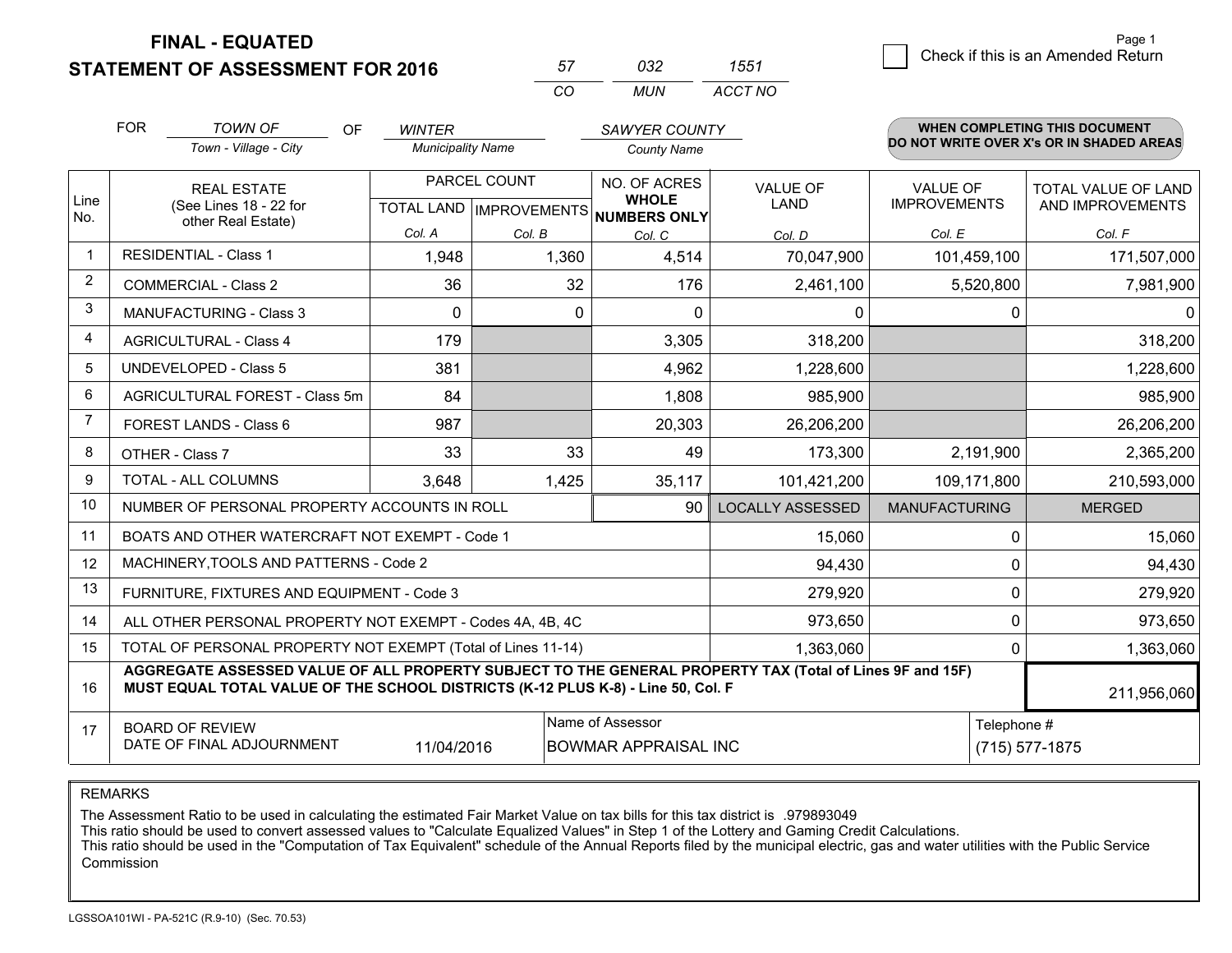*YEAR CO MUN ACCT NO* <sup>2016</sup> <sup>57</sup> <sup>032</sup> <sup>1551</sup>

Do not confuse FOREST LANDS (Line 7) with FOREST CROPS (in this section) - They are **NOT** the same

|    |                                                                                |                 |  | Private Forest Crop - Reg Class @ 10¢ per acre                   |  | Private Forest Crop - Reg Class @ \$2.52 per acre |                                                                    |  |                                                                              |  |
|----|--------------------------------------------------------------------------------|-----------------|--|------------------------------------------------------------------|--|---------------------------------------------------|--------------------------------------------------------------------|--|------------------------------------------------------------------------------|--|
| 18 | (a) PARCELS                                                                    | (b) ACRES       |  | (c) ASSESSED VALUE                                               |  | (d) PARCELS                                       | (e) ACRES                                                          |  | (f) ASSESSED VALUE                                                           |  |
|    |                                                                                | 278.57          |  | 263.700                                                          |  |                                                   | 249.47                                                             |  | 299,600                                                                      |  |
|    |                                                                                |                 |  | Private Forest Crop - Special Class @ 20¢ per acre               |  |                                                   |                                                                    |  | Entered Before 2005 Managed Forest - Ferrous Mining CLOSED @ \$8.27 per acre |  |
| 19 | (a) PARCELS                                                                    | (b) ACRES       |  | (c) ASSESSED VALUE                                               |  | (d) PARCELS                                       | (e) ACRES                                                          |  | (f) ASSESSED VALUE                                                           |  |
|    |                                                                                |                 |  |                                                                  |  |                                                   |                                                                    |  |                                                                              |  |
|    |                                                                                |                 |  | Entered Before 2005 Managed Forest - OPEN @ \$.79 per acre       |  |                                                   | Entered Before 2005 Managed Forest - CLOSED @ \$1.87 per acre      |  |                                                                              |  |
| 20 | (a) PARCELS                                                                    | (b) ACRES       |  | (c) ASSESSED VALUE                                               |  | (d) PARCELS                                       | (e) ACRES                                                          |  | (f) ASSESSED VALUE                                                           |  |
|    | 702                                                                            | 27.652.96       |  | 23,152,900                                                       |  | 116                                               | 4.012.54                                                           |  | 4,672,600                                                                    |  |
|    | Entered After 2004 Managed Forest - OPEN @<br>\$2.14 per acre                  |                 |  |                                                                  |  |                                                   | Entered After 2004 Managed Forest - CLOSED @ \$10.68 per acre      |  |                                                                              |  |
| 21 | (a) PARCELS                                                                    | (b) ACRES       |  | (c) ASSESSED VALUE                                               |  | (d) PARCELS                                       | (e) ACRES                                                          |  | (f) ASSESSED VALUE                                                           |  |
|    |                                                                                |                 |  |                                                                  |  |                                                   |                                                                    |  |                                                                              |  |
|    | 40                                                                             | 1,360.1         |  | 1,487,600                                                        |  | 52                                                | 1.427.44                                                           |  |                                                                              |  |
| 22 | (a) County Forest Cropland Acres                                               |                 |  | (b) Federal Acres                                                |  | (c) State Acres                                   | (d) County (NOT FOREST CROP) Acres                                 |  | (e) Other Acres                                                              |  |
|    | 43,873.82                                                                      |                 |  | 12,177.79                                                        |  | 51,437.69                                         | 152.33                                                             |  | 1,070.28                                                                     |  |
|    |                                                                                |                 |  | Assessed Value of Omitted Property From Prior Years (Sec. 70.44) |  |                                                   | Assessed Value of Sec. 70.43 Corrections of Errors by Assessors    |  |                                                                              |  |
|    |                                                                                | (a) REAL ESTATE |  | (b) PERSONAL                                                     |  |                                                   | (c1) REAL ESTATE                                                   |  | (c2) PERSONAL                                                                |  |
| 23 |                                                                                |                 |  |                                                                  |  |                                                   |                                                                    |  |                                                                              |  |
|    | Manufacturing Equated Value of Omitted Property From Prior Years (Sec. 70.995) |                 |  |                                                                  |  |                                                   | Mfg. Equated Value of Sec.70.43 Corrections of Errors by Assessors |  |                                                                              |  |
|    | (d) REAL ESTATE                                                                |                 |  | (e) PERSONAL                                                     |  | (f1) REAL ESTATE                                  |                                                                    |  | (f2) PERSONAL                                                                |  |
|    |                                                                                |                 |  |                                                                  |  |                                                   |                                                                    |  |                                                                              |  |

## **SPECIAL DISTRICTS**

| Line<br>No. | Enter 6-digit<br>Special District | <b>Account</b><br><b>Number</b> | <b>Special District Name</b> | <b>Locally Assessed Value</b><br>of Real Estate and | Mfg Value of Real Estate<br>and Personal Property | <b>Merged Value of</b><br><b>Real Estate and</b> |
|-------------|-----------------------------------|---------------------------------|------------------------------|-----------------------------------------------------|---------------------------------------------------|--------------------------------------------------|
|             | Code (Col. A)                     | (Col. B)                        | (Col. C)                     | Personal Property (Col. D)                          | (Col. E)                                          | Personal Property (Col. F)                       |
| 24          |                                   |                                 |                              |                                                     |                                                   |                                                  |
| 25          |                                   |                                 |                              |                                                     |                                                   |                                                  |
| 26          |                                   |                                 |                              |                                                     |                                                   |                                                  |
| 27          |                                   |                                 |                              |                                                     |                                                   |                                                  |
| 28          |                                   |                                 |                              |                                                     |                                                   |                                                  |
| 29          |                                   |                                 |                              |                                                     |                                                   |                                                  |
| 30          |                                   |                                 |                              |                                                     |                                                   |                                                  |
| 31          |                                   |                                 |                              |                                                     |                                                   |                                                  |
| 32          |                                   |                                 |                              |                                                     |                                                   |                                                  |
| 33          |                                   |                                 |                              |                                                     |                                                   |                                                  |
| 34          |                                   |                                 |                              |                                                     |                                                   |                                                  |
| 35          |                                   |                                 |                              |                                                     |                                                   |                                                  |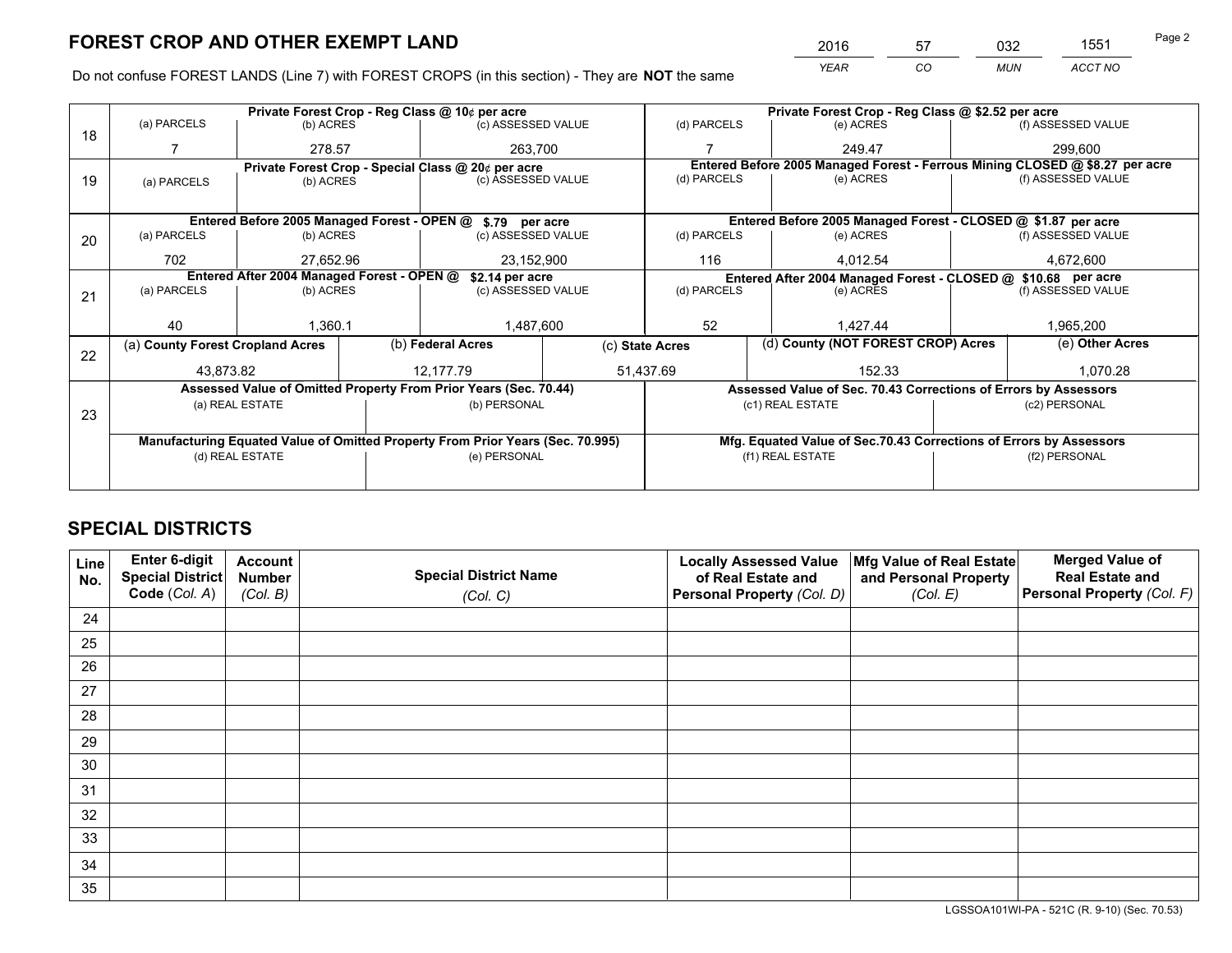|             |                                                          |                                             |                                                         | <b>YEAR</b>                                                                       | CO<br><b>MUN</b>                                              | ACCT NO                                                                        |
|-------------|----------------------------------------------------------|---------------------------------------------|---------------------------------------------------------|-----------------------------------------------------------------------------------|---------------------------------------------------------------|--------------------------------------------------------------------------------|
| Line<br>No. | Enter 6-digit<br><b>School District</b><br>Code (Col. A) | <b>Account</b><br><b>Number</b><br>(Col. B) | <b>School District Name</b><br>(Col. C)                 | <b>Locally Assessed Value</b><br>of Real Estate and<br>Personal Property (Col. D) | Mfg Value of Real Estate<br>and Personal Property<br>(Col. E) | <b>Merged Value of</b><br><b>Real Estate and</b><br>Personal Property (Col. F) |
|             | A. SCHOOL DISTRICTS (K-8 and K-12)                       |                                             |                                                         |                                                                                   |                                                               |                                                                                |
| 36          | 576615                                                   | 0340                                        | SCH D OF WINTER                                         | 211,956,060                                                                       |                                                               | 211,956,060                                                                    |
| 37          |                                                          |                                             |                                                         |                                                                                   |                                                               |                                                                                |
| 38          |                                                          |                                             |                                                         |                                                                                   |                                                               |                                                                                |
| 39          |                                                          |                                             |                                                         |                                                                                   |                                                               |                                                                                |
| 40          |                                                          |                                             |                                                         |                                                                                   |                                                               |                                                                                |
| 41          |                                                          |                                             |                                                         |                                                                                   |                                                               |                                                                                |
| 42          |                                                          |                                             |                                                         |                                                                                   |                                                               |                                                                                |
| 43          |                                                          |                                             |                                                         |                                                                                   |                                                               |                                                                                |
| 44<br>45    |                                                          |                                             |                                                         |                                                                                   |                                                               |                                                                                |
| 46          |                                                          |                                             |                                                         |                                                                                   |                                                               |                                                                                |
| 47          |                                                          |                                             |                                                         |                                                                                   |                                                               |                                                                                |
| 48          |                                                          |                                             |                                                         |                                                                                   |                                                               |                                                                                |
| 49          |                                                          |                                             |                                                         |                                                                                   |                                                               |                                                                                |
| 50          |                                                          |                                             | TOTAL ASSESSED VALUE OF SCHOOL DISTRICTS (K-8 and K-12) | 211,956,060                                                                       |                                                               | 211,956,060                                                                    |
|             | <b>B.</b><br><b>UNION HIGH SCHOOL DISTRICTS</b>          |                                             |                                                         |                                                                                   |                                                               |                                                                                |
| 51          |                                                          |                                             |                                                         |                                                                                   |                                                               |                                                                                |
| 52          |                                                          |                                             |                                                         |                                                                                   |                                                               |                                                                                |
| 53          |                                                          |                                             |                                                         |                                                                                   |                                                               |                                                                                |
| 54          |                                                          |                                             |                                                         |                                                                                   |                                                               |                                                                                |
| 55          |                                                          |                                             | TOTAL ASSESSED VALUE OF UNION HIGH SCHOOLS              |                                                                                   |                                                               |                                                                                |
|             | C.<br><b>TECHNICAL COLLEGE DISTRICTS</b>                 |                                             |                                                         |                                                                                   |                                                               |                                                                                |
| 56          | 001700                                                   | 0016                                        | WISCONSIN INDIANHEAD TECH COLLEGE SHEL                  | 211,956,060                                                                       |                                                               | 211,956,060                                                                    |
| 57          |                                                          |                                             |                                                         |                                                                                   |                                                               |                                                                                |
| 58          |                                                          |                                             |                                                         |                                                                                   |                                                               |                                                                                |
| 59          |                                                          |                                             | TOTAL ASSESSED VALUE OF TECHNICAL COLLEGES              | 211,956,060                                                                       |                                                               | 211,956,060                                                                    |

57

032

## *I hereby certify, to the best of my knowledge and belief, this form is complete and correct.*

**SCHOOL DISTRICTS**

| Print name of preparer | Title                    |                | Date (MM / DD / CCYY) |
|------------------------|--------------------------|----------------|-----------------------|
|                        |                          |                |                       |
| Signature of preparer  | Contact Telephone Number | E-mail address |                       |
|                        | $\sim$                   |                |                       |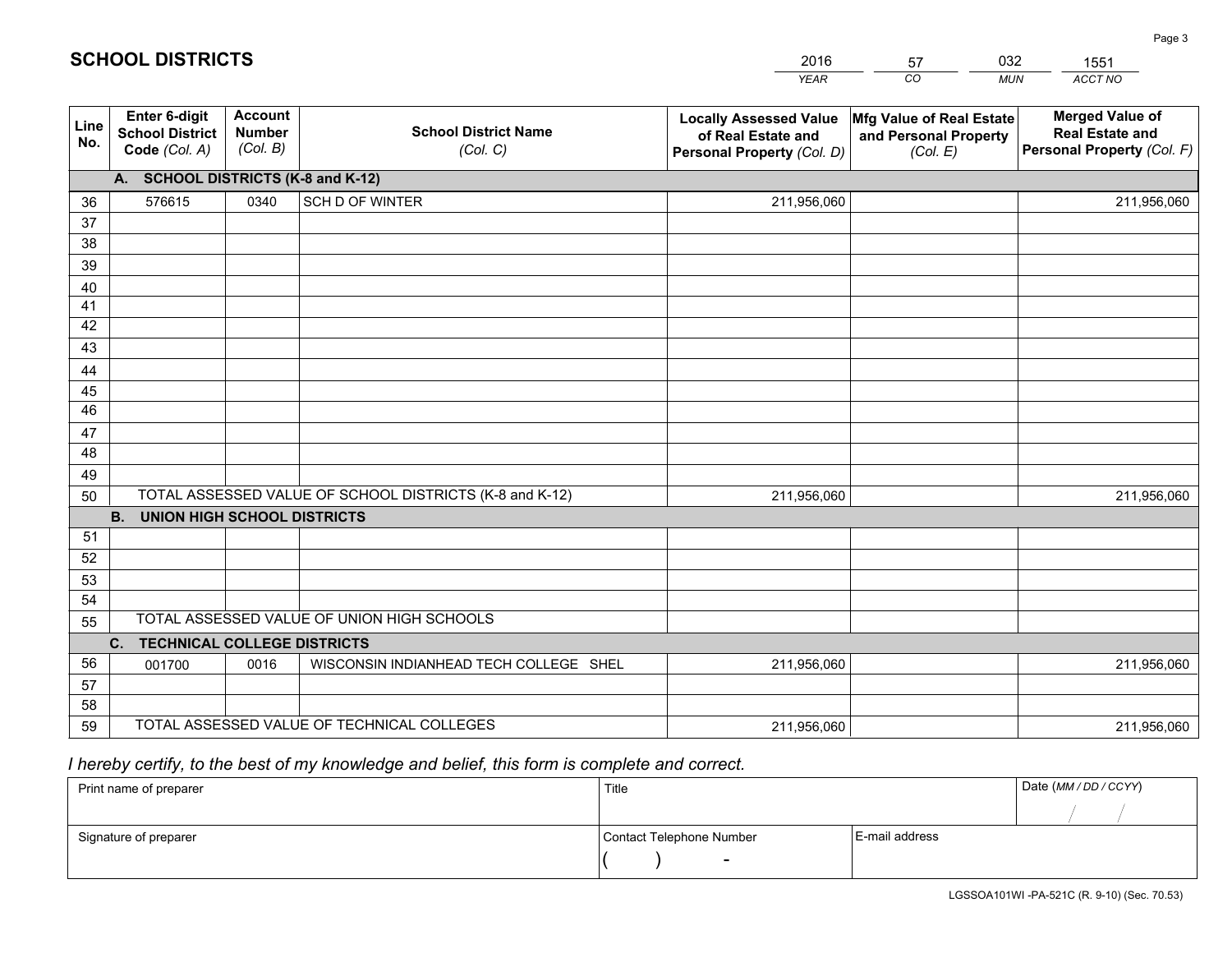#### **HIGHLIGHTS**

- 1. Complete the Statement of Assessment after the Board of Review. Reflect any changes made there.
- 2. Use black ink to complete.
- 3. Line 16 must equal Line 50, Col D.
- 4. Line 55 must equal the total of K-8 schools listed on lines 36-49. Do not include K-12 schools in this comparision.
- 5. Line 59, Col. D must equal Line 16.
- 6. Special District, School District and Technical College District values must include both real estate and personal property. Examples of Special districts are: town sanitary districts, public inland lake protection and rehabilitation districts, and metropolitan sewerage districts.
- 7. DO NOT INCLUDE Manufacturing property values.DOR will print these values on the final SOA.
- 8. Accuracy of this form is very important. The values reported directly affect the equalized value DOR calculates for school and special districts.

#### **Page 1:**

 If not prefilled, enter the tax year,county and municipal code,municipal type, municipal name and county name on the top of form.

Check the Amended box, if filing an amended / corrected SOA.

 Report the parcel count, acres and assessed value of taxable general property, total parcel count, (real and personal), total acres, and values from final figures set by the Board of Review.

- A. Real Estate land and improvements (buildings, etc.) is reported on lines 1 8, total line 9.
- B. Personal Property is reported on lines 11 14, Column D, total line 15.
- C. To complete this report, use the computer produced summary of the assessment roll that shows these amounts.
- D. Use whole numbers only.
- E. Add each line across and each column down to verify entries.

#### **Page 2:**

- A. Report Special Items (not subject to general property tax).
- 1. Private Forest Croplands and Managed Forest Lands are reported on lines 18,19, 20 and 21. Be sure to report assessed values **NOT** taxes.
- 2. You should have copies of the orders of entry, orders of withdrawal, etc., to update your assessment roll.
	- 3. Show hundredths of acres (e.g. 39.75).
- 4. Tax exempt lands are reported on line 22.
- 5. Omitted property and sec. 70.43, Wis. Stats., corrections of errors by assessor are reported on line 23. Report real estate and personal property separately. These should be for **prior years**, not something found on the current assessment roll after the board of review.
- B. Special District (Lines 24-35) Include the value of both real and personal property.
- The Department of Revenue (DOR) preprints much of the information regarding names and codes for schools, special districts,etc. If a district is not listed, enter the name and value only, DOR will enter the proper code.

### **Page 3 School Districts:**

Include the value of both real and personal property.

Report School District (regular, elementary, union high school, and technical college).

- 1. Regular (K-12) and Elementary (K-8) school values are reported on lines 36-49, total on line 50.
- 2. Union High School (UHS) (use only if elementary schools are listed on lines 36-49) are reported on lines 51-54. UHS total value (line 55) must equal to the total **elementary school** values reported on lines 36-49. Do notinclude K-12 schools in this comparison.
- 3. Technical College values are reported on lines 56-58, total on line 59.
- 4. Use the computer summary that shows these amounts to complete this report.

#### **This form is due the second Monday in June. File this report only after your Board of Review is complete.**

 *If you have questions: Return forms to:*

Fax number: (608) 264-6887 PO Box 8971

 Email: lgs@revenue.wi.gov Wisconsin Department of Revenue Call: (608) 261-5341 Local Government Services Section 6-97Madison WI 53708-8971

TOWN OF WINTER LORI VAN WINKLE<br>TOWN OF WINTER LORI VAN WINKLE PO BOX 129 PO BOX 129

WINTER, WI 54896 - 0129

**NINTER, WI 54896 - 0129**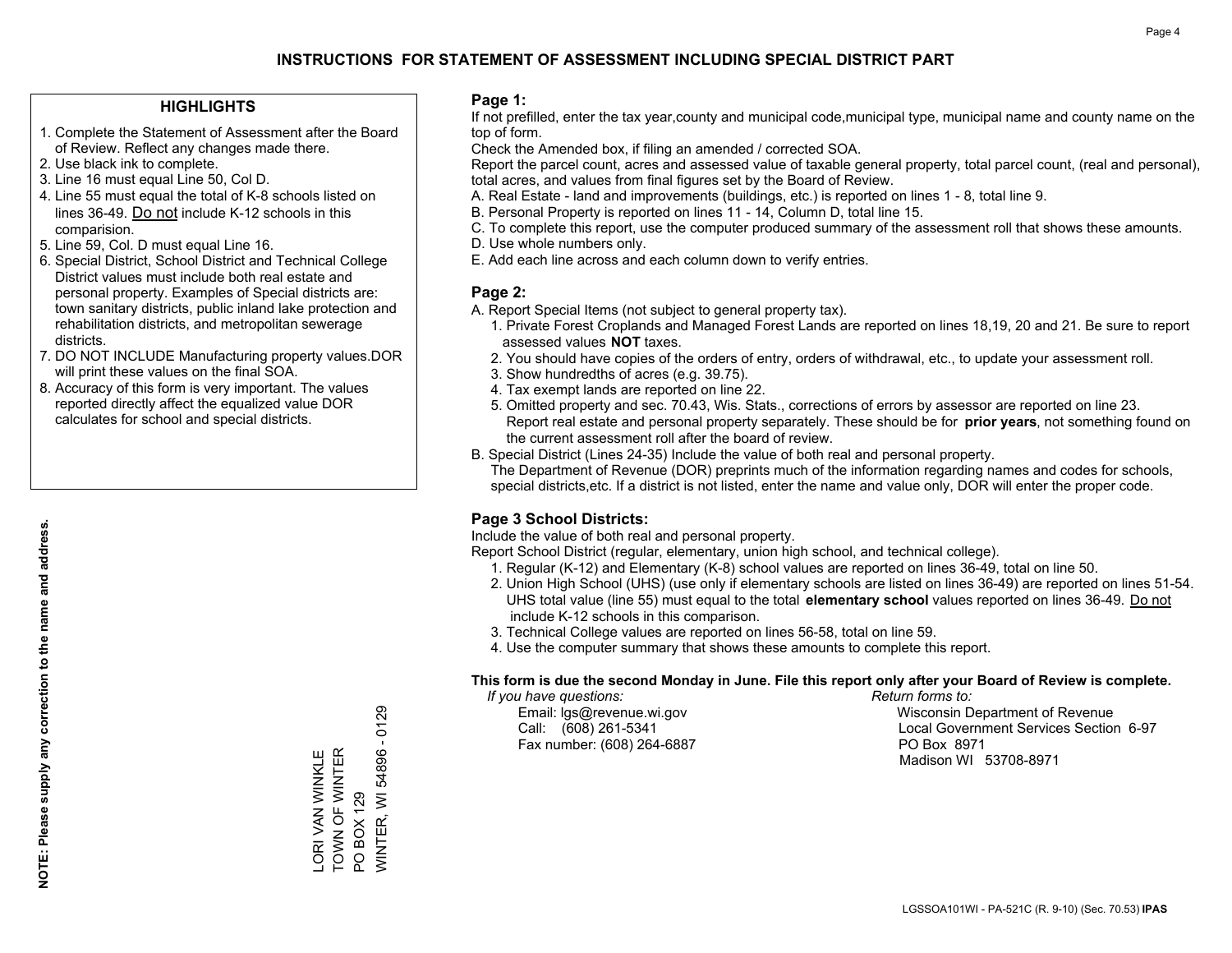**STATEMENT OF ASSESSMENT FOR 2016 FINAL - EQUATED**

| 57       | 111 | 1552    |
|----------|-----|---------|
| $\alpha$ | MUN | ACCT NO |

|                | <b>FOR</b><br><b>VILLAGE OF</b>                                                                                                                                                                           | <b>OF</b> | <b>COUDERAY</b><br><b>Municipality Name</b> |              |                                     | <b>SAWYER COUNTY</b>    |                      | <b>WHEN COMPLETING THIS DOCUMENT</b><br>DO NOT WRITE OVER X's OR IN SHADED AREAS |  |
|----------------|-----------------------------------------------------------------------------------------------------------------------------------------------------------------------------------------------------------|-----------|---------------------------------------------|--------------|-------------------------------------|-------------------------|----------------------|----------------------------------------------------------------------------------|--|
|                | Town - Village - City                                                                                                                                                                                     |           |                                             |              | <b>County Name</b>                  |                         |                      |                                                                                  |  |
|                | <b>REAL ESTATE</b>                                                                                                                                                                                        |           |                                             | PARCEL COUNT | NO. OF ACRES<br><b>WHOLE</b>        | <b>VALUE OF</b>         | <b>VALUE OF</b>      | TOTAL VALUE OF LAND                                                              |  |
| Line<br>No.    | (See Lines 18 - 22 for<br>other Real Estate)                                                                                                                                                              |           |                                             |              | TOTAL LAND MPROVEMENTS NUMBERS ONLY | LAND                    | <b>IMPROVEMENTS</b>  | AND IMPROVEMENTS                                                                 |  |
|                |                                                                                                                                                                                                           |           | Col. A                                      | Col. B       | Col. C                              | Col. D                  | Col. E               | Col. F                                                                           |  |
| $\mathbf 1$    | <b>RESIDENTIAL - Class 1</b>                                                                                                                                                                              |           | 60                                          | 58           | 75                                  | 329,100                 | 2,487,300            | 2,816,400                                                                        |  |
| $\overline{2}$ | <b>COMMERCIAL - Class 2</b>                                                                                                                                                                               |           | 14                                          | 11           | 10                                  | 46,700                  | 205,900              | 252,600                                                                          |  |
| 3              | <b>MANUFACTURING - Class 3</b>                                                                                                                                                                            |           | 0                                           |              | 0<br>0                              | 0                       | 0                    | $\Omega$                                                                         |  |
| 4              | <b>AGRICULTURAL - Class 4</b>                                                                                                                                                                             |           | 16                                          |              | 186                                 | 23,100                  |                      | 23,100                                                                           |  |
| 5              | <b>UNDEVELOPED - Class 5</b>                                                                                                                                                                              |           | 16                                          |              | 74                                  | 40,800                  |                      | 40,800                                                                           |  |
| 6              | AGRICULTURAL FOREST - Class 5m                                                                                                                                                                            |           | $\Omega$                                    |              | $\Omega$                            | 0                       |                      | $\overline{0}$                                                                   |  |
| 7              | FOREST LANDS - Class 6                                                                                                                                                                                    |           | 10                                          |              | 88                                  | 106,200                 |                      | 106,200                                                                          |  |
| 8              | OTHER - Class 7                                                                                                                                                                                           |           | $\Omega$                                    |              | $\Omega$<br>$\Omega$                | 0                       | $\Omega$             | $\Omega$                                                                         |  |
| 9              | TOTAL - ALL COLUMNS                                                                                                                                                                                       |           | 116                                         | 69           | 433                                 | 545,900                 | 2,693,200            | 3,239,100                                                                        |  |
| 10             | NUMBER OF PERSONAL PROPERTY ACCOUNTS IN ROLL                                                                                                                                                              |           |                                             |              | 5                                   | <b>LOCALLY ASSESSED</b> | <b>MANUFACTURING</b> | <b>MERGED</b>                                                                    |  |
| 11             | BOATS AND OTHER WATERCRAFT NOT EXEMPT - Code 1                                                                                                                                                            |           |                                             |              |                                     | 0                       | 0                    | $\overline{0}$                                                                   |  |
| 12             | MACHINERY, TOOLS AND PATTERNS - Code 2                                                                                                                                                                    |           |                                             |              |                                     | 18,300                  | 0                    | 18,300                                                                           |  |
| 13             | FURNITURE, FIXTURES AND EQUIPMENT - Code 3                                                                                                                                                                |           |                                             |              |                                     | 1,000                   | 0                    | 1,000                                                                            |  |
| 14             | ALL OTHER PERSONAL PROPERTY NOT EXEMPT - Codes 4A, 4B, 4C                                                                                                                                                 |           |                                             |              |                                     | 400                     | 0                    | 400                                                                              |  |
| 15             | TOTAL OF PERSONAL PROPERTY NOT EXEMPT (Total of Lines 11-14)                                                                                                                                              |           |                                             |              |                                     | 19,700                  | $\Omega$             | 19,700                                                                           |  |
| 16             | AGGREGATE ASSESSED VALUE OF ALL PROPERTY SUBJECT TO THE GENERAL PROPERTY TAX (Total of Lines 9F and 15F)<br>MUST EQUAL TOTAL VALUE OF THE SCHOOL DISTRICTS (K-12 PLUS K-8) - Line 50, Col. F<br>3,258,800 |           |                                             |              |                                     |                         |                      |                                                                                  |  |
| 17             | <b>BOARD OF REVIEW</b>                                                                                                                                                                                    |           |                                             |              | Name of Assessor                    |                         | Telephone #          |                                                                                  |  |
|                | DATE OF FINAL ADJOURNMENT<br>08/10/2016<br>TOM HANSON                                                                                                                                                     |           |                                             |              |                                     |                         |                      | (715) 868-2254                                                                   |  |

REMARKS

The Assessment Ratio to be used in calculating the estimated Fair Market Value on tax bills for this tax district is 1.059117943

This ratio should be used to convert assessed values to "Calculate Equalized Values" in Step 1 of the Lottery and Gaming Credit Calculations.<br>This ratio should be used in the "Computation of Tax Equivalent" schedule of the Commission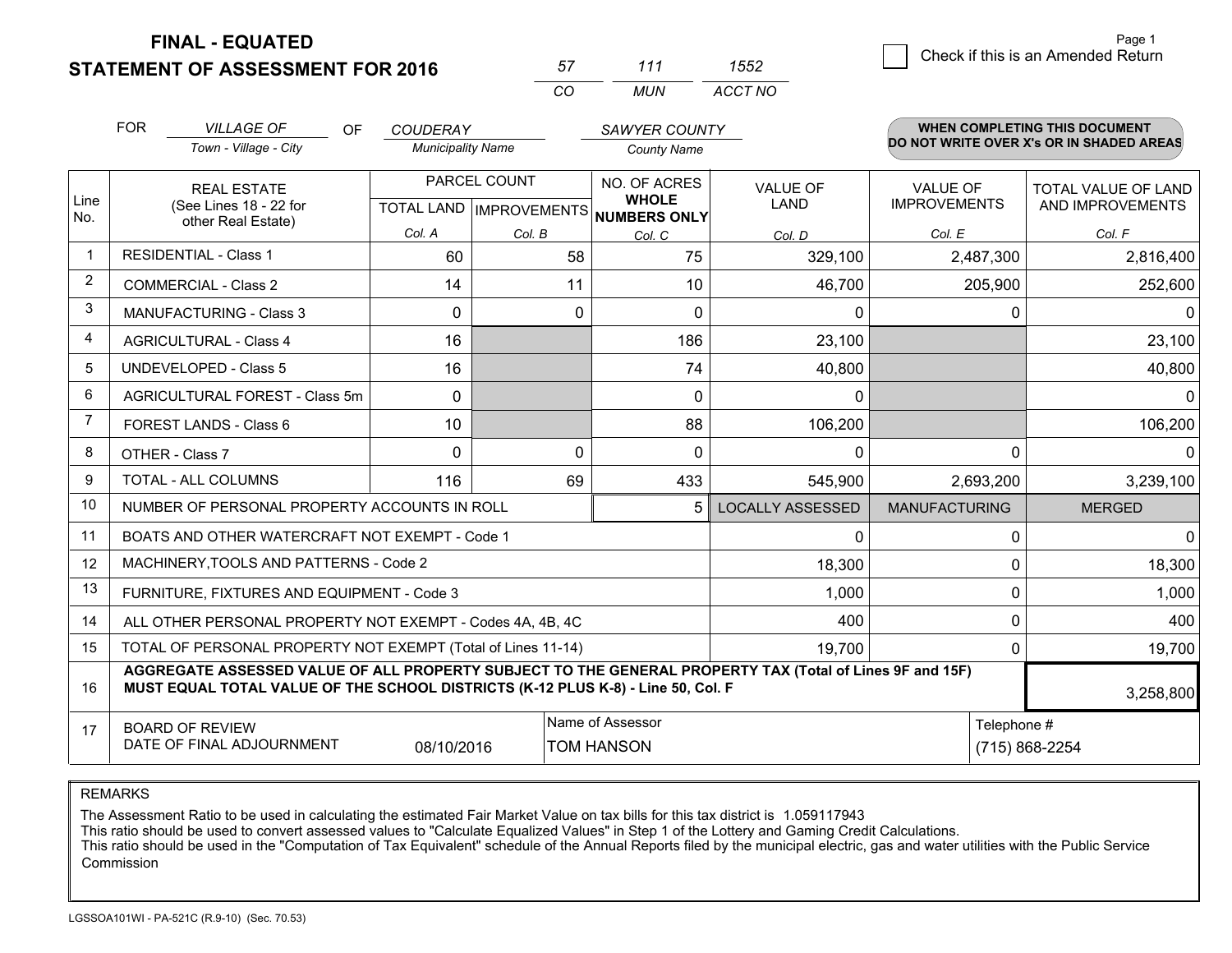*YEAR CO MUN ACCT NO* <sup>2016</sup> <sup>57</sup> <sup>111</sup> <sup>1552</sup>

Do not confuse FOREST LANDS (Line 7) with FOREST CROPS (in this section) - They are **NOT** the same

|    |                                                                                |                                             |  | Private Forest Crop - Reg Class @ 10¢ per acre                   |           | Private Forest Crop - Reg Class @ \$2.52 per acre |                                                                              |               |                    |  |
|----|--------------------------------------------------------------------------------|---------------------------------------------|--|------------------------------------------------------------------|-----------|---------------------------------------------------|------------------------------------------------------------------------------|---------------|--------------------|--|
| 18 | (a) PARCELS                                                                    | (b) ACRES                                   |  | (c) ASSESSED VALUE                                               |           | (d) PARCELS                                       | (e) ACRES                                                                    |               | (f) ASSESSED VALUE |  |
|    |                                                                                |                                             |  |                                                                  |           |                                                   |                                                                              |               |                    |  |
|    |                                                                                |                                             |  | Private Forest Crop - Special Class @ 20¢ per acre               |           |                                                   | Entered Before 2005 Managed Forest - Ferrous Mining CLOSED @ \$8.27 per acre |               |                    |  |
| 19 | (c) ASSESSED VALUE<br>(a) PARCELS<br>(b) ACRES                                 |                                             |  | (d) PARCELS                                                      | (e) ACRES |                                                   | (f) ASSESSED VALUE                                                           |               |                    |  |
|    |                                                                                |                                             |  |                                                                  |           |                                                   |                                                                              |               |                    |  |
|    |                                                                                | Entered Before 2005 Managed Forest - OPEN @ |  | \$.79 per acre                                                   |           |                                                   | Entered Before 2005 Managed Forest - CLOSED @ \$1.87 per acre                |               |                    |  |
| 20 | (a) PARCELS                                                                    | (b) ACRES                                   |  | (c) ASSESSED VALUE                                               |           | (d) PARCELS                                       | (e) ACRES                                                                    |               | (f) ASSESSED VALUE |  |
|    | 2                                                                              | 30                                          |  | 37,500                                                           |           |                                                   |                                                                              |               |                    |  |
|    |                                                                                | Entered After 2004 Managed Forest - OPEN @  |  | \$2.14 per acre                                                  |           |                                                   | Entered After 2004 Managed Forest - CLOSED @ \$10.68 per acre                |               |                    |  |
| 21 | (a) PARCELS                                                                    | (b) ACRES                                   |  | (c) ASSESSED VALUE                                               |           | (d) PARCELS<br>(e) ACRES                          |                                                                              |               | (f) ASSESSED VALUE |  |
|    |                                                                                |                                             |  |                                                                  |           |                                                   |                                                                              |               |                    |  |
|    | (a) County Forest Cropland Acres                                               |                                             |  | (b) Federal Acres                                                |           | (c) State Acres                                   | (d) County (NOT FOREST CROP) Acres                                           |               | (e) Other Acres    |  |
| 22 |                                                                                |                                             |  |                                                                  |           |                                                   |                                                                              |               |                    |  |
|    |                                                                                |                                             |  |                                                                  |           | 85.24                                             |                                                                              |               | 66.05              |  |
|    |                                                                                |                                             |  | Assessed Value of Omitted Property From Prior Years (Sec. 70.44) |           |                                                   | Assessed Value of Sec. 70.43 Corrections of Errors by Assessors              |               |                    |  |
| 23 |                                                                                | (a) REAL ESTATE                             |  | (b) PERSONAL                                                     |           |                                                   | (c1) REAL ESTATE                                                             |               | (c2) PERSONAL      |  |
|    |                                                                                |                                             |  |                                                                  |           |                                                   |                                                                              |               |                    |  |
|    | Manufacturing Equated Value of Omitted Property From Prior Years (Sec. 70.995) |                                             |  |                                                                  |           |                                                   | Mfg. Equated Value of Sec.70.43 Corrections of Errors by Assessors           |               |                    |  |
|    | (d) REAL ESTATE                                                                |                                             |  | (e) PERSONAL                                                     |           |                                                   | (f1) REAL ESTATE                                                             | (f2) PERSONAL |                    |  |
|    |                                                                                |                                             |  |                                                                  |           |                                                   |                                                                              |               |                    |  |

## **SPECIAL DISTRICTS**

| Line<br>No. | <b>Enter 6-digit</b><br>Special District<br>Code (Col. A) | <b>Account</b><br><b>Number</b> | <b>Special District Name</b> | <b>Locally Assessed Value</b><br>of Real Estate and | Mfg Value of Real Estate<br>and Personal Property | <b>Merged Value of</b><br><b>Real Estate and</b><br>Personal Property (Col. F) |
|-------------|-----------------------------------------------------------|---------------------------------|------------------------------|-----------------------------------------------------|---------------------------------------------------|--------------------------------------------------------------------------------|
|             |                                                           | (Col. B)                        | (Col. C)                     | Personal Property (Col. D)                          | (Col. E)                                          |                                                                                |
| 24          |                                                           |                                 |                              |                                                     |                                                   |                                                                                |
| 25          |                                                           |                                 |                              |                                                     |                                                   |                                                                                |
| 26          |                                                           |                                 |                              |                                                     |                                                   |                                                                                |
| 27          |                                                           |                                 |                              |                                                     |                                                   |                                                                                |
| 28          |                                                           |                                 |                              |                                                     |                                                   |                                                                                |
| 29          |                                                           |                                 |                              |                                                     |                                                   |                                                                                |
| 30          |                                                           |                                 |                              |                                                     |                                                   |                                                                                |
| 31          |                                                           |                                 |                              |                                                     |                                                   |                                                                                |
| 32          |                                                           |                                 |                              |                                                     |                                                   |                                                                                |
| 33          |                                                           |                                 |                              |                                                     |                                                   |                                                                                |
| 34          |                                                           |                                 |                              |                                                     |                                                   |                                                                                |
| 35          |                                                           |                                 |                              |                                                     |                                                   |                                                                                |

LGSSOA101WI-PA - 521C (R. 9-10) (Sec. 70.53)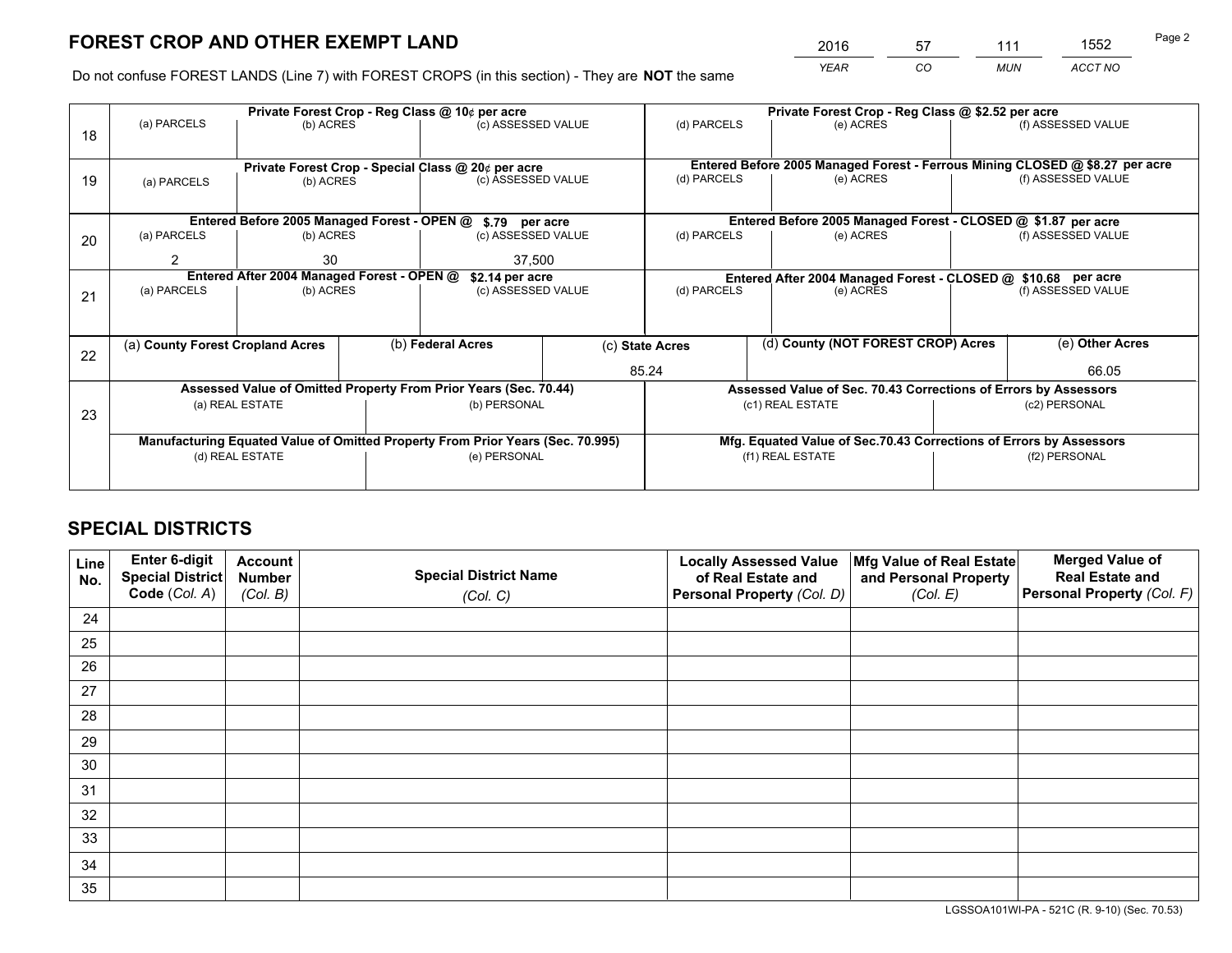|                 |                                                          |                                             |                                                         | YEAR                                                                              | CO.<br><b>MUN</b>                                             | ACCT NO                                                                        |
|-----------------|----------------------------------------------------------|---------------------------------------------|---------------------------------------------------------|-----------------------------------------------------------------------------------|---------------------------------------------------------------|--------------------------------------------------------------------------------|
| Line<br>No.     | Enter 6-digit<br><b>School District</b><br>Code (Col. A) | <b>Account</b><br><b>Number</b><br>(Col. B) | <b>School District Name</b><br>(Col. C)                 | <b>Locally Assessed Value</b><br>of Real Estate and<br>Personal Property (Col. D) | Mfg Value of Real Estate<br>and Personal Property<br>(Col. E) | <b>Merged Value of</b><br><b>Real Estate and</b><br>Personal Property (Col. F) |
|                 | A. SCHOOL DISTRICTS (K-8 and K-12)                       |                                             |                                                         |                                                                                   |                                                               |                                                                                |
| 36              | 576615                                                   | 0340                                        | SCH D OF WINTER                                         | 3,258,800                                                                         |                                                               | 3,258,800                                                                      |
| 37              |                                                          |                                             |                                                         |                                                                                   |                                                               |                                                                                |
| 38              |                                                          |                                             |                                                         |                                                                                   |                                                               |                                                                                |
| 39              |                                                          |                                             |                                                         |                                                                                   |                                                               |                                                                                |
| 40              |                                                          |                                             |                                                         |                                                                                   |                                                               |                                                                                |
| 41<br>42        |                                                          |                                             |                                                         |                                                                                   |                                                               |                                                                                |
| 43              |                                                          |                                             |                                                         |                                                                                   |                                                               |                                                                                |
| 44              |                                                          |                                             |                                                         |                                                                                   |                                                               |                                                                                |
| 45              |                                                          |                                             |                                                         |                                                                                   |                                                               |                                                                                |
| $\overline{46}$ |                                                          |                                             |                                                         |                                                                                   |                                                               |                                                                                |
| 47              |                                                          |                                             |                                                         |                                                                                   |                                                               |                                                                                |
| 48              |                                                          |                                             |                                                         |                                                                                   |                                                               |                                                                                |
| 49              |                                                          |                                             |                                                         |                                                                                   |                                                               |                                                                                |
| 50              |                                                          |                                             | TOTAL ASSESSED VALUE OF SCHOOL DISTRICTS (K-8 and K-12) | 3,258,800                                                                         |                                                               | 3,258,800                                                                      |
|                 | <b>UNION HIGH SCHOOL DISTRICTS</b><br><b>B.</b>          |                                             |                                                         |                                                                                   |                                                               |                                                                                |
| 51              |                                                          |                                             |                                                         |                                                                                   |                                                               |                                                                                |
| 52              |                                                          |                                             |                                                         |                                                                                   |                                                               |                                                                                |
| 53<br>54        |                                                          |                                             |                                                         |                                                                                   |                                                               |                                                                                |
|                 |                                                          |                                             | TOTAL ASSESSED VALUE OF UNION HIGH SCHOOLS              |                                                                                   |                                                               |                                                                                |
| 55              | C.<br><b>TECHNICAL COLLEGE DISTRICTS</b>                 |                                             |                                                         |                                                                                   |                                                               |                                                                                |
| 56              | 001700                                                   | 0016                                        | WISCONSIN INDIANHEAD TECH COLLEGE SHEL                  | 3,258,800                                                                         |                                                               | 3,258,800                                                                      |
| 57              |                                                          |                                             |                                                         |                                                                                   |                                                               |                                                                                |
| 58              |                                                          |                                             |                                                         |                                                                                   |                                                               |                                                                                |
| 59              |                                                          |                                             | TOTAL ASSESSED VALUE OF TECHNICAL COLLEGES              | 3,258,800                                                                         |                                                               | 3,258,800                                                                      |

57

111

 *I hereby certify, to the best of my knowledge and belief, this form is complete and correct.*

**SCHOOL DISTRICTS**

| Print name of preparer | Title                    |                | Date (MM / DD / CCYY) |
|------------------------|--------------------------|----------------|-----------------------|
|                        |                          |                |                       |
| Signature of preparer  | Contact Telephone Number | E-mail address |                       |
|                        | -                        |                |                       |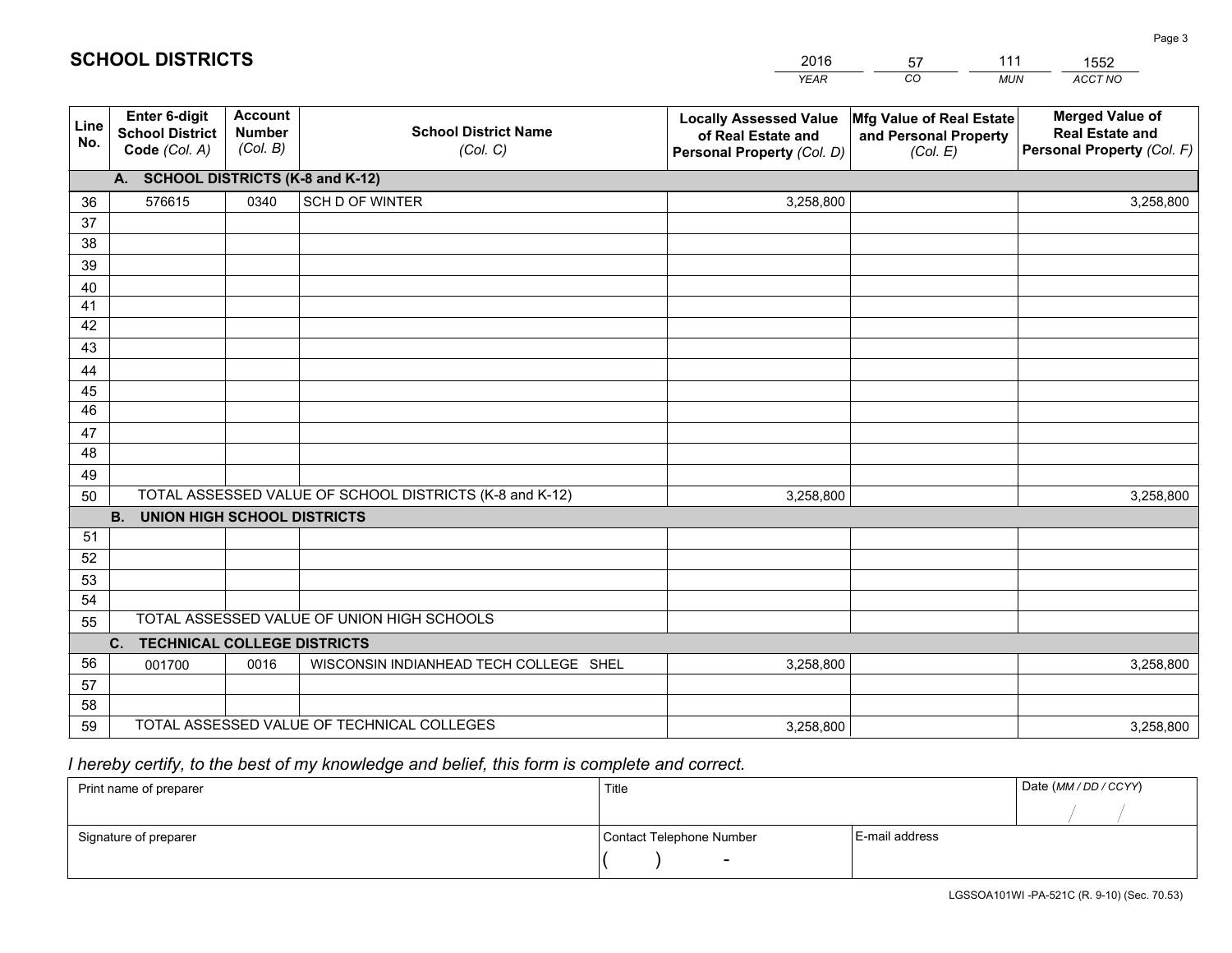#### **HIGHLIGHTS**

- 1. Complete the Statement of Assessment after the Board of Review. Reflect any changes made there.
- 2. Use black ink to complete.
- 3. Line 16 must equal Line 50, Col D.
- 4. Line 55 must equal the total of K-8 schools listed on lines 36-49. Do not include K-12 schools in this comparision.
- 5. Line 59, Col. D must equal Line 16.
- 6. Special District, School District and Technical College District values must include both real estate and personal property. Examples of Special districts are: town sanitary districts, public inland lake protection and rehabilitation districts, and metropolitan sewerage districts.
- 7. DO NOT INCLUDE Manufacturing property values.DOR will print these values on the final SOA.

BRIAN CODY

VILLAGE OF COUDERAY

BRIAN CODY<br>VILLAGE OF COUDERAY

4504 N PASHA

COUDERAY, WI 54828

COUDERAY, WI 4504 N PASHA

54828

 8. Accuracy of this form is very important. The values reported directly affect the equalized value DOR calculates for school and special districts.

#### **Page 1:**

 If not prefilled, enter the tax year,county and municipal code,municipal type, municipal name and county name on the top of form.

Check the Amended box, if filing an amended / corrected SOA.

 Report the parcel count, acres and assessed value of taxable general property, total parcel count, (real and personal), total acres, and values from final figures set by the Board of Review.

- A. Real Estate land and improvements (buildings, etc.) is reported on lines 1 8, total line 9.
- B. Personal Property is reported on lines 11 14, Column D, total line 15.
- C. To complete this report, use the computer produced summary of the assessment roll that shows these amounts.
- D. Use whole numbers only.
- E. Add each line across and each column down to verify entries.

#### **Page 2:**

- A. Report Special Items (not subject to general property tax).
- 1. Private Forest Croplands and Managed Forest Lands are reported on lines 18,19, 20 and 21. Be sure to report assessed values **NOT** taxes.
- 2. You should have copies of the orders of entry, orders of withdrawal, etc., to update your assessment roll.
	- 3. Show hundredths of acres (e.g. 39.75).
- 4. Tax exempt lands are reported on line 22.
- 5. Omitted property and sec. 70.43, Wis. Stats., corrections of errors by assessor are reported on line 23. Report real estate and personal property separately. These should be for **prior years**, not something found on the current assessment roll after the board of review.
- B. Special District (Lines 24-35) Include the value of both real and personal property.
- The Department of Revenue (DOR) preprints much of the information regarding names and codes for schools, special districts,etc. If a district is not listed, enter the name and value only, DOR will enter the proper code.

### **Page 3 School Districts:**

Include the value of both real and personal property.

Report School District (regular, elementary, union high school, and technical college).

- 1. Regular (K-12) and Elementary (K-8) school values are reported on lines 36-49, total on line 50.
- 2. Union High School (UHS) (use only if elementary schools are listed on lines 36-49) are reported on lines 51-54. UHS total value (line 55) must equal to the total **elementary school** values reported on lines 36-49. Do notinclude K-12 schools in this comparison.
- 3. Technical College values are reported on lines 56-58, total on line 59.
- 4. Use the computer summary that shows these amounts to complete this report.

#### **This form is due the second Monday in June. File this report only after your Board of Review is complete.**

 *If you have questions: Return forms to:*

Fax number: (608) 264-6887 PO Box 8971

 Email: lgs@revenue.wi.gov Wisconsin Department of Revenue Call: (608) 261-5341 Local Government Services Section 6-97Madison WI 53708-8971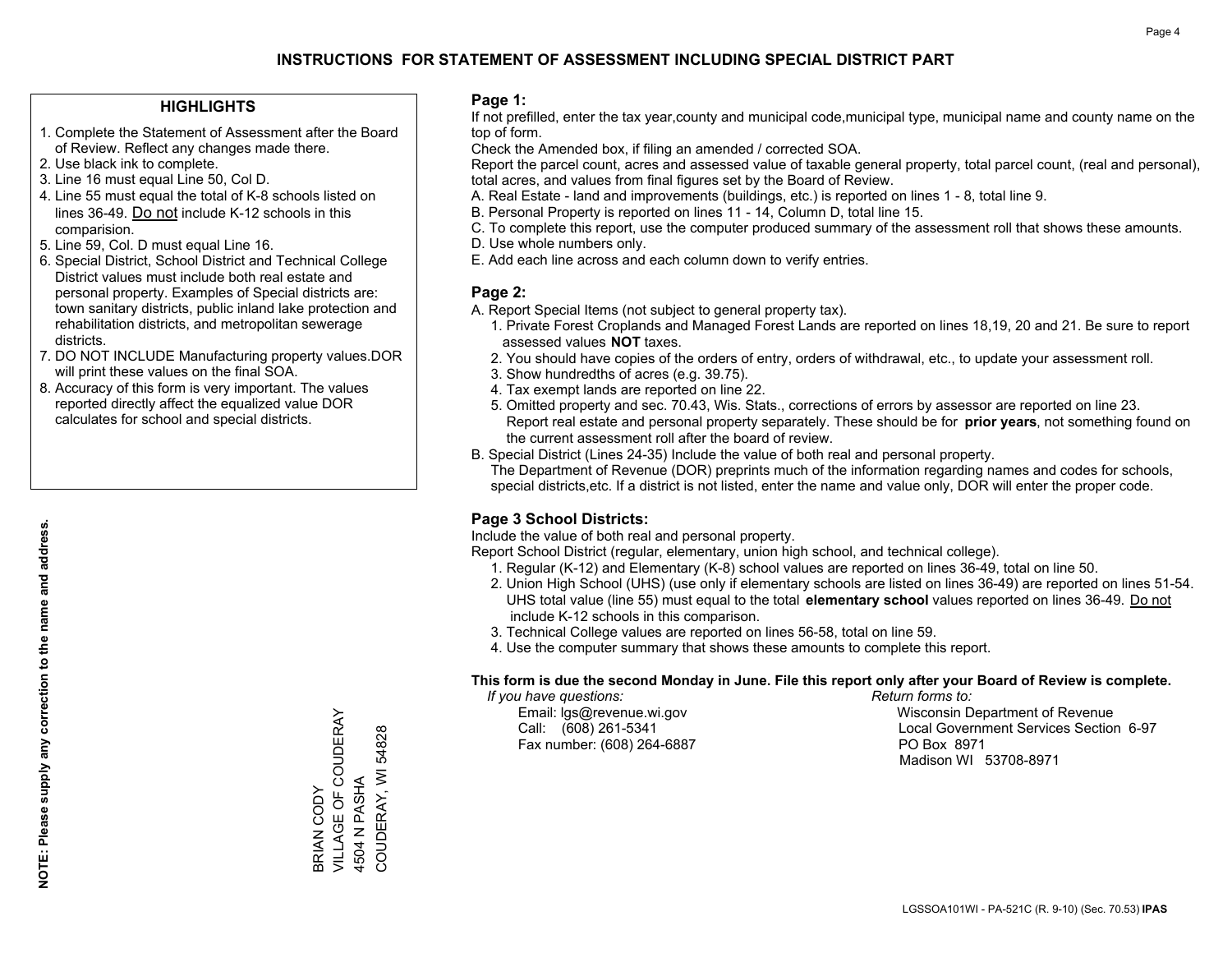**STATEMENT OF ASSESSMENT FOR 2016** 

| 57 | 121 | 1553    |  |
|----|-----|---------|--|
| rη | MUN | ACCT NO |  |

|                | <b>FOR</b>                                                                                                                                                                                   | <b>VILLAGE OF</b><br><b>OF</b>                 | <b>EXELAND</b>                                   |          | <b>SAWYER COUNTY</b>                         |                                |                                 | <b>WHEN COMPLETING THIS DOCUMENT</b>     |
|----------------|----------------------------------------------------------------------------------------------------------------------------------------------------------------------------------------------|------------------------------------------------|--------------------------------------------------|----------|----------------------------------------------|--------------------------------|---------------------------------|------------------------------------------|
|                |                                                                                                                                                                                              | Town - Village - City                          | <b>Municipality Name</b>                         |          | <b>County Name</b>                           |                                |                                 | DO NOT WRITE OVER X's OR IN SHADED AREAS |
| Line<br>No.    |                                                                                                                                                                                              | <b>REAL ESTATE</b><br>(See Lines 18 - 22 for   | PARCEL COUNT<br><b>TOTAL LAND   IMPROVEMENTS</b> |          | NO. OF ACRES<br><b>WHOLE</b><br>NUMBERS ONLY | <b>VALUE OF</b><br><b>LAND</b> | VALUE OF<br><b>IMPROVEMENTS</b> | TOTAL VALUE OF LAND<br>AND IMPROVEMENTS  |
|                |                                                                                                                                                                                              | other Real Estate)                             | Col. A                                           | Col. B   | Col. C                                       | Col. D                         | Col. E                          | Col. F                                   |
| $\overline{1}$ |                                                                                                                                                                                              | <b>RESIDENTIAL - Class 1</b>                   | 150                                              | 94       | 143                                          | 854,200                        | 4,581,600                       | 5,435,800                                |
| 2              |                                                                                                                                                                                              | <b>COMMERCIAL - Class 2</b>                    | 38                                               | 15       | 15                                           | 205,100                        | 659,600                         | 864,700                                  |
| 3              |                                                                                                                                                                                              | <b>MANUFACTURING - Class 3</b>                 |                                                  |          | $\Omega$                                     | 4,700                          | 88,500                          | 93,200                                   |
| 4              |                                                                                                                                                                                              | <b>AGRICULTURAL - Class 4</b>                  | 8                                                |          | 134                                          | 20,700                         |                                 | 20,700                                   |
| 5              |                                                                                                                                                                                              | <b>UNDEVELOPED - Class 5</b>                   | 3                                                |          | 29                                           | 5,600                          |                                 | 5,600                                    |
| 6              |                                                                                                                                                                                              | AGRICULTURAL FOREST - Class 5m                 | $\Omega$                                         |          | $\Omega$                                     | 0                              |                                 | 0                                        |
| 7              |                                                                                                                                                                                              | FOREST LANDS - Class 6                         | 15                                               |          | 257                                          | 307,000                        |                                 | 307,000                                  |
| 8              |                                                                                                                                                                                              | OTHER - Class 7                                | $\Omega$                                         | $\Omega$ | $\Omega$                                     | 0                              | $\Omega$                        | ∩                                        |
| 9              |                                                                                                                                                                                              | TOTAL - ALL COLUMNS                            | 215                                              | 110      | 578                                          | 1,397,300                      | 5,329,700                       | 6,727,000                                |
| 10             | NUMBER OF PERSONAL PROPERTY ACCOUNTS IN ROLL<br>16                                                                                                                                           |                                                |                                                  |          |                                              | <b>LOCALLY ASSESSED</b>        | <b>MANUFACTURING</b>            | <b>MERGED</b>                            |
| 11             |                                                                                                                                                                                              | BOATS AND OTHER WATERCRAFT NOT EXEMPT - Code 1 |                                                  |          |                                              | 0                              | <sup>0</sup>                    | $\Omega$                                 |
| 12             |                                                                                                                                                                                              | MACHINERY, TOOLS AND PATTERNS - Code 2         |                                                  |          |                                              | 216,700                        | 17,600                          | 234,300                                  |
| 13             |                                                                                                                                                                                              | FURNITURE, FIXTURES AND EQUIPMENT - Code 3     |                                                  |          |                                              | 14,400                         | $\Omega$                        | 14,400                                   |
| 14             | 126,600<br>1,500<br>ALL OTHER PERSONAL PROPERTY NOT EXEMPT - Codes 4A, 4B, 4C                                                                                                                |                                                |                                                  |          |                                              |                                |                                 | 128,100                                  |
| 15             | TOTAL OF PERSONAL PROPERTY NOT EXEMPT (Total of Lines 11-14)<br>357,700                                                                                                                      |                                                |                                                  |          |                                              |                                | 19,100                          | 376,800                                  |
| 16             | AGGREGATE ASSESSED VALUE OF ALL PROPERTY SUBJECT TO THE GENERAL PROPERTY TAX (Total of Lines 9F and 15F)<br>MUST EQUAL TOTAL VALUE OF THE SCHOOL DISTRICTS (K-12 PLUS K-8) - Line 50, Col. F |                                                |                                                  |          |                                              |                                | 7,103,800                       |                                          |
| 17             | Name of Assessor<br>Telephone #<br><b>BOARD OF REVIEW</b><br>DATE OF FINAL ADJOURNMENT<br><b>THOMAS HANSON</b><br>(715) 868-2254<br>08/22/2016                                               |                                                |                                                  |          |                                              |                                |                                 |                                          |

REMARKS

The Assessment Ratio to be used in calculating the estimated Fair Market Value on tax bills for this tax district is .986079377<br>This ratio should be used to convert assessed values to "Calculate Equalized Values" in Step 1 Commission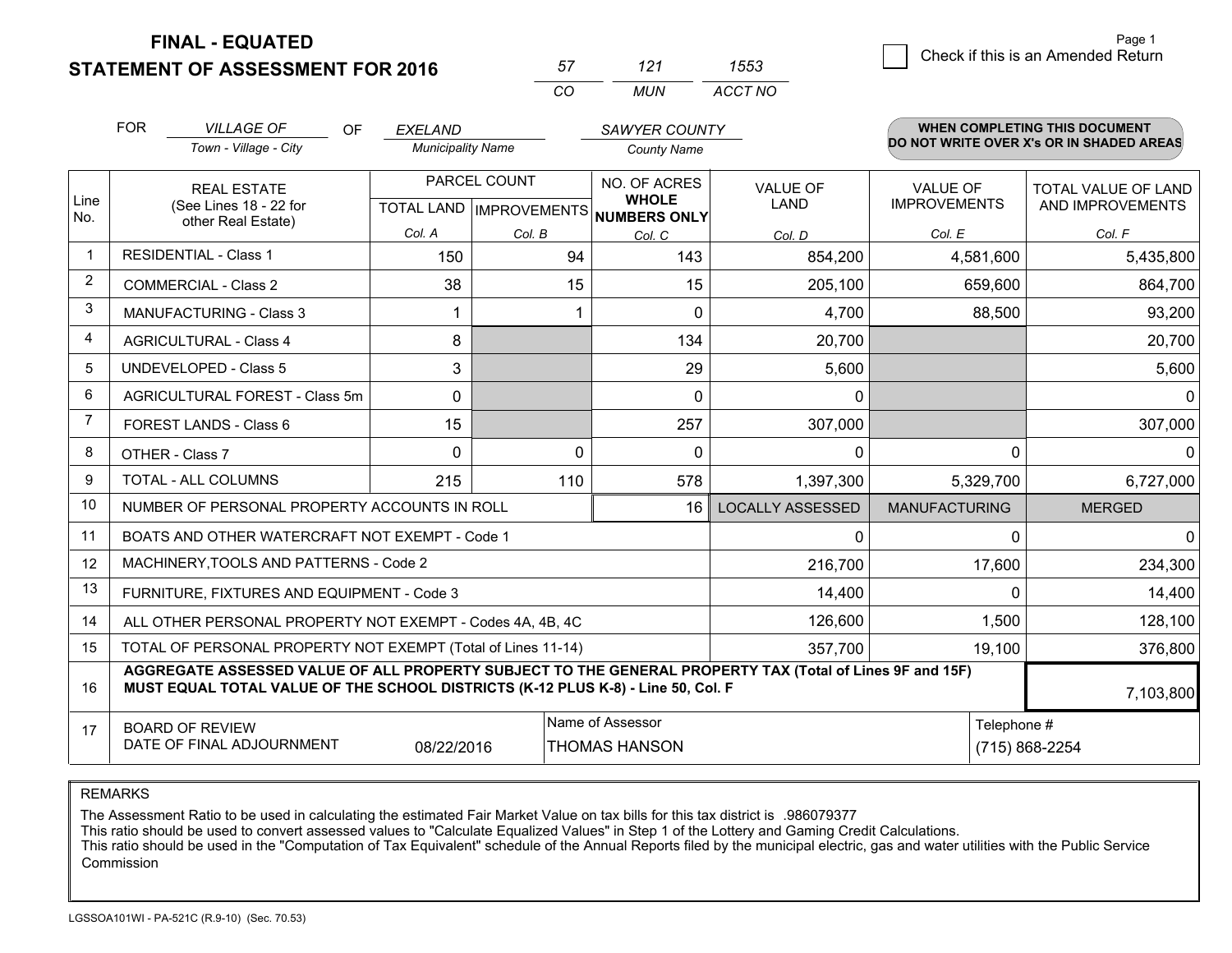*YEAR CO MUN ACCT NO* <sup>2016</sup> <sup>57</sup> <sup>121</sup> <sup>1553</sup>

Do not confuse FOREST LANDS (Line 7) with FOREST CROPS (in this section) - They are **NOT** the same

|    | Private Forest Crop - Reg Class @ 10¢ per acre                                 |                                                       |  |                                                                  |                                    |                                                                              | Private Forest Crop - Reg Class @ \$2.52 per acre               |  |                    |  |
|----|--------------------------------------------------------------------------------|-------------------------------------------------------|--|------------------------------------------------------------------|------------------------------------|------------------------------------------------------------------------------|-----------------------------------------------------------------|--|--------------------|--|
| 18 | (a) PARCELS                                                                    | (b) ACRES                                             |  | (c) ASSESSED VALUE                                               |                                    | (d) PARCELS                                                                  | (e) ACRES                                                       |  | (f) ASSESSED VALUE |  |
|    | Private Forest Crop - Special Class @ 20¢ per acre                             |                                                       |  |                                                                  |                                    | Entered Before 2005 Managed Forest - Ferrous Mining CLOSED @ \$8.27 per acre |                                                                 |  |                    |  |
| 19 | (b) ACRES<br>(a) PARCELS                                                       |                                                       |  | (c) ASSESSED VALUE                                               |                                    | (d) PARCELS                                                                  | (e) ACRES                                                       |  | (f) ASSESSED VALUE |  |
|    |                                                                                | Entered Before 2005 Managed Forest - OPEN @           |  | \$.79 per acre                                                   |                                    |                                                                              | Entered Before 2005 Managed Forest - CLOSED @ \$1.87 per acre   |  |                    |  |
|    | (a) PARCELS                                                                    | (b) ACRES                                             |  |                                                                  |                                    | (d) PARCELS                                                                  | (e) ACRES                                                       |  | (f) ASSESSED VALUE |  |
| 20 |                                                                                |                                                       |  | (c) ASSESSED VALUE                                               |                                    |                                                                              |                                                                 |  |                    |  |
|    | Entered After 2004 Managed Forest - OPEN @<br>\$2.14 per acre                  |                                                       |  |                                                                  |                                    | Entered After 2004 Managed Forest - CLOSED @ \$10.68 per acre                |                                                                 |  |                    |  |
| 21 | (a) PARCELS                                                                    | (b) ACRES                                             |  |                                                                  | (d) PARCELS<br>(c) ASSESSED VALUE  |                                                                              | (e) ACRES                                                       |  | (f) ASSESSED VALUE |  |
|    |                                                                                |                                                       |  |                                                                  |                                    |                                                                              |                                                                 |  |                    |  |
| 22 |                                                                                | (b) Federal Acres<br>(a) County Forest Cropland Acres |  | (c) State Acres                                                  | (d) County (NOT FOREST CROP) Acres |                                                                              | (e) Other Acres                                                 |  |                    |  |
|    |                                                                                |                                                       |  |                                                                  |                                    | 42.1                                                                         | 2.82                                                            |  | 141.69             |  |
|    |                                                                                |                                                       |  | Assessed Value of Omitted Property From Prior Years (Sec. 70.44) |                                    |                                                                              | Assessed Value of Sec. 70.43 Corrections of Errors by Assessors |  |                    |  |
| 23 | (a) REAL ESTATE                                                                |                                                       |  | (b) PERSONAL<br>(c1) REAL ESTATE                                 |                                    |                                                                              | (c2) PERSONAL                                                   |  |                    |  |
|    |                                                                                |                                                       |  |                                                                  |                                    |                                                                              |                                                                 |  |                    |  |
|    | Manufacturing Equated Value of Omitted Property From Prior Years (Sec. 70.995) |                                                       |  |                                                                  |                                    | Mfg. Equated Value of Sec.70.43 Corrections of Errors by Assessors           |                                                                 |  |                    |  |
|    | (d) REAL ESTATE                                                                |                                                       |  | (e) PERSONAL                                                     |                                    | (f1) REAL ESTATE                                                             |                                                                 |  | (f2) PERSONAL      |  |
|    |                                                                                |                                                       |  |                                                                  |                                    |                                                                              |                                                                 |  |                    |  |

## **SPECIAL DISTRICTS**

| Line<br>No. | Enter 6-digit<br>Special District<br>Code (Col. A) | <b>Account</b><br><b>Number</b> | <b>Special District Name</b> | <b>Locally Assessed Value</b><br>of Real Estate and | Mfg Value of Real Estate<br>and Personal Property | <b>Merged Value of</b><br><b>Real Estate and</b><br>Personal Property (Col. F) |
|-------------|----------------------------------------------------|---------------------------------|------------------------------|-----------------------------------------------------|---------------------------------------------------|--------------------------------------------------------------------------------|
|             |                                                    | (Col. B)                        | (Col. C)                     | Personal Property (Col. D)                          | (Col. E)                                          |                                                                                |
| 24          |                                                    |                                 |                              |                                                     |                                                   |                                                                                |
| 25          |                                                    |                                 |                              |                                                     |                                                   |                                                                                |
| 26          |                                                    |                                 |                              |                                                     |                                                   |                                                                                |
| 27          |                                                    |                                 |                              |                                                     |                                                   |                                                                                |
| 28          |                                                    |                                 |                              |                                                     |                                                   |                                                                                |
| 29          |                                                    |                                 |                              |                                                     |                                                   |                                                                                |
| 30          |                                                    |                                 |                              |                                                     |                                                   |                                                                                |
| 31          |                                                    |                                 |                              |                                                     |                                                   |                                                                                |
| 32          |                                                    |                                 |                              |                                                     |                                                   |                                                                                |
| 33          |                                                    |                                 |                              |                                                     |                                                   |                                                                                |
| 34          |                                                    |                                 |                              |                                                     |                                                   |                                                                                |
| 35          |                                                    |                                 |                              |                                                     |                                                   |                                                                                |

LGSSOA101WI-PA - 521C (R. 9-10) (Sec. 70.53)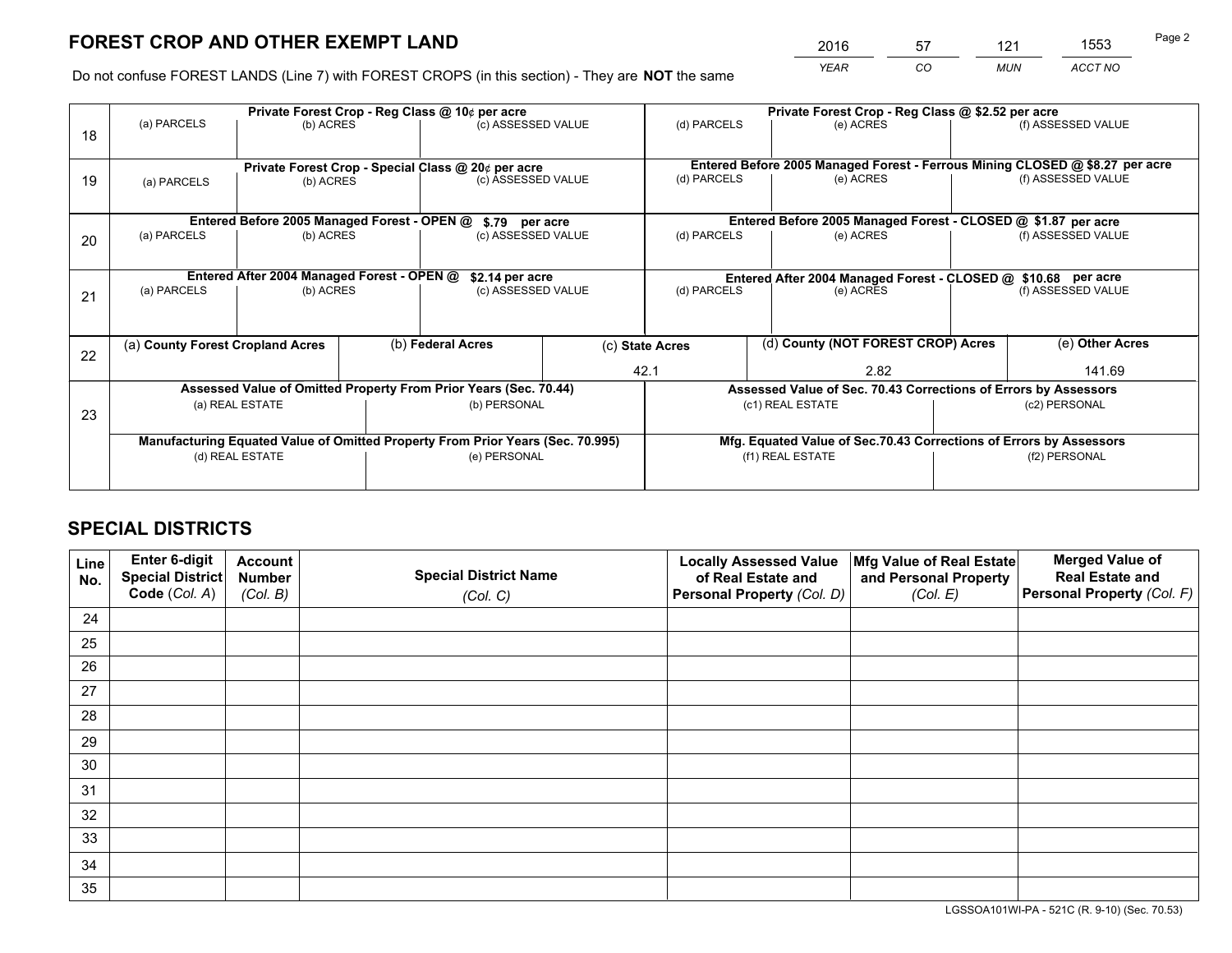|             |                                                                 |                                             |                                                         | <b>YEAR</b>                                                                       | CO<br><b>MUN</b>                                              | ACCT NO                                                                        |
|-------------|-----------------------------------------------------------------|---------------------------------------------|---------------------------------------------------------|-----------------------------------------------------------------------------------|---------------------------------------------------------------|--------------------------------------------------------------------------------|
| Line<br>No. | <b>Enter 6-digit</b><br><b>School District</b><br>Code (Col. A) | <b>Account</b><br><b>Number</b><br>(Col. B) | <b>School District Name</b><br>(Col. C)                 | <b>Locally Assessed Value</b><br>of Real Estate and<br>Personal Property (Col. D) | Mfg Value of Real Estate<br>and Personal Property<br>(Col. E) | <b>Merged Value of</b><br><b>Real Estate and</b><br>Personal Property (Col. F) |
|             | A. SCHOOL DISTRICTS (K-8 and K-12)                              |                                             |                                                         |                                                                                   |                                                               |                                                                                |
| 36          | 540735                                                          | 0323                                        | <b>SCH D OF BRUCE</b>                                   | 6,991,500                                                                         | 112,300                                                       | 7,103,800                                                                      |
| 37          |                                                                 |                                             |                                                         |                                                                                   |                                                               |                                                                                |
| 38          |                                                                 |                                             |                                                         |                                                                                   |                                                               |                                                                                |
| 39          |                                                                 |                                             |                                                         |                                                                                   |                                                               |                                                                                |
| 40          |                                                                 |                                             |                                                         |                                                                                   |                                                               |                                                                                |
| 41<br>42    |                                                                 |                                             |                                                         |                                                                                   |                                                               |                                                                                |
| 43          |                                                                 |                                             |                                                         |                                                                                   |                                                               |                                                                                |
| 44          |                                                                 |                                             |                                                         |                                                                                   |                                                               |                                                                                |
| 45          |                                                                 |                                             |                                                         |                                                                                   |                                                               |                                                                                |
| 46          |                                                                 |                                             |                                                         |                                                                                   |                                                               |                                                                                |
| 47          |                                                                 |                                             |                                                         |                                                                                   |                                                               |                                                                                |
| 48          |                                                                 |                                             |                                                         |                                                                                   |                                                               |                                                                                |
| 49          |                                                                 |                                             |                                                         |                                                                                   |                                                               |                                                                                |
| 50          |                                                                 |                                             | TOTAL ASSESSED VALUE OF SCHOOL DISTRICTS (K-8 and K-12) | 6,991,500                                                                         | 112,300                                                       | 7,103,800                                                                      |
|             | <b>B. UNION HIGH SCHOOL DISTRICTS</b>                           |                                             |                                                         |                                                                                   |                                                               |                                                                                |
| 51<br>52    |                                                                 |                                             |                                                         |                                                                                   |                                                               |                                                                                |
| 53          |                                                                 |                                             |                                                         |                                                                                   |                                                               |                                                                                |
| 54          |                                                                 |                                             |                                                         |                                                                                   |                                                               |                                                                                |
| 55          |                                                                 |                                             | TOTAL ASSESSED VALUE OF UNION HIGH SCHOOLS              |                                                                                   |                                                               |                                                                                |
|             | C.<br><b>TECHNICAL COLLEGE DISTRICTS</b>                        |                                             |                                                         |                                                                                   |                                                               |                                                                                |
| 56          | 001700                                                          | 0016                                        | WISCONSIN INDIANHEAD TECH COLLEGE SHEL                  | 6,991,500                                                                         | 112,300                                                       | 7,103,800                                                                      |
| 57          |                                                                 |                                             |                                                         |                                                                                   |                                                               |                                                                                |
| 58          |                                                                 |                                             |                                                         |                                                                                   |                                                               |                                                                                |
| 59          |                                                                 |                                             | TOTAL ASSESSED VALUE OF TECHNICAL COLLEGES              | 6,991,500                                                                         | 112,300                                                       | 7,103,800                                                                      |

57

121

 *I hereby certify, to the best of my knowledge and belief, this form is complete and correct.*

**SCHOOL DISTRICTS**

| Print name of preparer | Title                    | Date (MM / DD / CCYY) |  |
|------------------------|--------------------------|-----------------------|--|
|                        |                          |                       |  |
| Signature of preparer  | Contact Telephone Number | E-mail address        |  |
|                        | $\sim$                   |                       |  |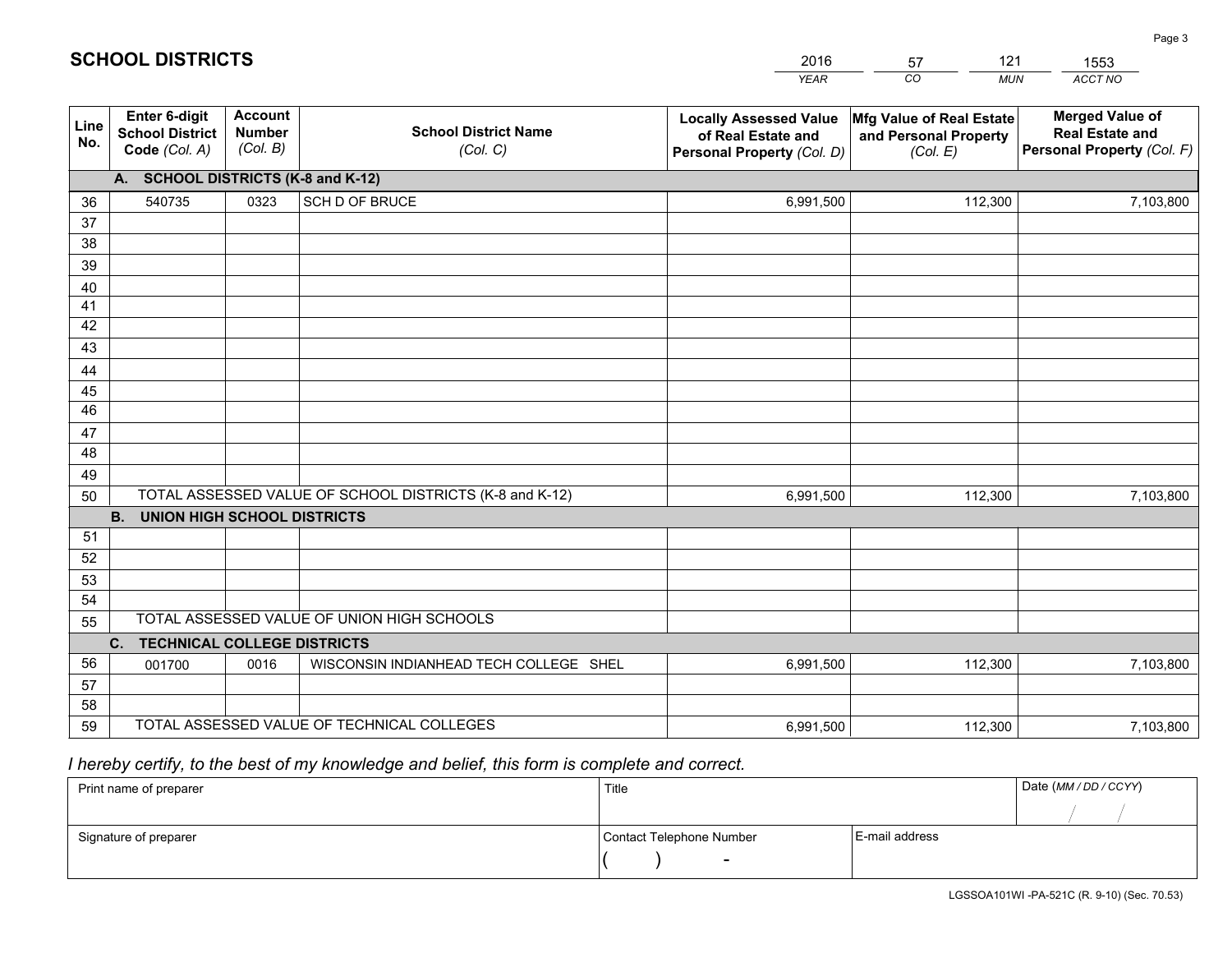#### **HIGHLIGHTS**

- 1. Complete the Statement of Assessment after the Board of Review. Reflect any changes made there.
- 2. Use black ink to complete.
- 3. Line 16 must equal Line 50, Col D.
- 4. Line 55 must equal the total of K-8 schools listed on lines 36-49. Do not include K-12 schools in this comparision.
- 5. Line 59, Col. D must equal Line 16.
- 6. Special District, School District and Technical College District values must include both real estate and personal property. Examples of Special districts are: town sanitary districts, public inland lake protection and rehabilitation districts, and metropolitan sewerage districts.
- 7. DO NOT INCLUDE Manufacturing property values.DOR will print these values on the final SOA.

CYNTHIA VENESS VILLAGE OF EXELAND 11045 W 5TH ST

CYNTHIA VENESS<br>VILLAGE OF EXELAND

EXELAND, WI 54835 - 2164

EXELAND, WI 54835 - 2164

11045 W 5TH ST

 8. Accuracy of this form is very important. The values reported directly affect the equalized value DOR calculates for school and special districts.

#### **Page 1:**

 If not prefilled, enter the tax year,county and municipal code,municipal type, municipal name and county name on the top of form.

Check the Amended box, if filing an amended / corrected SOA.

 Report the parcel count, acres and assessed value of taxable general property, total parcel count, (real and personal), total acres, and values from final figures set by the Board of Review.

- A. Real Estate land and improvements (buildings, etc.) is reported on lines 1 8, total line 9.
- B. Personal Property is reported on lines 11 14, Column D, total line 15.
- C. To complete this report, use the computer produced summary of the assessment roll that shows these amounts.
- D. Use whole numbers only.
- E. Add each line across and each column down to verify entries.

#### **Page 2:**

- A. Report Special Items (not subject to general property tax).
- 1. Private Forest Croplands and Managed Forest Lands are reported on lines 18,19, 20 and 21. Be sure to report assessed values **NOT** taxes.
- 2. You should have copies of the orders of entry, orders of withdrawal, etc., to update your assessment roll.
	- 3. Show hundredths of acres (e.g. 39.75).
- 4. Tax exempt lands are reported on line 22.
- 5. Omitted property and sec. 70.43, Wis. Stats., corrections of errors by assessor are reported on line 23. Report real estate and personal property separately. These should be for **prior years**, not something found on the current assessment roll after the board of review.
- B. Special District (Lines 24-35) Include the value of both real and personal property.
- The Department of Revenue (DOR) preprints much of the information regarding names and codes for schools, special districts,etc. If a district is not listed, enter the name and value only, DOR will enter the proper code.

### **Page 3 School Districts:**

Include the value of both real and personal property.

Report School District (regular, elementary, union high school, and technical college).

- 1. Regular (K-12) and Elementary (K-8) school values are reported on lines 36-49, total on line 50.
- 2. Union High School (UHS) (use only if elementary schools are listed on lines 36-49) are reported on lines 51-54. UHS total value (line 55) must equal to the total **elementary school** values reported on lines 36-49. Do notinclude K-12 schools in this comparison.
- 3. Technical College values are reported on lines 56-58, total on line 59.
- 4. Use the computer summary that shows these amounts to complete this report.

#### **This form is due the second Monday in June. File this report only after your Board of Review is complete.**

 *If you have questions: Return forms to:*

Fax number: (608) 264-6887 PO Box 8971

 Email: lgs@revenue.wi.gov Wisconsin Department of Revenue Call: (608) 261-5341 Local Government Services Section 6-97Madison WI 53708-8971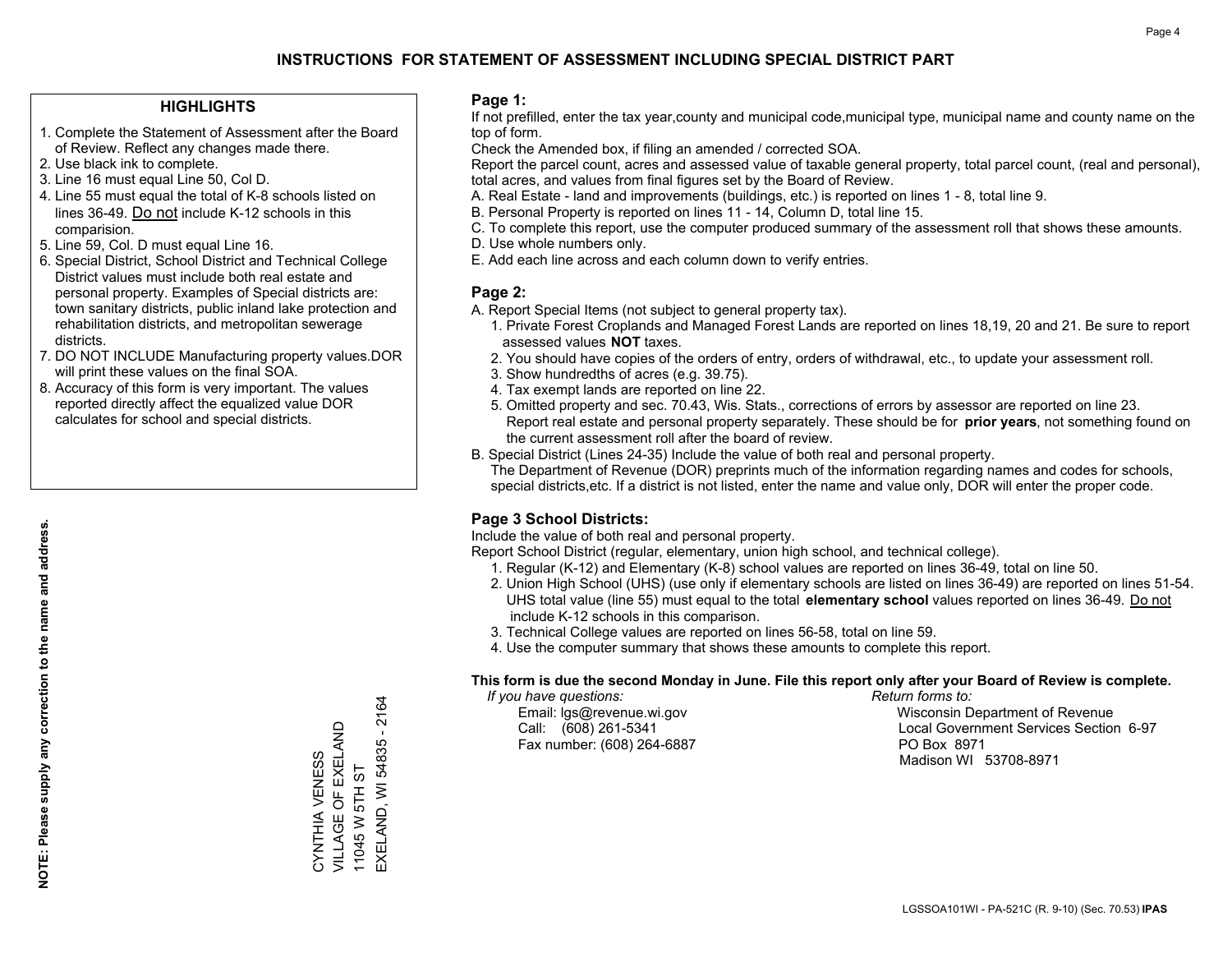**FINAL - EQUATED**

**STATEMENT OF ASSESSMENT FOR 2016** 

| 57       | 76  | 4מר     |
|----------|-----|---------|
| $\cdots$ | MUN | ACCT NO |

|                | <b>FOR</b>                                                                                                                                                                                   | <b>VILLAGE OF</b><br><b>OF</b>                                                                                                                  | <b>RADISSON</b>          |                                           | <b>SAWYER COUNTY</b>                                |                                |                                        | <b>WHEN COMPLETING THIS DOCUMENT</b>           |
|----------------|----------------------------------------------------------------------------------------------------------------------------------------------------------------------------------------------|-------------------------------------------------------------------------------------------------------------------------------------------------|--------------------------|-------------------------------------------|-----------------------------------------------------|--------------------------------|----------------------------------------|------------------------------------------------|
|                |                                                                                                                                                                                              | Town - Village - City                                                                                                                           | <b>Municipality Name</b> |                                           | <b>County Name</b>                                  |                                |                                        | DO NOT WRITE OVER X's OR IN SHADED AREAS       |
| Line<br>No.    |                                                                                                                                                                                              | <b>REAL ESTATE</b><br>(See Lines 18 - 22 for<br>other Real Estate)                                                                              |                          | PARCEL COUNT<br>TOTAL LAND   IMPROVEMENTS | NO. OF ACRES<br><b>WHOLE</b><br><b>NUMBERS ONLY</b> | <b>VALUE OF</b><br><b>LAND</b> | <b>VALUE OF</b><br><b>IMPROVEMENTS</b> | <b>TOTAL VALUE OF LAND</b><br>AND IMPROVEMENTS |
|                |                                                                                                                                                                                              |                                                                                                                                                 | Col. A                   | Col. B                                    | Col. C                                              | Col. D                         | Col. E                                 | Col. F                                         |
| -1             |                                                                                                                                                                                              | <b>RESIDENTIAL - Class 1</b>                                                                                                                    | 170                      | 116                                       | 77                                                  | 745,900                        | 4,480,900                              | 5,226,800                                      |
| 2              | <b>COMMERCIAL - Class 2</b>                                                                                                                                                                  |                                                                                                                                                 | 38                       | 27                                        | 19                                                  | 221,400                        | 1,474,400                              | 1,695,800                                      |
| 3              |                                                                                                                                                                                              | MANUFACTURING - Class 3                                                                                                                         |                          |                                           | 35                                                  | 55,100                         | 257,600                                | 312,700                                        |
| 4              |                                                                                                                                                                                              | <b>AGRICULTURAL - Class 4</b>                                                                                                                   | $\overline{2}$           |                                           | 8                                                   | 1,000                          |                                        | 1,000                                          |
| 5              |                                                                                                                                                                                              | <b>UNDEVELOPED - Class 5</b>                                                                                                                    |                          |                                           | 0                                                   | 100                            |                                        | 100                                            |
| 6              | AGRICULTURAL FOREST - Class 5m                                                                                                                                                               |                                                                                                                                                 | 0                        |                                           | 0                                                   | 0                              |                                        | $\mathbf 0$                                    |
| $\overline{7}$ | FOREST LANDS - Class 6                                                                                                                                                                       |                                                                                                                                                 | 3                        |                                           | 5                                                   | 7,900                          |                                        | 7,900                                          |
| 8              |                                                                                                                                                                                              | OTHER - Class 7                                                                                                                                 | $\Omega$                 | $\Omega$                                  | $\Omega$                                            | $\mathbf{0}$                   | $\Omega$                               | $\Omega$                                       |
| 9              |                                                                                                                                                                                              | TOTAL - ALL COLUMNS                                                                                                                             | 215                      | 144                                       | 144                                                 | 1,031,400                      | 6,212,900                              | 7,244,300                                      |
| 10             |                                                                                                                                                                                              | NUMBER OF PERSONAL PROPERTY ACCOUNTS IN ROLL                                                                                                    |                          |                                           | 19                                                  | <b>LOCALLY ASSESSED</b>        | <b>MANUFACTURING</b>                   | <b>MERGED</b>                                  |
| 11             |                                                                                                                                                                                              | BOATS AND OTHER WATERCRAFT NOT EXEMPT - Code 1                                                                                                  |                          |                                           |                                                     | $\mathbf{0}$                   | $\Omega$                               | $\Omega$                                       |
| 12             |                                                                                                                                                                                              | MACHINERY, TOOLS AND PATTERNS - Code 2                                                                                                          |                          |                                           |                                                     | 23,100                         | 52,300                                 | 75,400                                         |
| 13             |                                                                                                                                                                                              | FURNITURE, FIXTURES AND EQUIPMENT - Code 3                                                                                                      |                          |                                           |                                                     | 58,700                         | 900                                    | 59,600                                         |
| 14             |                                                                                                                                                                                              | ALL OTHER PERSONAL PROPERTY NOT EXEMPT - Codes 4A, 4B, 4C                                                                                       |                          |                                           |                                                     | 4,100                          | 7,700                                  | 11,800                                         |
| 15             |                                                                                                                                                                                              | TOTAL OF PERSONAL PROPERTY NOT EXEMPT (Total of Lines 11-14)                                                                                    |                          |                                           |                                                     | 85,900                         | 60,900                                 | 146,800                                        |
| 16             | AGGREGATE ASSESSED VALUE OF ALL PROPERTY SUBJECT TO THE GENERAL PROPERTY TAX (Total of Lines 9F and 15F)<br>MUST EQUAL TOTAL VALUE OF THE SCHOOL DISTRICTS (K-12 PLUS K-8) - Line 50, Col. F |                                                                                                                                                 |                          |                                           |                                                     |                                |                                        | 7,391,100                                      |
| 17             |                                                                                                                                                                                              | Name of Assessor<br>Telephone #<br><b>BOARD OF REVIEW</b><br>DATE OF FINAL ADJOURNMENT<br>05/20/2016<br><b>MARV NORDQUIST</b><br>(715) 634-2283 |                          |                                           |                                                     |                                |                                        |                                                |

REMARKS

The Assessment Ratio to be used in calculating the estimated Fair Market Value on tax bills for this tax district is 1.051310861<br>This ratio should be used to convert assessed values to "Calculate Equalized Values" in Step Commission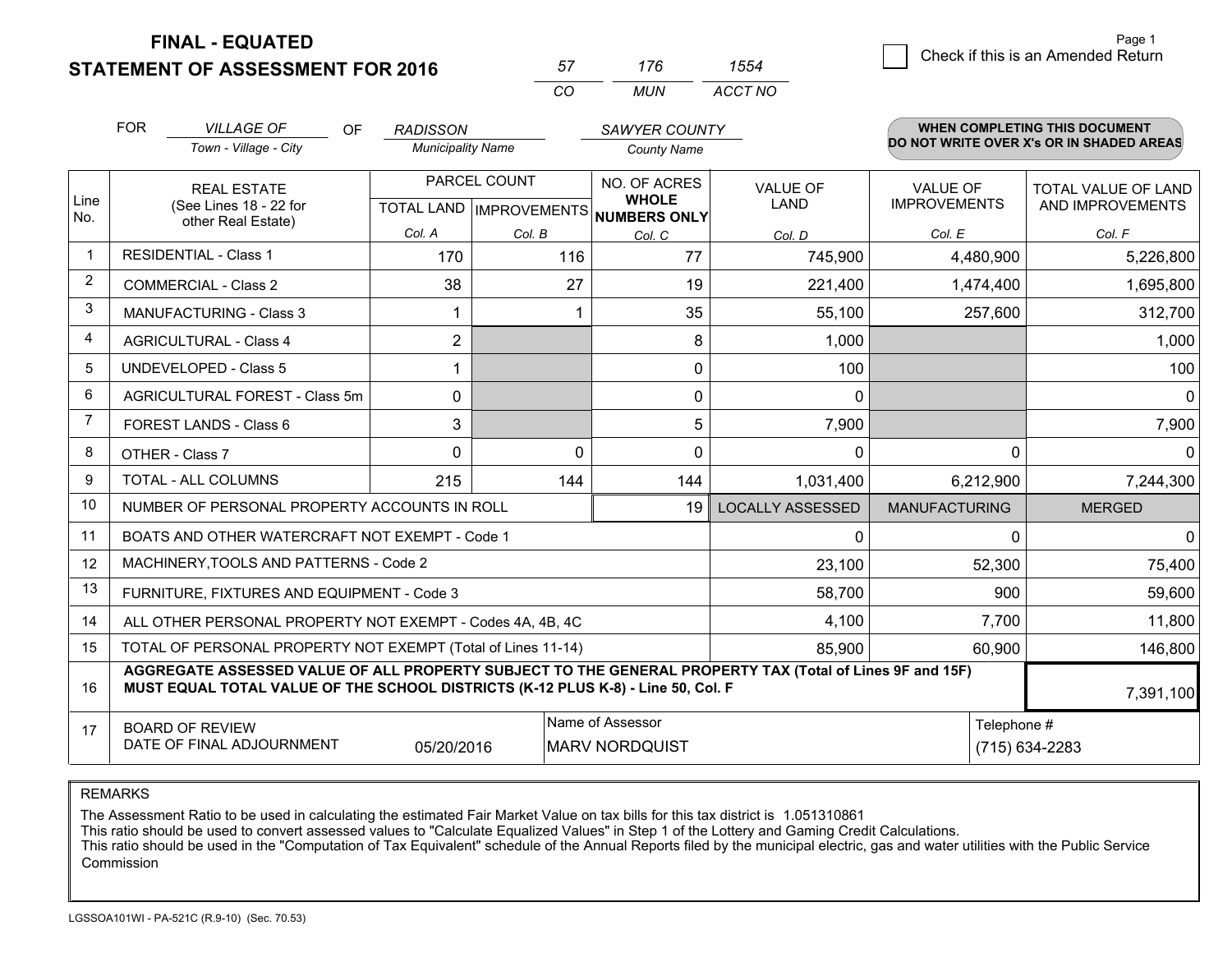# **FOREST CROP AND OTHER EXEMPT LAND**

 *YEAR CO MUN ACCT NO* <sup>2016</sup> <sup>57</sup> <sup>176</sup> <sup>1554</sup>

Do not confuse FOREST LANDS (Line 7) with FOREST CROPS (in this section) - They are **NOT** the same

|    |                                                         |                                             |  | Private Forest Crop - Reg Class @ 10¢ per acre                                 |  | Private Forest Crop - Reg Class @ \$2.52 per acre                                         |  |                                                                    |               |                                                                              |
|----|---------------------------------------------------------|---------------------------------------------|--|--------------------------------------------------------------------------------|--|-------------------------------------------------------------------------------------------|--|--------------------------------------------------------------------|---------------|------------------------------------------------------------------------------|
| 18 | (a) PARCELS                                             | (b) ACRES                                   |  | (c) ASSESSED VALUE                                                             |  | (d) PARCELS                                                                               |  | (e) ACRES                                                          |               | (f) ASSESSED VALUE                                                           |
|    |                                                         |                                             |  | Private Forest Crop - Special Class @ 20¢ per acre                             |  |                                                                                           |  |                                                                    |               | Entered Before 2005 Managed Forest - Ferrous Mining CLOSED @ \$8.27 per acre |
| 19 | (b) ACRES<br>(a) PARCELS                                |                                             |  | (c) ASSESSED VALUE                                                             |  | (d) PARCELS                                                                               |  | (e) ACRES                                                          |               | (f) ASSESSED VALUE                                                           |
|    |                                                         | Entered Before 2005 Managed Forest - OPEN @ |  | \$.79 per acre                                                                 |  |                                                                                           |  | Entered Before 2005 Managed Forest - CLOSED @ \$1.87 per acre      |               |                                                                              |
| 20 | (a) PARCELS                                             | (b) ACRES                                   |  | (c) ASSESSED VALUE                                                             |  | (d) PARCELS                                                                               |  | (e) ACRES                                                          |               | (f) ASSESSED VALUE                                                           |
|    |                                                         |                                             |  |                                                                                |  |                                                                                           |  |                                                                    |               |                                                                              |
|    | Entered After 2004 Managed Forest - OPEN @<br>(b) ACRES |                                             |  | \$2.14 per acre<br>(c) ASSESSED VALUE                                          |  | Entered After 2004 Managed Forest - CLOSED @ \$10.68 per acre<br>(d) PARCELS<br>(e) ACRES |  |                                                                    |               | (f) ASSESSED VALUE                                                           |
| 21 | (a) PARCELS                                             |                                             |  |                                                                                |  |                                                                                           |  |                                                                    |               |                                                                              |
|    |                                                         |                                             |  |                                                                                |  |                                                                                           |  |                                                                    |               |                                                                              |
|    |                                                         | (a) County Forest Cropland Acres            |  | (b) Federal Acres                                                              |  | (d) County (NOT FOREST CROP) Acres<br>(c) State Acres                                     |  |                                                                    |               | (e) Other Acres                                                              |
| 22 |                                                         |                                             |  |                                                                                |  | 12.13<br>.48                                                                              |  |                                                                    |               | 41.99                                                                        |
|    |                                                         |                                             |  | Assessed Value of Omitted Property From Prior Years (Sec. 70.44)               |  |                                                                                           |  | Assessed Value of Sec. 70.43 Corrections of Errors by Assessors    |               |                                                                              |
|    |                                                         | (a) REAL ESTATE                             |  | (b) PERSONAL                                                                   |  |                                                                                           |  | (c1) REAL ESTATE                                                   |               | (c2) PERSONAL                                                                |
| 23 |                                                         |                                             |  |                                                                                |  |                                                                                           |  |                                                                    |               |                                                                              |
|    |                                                         |                                             |  | Manufacturing Equated Value of Omitted Property From Prior Years (Sec. 70.995) |  |                                                                                           |  | Mfg. Equated Value of Sec.70.43 Corrections of Errors by Assessors |               |                                                                              |
|    |                                                         | (d) REAL ESTATE                             |  | (e) PERSONAL                                                                   |  | (f1) REAL ESTATE                                                                          |  |                                                                    | (f2) PERSONAL |                                                                              |
|    |                                                         |                                             |  |                                                                                |  |                                                                                           |  |                                                                    |               |                                                                              |

# **SPECIAL DISTRICTS**

| Line<br>No. | Enter 6-digit<br>Special District<br>Code (Col. A) | <b>Account</b><br><b>Number</b> | <b>Special District Name</b> | <b>Locally Assessed Value</b><br>of Real Estate and | Mfg Value of Real Estate<br>and Personal Property | <b>Merged Value of</b><br><b>Real Estate and</b><br>Personal Property (Col. F) |
|-------------|----------------------------------------------------|---------------------------------|------------------------------|-----------------------------------------------------|---------------------------------------------------|--------------------------------------------------------------------------------|
|             |                                                    | (Col. B)                        | (Col. C)                     | Personal Property (Col. D)                          | (Col. E)                                          |                                                                                |
| 24          |                                                    |                                 |                              |                                                     |                                                   |                                                                                |
| 25          |                                                    |                                 |                              |                                                     |                                                   |                                                                                |
| 26          |                                                    |                                 |                              |                                                     |                                                   |                                                                                |
| 27          |                                                    |                                 |                              |                                                     |                                                   |                                                                                |
| 28          |                                                    |                                 |                              |                                                     |                                                   |                                                                                |
| 29          |                                                    |                                 |                              |                                                     |                                                   |                                                                                |
| 30          |                                                    |                                 |                              |                                                     |                                                   |                                                                                |
| 31          |                                                    |                                 |                              |                                                     |                                                   |                                                                                |
| 32          |                                                    |                                 |                              |                                                     |                                                   |                                                                                |
| 33          |                                                    |                                 |                              |                                                     |                                                   |                                                                                |
| 34          |                                                    |                                 |                              |                                                     |                                                   |                                                                                |
| 35          |                                                    |                                 |                              |                                                     |                                                   |                                                                                |

LGSSOA101WI-PA - 521C (R. 9-10) (Sec. 70.53)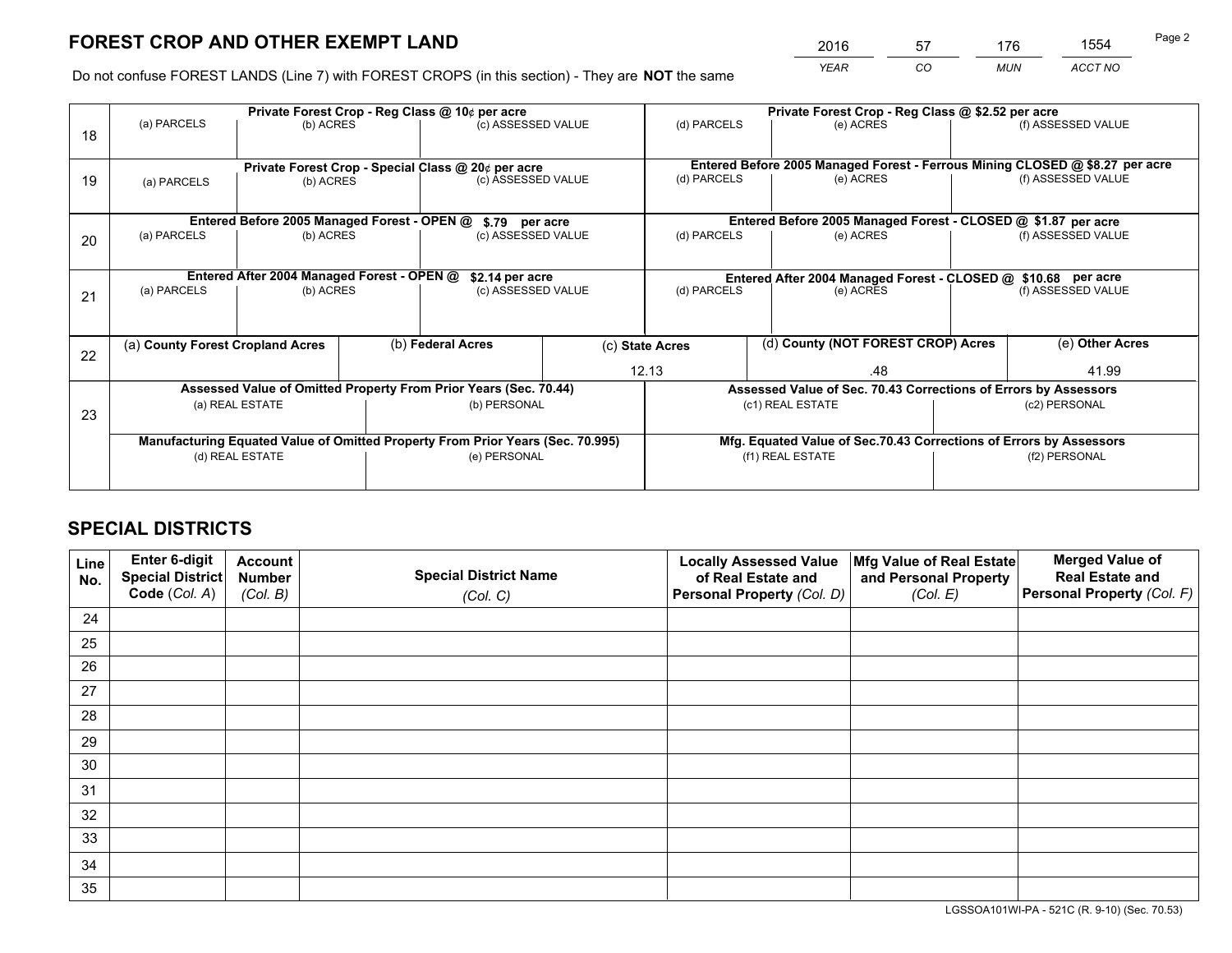|             |                                                                 |                                             |                                                         | <b>YEAR</b>                                                                       | CO<br><b>MUN</b>                                              | ACCT NO                                                                        |
|-------------|-----------------------------------------------------------------|---------------------------------------------|---------------------------------------------------------|-----------------------------------------------------------------------------------|---------------------------------------------------------------|--------------------------------------------------------------------------------|
| Line<br>No. | <b>Enter 6-digit</b><br><b>School District</b><br>Code (Col. A) | <b>Account</b><br><b>Number</b><br>(Col. B) | <b>School District Name</b><br>(Col. C)                 | <b>Locally Assessed Value</b><br>of Real Estate and<br>Personal Property (Col. D) | Mfg Value of Real Estate<br>and Personal Property<br>(Col. E) | <b>Merged Value of</b><br><b>Real Estate and</b><br>Personal Property (Col. F) |
|             | A. SCHOOL DISTRICTS (K-8 and K-12)                              |                                             |                                                         |                                                                                   |                                                               |                                                                                |
| 36          | 576615                                                          | 0340                                        | SCH D OF WINTER                                         | 7,017,500                                                                         | 373,600                                                       | 7,391,100                                                                      |
| 37          |                                                                 |                                             |                                                         |                                                                                   |                                                               |                                                                                |
| 38          |                                                                 |                                             |                                                         |                                                                                   |                                                               |                                                                                |
| 39          |                                                                 |                                             |                                                         |                                                                                   |                                                               |                                                                                |
| 40          |                                                                 |                                             |                                                         |                                                                                   |                                                               |                                                                                |
| 41<br>42    |                                                                 |                                             |                                                         |                                                                                   |                                                               |                                                                                |
| 43          |                                                                 |                                             |                                                         |                                                                                   |                                                               |                                                                                |
| 44          |                                                                 |                                             |                                                         |                                                                                   |                                                               |                                                                                |
| 45          |                                                                 |                                             |                                                         |                                                                                   |                                                               |                                                                                |
| 46          |                                                                 |                                             |                                                         |                                                                                   |                                                               |                                                                                |
| 47          |                                                                 |                                             |                                                         |                                                                                   |                                                               |                                                                                |
| 48          |                                                                 |                                             |                                                         |                                                                                   |                                                               |                                                                                |
| 49          |                                                                 |                                             |                                                         |                                                                                   |                                                               |                                                                                |
| 50          |                                                                 |                                             | TOTAL ASSESSED VALUE OF SCHOOL DISTRICTS (K-8 and K-12) | 7,017,500                                                                         | 373,600                                                       | 7,391,100                                                                      |
|             | <b>B.</b><br><b>UNION HIGH SCHOOL DISTRICTS</b>                 |                                             |                                                         |                                                                                   |                                                               |                                                                                |
| 51          |                                                                 |                                             |                                                         |                                                                                   |                                                               |                                                                                |
| 52          |                                                                 |                                             |                                                         |                                                                                   |                                                               |                                                                                |
| 53          |                                                                 |                                             |                                                         |                                                                                   |                                                               |                                                                                |
| 54          |                                                                 |                                             | TOTAL ASSESSED VALUE OF UNION HIGH SCHOOLS              |                                                                                   |                                                               |                                                                                |
| 55          |                                                                 |                                             |                                                         |                                                                                   |                                                               |                                                                                |
|             | C.<br><b>TECHNICAL COLLEGE DISTRICTS</b>                        |                                             |                                                         |                                                                                   |                                                               |                                                                                |
| 56<br>57    | 001700                                                          | 0016                                        | WISCONSIN INDIANHEAD TECH COLLEGE SHEL                  | 7,017,500                                                                         | 373,600                                                       | 7,391,100                                                                      |
| 58          |                                                                 |                                             |                                                         |                                                                                   |                                                               |                                                                                |
| 59          |                                                                 |                                             | TOTAL ASSESSED VALUE OF TECHNICAL COLLEGES              | 7,017,500                                                                         | 373,600                                                       | 7,391,100                                                                      |
|             |                                                                 |                                             |                                                         |                                                                                   |                                                               |                                                                                |

2016

57

176

 *I hereby certify, to the best of my knowledge and belief, this form is complete and correct.*

**SCHOOL DISTRICTS**

| Print name of preparer | Title                    |                | Date (MM / DD / CCYY) |
|------------------------|--------------------------|----------------|-----------------------|
|                        |                          |                |                       |
| Signature of preparer  | Contact Telephone Number | E-mail address |                       |
|                        | $\sim$                   |                |                       |

1554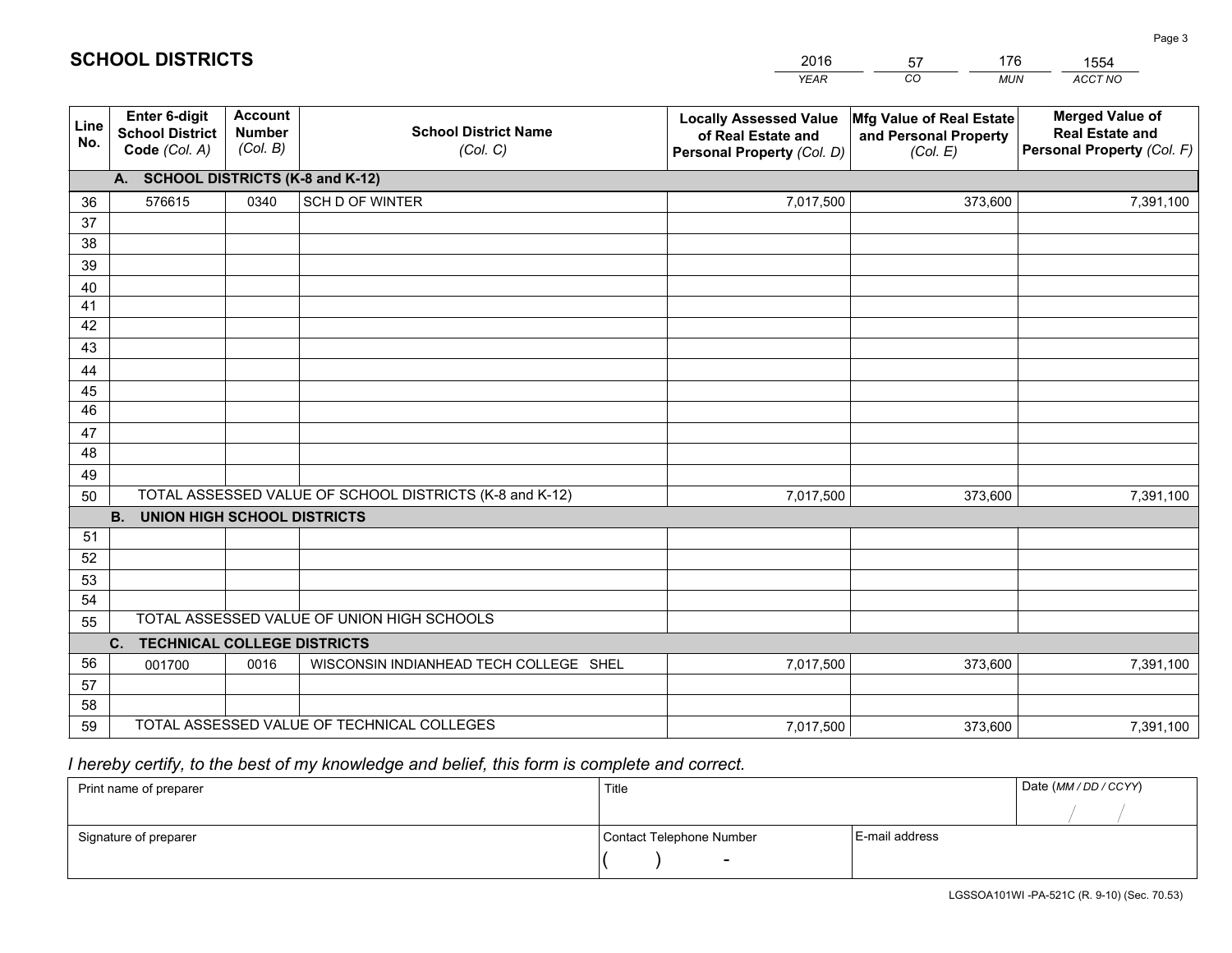## **INSTRUCTIONS FOR STATEMENT OF ASSESSMENT INCLUDING SPECIAL DISTRICT PART**

#### **HIGHLIGHTS**

- 1. Complete the Statement of Assessment after the Board of Review. Reflect any changes made there.
- 2. Use black ink to complete.
- 3. Line 16 must equal Line 50, Col D.
- 4. Line 55 must equal the total of K-8 schools listed on lines 36-49. Do not include K-12 schools in this comparision.
- 5. Line 59, Col. D must equal Line 16.
- 6. Special District, School District and Technical College District values must include both real estate and personal property. Examples of Special districts are: town sanitary districts, public inland lake protection and rehabilitation districts, and metropolitan sewerage districts.
- 7. DO NOT INCLUDE Manufacturing property values.DOR will print these values on the final SOA.

JULIE THOMPSON VILLAGE OF RADISSON 105998 WEST RAILROAD ST

**JULIE THOMPSON** 

RADISSON, WI 54867

RADISSON, WI 54867

5

105998 WEST RAILROAD VILLAGE OF RADISSON

 8. Accuracy of this form is very important. The values reported directly affect the equalized value DOR calculates for school and special districts.

#### **Page 1:**

 If not prefilled, enter the tax year,county and municipal code,municipal type, municipal name and county name on the top of form.

Check the Amended box, if filing an amended / corrected SOA.

 Report the parcel count, acres and assessed value of taxable general property, total parcel count, (real and personal), total acres, and values from final figures set by the Board of Review.

- A. Real Estate land and improvements (buildings, etc.) is reported on lines 1 8, total line 9.
- B. Personal Property is reported on lines 11 14, Column D, total line 15.
- C. To complete this report, use the computer produced summary of the assessment roll that shows these amounts.
- D. Use whole numbers only.
- E. Add each line across and each column down to verify entries.

#### **Page 2:**

- A. Report Special Items (not subject to general property tax).
- 1. Private Forest Croplands and Managed Forest Lands are reported on lines 18,19, 20 and 21. Be sure to report assessed values **NOT** taxes.
- 2. You should have copies of the orders of entry, orders of withdrawal, etc., to update your assessment roll.
	- 3. Show hundredths of acres (e.g. 39.75).
- 4. Tax exempt lands are reported on line 22.
- 5. Omitted property and sec. 70.43, Wis. Stats., corrections of errors by assessor are reported on line 23. Report real estate and personal property separately. These should be for **prior years**, not something found on the current assessment roll after the board of review.
- B. Special District (Lines 24-35) Include the value of both real and personal property.
- The Department of Revenue (DOR) preprints much of the information regarding names and codes for schools, special districts,etc. If a district is not listed, enter the name and value only, DOR will enter the proper code.

### **Page 3 School Districts:**

Include the value of both real and personal property.

Report School District (regular, elementary, union high school, and technical college).

- 1. Regular (K-12) and Elementary (K-8) school values are reported on lines 36-49, total on line 50.
- 2. Union High School (UHS) (use only if elementary schools are listed on lines 36-49) are reported on lines 51-54. UHS total value (line 55) must equal to the total **elementary school** values reported on lines 36-49. Do notinclude K-12 schools in this comparison.
- 3. Technical College values are reported on lines 56-58, total on line 59.
- 4. Use the computer summary that shows these amounts to complete this report.

#### **This form is due the second Monday in June. File this report only after your Board of Review is complete.**

 *If you have questions: Return forms to:*

Fax number: (608) 264-6887 PO Box 8971

 Email: lgs@revenue.wi.gov Wisconsin Department of Revenue Call: (608) 261-5341 Local Government Services Section 6-97Madison WI 53708-8971

LGSSOA101WI - PA-521C (R. 9-10) (Sec. 70.53) **IPAS**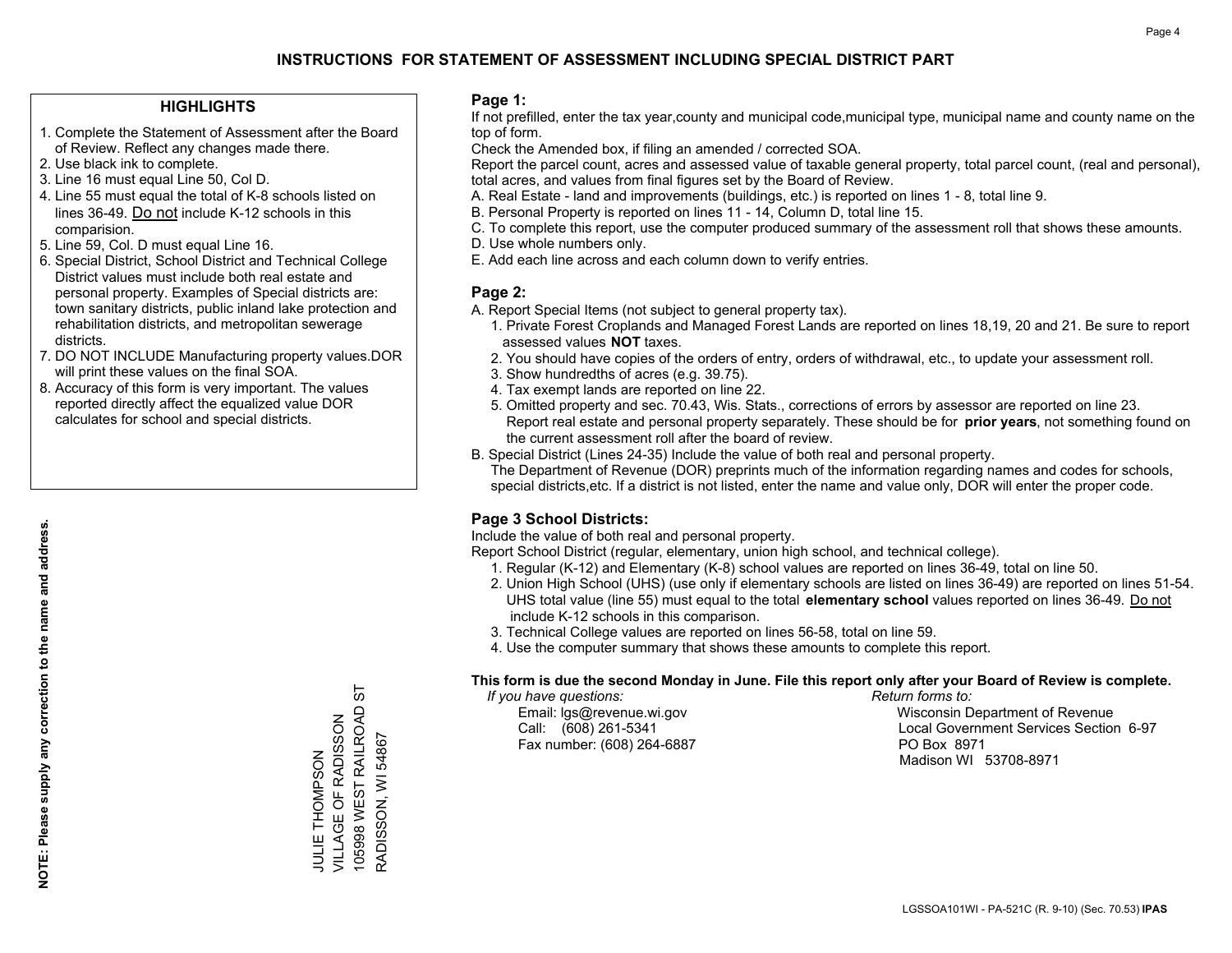**FINAL - EQUATED**

**STATEMENT OF ASSESSMENT FOR 2016** 

| 57       | un i  | מממו    |
|----------|-------|---------|
| $\cdots$ | MI IN | ACCT NO |

|                | <b>FOR</b>                                                                                                                    | <b>VILLAGE OF</b><br><b>OF</b><br>Town - Village - City                                                                                                                                      | <b>WINTER</b><br><b>Municipality Name</b> |              | <b>SAWYER COUNTY</b><br><b>County Name</b>                                      |                         |                                        | <b>WHEN COMPLETING THIS DOCUMENT</b><br>DO NOT WRITE OVER X's OR IN SHADED AREAS |
|----------------|-------------------------------------------------------------------------------------------------------------------------------|----------------------------------------------------------------------------------------------------------------------------------------------------------------------------------------------|-------------------------------------------|--------------|---------------------------------------------------------------------------------|-------------------------|----------------------------------------|----------------------------------------------------------------------------------|
| Line<br>No.    | <b>REAL ESTATE</b><br>(See Lines 18 - 22 for                                                                                  |                                                                                                                                                                                              |                                           | PARCEL COUNT | <b>NO. OF ACRES</b><br><b>WHOLE</b><br>TOTAL LAND   IMPROVEMENTS   NUMBERS ONLY | <b>VALUE OF</b><br>LAND | <b>VALUE OF</b><br><b>IMPROVEMENTS</b> | TOTAL VALUE OF LAND<br>AND IMPROVEMENTS                                          |
|                |                                                                                                                               | other Real Estate)                                                                                                                                                                           | Col. A                                    | Col. B       | Col. C                                                                          | Col. D                  | Col. E                                 | Col. F                                                                           |
| $\mathbf 1$    | <b>RESIDENTIAL - Class 1</b>                                                                                                  |                                                                                                                                                                                              | 152                                       | 123          | 124                                                                             | 1,478,100               | 5,561,400                              | 7,039,500                                                                        |
| $\overline{2}$ |                                                                                                                               | <b>COMMERCIAL - Class 2</b>                                                                                                                                                                  | 69                                        | 44           | 97                                                                              | 880,300                 | 5,218,300                              | 6,098,600                                                                        |
| 3              |                                                                                                                               | <b>MANUFACTURING - Class 3</b>                                                                                                                                                               |                                           |              | 1                                                                               | 3,400                   | 91,300                                 | 94,700                                                                           |
| $\overline{4}$ |                                                                                                                               | <b>AGRICULTURAL - Class 4</b>                                                                                                                                                                | 1                                         |              | 30                                                                              | 4,600                   |                                        | 4,600                                                                            |
| 5              |                                                                                                                               | <b>UNDEVELOPED - Class 5</b>                                                                                                                                                                 | 6                                         |              | 99                                                                              | 43,400                  |                                        | 43,400                                                                           |
| 6              |                                                                                                                               | AGRICULTURAL FOREST - Class 5m                                                                                                                                                               | $\Omega$                                  |              | 0                                                                               | $\mathbf{0}$            |                                        | 0                                                                                |
| $\overline{7}$ | FOREST LANDS - Class 6                                                                                                        |                                                                                                                                                                                              | 0                                         |              | $\Omega$                                                                        | 0                       |                                        | 0                                                                                |
| 8              |                                                                                                                               | OTHER - Class 7                                                                                                                                                                              | $\Omega$                                  | $\Omega$     | 0                                                                               | 0                       | 0                                      | 0                                                                                |
| 9              |                                                                                                                               | TOTAL - ALL COLUMNS                                                                                                                                                                          | 229                                       | 168          | 351                                                                             | 2,409,800               | 10,871,000                             | 13,280,800                                                                       |
| 10             |                                                                                                                               | NUMBER OF PERSONAL PROPERTY ACCOUNTS IN ROLL                                                                                                                                                 |                                           |              | 37                                                                              | <b>LOCALLY ASSESSED</b> | <b>MANUFACTURING</b>                   | <b>MERGED</b>                                                                    |
| 11             |                                                                                                                               | BOATS AND OTHER WATERCRAFT NOT EXEMPT - Code 1                                                                                                                                               |                                           |              |                                                                                 | $\Omega$                | $\mathbf 0$                            | $\mathbf{0}$                                                                     |
| 12             |                                                                                                                               | MACHINERY, TOOLS AND PATTERNS - Code 2                                                                                                                                                       |                                           |              |                                                                                 | 90,900                  | 300                                    | 91,200                                                                           |
| 13             |                                                                                                                               | FURNITURE, FIXTURES AND EQUIPMENT - Code 3                                                                                                                                                   |                                           |              |                                                                                 | 193,300                 | 100                                    | 193,400                                                                          |
| 14             |                                                                                                                               | ALL OTHER PERSONAL PROPERTY NOT EXEMPT - Codes 4A, 4B, 4C                                                                                                                                    |                                           |              |                                                                                 | 41,700                  | 600                                    | 42,300                                                                           |
| 15             |                                                                                                                               | TOTAL OF PERSONAL PROPERTY NOT EXEMPT (Total of Lines 11-14)                                                                                                                                 |                                           |              |                                                                                 | 325,900                 | 1,000                                  | 326,900                                                                          |
| 16             |                                                                                                                               | AGGREGATE ASSESSED VALUE OF ALL PROPERTY SUBJECT TO THE GENERAL PROPERTY TAX (Total of Lines 9F and 15F)<br>MUST EQUAL TOTAL VALUE OF THE SCHOOL DISTRICTS (K-12 PLUS K-8) - Line 50, Col. F |                                           |              |                                                                                 |                         |                                        | 13,607,700                                                                       |
| 17             | Name of Assessor<br>Telephone #<br><b>BOARD OF REVIEW</b><br>DATE OF FINAL ADJOURNMENT<br>06/21/2016<br><b>EDWARD O'MEARA</b> |                                                                                                                                                                                              |                                           |              |                                                                                 |                         | (715) 762-5530                         |                                                                                  |

REMARKS

The Assessment Ratio to be used in calculating the estimated Fair Market Value on tax bills for this tax district is 1.077202717

This ratio should be used to convert assessed values to "Calculate Equalized Values" in Step 1 of the Lottery and Gaming Credit Calculations.<br>This ratio should be used in the "Computation of Tax Equivalent" schedule of the Commission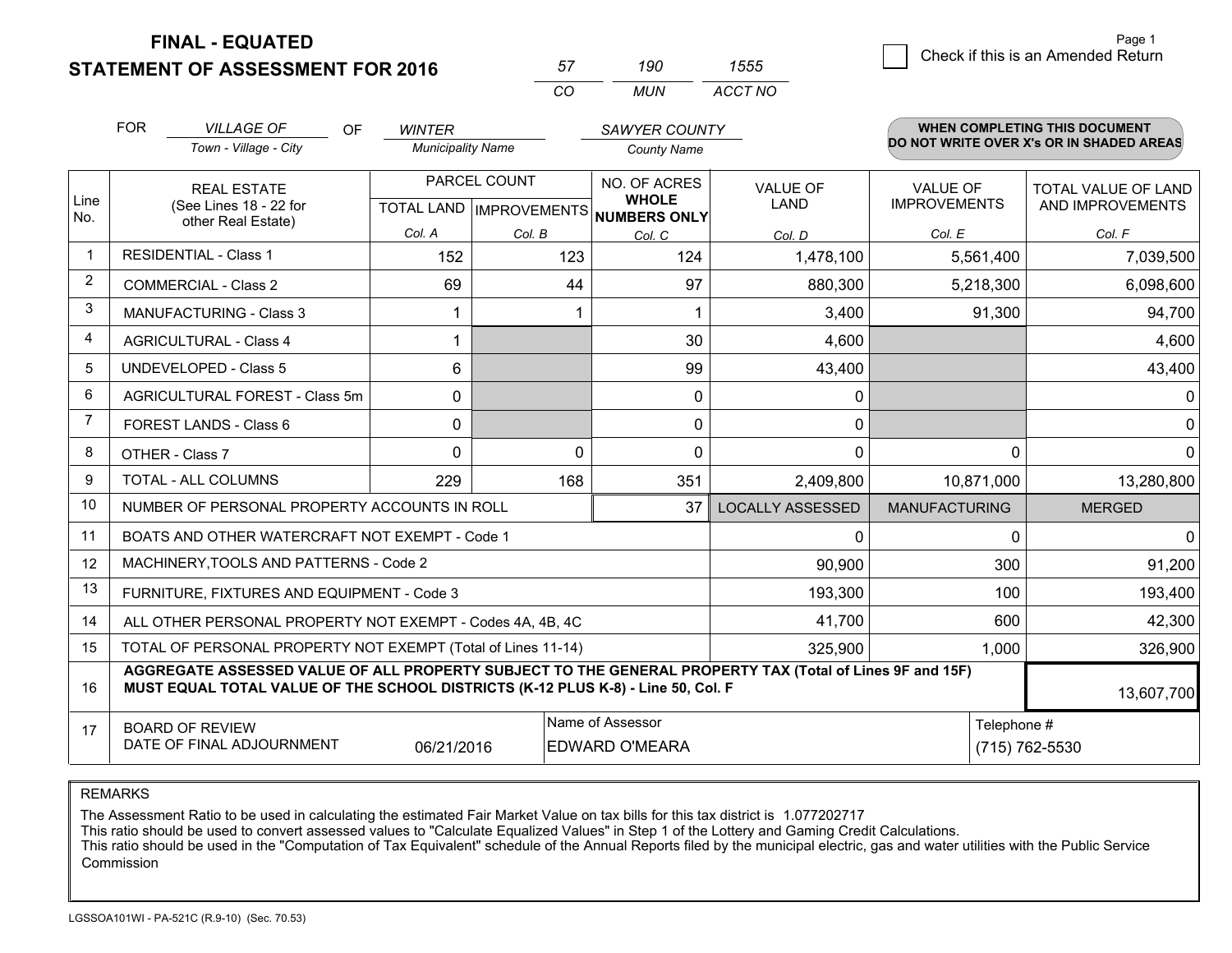# **FOREST CROP AND OTHER EXEMPT LAND**

 *YEAR CO MUN ACCT NO* <sup>2016</sup> <sup>57</sup> <sup>190</sup> <sup>1555</sup>

Do not confuse FOREST LANDS (Line 7) with FOREST CROPS (in this section) - They are **NOT** the same

|    |             |                                             |  | Private Forest Crop - Reg Class @ 10¢ per acre                                   |  |                                                       | Private Forest Crop - Reg Class @ \$2.52 per acre |                                                                    |               |                                                                              |
|----|-------------|---------------------------------------------|--|----------------------------------------------------------------------------------|--|-------------------------------------------------------|---------------------------------------------------|--------------------------------------------------------------------|---------------|------------------------------------------------------------------------------|
| 18 | (a) PARCELS | (b) ACRES                                   |  | (c) ASSESSED VALUE                                                               |  | (d) PARCELS                                           |                                                   | (e) ACRES                                                          |               | (f) ASSESSED VALUE                                                           |
|    |             |                                             |  | Private Forest Crop - Special Class @ 20¢ per acre                               |  |                                                       |                                                   |                                                                    |               | Entered Before 2005 Managed Forest - Ferrous Mining CLOSED @ \$8.27 per acre |
| 19 | (a) PARCELS | (b) ACRES                                   |  | (c) ASSESSED VALUE                                                               |  | (d) PARCELS                                           |                                                   | (e) ACRES                                                          |               | (f) ASSESSED VALUE                                                           |
|    |             | Entered Before 2005 Managed Forest - OPEN @ |  | \$.79 per acre                                                                   |  |                                                       |                                                   | Entered Before 2005 Managed Forest - CLOSED @ \$1.87 per acre      |               |                                                                              |
|    | (a) PARCELS | (b) ACRES                                   |  | (c) ASSESSED VALUE                                                               |  | (d) PARCELS                                           |                                                   | (e) ACRES                                                          |               | (f) ASSESSED VALUE                                                           |
| 20 |             |                                             |  |                                                                                  |  |                                                       |                                                   |                                                                    |               |                                                                              |
|    |             | Entered After 2004 Managed Forest - OPEN @  |  | \$2.14 per acre<br>Entered After 2004 Managed Forest - CLOSED @ \$10.68 per acre |  |                                                       |                                                   |                                                                    |               |                                                                              |
| 21 | (a) PARCELS | (b) ACRES                                   |  | (c) ASSESSED VALUE                                                               |  | (d) PARCELS<br>(e) ACRES                              |                                                   | (f) ASSESSED VALUE                                                 |               |                                                                              |
|    |             |                                             |  |                                                                                  |  |                                                       |                                                   |                                                                    |               |                                                                              |
| 22 |             | (a) County Forest Cropland Acres            |  | (b) Federal Acres                                                                |  | (d) County (NOT FOREST CROP) Acres<br>(c) State Acres |                                                   |                                                                    |               | (e) Other Acres                                                              |
|    |             |                                             |  |                                                                                  |  | 28.09<br>9.84                                         |                                                   |                                                                    |               | 94.68                                                                        |
|    |             |                                             |  | Assessed Value of Omitted Property From Prior Years (Sec. 70.44)                 |  |                                                       |                                                   | Assessed Value of Sec. 70.43 Corrections of Errors by Assessors    |               |                                                                              |
|    |             | (a) REAL ESTATE                             |  | (b) PERSONAL                                                                     |  |                                                       | (c1) REAL ESTATE                                  |                                                                    |               | (c2) PERSONAL                                                                |
| 23 |             |                                             |  |                                                                                  |  |                                                       |                                                   |                                                                    |               |                                                                              |
|    |             |                                             |  | Manufacturing Equated Value of Omitted Property From Prior Years (Sec. 70.995)   |  |                                                       |                                                   | Mfg. Equated Value of Sec.70.43 Corrections of Errors by Assessors |               |                                                                              |
|    |             | (d) REAL ESTATE                             |  | (e) PERSONAL                                                                     |  | (f1) REAL ESTATE                                      |                                                   |                                                                    | (f2) PERSONAL |                                                                              |
|    |             |                                             |  |                                                                                  |  |                                                       |                                                   |                                                                    |               |                                                                              |

# **SPECIAL DISTRICTS**

| Line<br>No. | Enter 6-digit<br>Special District<br>Code (Col. A) | <b>Account</b><br><b>Number</b> | <b>Special District Name</b> | <b>Locally Assessed Value</b><br>of Real Estate and | Mfg Value of Real Estate<br>and Personal Property | <b>Merged Value of</b><br><b>Real Estate and</b><br>Personal Property (Col. F) |
|-------------|----------------------------------------------------|---------------------------------|------------------------------|-----------------------------------------------------|---------------------------------------------------|--------------------------------------------------------------------------------|
|             |                                                    | (Col. B)                        | (Col. C)                     | Personal Property (Col. D)                          | (Col. E)                                          |                                                                                |
| 24          |                                                    |                                 |                              |                                                     |                                                   |                                                                                |
| 25          |                                                    |                                 |                              |                                                     |                                                   |                                                                                |
| 26          |                                                    |                                 |                              |                                                     |                                                   |                                                                                |
| 27          |                                                    |                                 |                              |                                                     |                                                   |                                                                                |
| 28          |                                                    |                                 |                              |                                                     |                                                   |                                                                                |
| 29          |                                                    |                                 |                              |                                                     |                                                   |                                                                                |
| 30          |                                                    |                                 |                              |                                                     |                                                   |                                                                                |
| 31          |                                                    |                                 |                              |                                                     |                                                   |                                                                                |
| 32          |                                                    |                                 |                              |                                                     |                                                   |                                                                                |
| 33          |                                                    |                                 |                              |                                                     |                                                   |                                                                                |
| 34          |                                                    |                                 |                              |                                                     |                                                   |                                                                                |
| 35          |                                                    |                                 |                              |                                                     |                                                   |                                                                                |

LGSSOA101WI-PA - 521C (R. 9-10) (Sec. 70.53)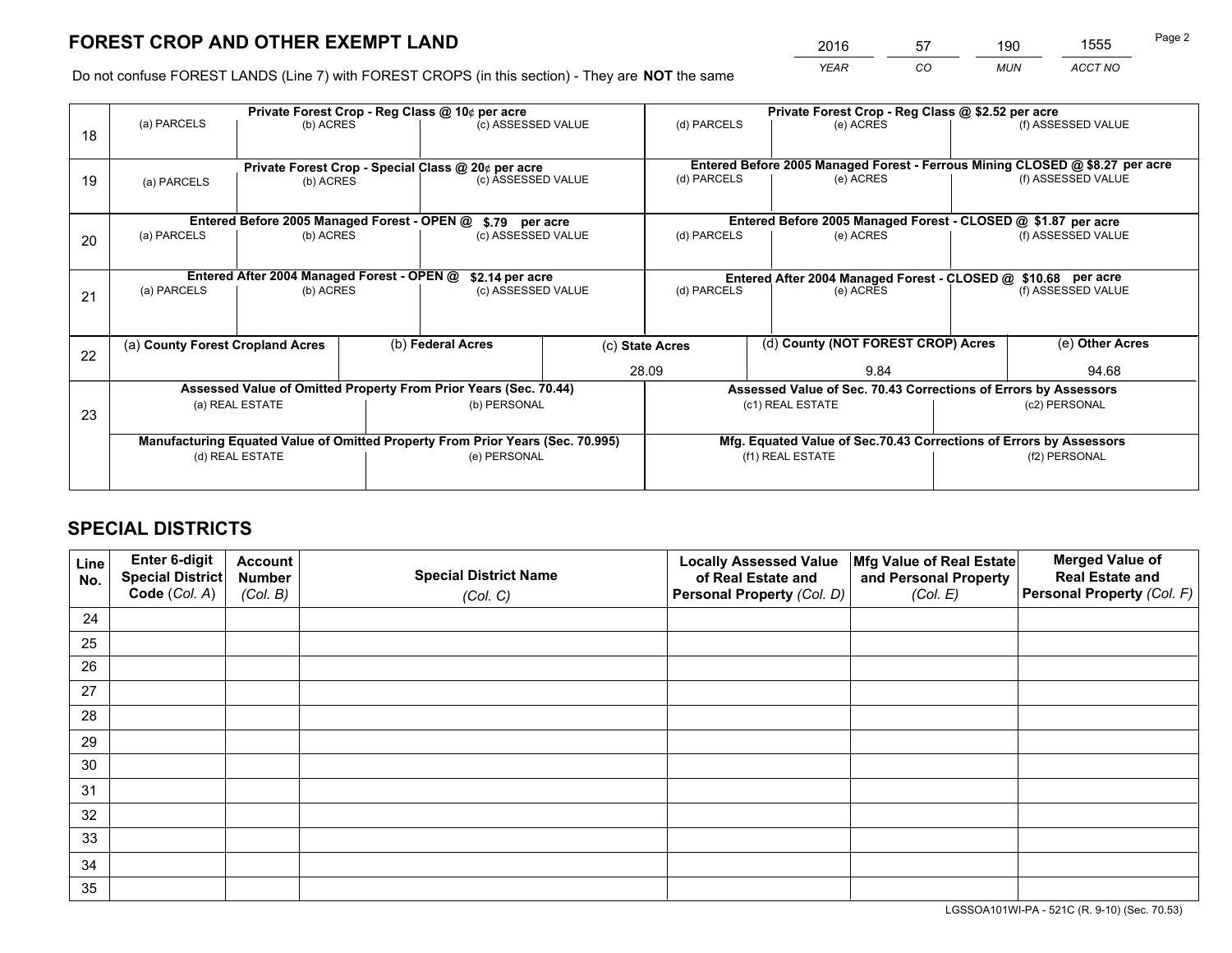|             |                                                                 |                                             |                                                         | YEAR                                                                              | CO<br><b>MUN</b>                                              | ACCT NO                                                                        |
|-------------|-----------------------------------------------------------------|---------------------------------------------|---------------------------------------------------------|-----------------------------------------------------------------------------------|---------------------------------------------------------------|--------------------------------------------------------------------------------|
| Line<br>No. | <b>Enter 6-digit</b><br><b>School District</b><br>Code (Col. A) | <b>Account</b><br><b>Number</b><br>(Col. B) | <b>School District Name</b><br>(Col. C)                 | <b>Locally Assessed Value</b><br>of Real Estate and<br>Personal Property (Col. D) | Mfg Value of Real Estate<br>and Personal Property<br>(Col. E) | <b>Merged Value of</b><br><b>Real Estate and</b><br>Personal Property (Col. F) |
|             | A. SCHOOL DISTRICTS (K-8 and K-12)                              |                                             |                                                         |                                                                                   |                                                               |                                                                                |
| 36          | 576615                                                          | 0340                                        | SCH D OF WINTER                                         | 13,512,000                                                                        | 95,700                                                        | 13,607,700                                                                     |
| 37          |                                                                 |                                             |                                                         |                                                                                   |                                                               |                                                                                |
| 38          |                                                                 |                                             |                                                         |                                                                                   |                                                               |                                                                                |
| 39          |                                                                 |                                             |                                                         |                                                                                   |                                                               |                                                                                |
| 40          |                                                                 |                                             |                                                         |                                                                                   |                                                               |                                                                                |
| 41<br>42    |                                                                 |                                             |                                                         |                                                                                   |                                                               |                                                                                |
| 43          |                                                                 |                                             |                                                         |                                                                                   |                                                               |                                                                                |
| 44          |                                                                 |                                             |                                                         |                                                                                   |                                                               |                                                                                |
| 45          |                                                                 |                                             |                                                         |                                                                                   |                                                               |                                                                                |
| 46          |                                                                 |                                             |                                                         |                                                                                   |                                                               |                                                                                |
| 47          |                                                                 |                                             |                                                         |                                                                                   |                                                               |                                                                                |
| 48          |                                                                 |                                             |                                                         |                                                                                   |                                                               |                                                                                |
| 49          |                                                                 |                                             |                                                         |                                                                                   |                                                               |                                                                                |
| 50          |                                                                 |                                             | TOTAL ASSESSED VALUE OF SCHOOL DISTRICTS (K-8 and K-12) | 13,512,000                                                                        | 95,700                                                        | 13,607,700                                                                     |
|             | <b>B.</b><br><b>UNION HIGH SCHOOL DISTRICTS</b>                 |                                             |                                                         |                                                                                   |                                                               |                                                                                |
| 51<br>52    |                                                                 |                                             |                                                         |                                                                                   |                                                               |                                                                                |
| 53          |                                                                 |                                             |                                                         |                                                                                   |                                                               |                                                                                |
| 54          |                                                                 |                                             |                                                         |                                                                                   |                                                               |                                                                                |
| 55          |                                                                 |                                             | TOTAL ASSESSED VALUE OF UNION HIGH SCHOOLS              |                                                                                   |                                                               |                                                                                |
|             | C.<br><b>TECHNICAL COLLEGE DISTRICTS</b>                        |                                             |                                                         |                                                                                   |                                                               |                                                                                |
| 56          | 001700                                                          | 0016                                        | WISCONSIN INDIANHEAD TECH COLLEGE SHEL                  | 13,512,000                                                                        | 95,700                                                        | 13,607,700                                                                     |
| 57          |                                                                 |                                             |                                                         |                                                                                   |                                                               |                                                                                |
| 58          |                                                                 |                                             |                                                         |                                                                                   |                                                               |                                                                                |
| 59          |                                                                 |                                             | TOTAL ASSESSED VALUE OF TECHNICAL COLLEGES              | 13,512,000                                                                        | 95,700                                                        | 13,607,700                                                                     |

2016

57

190

 *I hereby certify, to the best of my knowledge and belief, this form is complete and correct.*

**SCHOOL DISTRICTS**

| Print name of preparer | Title                    |                | Date (MM / DD / CCYY) |
|------------------------|--------------------------|----------------|-----------------------|
|                        |                          |                |                       |
| Signature of preparer  | Contact Telephone Number | E-mail address |                       |
|                        | $\overline{\phantom{0}}$ |                |                       |

1555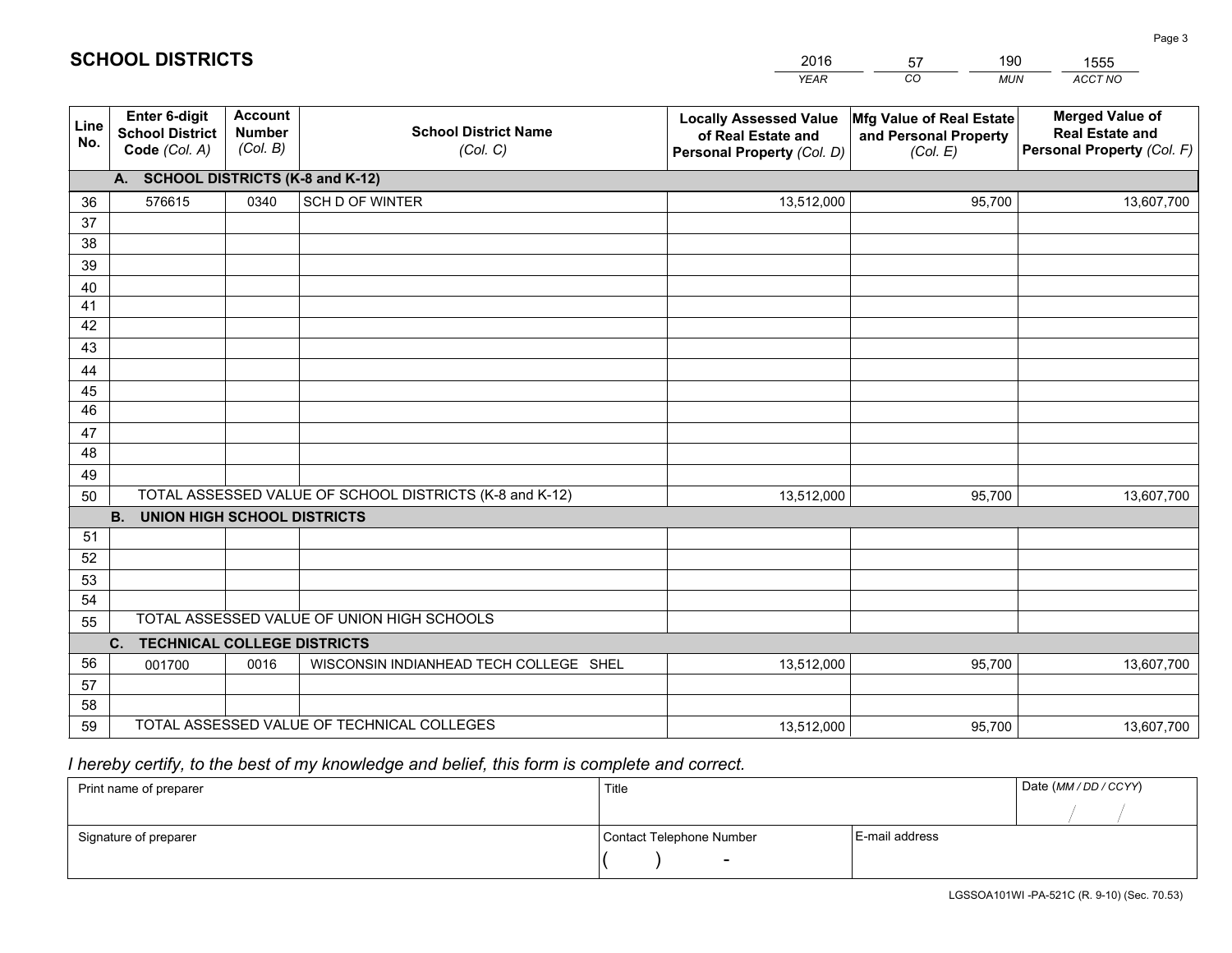## **INSTRUCTIONS FOR STATEMENT OF ASSESSMENT INCLUDING SPECIAL DISTRICT PART**

#### **HIGHLIGHTS**

- 1. Complete the Statement of Assessment after the Board of Review. Reflect any changes made there.
- 2. Use black ink to complete.
- 3. Line 16 must equal Line 50, Col D.
- 4. Line 55 must equal the total of K-8 schools listed on lines 36-49. Do not include K-12 schools in this comparision.
- 5. Line 59, Col. D must equal Line 16.
- 6. Special District, School District and Technical College District values must include both real estate and personal property. Examples of Special districts are: town sanitary districts, public inland lake protection and rehabilitation districts, and metropolitan sewerage districts.
- 7. DO NOT INCLUDE Manufacturing property values.DOR will print these values on the final SOA.

JEAN SURALSKI VILLAGE OF WINTER

JEAN SURALSKI<br>VILLAGE OF WINTER

PO BOX 277

PO BOX 277

WINTER, WI 54896 - 0277

/VINTER, WI 54896 - 0277

 8. Accuracy of this form is very important. The values reported directly affect the equalized value DOR calculates for school and special districts.

#### **Page 1:**

 If not prefilled, enter the tax year,county and municipal code,municipal type, municipal name and county name on the top of form.

Check the Amended box, if filing an amended / corrected SOA.

 Report the parcel count, acres and assessed value of taxable general property, total parcel count, (real and personal), total acres, and values from final figures set by the Board of Review.

- A. Real Estate land and improvements (buildings, etc.) is reported on lines 1 8, total line 9.
- B. Personal Property is reported on lines 11 14, Column D, total line 15.
- C. To complete this report, use the computer produced summary of the assessment roll that shows these amounts.
- D. Use whole numbers only.
- E. Add each line across and each column down to verify entries.

#### **Page 2:**

- A. Report Special Items (not subject to general property tax).
- 1. Private Forest Croplands and Managed Forest Lands are reported on lines 18,19, 20 and 21. Be sure to report assessed values **NOT** taxes.
- 2. You should have copies of the orders of entry, orders of withdrawal, etc., to update your assessment roll.
	- 3. Show hundredths of acres (e.g. 39.75).
- 4. Tax exempt lands are reported on line 22.
- 5. Omitted property and sec. 70.43, Wis. Stats., corrections of errors by assessor are reported on line 23. Report real estate and personal property separately. These should be for **prior years**, not something found on the current assessment roll after the board of review.
- B. Special District (Lines 24-35) Include the value of both real and personal property.
- The Department of Revenue (DOR) preprints much of the information regarding names and codes for schools, special districts,etc. If a district is not listed, enter the name and value only, DOR will enter the proper code.

### **Page 3 School Districts:**

Include the value of both real and personal property.

Report School District (regular, elementary, union high school, and technical college).

- 1. Regular (K-12) and Elementary (K-8) school values are reported on lines 36-49, total on line 50.
- 2. Union High School (UHS) (use only if elementary schools are listed on lines 36-49) are reported on lines 51-54. UHS total value (line 55) must equal to the total **elementary school** values reported on lines 36-49. Do notinclude K-12 schools in this comparison.
- 3. Technical College values are reported on lines 56-58, total on line 59.
- 4. Use the computer summary that shows these amounts to complete this report.

#### **This form is due the second Monday in June. File this report only after your Board of Review is complete.**

 *If you have questions: Return forms to:*

Fax number: (608) 264-6887 PO Box 8971

 Email: lgs@revenue.wi.gov Wisconsin Department of Revenue Call: (608) 261-5341 Local Government Services Section 6-97Madison WI 53708-8971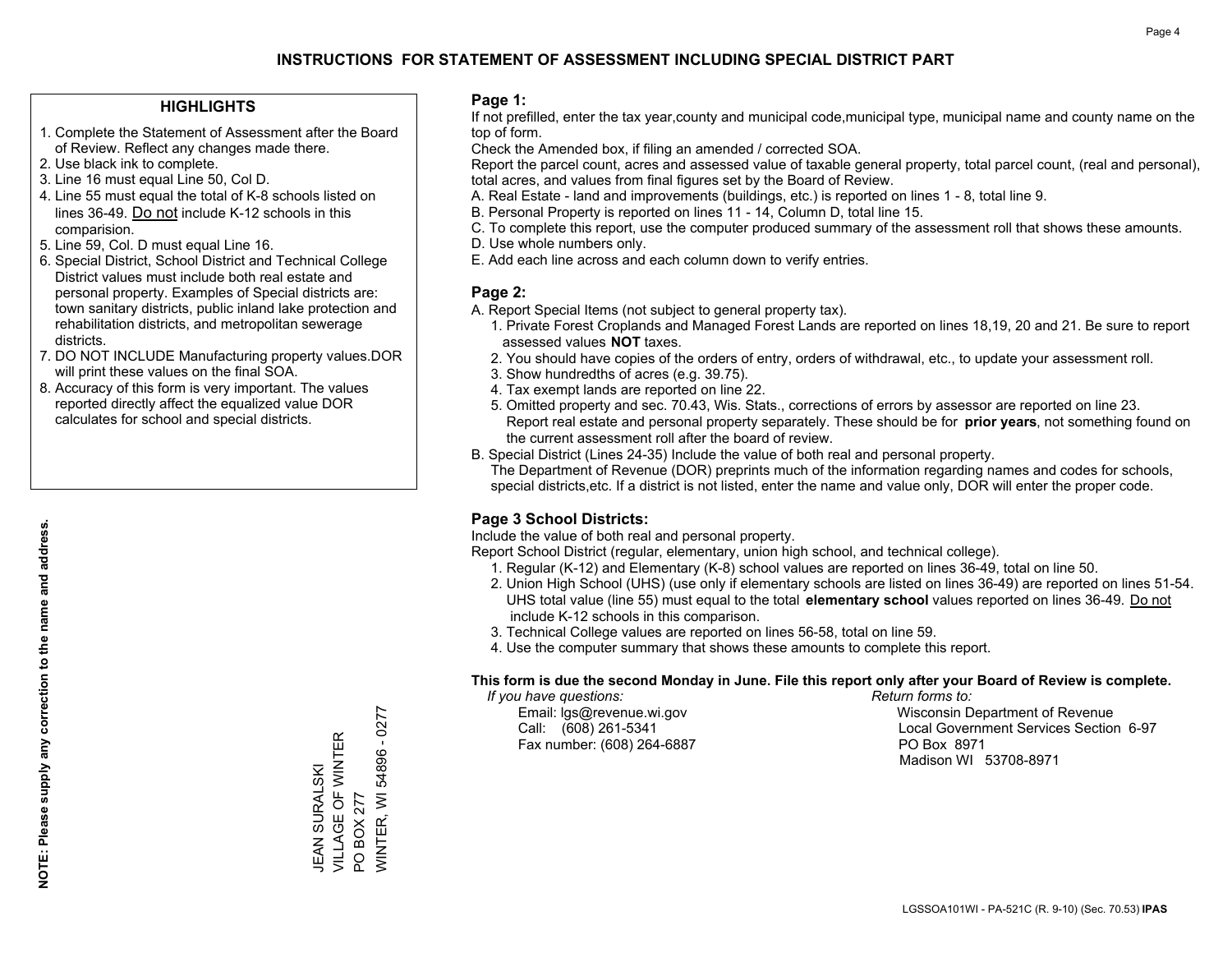**FINAL - EQUATED**

**STATEMENT OF ASSESSMENT FOR 2016** 

| 57. | 236  | 1556    |
|-----|------|---------|
| ററ  | MUN. | ACCT NO |

|                | <b>FOR</b>                                                                                                                                                                                   | CITY OF<br><b>OF</b>                                      | <b>HAYWARD</b>           |                                                          | <b>SAWYER COUNTY</b> |                                |                                        | WHEN COMPLETING THIS DOCUMENT                  |
|----------------|----------------------------------------------------------------------------------------------------------------------------------------------------------------------------------------------|-----------------------------------------------------------|--------------------------|----------------------------------------------------------|----------------------|--------------------------------|----------------------------------------|------------------------------------------------|
|                |                                                                                                                                                                                              | Town - Village - City                                     | <b>Municipality Name</b> |                                                          | <b>County Name</b>   |                                |                                        | DO NOT WRITE OVER X's OR IN SHADED AREAS       |
| Line           | <b>REAL ESTATE</b><br>(See Lines 18 - 22 for                                                                                                                                                 |                                                           |                          | PARCEL COUNT<br>TOTAL LAND   IMPROVEMENTS   NUMBERS ONLY |                      | <b>VALUE OF</b><br><b>LAND</b> | <b>VALUE OF</b><br><b>IMPROVEMENTS</b> | <b>TOTAL VALUE OF LAND</b><br>AND IMPROVEMENTS |
| No.            | other Real Estate)                                                                                                                                                                           | Col. A                                                    | Col. B                   | Col. C                                                   | Col. D               | Col. E                         | Col. F                                 |                                                |
| $\mathbf 1$    |                                                                                                                                                                                              | <b>RESIDENTIAL - Class 1</b>                              | 942                      | 820                                                      | 539                  | 19,829,100                     | 68,142,400                             | 87,971,500                                     |
| 2              |                                                                                                                                                                                              | <b>COMMERCIAL - Class 2</b>                               | 390                      | 272                                                      | 481                  | 33,236,800                     | 69,675,500                             | 102,912,300                                    |
| 3              |                                                                                                                                                                                              | <b>MANUFACTURING - Class 3</b>                            | 6                        | 6                                                        | 22                   | 283,700                        | 1,930,700                              | 2,214,400                                      |
| 4              |                                                                                                                                                                                              | <b>AGRICULTURAL - Class 4</b>                             | 0                        |                                                          | 0                    | 0                              |                                        | 0                                              |
| 5              |                                                                                                                                                                                              | <b>UNDEVELOPED - Class 5</b>                              | $\Omega$                 |                                                          | 0                    | 0                              |                                        | 0                                              |
| 6              |                                                                                                                                                                                              | <b>AGRICULTURAL FOREST - Class 5m</b>                     | 0                        |                                                          | 0                    | $\mathbf{0}$                   |                                        | 0                                              |
| $\overline{7}$ |                                                                                                                                                                                              | FOREST LANDS - Class 6                                    | 0                        |                                                          | $\Omega$             | 0                              |                                        | 0                                              |
| 8              |                                                                                                                                                                                              | OTHER - Class 7                                           | 0                        | 0                                                        | $\Omega$             | 0                              | $\Omega$                               | 0                                              |
| 9              |                                                                                                                                                                                              | TOTAL - ALL COLUMNS                                       | 1,338                    | 1,098                                                    | 1,042                | 53,349,600                     | 139,748,600                            | 193,098,200                                    |
| 10             | NUMBER OF PERSONAL PROPERTY ACCOUNTS IN ROLL<br>236                                                                                                                                          |                                                           |                          |                                                          |                      | <b>LOCALLY ASSESSED</b>        | <b>MANUFACTURING</b>                   | <b>MERGED</b>                                  |
| 11             |                                                                                                                                                                                              | BOATS AND OTHER WATERCRAFT NOT EXEMPT - Code 1            |                          |                                                          | 7,100                | $\Omega$                       | 7,100                                  |                                                |
| 12             | MACHINERY, TOOLS AND PATTERNS - Code 2                                                                                                                                                       |                                                           |                          |                                                          |                      | 1,928,100                      | 250,500                                | 2,178,600                                      |
| 13             |                                                                                                                                                                                              | FURNITURE, FIXTURES AND EQUIPMENT - Code 3                |                          |                                                          |                      | 5,877,000                      | 103,100                                | 5,980,100                                      |
| 14             |                                                                                                                                                                                              | ALL OTHER PERSONAL PROPERTY NOT EXEMPT - Codes 4A, 4B, 4C |                          | 442,300                                                  | 36,700               | 479,000                        |                                        |                                                |
| 15             | TOTAL OF PERSONAL PROPERTY NOT EXEMPT (Total of Lines 11-14)                                                                                                                                 |                                                           |                          |                                                          |                      |                                | 390,300                                | 8,644,800                                      |
| 16             | AGGREGATE ASSESSED VALUE OF ALL PROPERTY SUBJECT TO THE GENERAL PROPERTY TAX (Total of Lines 9F and 15F)<br>MUST EQUAL TOTAL VALUE OF THE SCHOOL DISTRICTS (K-12 PLUS K-8) - Line 50, Col. F |                                                           |                          |                                                          |                      |                                | 201,743,000                            |                                                |
| 17             | Name of Assessor<br>Telephone #<br><b>BOARD OF REVIEW</b><br>DATE OF FINAL ADJOURNMENT<br>05/26/2016<br><b>MARK HAFERMAN</b><br>(888) 457-4720                                               |                                                           |                          |                                                          |                      |                                |                                        |                                                |

REMARKS

The Assessment Ratio to be used in calculating the estimated Fair Market Value on tax bills for this tax district is .904939629<br>This ratio should be used to convert assessed values to "Calculate Equalized Values" in Step 1 Commission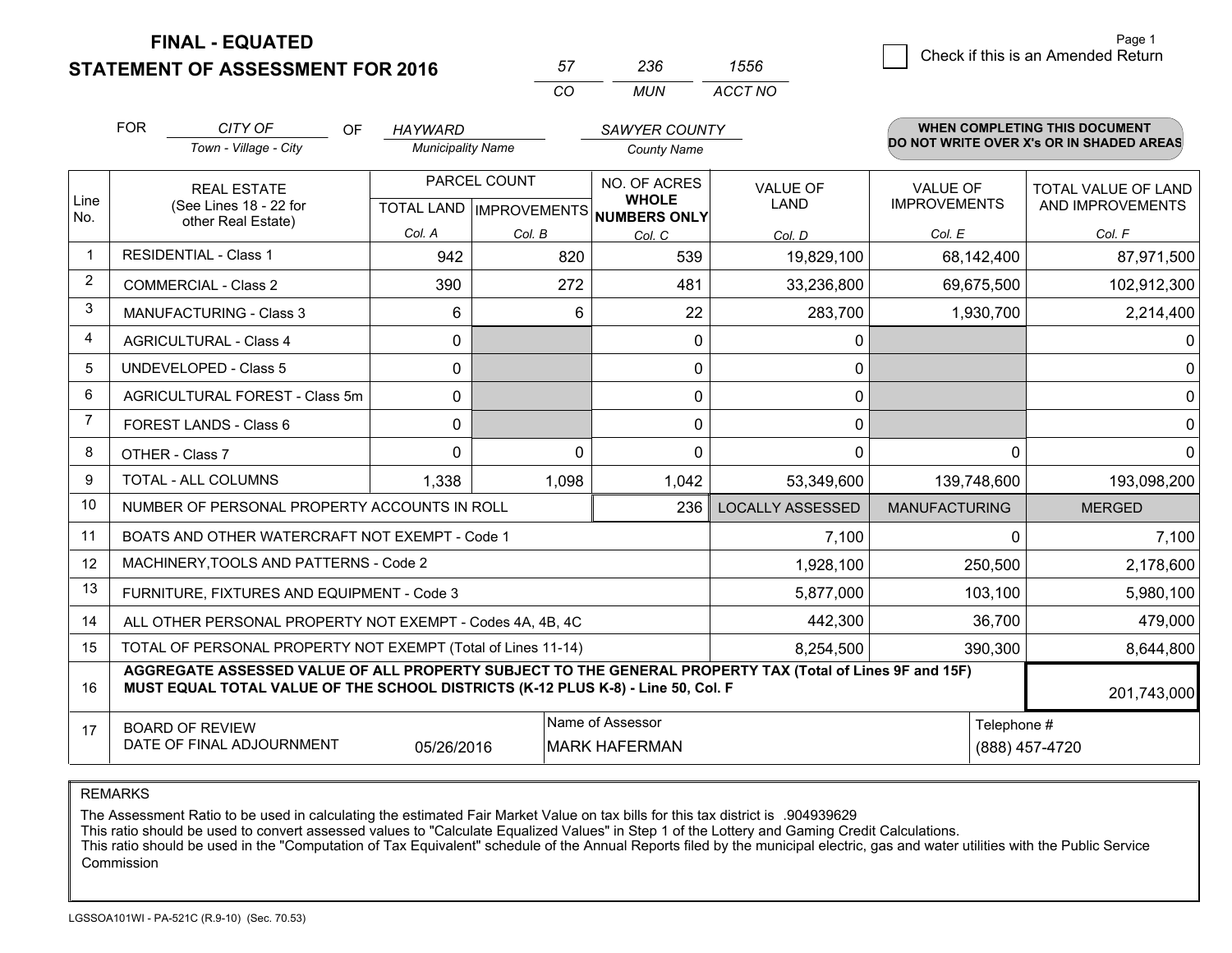# **FOREST CROP AND OTHER EXEMPT LAND**

 *YEAR CO MUN ACCT NO* <sup>2016</sup> <sup>57</sup> <sup>236</sup> <sup>1556</sup>

Do not confuse FOREST LANDS (Line 7) with FOREST CROPS (in this section) - They are **NOT** the same

|    | Private Forest Crop - Reg Class @ 10¢ per acre                                 |                                             |  |                                                    |                    | Private Forest Crop - Reg Class @ \$2.52 per acre                  |                                                                              |  |                    |  |
|----|--------------------------------------------------------------------------------|---------------------------------------------|--|----------------------------------------------------|--------------------|--------------------------------------------------------------------|------------------------------------------------------------------------------|--|--------------------|--|
| 18 | (a) PARCELS                                                                    | (b) ACRES                                   |  | (c) ASSESSED VALUE                                 |                    | (d) PARCELS                                                        | (e) ACRES                                                                    |  | (f) ASSESSED VALUE |  |
|    |                                                                                |                                             |  |                                                    |                    |                                                                    |                                                                              |  |                    |  |
|    |                                                                                |                                             |  | Private Forest Crop - Special Class @ 20¢ per acre |                    |                                                                    | Entered Before 2005 Managed Forest - Ferrous Mining CLOSED @ \$8.27 per acre |  |                    |  |
| 19 | (a) PARCELS                                                                    | (b) ACRES                                   |  | (c) ASSESSED VALUE                                 |                    | (d) PARCELS                                                        | (e) ACRES                                                                    |  | (f) ASSESSED VALUE |  |
|    |                                                                                |                                             |  |                                                    |                    |                                                                    |                                                                              |  |                    |  |
|    |                                                                                | Entered Before 2005 Managed Forest - OPEN @ |  | \$.79 per acre                                     |                    |                                                                    | Entered Before 2005 Managed Forest - CLOSED @ \$1.87 per acre                |  |                    |  |
| 20 | (a) PARCELS<br>(b) ACRES                                                       |                                             |  | (c) ASSESSED VALUE                                 |                    | (d) PARCELS                                                        | (e) ACRES                                                                    |  | (f) ASSESSED VALUE |  |
|    |                                                                                |                                             |  |                                                    |                    |                                                                    |                                                                              |  |                    |  |
|    |                                                                                | Entered After 2004 Managed Forest - OPEN @  |  | \$2.14 per acre                                    |                    | Entered After 2004 Managed Forest - CLOSED @ \$10.68 per acre      |                                                                              |  |                    |  |
| 21 | (a) PARCELS                                                                    | (b) ACRES                                   |  |                                                    | (c) ASSESSED VALUE |                                                                    | (e) ACRES                                                                    |  | (f) ASSESSED VALUE |  |
|    |                                                                                |                                             |  |                                                    |                    |                                                                    |                                                                              |  |                    |  |
|    |                                                                                |                                             |  |                                                    |                    |                                                                    |                                                                              |  |                    |  |
| 22 | (a) County Forest Cropland Acres                                               |                                             |  | (b) Federal Acres                                  |                    | (c) State Acres                                                    | (d) County (NOT FOREST CROP) Acres                                           |  | (e) Other Acres    |  |
|    |                                                                                |                                             |  | 15.38                                              |                    | 55.06<br>37.26                                                     |                                                                              |  | 1,067.88           |  |
|    | Assessed Value of Omitted Property From Prior Years (Sec. 70.44)               |                                             |  |                                                    |                    | Assessed Value of Sec. 70.43 Corrections of Errors by Assessors    |                                                                              |  |                    |  |
| 23 | (a) REAL ESTATE                                                                |                                             |  | (b) PERSONAL                                       |                    | (c1) REAL ESTATE                                                   |                                                                              |  | (c2) PERSONAL      |  |
|    |                                                                                |                                             |  |                                                    |                    |                                                                    |                                                                              |  |                    |  |
|    | Manufacturing Equated Value of Omitted Property From Prior Years (Sec. 70.995) |                                             |  |                                                    |                    | Mfg. Equated Value of Sec.70.43 Corrections of Errors by Assessors |                                                                              |  |                    |  |
|    | (d) REAL ESTATE                                                                |                                             |  | (e) PERSONAL                                       |                    | (f1) REAL ESTATE                                                   |                                                                              |  | (f2) PERSONAL      |  |
|    |                                                                                |                                             |  |                                                    |                    |                                                                    |                                                                              |  |                    |  |

# **SPECIAL DISTRICTS**

| Line<br>No. | Enter 6-digit<br><b>Special District</b> | <b>Account</b><br><b>Number</b> | <b>Special District Name</b> | <b>Locally Assessed Value</b><br>of Real Estate and | Mfg Value of Real Estate<br>and Personal Property | <b>Merged Value of</b><br><b>Real Estate and</b> |
|-------------|------------------------------------------|---------------------------------|------------------------------|-----------------------------------------------------|---------------------------------------------------|--------------------------------------------------|
|             | Code (Col. A)                            | (Col. B)                        | (Col. C)                     | Personal Property (Col. D)                          | (Col. E)                                          | Personal Property (Col. F)                       |
| 24          |                                          |                                 |                              |                                                     |                                                   |                                                  |
| 25          |                                          |                                 |                              |                                                     |                                                   |                                                  |
| 26          |                                          |                                 |                              |                                                     |                                                   |                                                  |
| 27          |                                          |                                 |                              |                                                     |                                                   |                                                  |
| 28          |                                          |                                 |                              |                                                     |                                                   |                                                  |
| 29          |                                          |                                 |                              |                                                     |                                                   |                                                  |
| 30          |                                          |                                 |                              |                                                     |                                                   |                                                  |
| 31          |                                          |                                 |                              |                                                     |                                                   |                                                  |
| 32          |                                          |                                 |                              |                                                     |                                                   |                                                  |
| 33          |                                          |                                 |                              |                                                     |                                                   |                                                  |
| 34          |                                          |                                 |                              |                                                     |                                                   |                                                  |
| 35          |                                          |                                 |                              |                                                     |                                                   |                                                  |

LGSSOA101WI-PA - 521C (R. 9-10) (Sec. 70.53)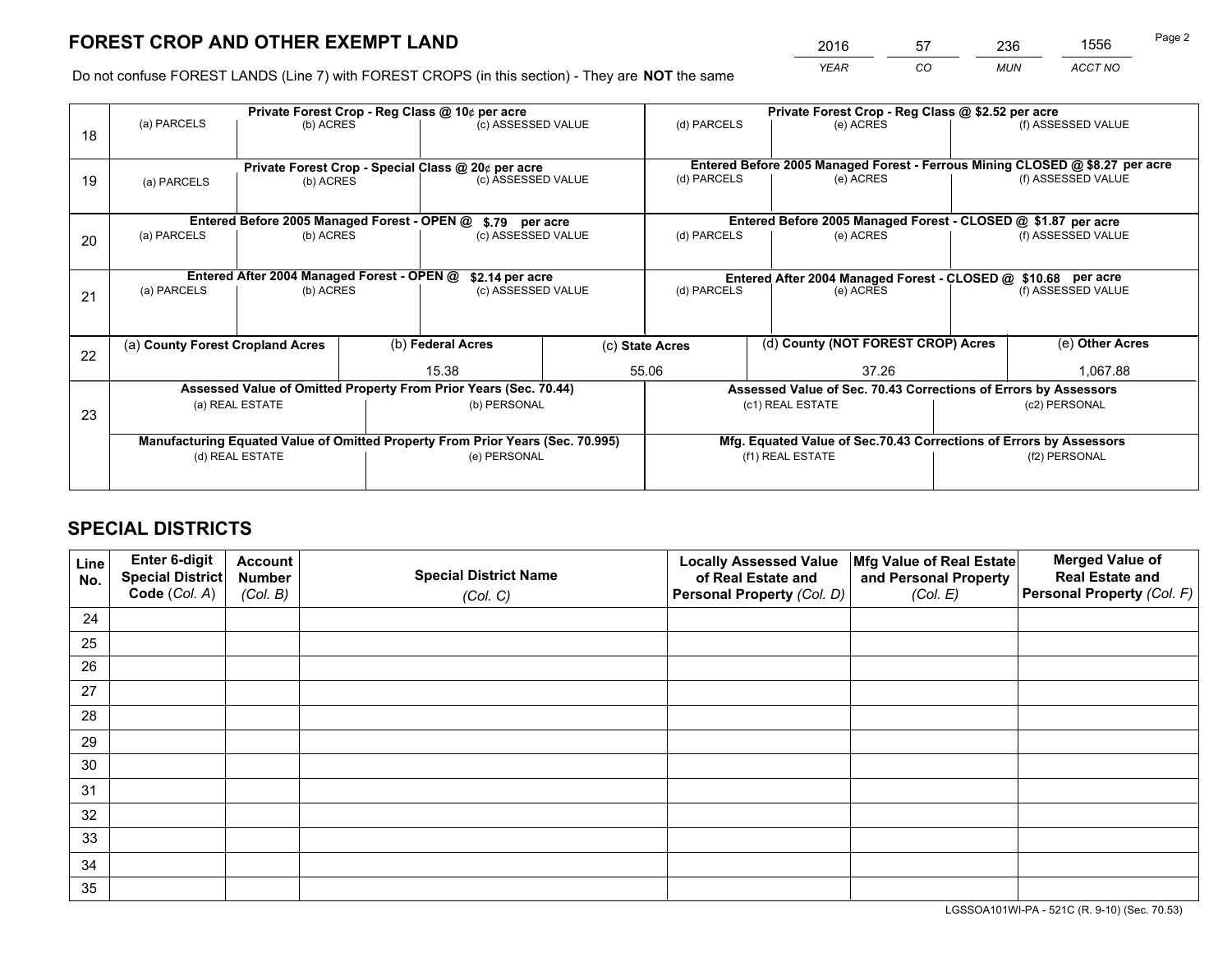|             |                                                                 |                                             |                                                         | <b>YEAR</b>                                                                       | CO<br><b>MUN</b>                                              | ACCT NO                                                                        |
|-------------|-----------------------------------------------------------------|---------------------------------------------|---------------------------------------------------------|-----------------------------------------------------------------------------------|---------------------------------------------------------------|--------------------------------------------------------------------------------|
| Line<br>No. | <b>Enter 6-digit</b><br><b>School District</b><br>Code (Col. A) | <b>Account</b><br><b>Number</b><br>(Col. B) | <b>School District Name</b><br>(Col. C)                 | <b>Locally Assessed Value</b><br>of Real Estate and<br>Personal Property (Col. D) | Mfg Value of Real Estate<br>and Personal Property<br>(Col. E) | <b>Merged Value of</b><br><b>Real Estate and</b><br>Personal Property (Col. F) |
|             | A. SCHOOL DISTRICTS (K-8 and K-12)                              |                                             |                                                         |                                                                                   |                                                               |                                                                                |
| 36          | 572478                                                          | 0339                                        | SCH D OF HAYWARD COMMUNITY                              | 199,138,300                                                                       | 2,604,700                                                     | 201,743,000                                                                    |
| 37          |                                                                 |                                             |                                                         |                                                                                   |                                                               |                                                                                |
| 38          |                                                                 |                                             |                                                         |                                                                                   |                                                               |                                                                                |
| 39          |                                                                 |                                             |                                                         |                                                                                   |                                                               |                                                                                |
| 40          |                                                                 |                                             |                                                         |                                                                                   |                                                               |                                                                                |
| 41          |                                                                 |                                             |                                                         |                                                                                   |                                                               |                                                                                |
| 42<br>43    |                                                                 |                                             |                                                         |                                                                                   |                                                               |                                                                                |
| 44          |                                                                 |                                             |                                                         |                                                                                   |                                                               |                                                                                |
| 45          |                                                                 |                                             |                                                         |                                                                                   |                                                               |                                                                                |
| 46          |                                                                 |                                             |                                                         |                                                                                   |                                                               |                                                                                |
| 47          |                                                                 |                                             |                                                         |                                                                                   |                                                               |                                                                                |
| 48          |                                                                 |                                             |                                                         |                                                                                   |                                                               |                                                                                |
| 49          |                                                                 |                                             |                                                         |                                                                                   |                                                               |                                                                                |
| 50          |                                                                 |                                             | TOTAL ASSESSED VALUE OF SCHOOL DISTRICTS (K-8 and K-12) | 199,138,300                                                                       | 2,604,700                                                     | 201,743,000                                                                    |
|             | <b>B.</b><br><b>UNION HIGH SCHOOL DISTRICTS</b>                 |                                             |                                                         |                                                                                   |                                                               |                                                                                |
| 51          |                                                                 |                                             |                                                         |                                                                                   |                                                               |                                                                                |
| 52          |                                                                 |                                             |                                                         |                                                                                   |                                                               |                                                                                |
| 53          |                                                                 |                                             |                                                         |                                                                                   |                                                               |                                                                                |
| 54          |                                                                 |                                             |                                                         |                                                                                   |                                                               |                                                                                |
| 55          |                                                                 |                                             | TOTAL ASSESSED VALUE OF UNION HIGH SCHOOLS              |                                                                                   |                                                               |                                                                                |
|             | C.<br><b>TECHNICAL COLLEGE DISTRICTS</b>                        |                                             |                                                         |                                                                                   |                                                               |                                                                                |
| 56          | 001700                                                          | 0016                                        | WISCONSIN INDIANHEAD TECH COLLEGE SHEL                  | 199,138,300                                                                       | 2,604,700                                                     | 201,743,000                                                                    |
| 57<br>58    |                                                                 |                                             |                                                         |                                                                                   |                                                               |                                                                                |
| 59          |                                                                 |                                             | TOTAL ASSESSED VALUE OF TECHNICAL COLLEGES              | 199,138,300                                                                       | 2,604,700                                                     | 201,743,000                                                                    |
|             |                                                                 |                                             |                                                         |                                                                                   |                                                               |                                                                                |

2016

57

236

 *I hereby certify, to the best of my knowledge and belief, this form is complete and correct.*

**SCHOOL DISTRICTS**

| Print name of preparer | Title                    | Date (MM / DD / CCYY) |  |
|------------------------|--------------------------|-----------------------|--|
|                        |                          |                       |  |
| Signature of preparer  | Contact Telephone Number | E-mail address        |  |
|                        | $\sim$                   |                       |  |

1556